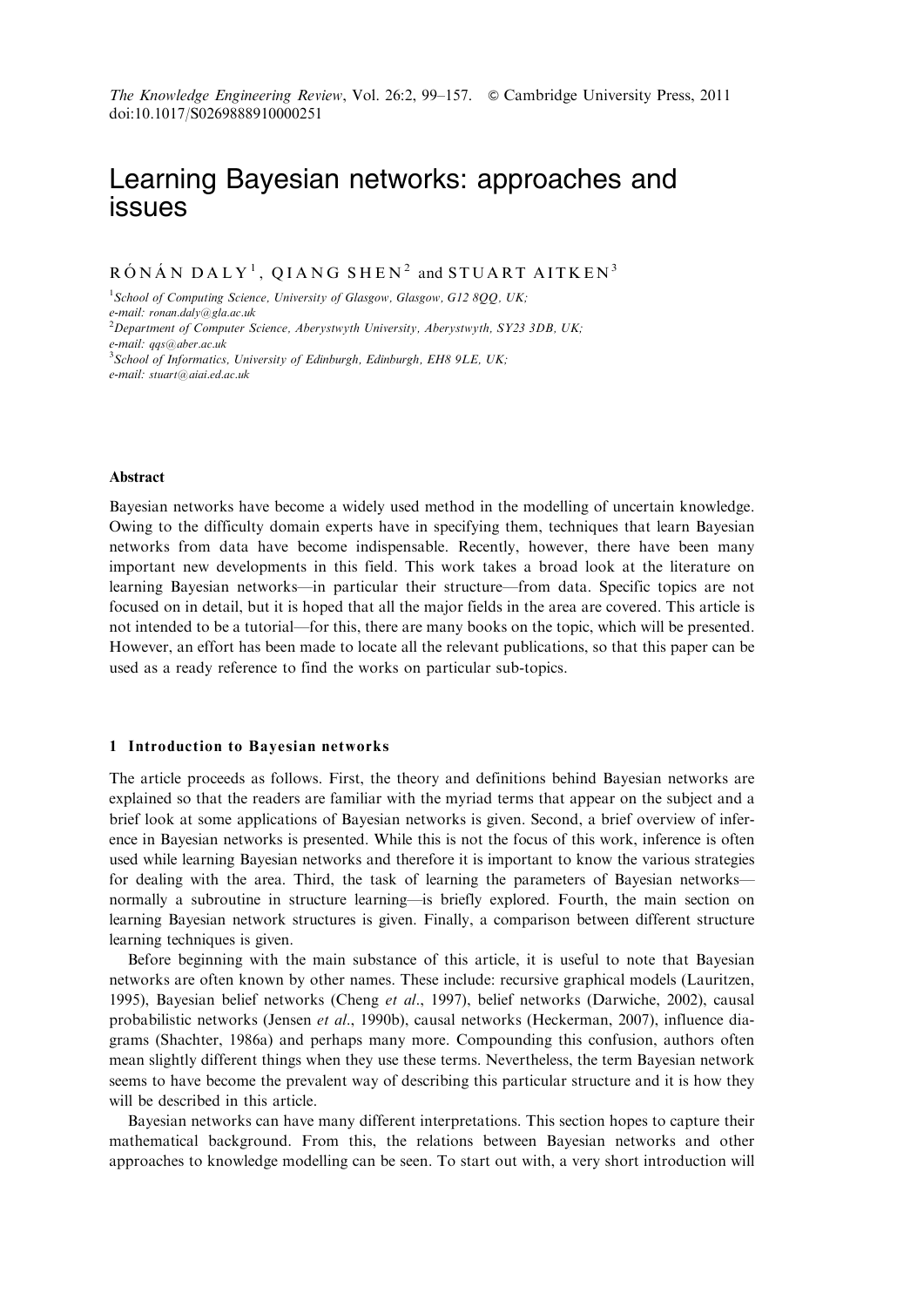be given on probability theory, Bayes' rule and conditional independence. These ideas are fundamental to the theory of Bayesian networks and will enable a better understanding of the context of the subject.

#### 1.1 Preliminaries

Many people have an intuitive understanding of probability as either the long run limit of a series of random experiments, or a subjective belief of what is likely to happen in a given situation. To introduce this topic in a more rigorous manner, a short background will be given here, in order to introduce terminology and notation. To start with, a *sample space*  $\Omega$  is defined as a set of *outcomes*, that is,  $\Omega = {\omega_1, \omega_2, ..., \omega_n}$ . An event E on  $\Omega$  is a subset of  $\Omega$ , that is,  $E \subset \Omega$ . From this point of view, outcomes may be seen as elementary events, that is, events that can only take on a true/false character. Events are things which we might be interested in and tend to be the fundamental unit of probability theory. A probability distribution  $P$ , is a function from the space of events to the space of real numbers from 0 to 1, that is,  $P : P(\Omega) \to [0, 1]$ , where  $P(\Omega)$  is the power set of  $\Omega$ . So when we say the probability of an event E is 0.76, we are saying  $P(E) = 0.76$ . Since events are sets, we can perform set operations on them. This allows us to specify the probability of two events, E and F occurring, by  $P(E \cap F)$ . From this we can define another very useful idea, that of conditional probability.

The *conditional probability* of an event  $E$  occurring, given that an event  $F$  has occurred is given by

$$
P(E|F) = \frac{P(E \cap F)}{P(F)}
$$

Obviously for this to be defined,  $P(F)$  must be strictly positive. As an aside, it should be noted that

$$
P(E \cap F) = P(E|F)P(F) = P(F|E)P(E)
$$

This implies that

$$
P(E|F) = \frac{P(F|E)P(E)}{P(F)}
$$

This is the well-known Bayes' formula and is in itself fundamental to many modern statistical techniques in machine learning. The term  $P(E|F)$  is often known as the *posterior probability* of E given F. The term  $P(F|E)$  is often referred to as the *likelihood* of E given F and the term  $P(E)$  is the prior or marginal probability of E. The term  $P(F)$  is a normalizing term that is often expanded out as

$$
P(F) = \sum_{H_i \in H} P(F \cap H_i) = \sum_{H_i \in H} P(F|H_i)P(H_i),
$$

where H is a set of pairwise disjoint events H<sub>i</sub> such that  $H_1 \cup H_2 \cup ... \cup H_n = \Omega$ . The reason for this expansion is that the terms  $P(F|H_i)$  and  $P(H_i)$  are often much easier to obtain than  $P(F)$ .

Given the definition of conditional probability, we can now define what it means for events to be independent. Two events,  $E$  and  $F$  are independent if

$$
P(E|F) = P(E) \text{ and } P(F|E) = P(F)
$$

If  $P(E)$  and  $P(F)$  are both positive, then both equations imply the other. This definition leads to that of conditional independence, which will involve a third event. Two events,  $E$  and  $F$  are conditionally independent, given another event G if

$$
P(E|F \cap G) = P(E|G) \quad and \quad P(F|E \cap G) = P(F|G)
$$

Again, these are equivalent if  $P(E)$ ,  $P(F)$  and  $P(G)$  are strictly positive. The notion of conditional independence is central to Bayesian networks and many other models dealing with probabilistic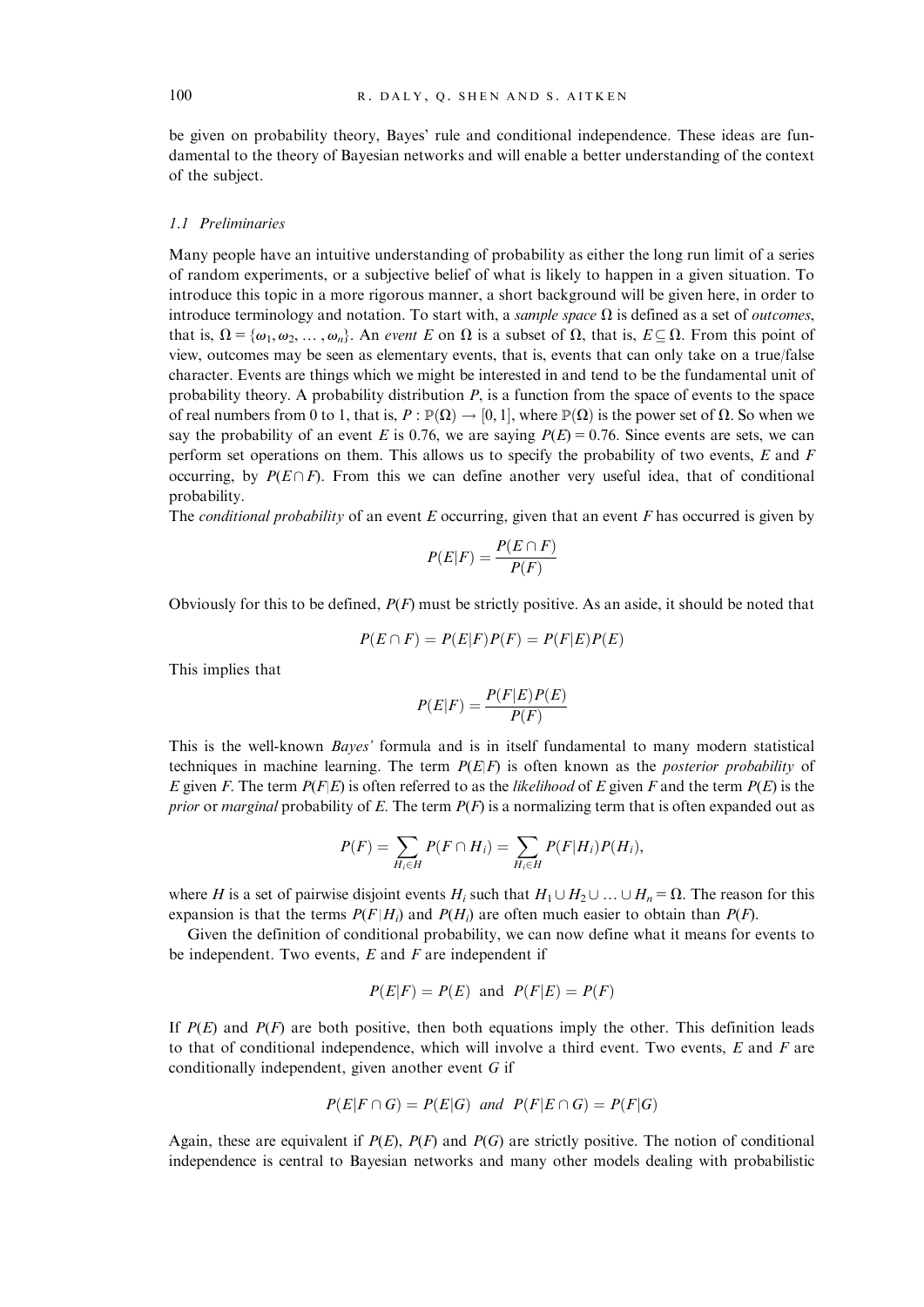relationships. It is often given its own notation as  $E \perp \!\!\!\perp_{P} F|G$ , which means that event E is conditionally independent of event  $F$  given event  $G$ , under probability distribution  $P$ .

To complete this subsection, the concepts of random variables and joint probability will be explored. In common parlance, random variables are variables that can take on a value from a given set, and have a certain probability associated with taking on this value. Technically, a *random variable X* is a function from a sample space  $\Omega$  to a *measurable space M*. To illustrate how they are used in practice, imagine the following scenario. Say we are dealing with temperature and we have three different measures of it: low, medium and high. We could then state that the random variable X stands for temperature and our measurable space M is the set  $\{low, medium, high\}$ . So when we make the statement  $P(X = low)$ , the probability that the temperature is low, the expression  $X = low$  is an event E. Therefore, we are calculating  $P(E)$ , such that  $E = \{\omega | \omega \in \Omega, \omega \in \Omega\}$  $X(\omega) = low$ }. Normally, we leave all the details of sample space and probability measure implicit and never mention them. Instead we deal directly with random variables, but it is beneficial to know where the notation originates from.

Finally, the *joint distribution* of a set of random variables is the multidimensional analogue of the single variable case. For example,  $P(X, Y)$  is the joint distribution of two random variables X and Y. To specify a probability for an event, we assign values to the variables.  $P(X = x, Y = y)$  is the probability that  $X$  takes on value  $x$  and  $Y$  takes on value  $y$ . We can *marginalize* across some of the variables by adding up across all possible values of those variables. For example, given  $P(X, Y)$ we can get the probability distribution  $P(X)$  by

$$
P(X) = \sum_{y \in M(Y)} P(X, Y = y)
$$

where  $M(Y)$  is the domain (or measure space) of Y. It is useful to note that with the notation  $P(x, y)$ , where x and y are lower case letters, there are usually implied random variables, so that  $X = x$  and  $Y = y$ , that is,  $P(x, y) \equiv P(X = x, Y = y)$ .

#### 1.2 Bayesian networks

To see why conditional independence is important, imagine the following scenario. Say we wanted to define a joint probability distribution across many variables  $P(X_1, X_2, \ldots, X_n)$ . If each variable is binary valued, then we need to store  $2<sup>n</sup>-1$  values. It should be obvious that with this storage requirement exponential in the number of variables, things soon become intractable. To get around this, first note the identity

$$
P(X_1, X_2, \ldots, X_n) = P(X_1 | X_2, X_3, \ldots, X_n) P(X_2, \ldots, X_n).
$$

Now, say that  $X_1 \perp_{P} \{X_3,\ldots,X_n\} | X_2$ , that is,  $X_1$  is independent of the rest of the variables given  $X_2$ . Then,

$$
P(X_1, X_2, \ldots, X_n) = P(X_1 | X_2) P(X_2, \ldots, X_n).
$$

Notice how the expression involving  $X_1$  has become much shorter and we have a slightly smaller joint term (minus  $X_1$ ). If we can find conditional independencies for the rest of the variables such that this factorization can proceed in a chain like fashion, we will be left with a product of terms, each of which will only contain (hopefully) a small number of random variables. Then, to construct the joint, we need to only specify a number of conditional probability distributions. The reasons for doing the factorization this way are twofold. First, if each variable is conditionally independent of most others, then we only need specify a small number of values for each distribution. Second, humans generally find it easier to specify the values of a conditional distribution.

There are many statistical models that take advantage of these properties. Examples can be found in the paper by Lauritzen and Wermuth (1989) and the books by Castillo et al. (1997a),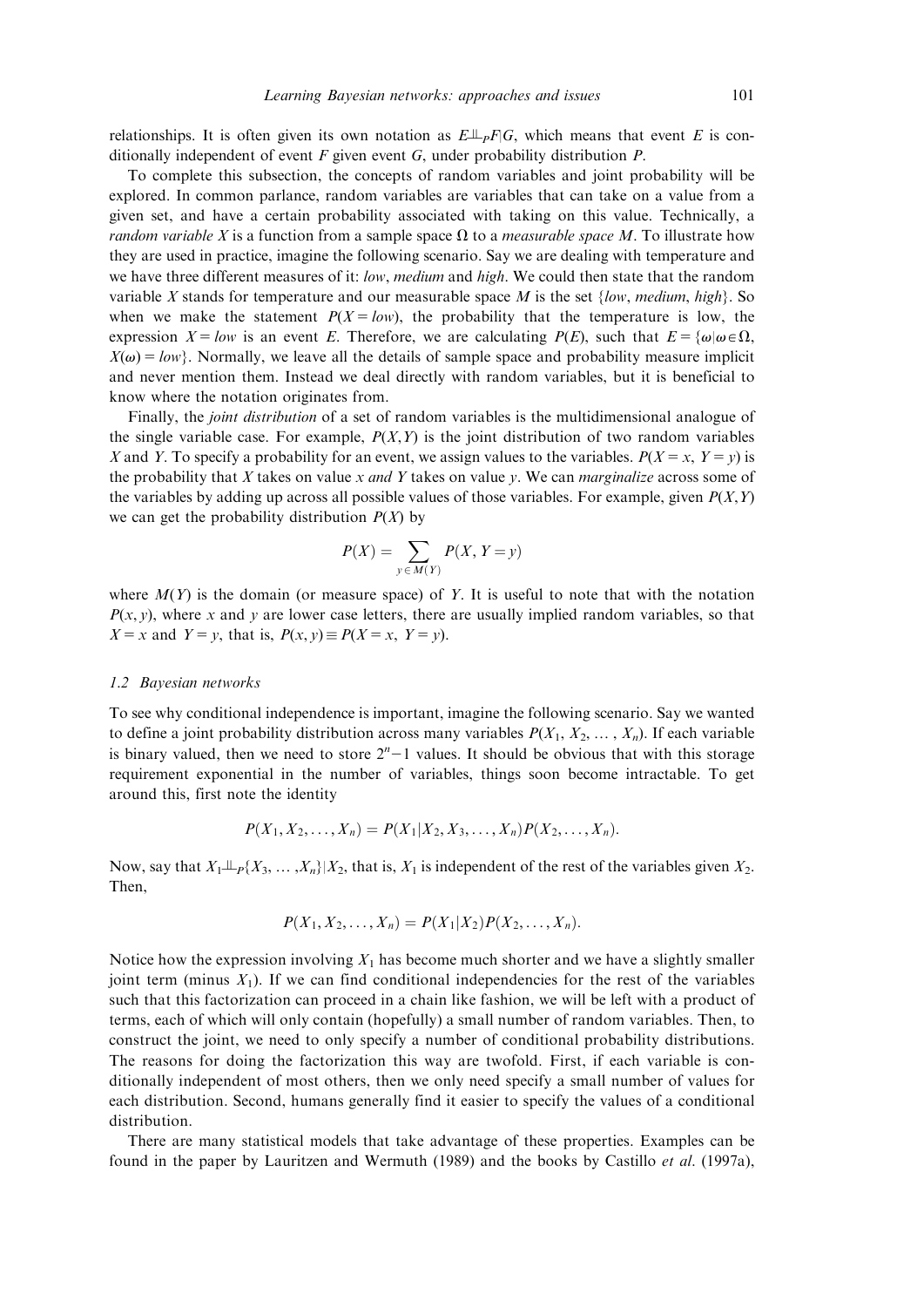Pearl (1988) and Whittaker (1990). The particular model that will be dealt with here is the Bayesian network. Before defining what they are, some definitions relating to graphs will be given.

A graph G is given as a pair  $(V, E)$ , where  $V = \{v_1, \ldots, v_n\}$  is the set of vertices or nodes in the graph and  $E$  is the set of edges or arcs between the nodes in  $V$ . A directed graph is a graph where all the edges have an associated direction from one node to another. A directed acyclic graph or DAG, is a directed graph without any cycles, that is, it is not possible to return to a node in the graph by following the direction of the arcs. For illustration, the graph in Figure 1 is a DAG. The parents of a node  $v_i$ ,  $Pa(v_i)$ , are all the nodes  $v_i$  such that there is an arrow from  $v_i$  to  $v_i$  ( $v_j \rightarrow v_i$ ). The descendants of  $v_i$ ,  $D(v_i)$ , are all the nodes reachable from  $v_i$  by following the arrows repeatedly. The non-descendants of  $v_i$ , ND ( $v_i$ ), are all the nodes that are not descendants of  $v_i$ .

Let there be a graph  $G = (V, E)$  and a joint probability distribution P over the nodes in V. Say also that the following is true

$$
\forall v \in V. v \perp pND(v) | Pa(v)
$$

That is, each node is conditionally independent of its non-descendants, given its parents. Then it is said that G satisfies the Markov condition with P, and that  $(G, P)$  is a Bayesian network. Notice the conditional independencies implied by the Markov condition. They allow the joint distribution P to be written as the product of conditional distributions;  $P(v_1, v_2, \ldots, v_n)$  $P(v_1|Pa(v_1))P(v_2|Pa(v_2))\cdots P(v_n|Pa(v_n))$ . However, more importantly, the reverse can also be true. Given a DAG  $G$  and either discrete conditional distributions or certain types of continuous conditional distributions (e.g. Gaussians), of the form  $P(v_i|Pa(v_i))$  then there exists a joint probability distribution  $P(v_1, v_2, \ldots, v_n) = P(v_1|Pa(v_1))P(v_2|Pa(v_2))\cdots P(v_n|Pa(v_n))$ . This means that if we specify a DAG—known as the structure—and conditional probability distributions for each node given its parents—known as the parameters—we have a Bayesian network, which is a representation of a joint probability distribution.

It may be asked whether there are any other conditional independencies that may be obtained from the Markov condition. It turns out that there are and these can be identified by a property known as d-separation, which is a purely graphical test, that is, a test that can be implemented by performing a search on a graph. The notation  $A \perp \!\!\!\perp_G B/C$  means that the nodes in set A are d-separated from the nodes in set  $B$ , given set  $C$ . It is also the case that given the Markov condition, d-separation is a sufficient condition for conditional independencies in  $P$ . That is,  $A \perp \!\!\!\perp_{\mathcal{G}} B | C \Rightarrow A \perp \!\!\!\perp_{P} B | C$  for all mutually disjoint subsets A, B and C of V. If a graph G can be found such that  $A \perp \!\!\!\perp_{\mathcal{G}} B | C \Leftarrow A \perp \!\!\!\perp_{P} B | C$ , then it is said that G is faithful to P. Coupled with the Markov condition, this gives  $A \perp \!\!\!\perp_G B/C \Leftrightarrow A \perp \!\!\!\perp_P B/C$  and it can be said that G is a perfect-map of P. This is important because it implies that the arcs in the graph directly model dependencies between variables, whereas up to now only independencies have been discussed. This brings the structure of the Bayesian network closer to human intuition, in that an arc between two nodes implies there is a direct relation between those variables.



Figure 1 A directed acyclic graph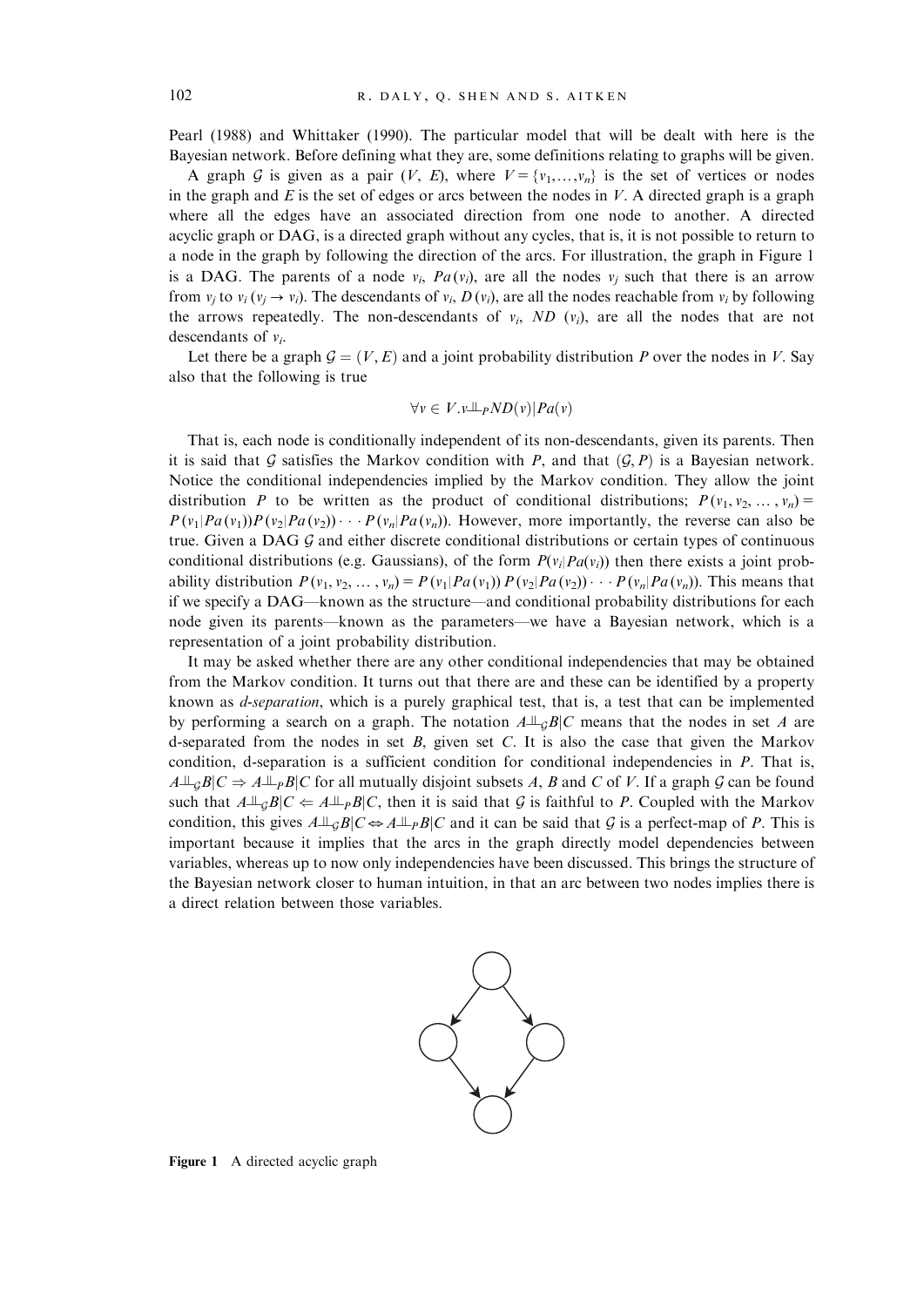Finally, if it is assumed that in a Bayesian network, an arc from x to y means that x is a direct cause of  $\gamma$ , then at least one of a number of *causal assumptions* is being made, such as the causal Markov assumption or the causal faithfulness assumption. These state that an effect is independent of its non-effects, given its direct causes and that the conditional independencies in the graph are equivalent to those in its probability distribution (see Druzdzel & Simon, 1993; Spirtes *et al.*, 2000; Neapolitan, 2004; Huang & Valtorta, 2006; Valtorta & Huang, 2008 for more on these assumptions). If this is the case, then this Bayesian network is capturing knowledge in a succinct way that is immediately obvious to humans, yet also with a well-understood formalism underlying the operations that can be performed. It is for these reasons that Bayesian networks are so popular and a recent book by Kjaerulff and Madsen (2008) shows various ways to capture this type of knowledge in Bayesian network form. As mentioned before, there exist other structures that model conditional independencies, such as Markov fields, that seem to be less popular because of their opaqueness. For a more in-depth look at the differences and similarities of these structures, see the paper of Smyth (1997). In addition, for a look at the explanatory properties of Bayesian networks see the papers of Druzdzel (1996) and Madigan et al. (1997). The relationship between Bayesian networks and causality is sometimes fraught, but there are methods as described in Section 4.8, that mean a causal interpretation can be valid. For more on the intersection of Bayesian networks and causal models see Section 4.2 and the books of Glymour and Cooper (1999), Spirtes et al. (2000) and Pearl (2000).

#### 1.3 Markov equivalent structures

For the purposes of this article, it is necessary to define some further terms relating to the structures of Bayesian networks. These terms arise because of the redundancies in the DAG representation of the structure, which occur when looking at a Bayesian network as a factorization of a joint probability distribution (as opposed to the causal point of view, where there are no redundancies in the DAG representation).

It has been known for some time that there are DAGs that are equivalent to one another, in the sense that they entail the same set of conditional independencies as each other, even though the structures are different. According to a theorem by Verma and Pearl (1991), two DAGs are equivalent, if and only if they have the same skeletons and the same v-structures. By skeleton, it is meant that the undirected graph that results from undirecting all edges in a DAG and by v-structure (sometimes referred to as a morality), it is meant a head-to-head meeting of two arcs, where the tails of the arcs are not joined. These concepts are illustrated in Figures 2 and 3. From this notion of equivalence, a class of DAGs that are equivalent to each other can be defined, notated here as  $Class(G)$ .

To represent the members of this equivalence class, a different type of structure is used, known as a partially directed acyclic graph (PDAG). A PDAG (an example of which is shown in Figure 4) is a graph that contains both undirected and directed edges and that contains no directed cycles and will be notated herein as P. The equivalence class of DAGs corresponding to a PDAG is denoted as  $Class(P)$ , with a DAG  $\mathcal{G} \in Class(\mathcal{P})$ , if and only if G and P have the same skeleton and same set of v-structures.



Figure 2 The skeleton of the DAG in Figure 1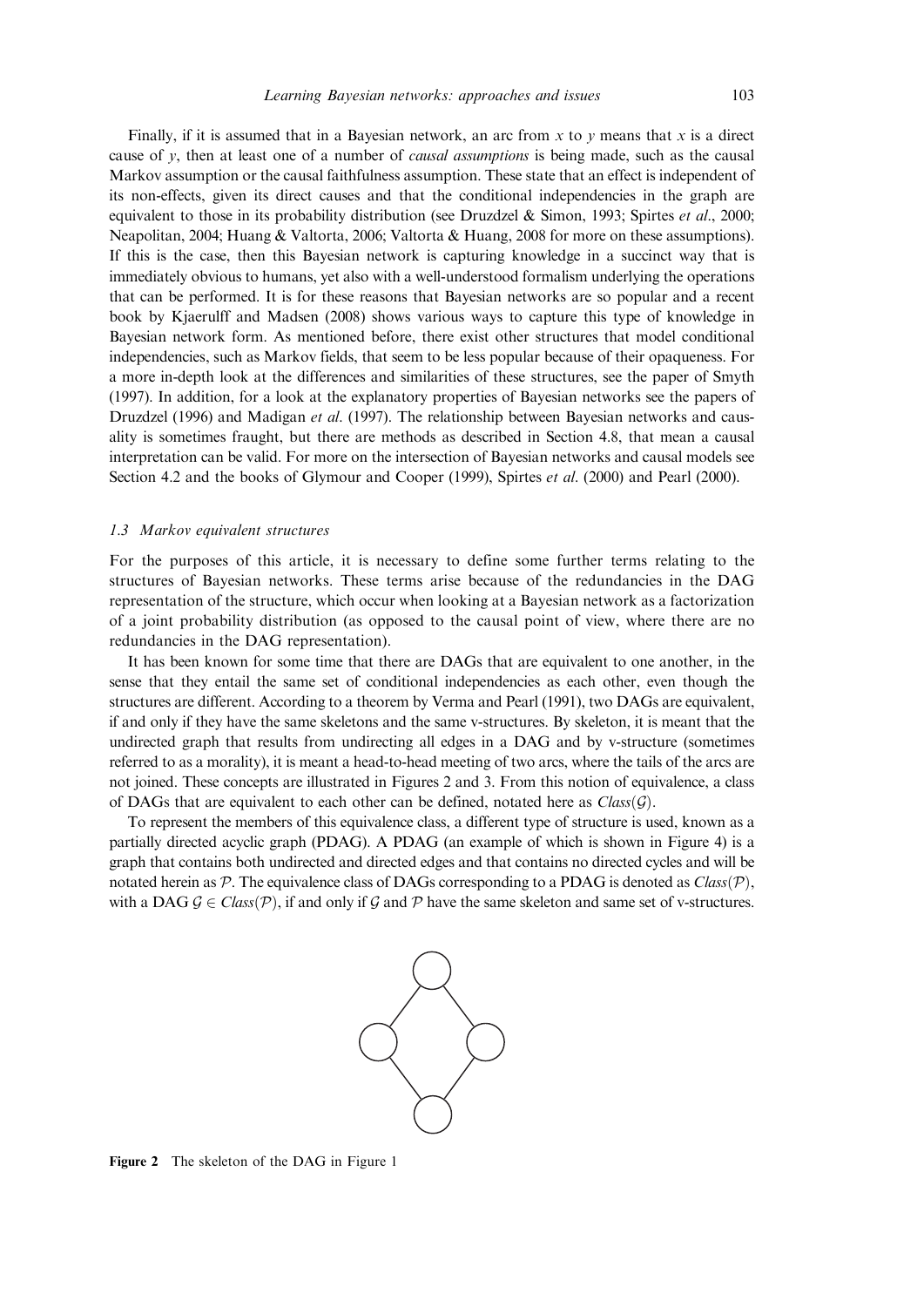





Figure 4 A partially directed acyclic graph



Figure 5 A PDAG for which there exists no consistent extension

Related to this is the idea of a *consistent extension*. If a DAG  $G$  has the same skeleton and the same set of v-structures as a PDAG  $P$ , then it is said that G is a consistent extension of P. Not all PDAGs have a DAG that is a consistent extension of itself. If a consistent extension exists, then it is said that the PDAG admits a consistent extension. Only PDAGs that admit a consistent extension can be used to represent an equivalence class of DAGs and hence a Bayesian network. An example of a PDAG that does not have a consistent extension is shown in Figure 5. In this figure, directing the edge  $x - y$  either way will create a v-structure that does not exist in the PDAG, and hence no consistent extension can exist.

Directed edges in a PDAG can be either:

- <sup>&</sup>gt; compelled, or made to be directed that way; or
- <sup>&</sup>gt; reversible, in that they could be undirected and the PDAG would still represent the same equivalence class.

From this idea, a completed PDAG (CPDAG) can be defined, where every undirected edge is reversible in the equivalence class and every directed edge is compelled in the equivalence class.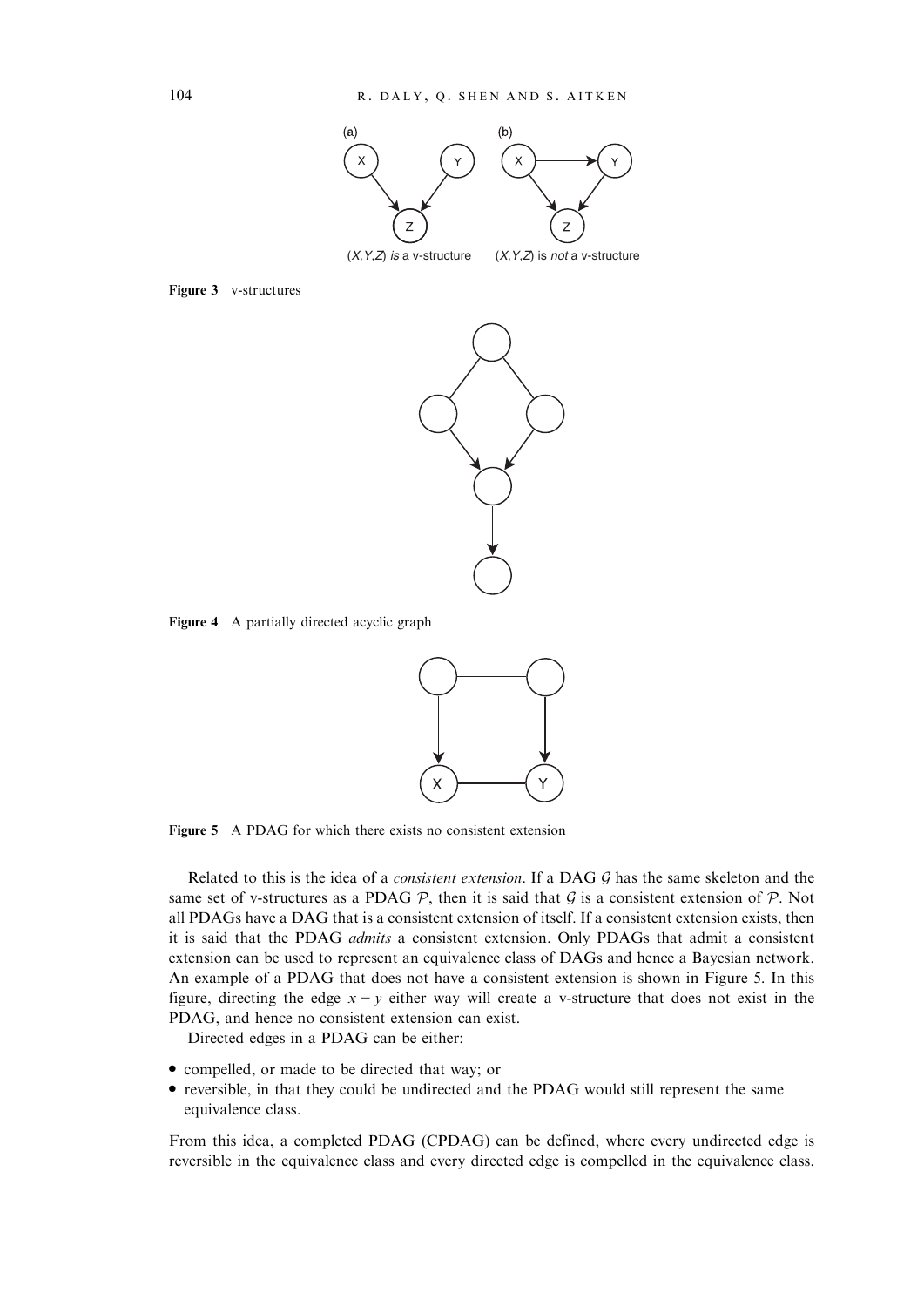

Figure 6 Dynamic Bayesian network structures

Such a CPDAG will be denoted as  $\mathcal{P}^{\mathcal{C}}$ . It can be shown that there is a one-to-one mapping between a CPDAG  $\mathcal{P}^{\mathcal{C}}$  and  $Class(\mathcal{P}^{\mathcal{C}})$ . Therefore, by supplying a CPDAG, one can uniquely denote a set of conditional independencies. This can be useful in defining certain strategies to learn Bayesian network structures from sets of data, as seen in Section 4.6. Note that a CPDAG is sometimes referred to as a DAG pattern. For a more in-depth look at this topic, see the papers of Chickering (1995) and Andersson et al. (1997).

# 1.4 Special types of Bayesian networks

There exist certain specializations of Bayesian networks that deal with situations that demand slightly more structure then the general Bayesian network. A brief summary of these types will be given here.

#### 1.4.1 Causal interaction models

Otherwise known as causal independence models, they imply that the parents of nodes in a Bayesian network are independent of each other, to some degree. Coming in various flavours, the best-known type is the noisy-OR model as defined by Kim and Pearl (1983) and showcased in Pearl (1988). This was later generalized by Srinivas (1993) to multiple causes and arbitrary combination functions. Heckerman and Breese (1996), Boutilier et al. (1996) and Meek and Heckerman (1997) also explore the field in the context of inference and learning.

# 1.4.2 Dynamic Bayesian networks

In order to model temporal processes, special structures are needed. This is because the arcs in a Bayesian network say nothing about time, only about probabilistic relationships. For these purposes, dynamic Bayesian networks (DBNs) are a useful representation. The key to DBNs is that they are specified in two parts, a prior Bayesian network that specifies the initial conditions and a transition Bayesian network that specifies how variables change from time to time. An example DBN, due to Friedman *et al.* (1998), is shown in Figure 6. In this, the prior and transition network are shown. It can be seen that while the prior network is simply a general Bayesian network, the transition network has slightly more structure to it. In this, there are two layers of nodes, and arcs from the first layer only go to the second. In addition, no arcs go from the second layer to the first. For the purposes of performing inference, or simply reasoning about them, DBNs can be expanded out into a single network. The network in Figure 6(a) has been expanded out in Figure 6(b) to a network of three layers. More information of DBNs can be found in the papers of Dean and Kanazawa (1989) and Friedman et al. (1998) and in the work of Murphy and Mian (1999). In addition, Ghahramani (1998) examines the topic from the perspective of learning and Flesch and Lucas (2007) consider DBNs where the transition network can change over time.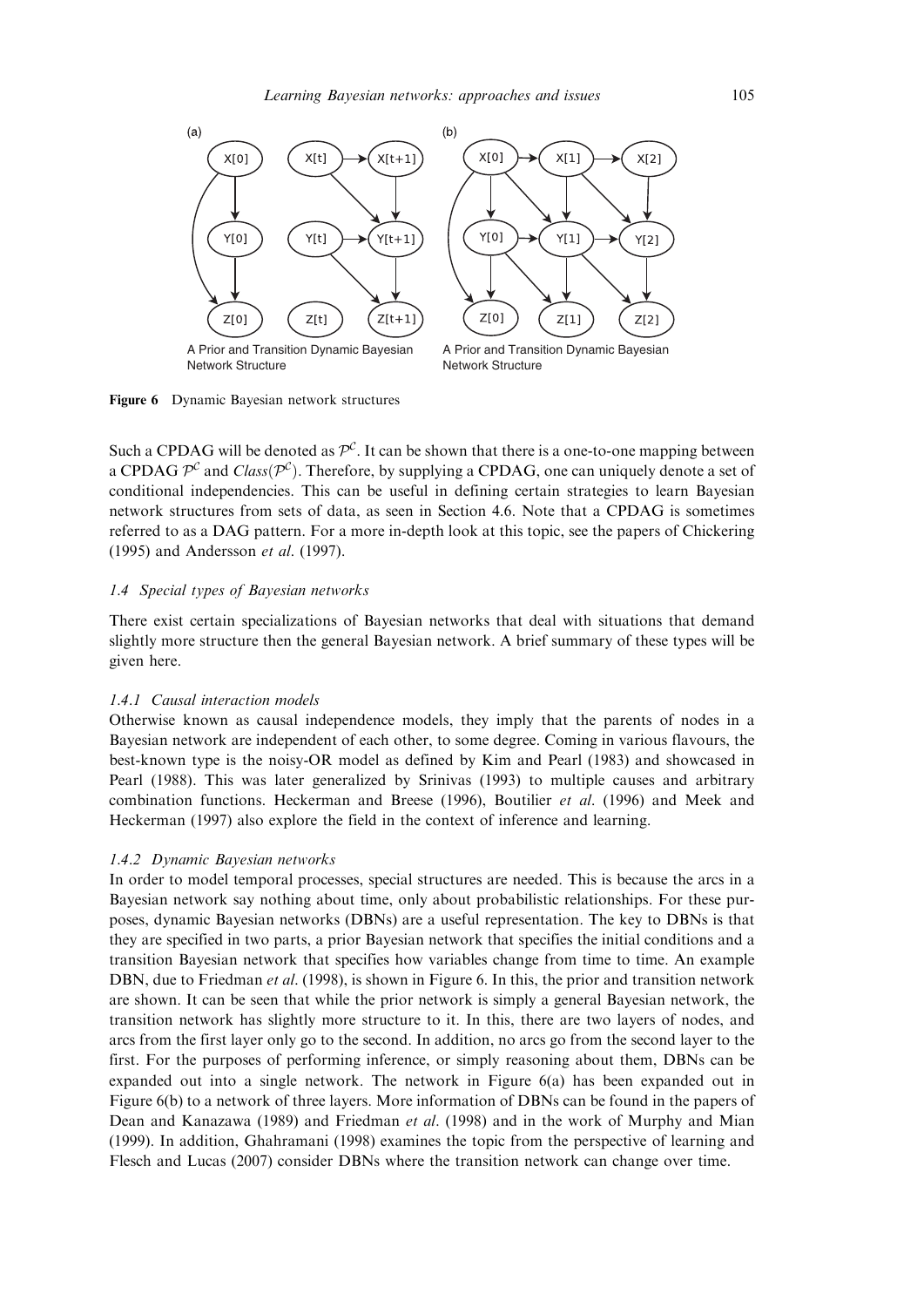# 1.4.3 Influence diagrams

By themselves, Bayesian networks do not specify what to do in a particular situation; they only say what is the probability of certain things happening. If a Bayesian network is augmented with two other types of nodes, then it is possible for actions to be decided based on given evidence. These two types of nodes are utility nodes and decision nodes. Utility nodes represent the value of a particular event, while decision nodes represent the choices that might be made.

Influence diagrams (also known as decision graphs or decision networks) represent a powerful formalism in helping to make decisions under uncertainty. They can be used in static situations such as diagnosis or dynamic situations when combined with DBNs, such as controllers. More information can be found in the articles of Shachter (1986a, 1988).

# 1.5 Applications

This section aims to look at some typical applications of Bayesian networks. A lot of the original applications were in the medical field and to some extent, this is the domain where Bayesian network applications dominate today. However, there are now many uses in diverse domains, including biology, natural language processing and forecasting. Part of the popularity of Bayesian networks must stem from their visual appeal, as it makes them amenable to analysis and modification by experts. However, it is the generality of the formalism that makes them useful across a wide variety of circumstances. As a Bayesian network is a joint probability distribution, any question that can be posed in a probabilistic form can be answered correctly and with a level of confidence. Some examples of these questions are:

- Given some effects, what were the causes?
- <sup>&</sup>gt; How should something be controlled given current readings?
- <sup>&</sup>gt; In the case of causal Bayesian networks, what will happen if an intervention is made on a system?

Below are examples of applications across many different domains that ask in one form or another, questions like those noted above. These examples are merely intended to show what is possible with Bayesian network modelling and the list is therefore intentionally short. For a more thorough treatment of the area, the recent book of Pourret *et al.* (2008) show many examples of Bayesian networks in practice and for a nuts and bolts approach to modelling with Bayesian networks, the book by Kjaerulff and Madsen (2008) goes into detail about the various subtle facets that surround this area.

Medicine. As noted previously, there are many applications of Bayesian networks in medicine. An overview of the field is given by Lucas *et al.* (2004), but some of the more famous applications are given here.

An early implementation of a system for diagnosis in internal medicine was the quick medical reference (QMR). This system was reformulated in a Bayesian network implementation, with three levels of nodes; background, diseases and symptoms. Known as QMR-DT, it had a very large number of nodes and arcs (Middleton et al., 1991; Shwe et al., 1991). As a result, algorithms had to be developed that could perform inference in this dense network Shwe and Cooper (1991). Another more specific diagnostic system comes from the Pathfinder project (Heckerman *et al.*, 1992), which is used in the diagnosis of lymph-node diseases. In the same vein, though used for diagnosing neuromuscular disorders is the MUNIN network developed by Andreassen et al. (1989).

Within a similar domain, but used for a different purpose is the ALARM network developed by Beinlich et al. (1989), which was used for the monitoring of patients in intensive care situations. It is often treated as a gold-standard network, as it is reasonably well connected and has enough nodes to be a challenging, but still achievable problem for many Bayesian network algorithms. And from a learning perspective, Acid et al. (2004) give a comparison of learning algorithms on the emergency medicine domain.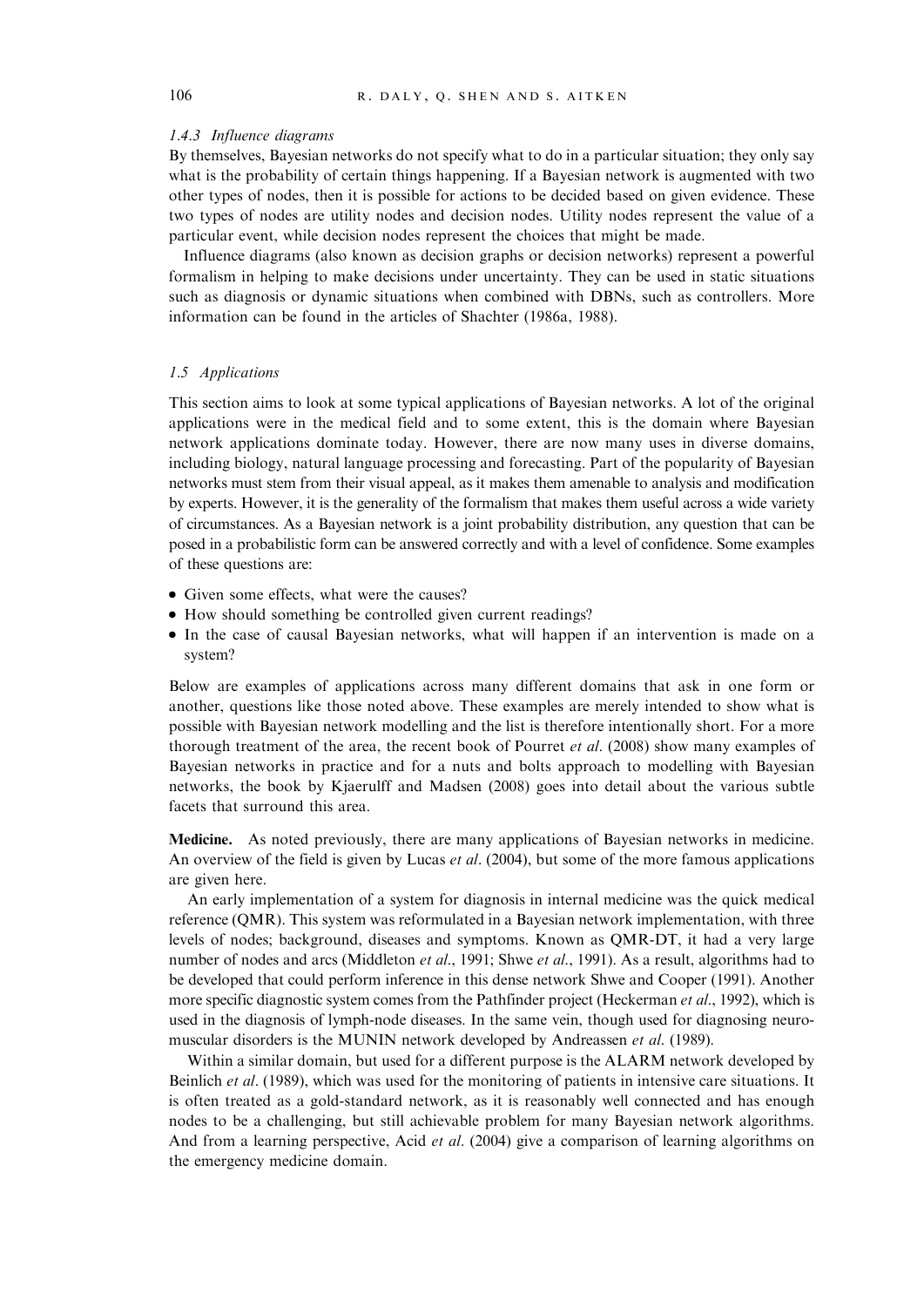Forecasting. Bayesian networks can be very useful in predicting the future based on current knowledge. One of the most well known of these is the HailFinder network of Abramson et al. (1996), which is used to forecast severe weather. Also in the weather forecasting domain is the sea breeze prediction system of Kennett et al. (2001), which uses learned structure and probability.

In the market domain, Abramson and Finizza (1991) use a Bayesian network to forecast oil prices, while Dagum *et al.* (1992) show a dynamic Bayesian network used for the same task. And to the extent that classification can be seen as forecasting, Bayesian networks have huge potential. An example of this is by Friedman *et al.* (1997) who give a generalization of the high-performance Naïve-Bayes classifier into the tree-augmented Naïve-Bayes classifier. Other implementations of classification using Bayesian networks include those by Correa *et al.* (2007), who use them in the classification stage of an algorithm that also features attribute selection using a discrete particle-swarm optimization algorithm and Cheng and Greiner (1999) who compare classifiers of different complexity.

Control. An interesting use of DBNs in the control area is that of Forbes et al. (1995) who showcase their Bayesian automated taxi (BATmobile) network. This network is in the form of a dynamic influence diagram, and the system as a whole illustrates all the problems that must be solved to provide reliable control in a noisy, partially observed domain.

**Modelling for human understanding.** Friedman et al. (2000) and Friedman (2004) look at modelling the causal interactions between genes by analysing gene expression data. They use the sparse candidate (SC) algorithm Friedman *et al.* (1999c) as described in Section 4.9.1 to learn the structure of 800 genes using 76 samples. These ideas have been built on by Husmeier (2003) and other researchers (Aitken *et al.*, 2005) who look at the problem of small sample sizes prevalent with biological data and examine techniques to characterize the sensitivity and specificity of results.

# 2 Inference in Bayesian networks

Although performing inference in Bayesian networks is a large topic in its own right, any treatment of Bayesian network structure learning has to have at least some mention of the subject. This is because inference is often a subroutine in structure learning problems, especially in the case of missing data or hidden nodes. Therefore, a short summary will be given of the major methods of performing inference, in order that a full appreciation can be found of this expansive area.

The summary will contain a short introduction on what inference is, followed by a look at various techniques used to solve the problem. This starts with the message passing algorithm of Pearl (Section 2.2), probably the most important base technique and moves on to deal with the problems created by multiply-connected networks (Section 2.3). The exact techniques covered include: clustering (Section 2.4), conditioning (Section 2.6), node elimination and arc reversal (Section 2.5), symbolic probabilistic inference (Section 2.7) and polynomial compilation (Section 2.8). The various approximate methods include: Monte Carlo methods (Section 2.9), search-based approximation (Section 2.10.1), model simplification (Section 2.10.2) and loopy belief propagation (Section 2.10.3). Finally, special topics such as inference in dynamic Bayesian networks, causalindependence networks and robustness of inference will be looked at. For a good survey of the literature, see the paper by Guo and Hsu (2002).

There are many books that deal with Bayesian network inference. Some of the more popular ones are the original by Pearl (1988), the knowledge-focused book by Castillo et al. (1997a) and the recent books by Jensen and Nielsen (2007) and Darwiche (2009). Other books include those by Cowell et al. (1999), Korb and Nicholson (2004) and Neapolitan (2004).

# 2.1 Introduction to inference

Inference in Bayesian networks generally refers to:

<sup>&</sup>gt; finding the probability of a variable being in a certain state, given that other variables are set to certain values; or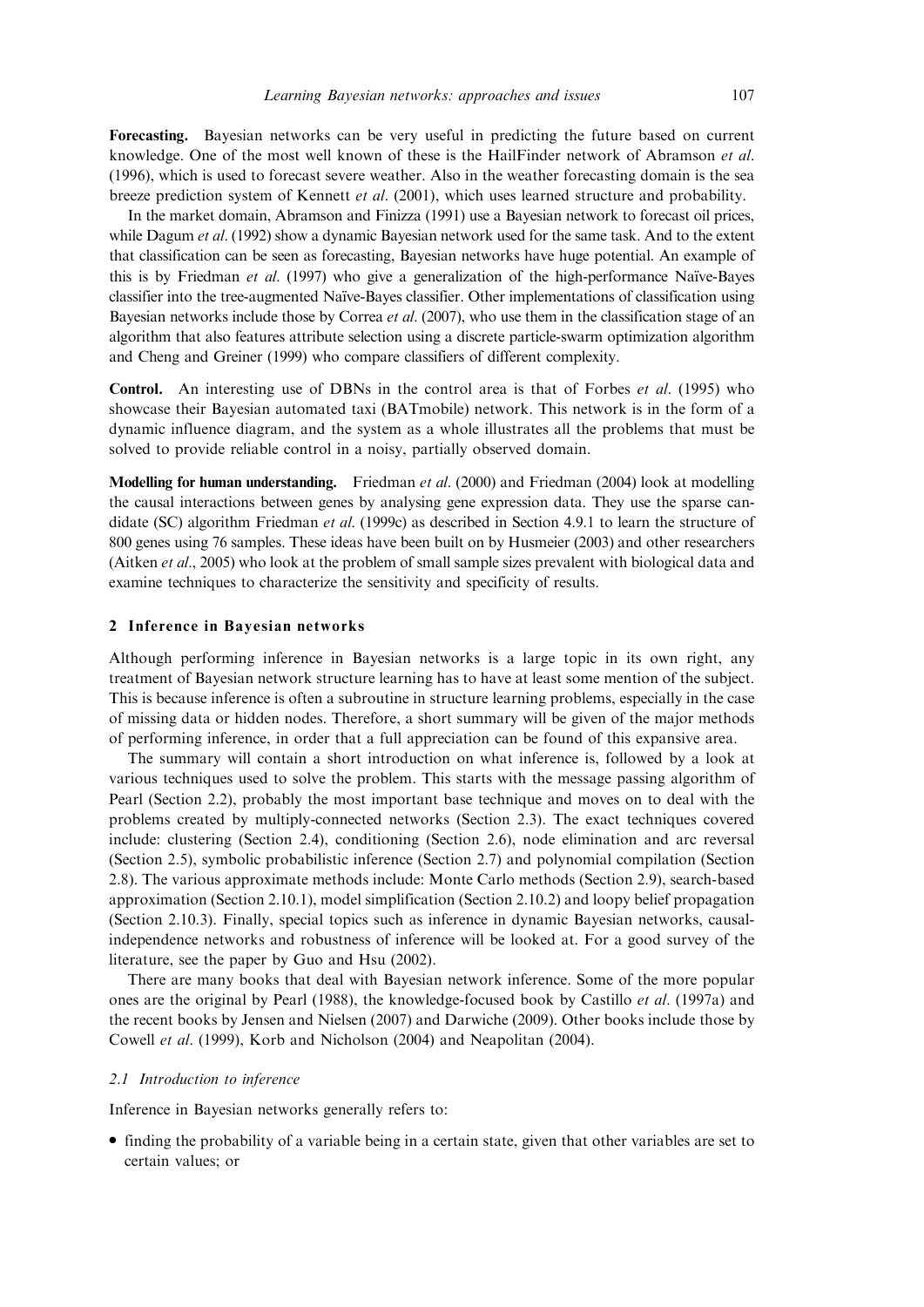

Figure 7 The ASIA Bayesian network structure

<sup>&</sup>gt; finding the values of a given set of variables that best explains (in the sense of the highest MAP probability) why a set of other variables are set to certain values.

The Bayesian network structure in Figure 7 will be used to illustrate these problems. This is the wellknown ASIA network, as defined by Lauritzen and Spiegelhalter (1988). With the first problem, a patient might present as a smoker and obtain a positive X-ray. Using this network, a physician might want to find out the probability that they have lung cancer, that is,  $P(\text{lung cancer} = \text{true})$ . With the second problem, a physician might want to find out the most probable explanation that explains these symptoms, that is, what is the most likely set of conditions (e.g. out of tuberculosis, lung cancer and bronchitis) that have caused the symptoms. In this article, it is generally the first problem that is being looked at, though the second will be mentioned as well. A recent article by Butz et al. (2009) describes a scheme to illustrate inference in Bayesian networks and while most inference algorithms supply a point value, recent work by Allen *et al.* (2008) show how it is possible to infer a distribution when the parameters themselves are seen as random variables.

#### 2.2 Trees and polytrees

The first Bayesian network inference algorithms were developed for trees and polytrees, that is, Bayesian network structures that contained only a single path between any two nodes. Pearl (1982) was the first to apply an inference procedure on trees, with Kim and Pearl (1983) extending this to polytrees. The polytree algorithm was later extended by Peot and Shachter (1991) to visit each node at most twice. Regardless of any speed-ups, Pearl's message passing algorithm is important, as it operates in polynomial time with singly connected networks. An illustration of this scheme is shown in Figure 8. Here, each node is an autonomous processor that collects evidence from its n parents ( $\pi_x(u_1),\ldots$ )  $\pi_x(u_n)$ ) and m children  $(\lambda_1(x),\ldots,\lambda_m(x))$ , performs processing and sends out messages to its parents  $(\lambda_x(u_1),\ldots, \lambda_x(u_n))$  and children  $(\pi_1 (x),\ldots,\pi_m (x))$ . The whole procedure is inherently asynchronous and is the basis of many of the inference schemes for multiply-connected networks.

# 2.3 Multiply-connected networks

A problem with Pearl's algorithm is that it can only be applied to singly connected networks. Otherwise its messages can loop forever. Pearl (1986b) reported on this problem and mentioned some techniques that can solve this, which are explained in the next sections. On account of the large number of possible techniques, the comparison of Diez and Mira (1994) is quite helpful.

The probable explanation for the plethora of inference methods is that Bayesian network inference is NP-hard in both the exact (Cooper, 1990) and approximate (Dagum & Luby, 1993) case, where the network is multiply connected. The following techniques seek to cut down the possibly exponential time needed.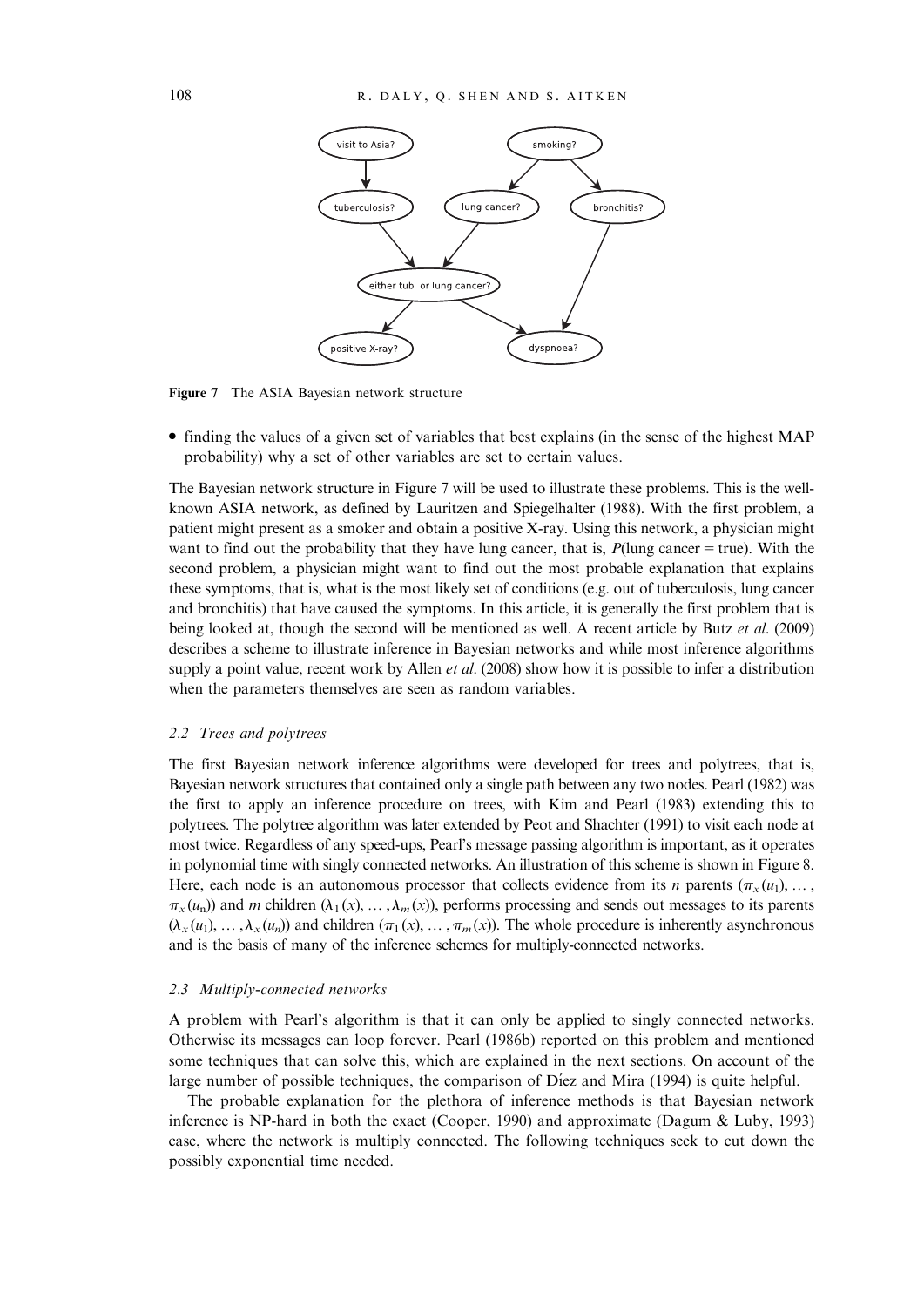

Figure 8 Inference by message passing

#### 2.4 Clustering

One of the first methods to help apply the message passing algorithm to multiply-connected networks was by Spiegelhalter (1986). In this he describes a way of 'pulling loops together', into clusters. These clusters are then joined together into a singly connected structure, and a messagepassing algorithm is started. This is built upon by Lauritzen and Spiegelhalter (1988) and then by Jensen et al. (1990a, 1990b), who describe a variant of the clustering algorithm that builds a socalled *junction tree*. They later give an optimal algorithm for junction tree construction given a triangulated graph (Jensen and Jensen, 1994).

Later authors looked into trying to optimize junction tree inference. Breese and Horvitz (1991) show how to trade off time spent on decomposition of the Bayesian network against actual inference. Other authors examine ways to get an optimal decomposition, for example, Kjærulff (1992b) uses simulated annealing, Ga´mez and Puerta (2002) use ant colony optimization in building the tree and Huang and Darwiche (1996) show how best to implement clustering. Some useful bounds have been found by Becker and Geiger (2001, 1996b), who present an algorithm that is sufficiently fast for building close to optimal junction trees.

Other authors have looked at the structure of the clique tree; Kjærulff (1997) shows how the cliques in the tree may themselves be factored into a clique tree, and Darwiche (1998) shows how to keep clique trees up to date after pruning irrelevant parts of the network.

A clustering architecture that differs slightly from Lauritzen and Spiegelhalter, and Jensen et al. is that of Shenoy and Shafer (1990) and Shafer and Shenoy (1990). It is worth noting, as it has been used by various authors, albeit to a lesser degree than the other schemes, for example, by Shenoy (1997) and Schmidt and Shenoy (1998).

# 2.5 Variable elimination and arc reversal

A simple method of inference involves reversing arcs in a Bayesian network and removing variables. Shachter (1986a, 1986b) introduced this in the context of evaluating influence diagrams— Bayesian networks that have decision and utility nodes that recommend a course of action to follow. This idea is continued on by Shachter (1988). It is useful to note that the node removal method of Zhang and Poole (1994b) proceeds from a different angle than Shachter.

#### 2.6 Conditioning

Another one of the original techniques used to perform inference in multiply-connected networks was that of conditioning. In this procedure, loops in the network are broken by instantiating nodes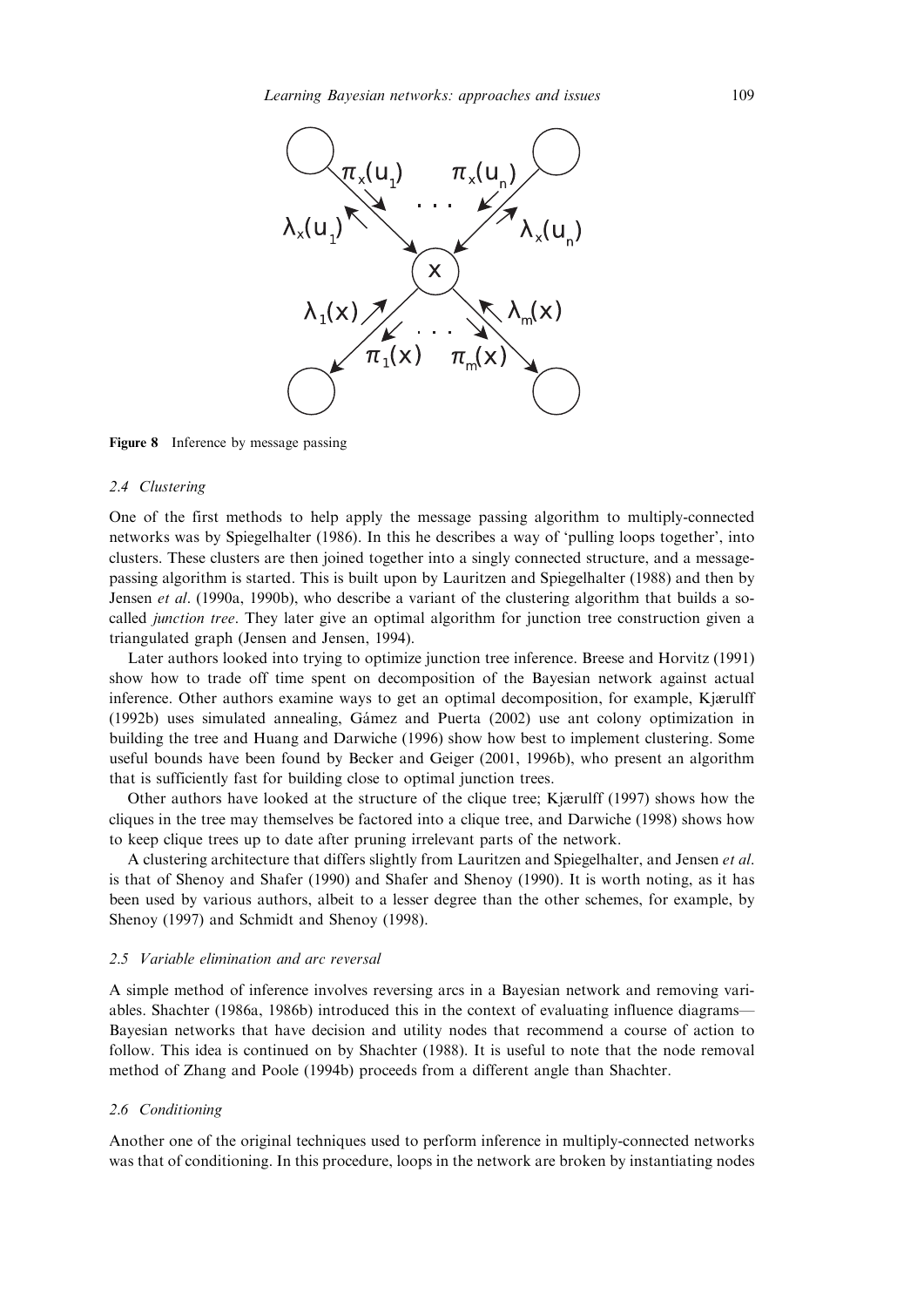and the message passing algorithm is run on the singly connected networks, one for each combination of values that the nodes take on. Pearl (1986a) was the first to use this method, while Suermondt and Cooper (1988, 1990) show the optimal cutset is NP-hard to find. One issue with conditioning is that the set of nodes that cut the loops (the cutset) need to have a joint prior probability assigned to them; Suermondt and Cooper (1991) have a method to handle this.

As conditioning is NP-hard, it is good to know that Becker and Geiger (1994, 1996a) have an algorithm (MGA) that finds a loop cutset with a guaranteed cardinality of less than twice the minimum cardinality. Other researchers have designed methods to try to alleviate the problems of conditioning; for more information see, for example, Díez (1996), Shachter et al. (1994) and Darwiche (1995, 2001b).

#### 2.7 Symbolic probabilistic inference

Li and D'Ambrosio (1994) have found a method that splits the task of inference into two parts. First, a symbolic factorization of the joint probability distribution based on the Bayesian network is found. Then a numeric step is performed where the actual probabilities are calculated. This style of inference has been built on by Chang and Fung (1995), who look at continuous variables and by Castillo et al.  $(1995, 1996)$  who develop a slightly different system for the symbolic inference.

# 2.8 Polynomial compilation

A recent technique by Darwiche (2003) and Park and Darwiche (2004) shows that Bayesian networks can be represented as a polynomial. Probabilistic queries can be formulated by evaluating and differentiating this polynomial. This is based on the fact that every Bayesian network is a multi-linear function, which can be encoded in decomposable negation normal form (d-DNNF; Darwiche, 2001a), a language for representing propositional statements that has useful properties for evaluation. This can then be implemented as an arithmetic circuit (Darwiche, 2002), which is easy to evaluate and differentiate.

The inference of Bayesian networks as polynomials is interesting, as it can be shown that they subsume other methods of inference such as clustering. They can also be more efficient than other methods that have been discussed, such as clustering and conditioning, as the compilation phase of the method can be performed offline and optimizations performed (Chavira & Darwiche, 2007).

#### 2.9 Monte Carlo methods

As inference in Bayesian networks was found to be NP-hard in general (Cooper, 1990), attention was paid to heuristic and stochastic techniques to help solve the problem. It was then found that approximate inference is also NP-hard (Dagum & Luby, 1993). However, in general, approximate inference techniques have a wider range of applicability on hard networks than exact techniques. Some of the most prevalent inexact techniques are based on Monte Carlo methods; the paper of Cousins et al. (1993) has a short tutorial on the subject in relation to Bayesian network inference, whereas the paper of Dagum and Horvitz (1993) analyses the performance of simulation algorithms using a Bayesian perspective.

#### 2.9.1 Logic sampling

One of the first techniques to use Monte Carlo methods was introduced by Henrion (1988). In this, nodes are instantiated in topological order. The particular instantiation depends on the probability distribution of that node. If, on an evidence node, the instantiation does not match, then that instantiation is discarded. When this procedure is iterated, each node will have been instantiated to each of its values a certain number of times and from this the probability can be estimated. However, there is a problem with this, in that if the evidence is unlikely, a large number of samples may be discarded. This can mean it takes a long time to get a reasonable estimate.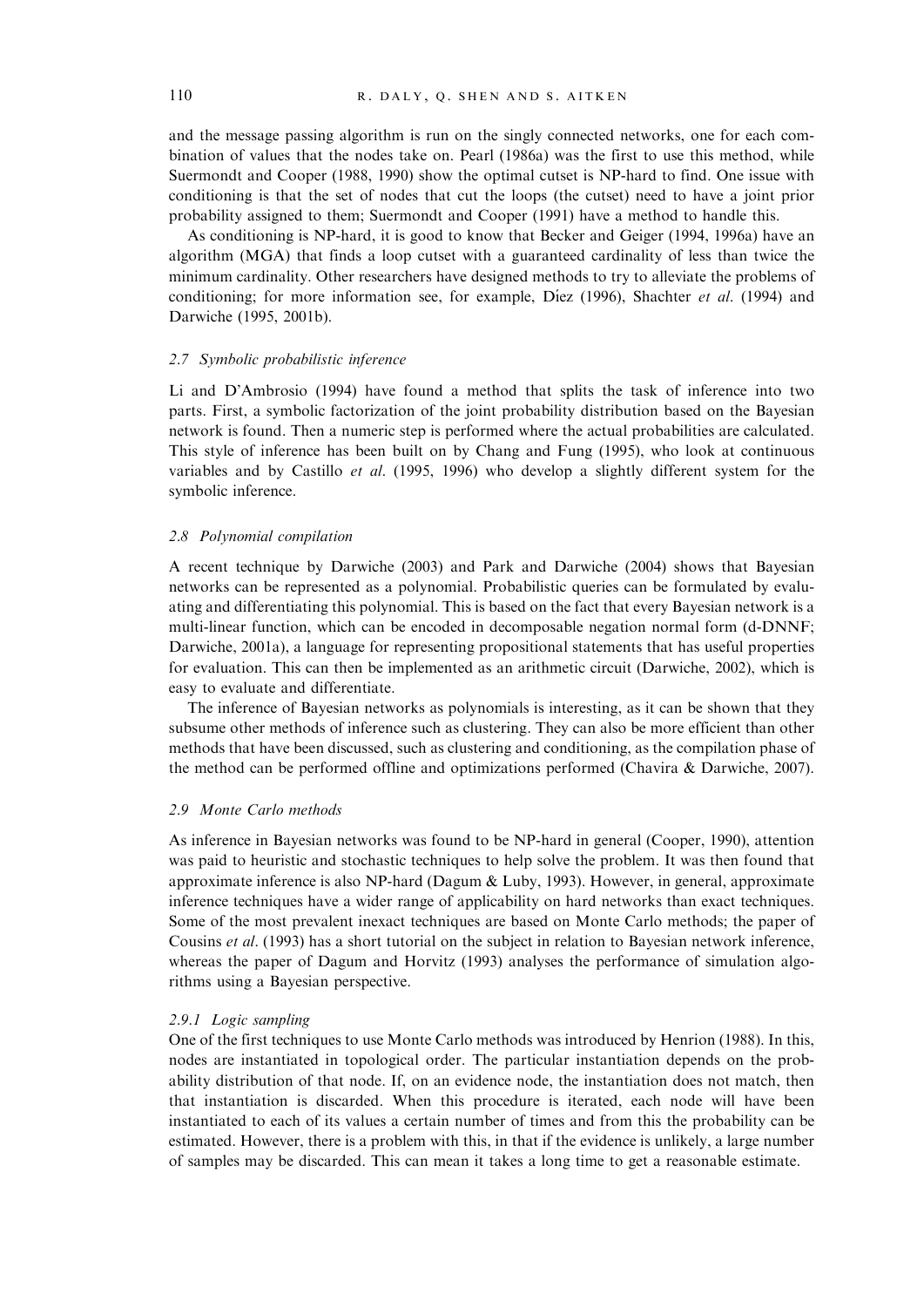Various authors have suggested ways to mitigate the problem of unlikely evidence. The first of these were by Fung and Chang (1990) and Shachter and Peot (1990) who discussed a strategy called likelihood weighting, that does not discard evidence. This strategy was examined by Shwe and Cooper (1991) on a dense medical Bayesian network. Likelihood weighting is a very simple strategy and because of this, can often outperform more complicated strategies such as Gibbs sampling and other approximation schemes as discussed below.

From this point on, authors examined ways to improve this type of sampling approach. Examples include those of Bouckaert (1994c), Bouckaert et al. (1996) and Cano et al. (1996) who look at ways to more evenly sample the space. Following on from this, systems have been demonstrated by Pradhan and Dagum (1996), Dagum and Luby (1997) and Hernández et al. (1998). Some of the newest work is by Cheng and Druzdzel (2000, 2001) with their AIS-BN system, which has good performance characteristics across a wide range of classes, guaranteed bounds on inferred probabilities and a simple stopping rule. The special case of sampling in DBNs is examined by Kanazawa et al. (1995) as discussed in Section 2.11.

# 2.9.2 Markov-Chain Monte Carlo methods

As well as straight forward logic sampling schemes, authors have looked to other methods such as Gibbs sampling. Examples include early schemes such as that of Pearl (1987) and that of Chavez and Cooper (1990), whose algorithm has computable bounds. However, the complexity of these methods, compared to the likelihood weighting inspired approaches, means they are rarely used in practice.

#### 2.10 Other approximate inference

As well as sampling-based approaches, inference in Bayesian networks may be tackled using other, more heuristic methods. These include search-based methods, model simplification methods and ones based on the loopy belief propagation idea, which will be explained later. A comparison of sampling and search-based algorithms in approximate inference can be found in the work of Lin and Druzdzel (1999).

#### 2.10.1 Search-based approximation

Search-based approximations look for a small fraction of high-probability instantiations and use them to approximate the distribution. Like sampling methods they have the advantage of being anytime (i.e. they can be stopped and the best answer returned), but can also keep the approximation in the form of guaranteed bounds, which might be important in certain contexts such as real-time systems.

An early example of these is by Poole (1993a) who demonstrates an algorithm that computes the exact answer if run to completion, but can be stopped to obtain a bound. This is extended so that it works best in distributions that are highly skewed (Poole, 1993b, 1996). Another author who shows that search can work well with skewed distributions is Druzdzel (1994). For later work on this style of technique, see the works of Monti and Cooper (1996), Santos et al. (1996, 1997), Shimony and Santos (1996) and Santos and Shimony (1998).

# 2.10.2 Model simplification

Another class of approximations works by simplifying the model being queried. For example, Kjærulff (1993, 1994) shows how to remove edges from the moralized independence graph, while constructing a clique tree. Wellman and Liu (1994) propose reducing the number of states of a node to reduce computation time. Draper and Hanks (1994) compute interval bounds by examining a subset of the nodes. This can get more accurate as the subset increases. Van Engelen (1997) simply removes arcs from the network and then uses exact techniques. Other authors describe removing nodes from the network (Jaakkola & Jordan, 1997; Poole, 1997, 1998; Poole & Zhang, 2003). Finally, authors have recently started to use variational methods to approximate the model and then use exact inference (Bishop et al., 1998; Jaakkola & Jordan, 1999a, 1999b; Jordan et al., 1999).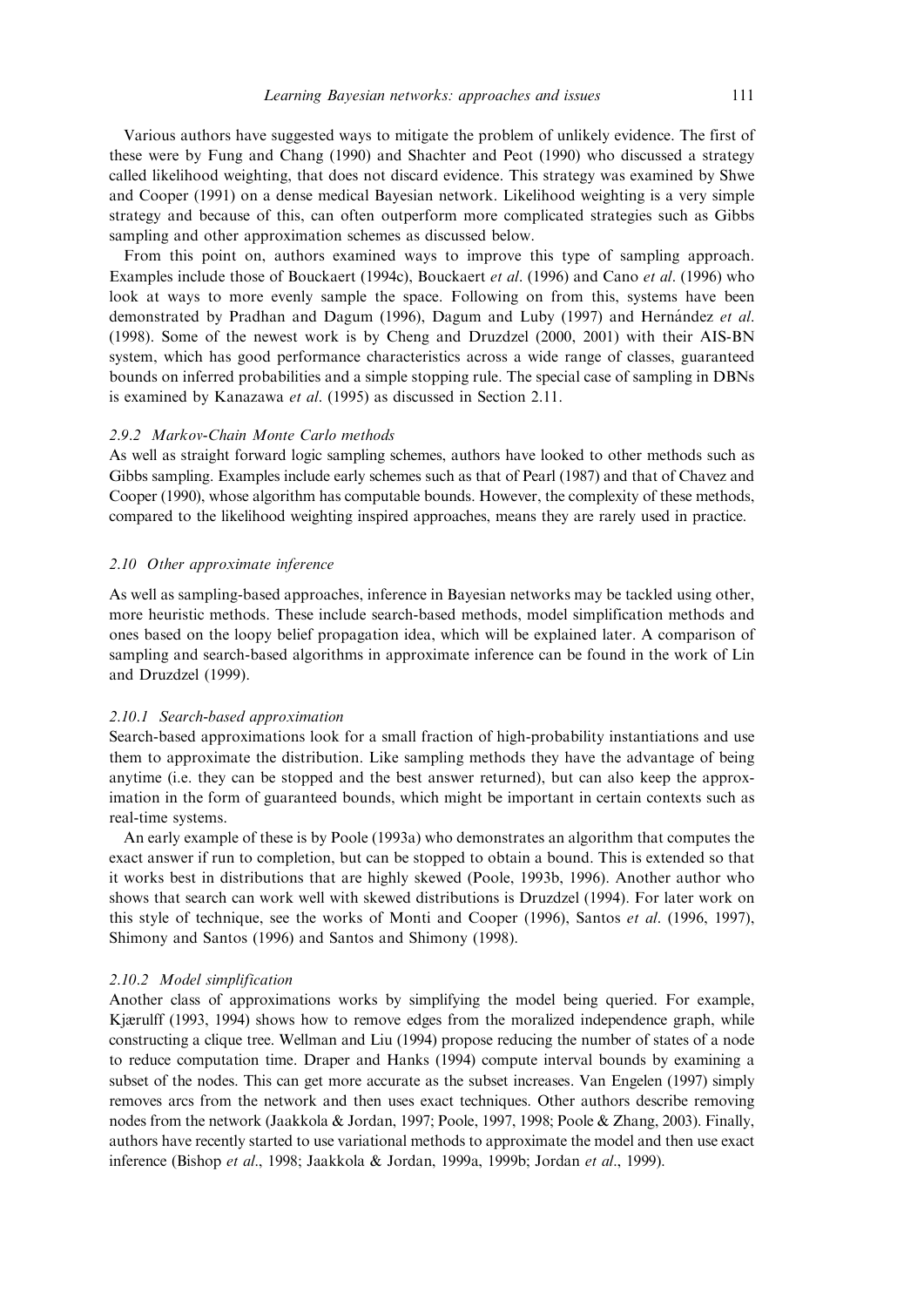# 2.10.3 Loopy belief propagation

The final form of approximate inference procedures that will be looked at is based on loopy belief propagation. This method involves message passing in the multiply-connected graph. In some cases, it can work well, for example, in the case of a single loop as shown by Weiss (2000). However in general, it does not always work well (Murphy *et al.*, 1999). From this perspective, Yedidia et al. (2001) and Pakzad and Anantharam (2002) have created generalized versions that have better convergence when faced with loops.

# 2.11 Inference in dynamic Bayesian networks

Inference in DBNs often needs a special approach to deal with their particular structure. Although a transition DBN can be represented as a finite number of time slices (normally two), inference in general needs to be computed over the expanded network; that is, inference needs to compute at a particular time. Apart from the possibly massive number of nodes if the time is far in the future, the repetitious structure of this expansion is often not amenable to standard exact techniques for multiply-connected networks; see Boyen and Koller (1998) for a look at this problem and a possible solution. Kjærulff (1992a) looks at reasoning in dynamic Bayesian networks, based on Lauritzen and Spiegelhalter's approach, while Ghahramani and Jordan (1997) use variational approximations on factorial hidden Markov models (a subtype of DBNs) and Jitnah and Nicholson (1999) also use approximations by pruning. Meanwhile, Kanazawa et al. (1995) adapt standard sampling techniques to the 'special characteristics' of DBNs.

## 2.12 Causal-independence networks

Bayesian networks are often specified, where all parents of a node are independent of each other. This can happen if the network was constructed by hand, or if in the course of structure learning, prior knowledge specified that this should be the case. Therefore, inference procedures need to be aware of this possible situation. An advantage is that causal-independence models can reduce inference complexity (Zhang & Poole, 1994a).

Inference in causal-independence networks has been performed since Kim and Pearl (1983) specified their extension of Pearl's message passing scheme. From then on, authors have developed different methods of representing causal independence and how to perform inference and learning. For example, Zhang and Poole (1996) examine methods involving an operator acting upon the effects of a nodes parents, for example, or, sum or max. Jaakkola and Jordan (1996) look at computing upper and lower bounds on likelihoods in sigmoid and noisy-OR networks. Huang and Henrion (1996) also investigate noisy-OR inference with their TopEpsilon system. Other interesting papers on the subject include those by Heckerman and Breese (1996), Boutilier *et al.* (1996) and Zhang and Yan (1998).

# 3 Learning Bayesian network parameters

Although learning the parameters in a Bayesian network is an important task in itself, it is also significant in the context of learning the structure of a Bayesian network. This is because many structure learning algorithms—particularly those using a scoring paradigm, as illustrated in Section 4.5—estimate parameters as part of their process. That is not to say that in learning a structure, parameters need to be explicitly represented and learned. It is that in scoring a network, an implicit parameterization is given.

The parameters that are learned in a Bayesian network depend on the assumptions that are made about how the learning is to proceed. For example, in the case of maximum likelihood learning, the parameters could be the actual probabilities in the conditional probability table attached to each node. Whereas in a Bayesian setting, the parameters could be used to specify a conditional density that in turn models the probabilities in a conditional probability table.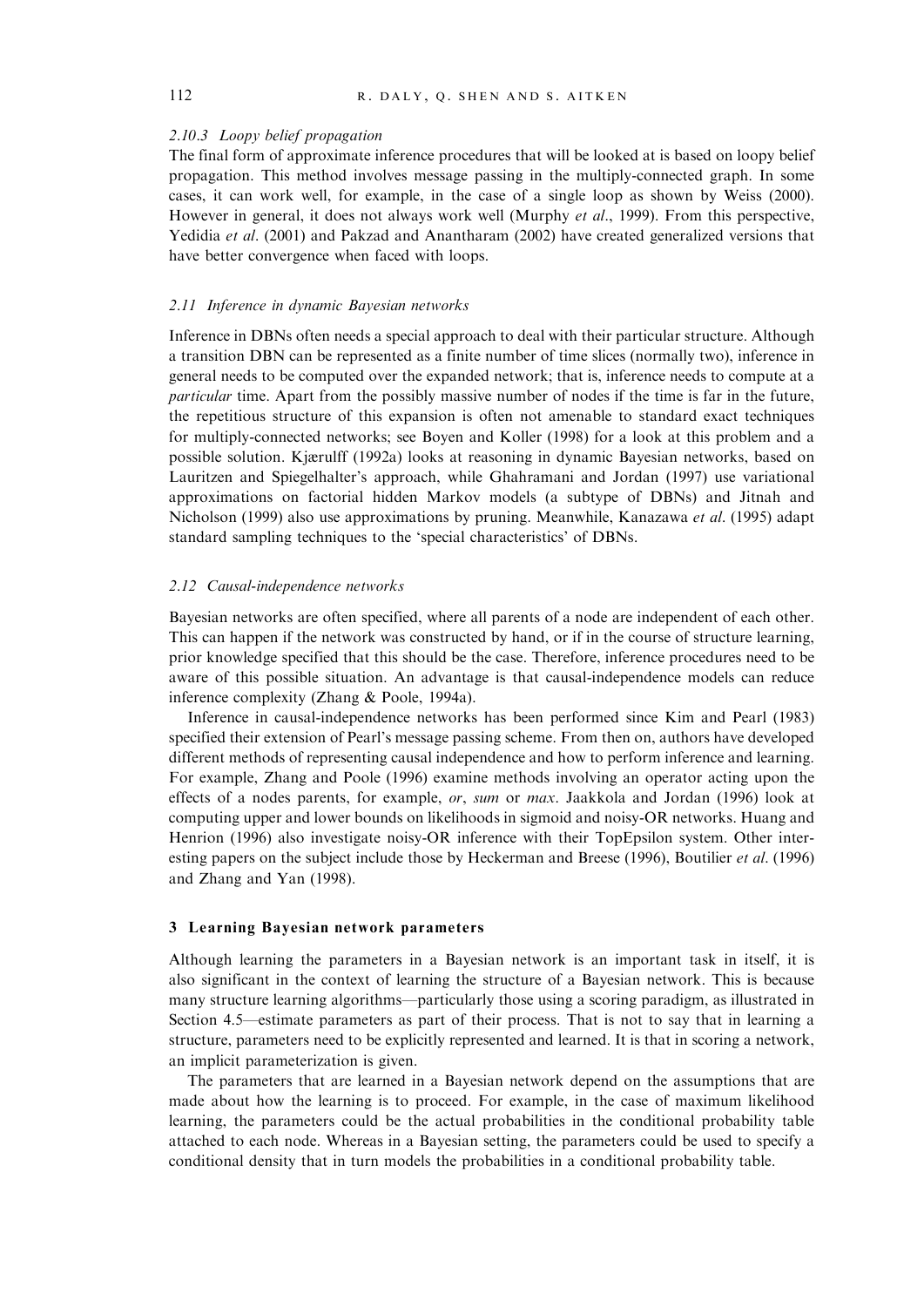Fitting parameters to a model has mostly been attacked from the point of view of statistical machine learning. Good background material on the matter can by found in Whittaker (1990), but a more directed look is given by Spiegelhalter and Lauritzen (1990). For a gentle and broad introduction, the book of Neapolitan (2004) and articles of Buntine (1994, 1996) are quite readable, while parameter learning in the context of structure learning is seen in the work of Heckerman et al. (1995).

# 3.1 Multinomial data

A multinomial variable is a variable that can take on one of a finite number of possible values. Any data corresponding to a multinomial variable is known as multinomial data. When dealing with multinomial data, there are choices that can be made as to how the learning is to proceed. Perhaps one of the simplest methods is to estimate the parameters of the model using a maximum likelihood approach. However, this has a problem with sparse data, in that some probabilities perhaps most of them—can be undefined if a case does not come up in the database. This can cause problems later with inference. To counteract this, some form of prior distribution is normally placed on the variables, which is then updated from the data. An example of this would be a distribution that said all values of a particular variable were of an equal prior probability to begin with, but changed quickly to reflect the observed data. Heckerman and Geiger (1995) and Buntine (1996) discuss this more. In addition, under certain reasonable assumptions—that the parameters of the network are independent of each other and the density function characterizing each parameter is strictly positive—Geiger and Heckerman (1995, 1997) showed that this distribution must be Dirichlet. The Dirichlet distribution is the multivalued generalization of the Beta distribution and is a conjugate prior of the multinomial; that is, when updated with new information, the updated distribution is again Dirichlet. As an example, the form of the Beta density function is given by

$$
f(x; \alpha, \beta) = \frac{x^{\alpha-1}(1-x)^{\beta-1}}{\int_0^1 u^{\alpha-1}(1-u)^{\beta-1} du},
$$

for parameters  $\alpha$  and  $\beta$  and variable x. When a series of Bernoulli trials is performed, with s successes and t failures and a prior given by  $f(x; \alpha, \beta)$  is specified, the posterior distribution is given by  $f(x; \alpha + s, \beta + t)$ . This allows easy extraction of statistics and in the case of complete data, a simple closed form updating rule. These ideas are expanded upon by Castillo *et al.* (1997b), while Burge and Lane (2007) show another way of smoothing the maximum likelihood estimates.

# 3.2 Continuous variables

Although a lot of the literature on Bayesian networks assumes that the data are multinomial, for many applications, the data supplied are continuous and therefore ways must be found to handle this situation. While the simplest method might be to discretize the data as done by Monti and Cooper (1998), this can cause problems. However, there exist methods for representing continuous data under different assumptions. One of the first of these assumptions is that the data are normally distributed. Geiger and Heckerman (1994) use this to learn using continuous data. Taking away the normal assumption, Hofmann and Tresp (1996) use kernel density estimators to model the conditional distribution. These two methods are compared by John and Langley (1995), who show that the non-parametric approach of kernel density estimators can be useful. Another non-parametric way of estimating the conditional densities is given by Monti and Cooper (1997a), who use neural networks in this regard. They also look at the situation of hybrid networks, that is, Bayesian networks with continuous and discrete attributes.

# 3.3 Missing data/hidden variables

One large problem in learning Bayesian networks, and indeed in running any machine learning algorithm is dealing with missing data, a problem that occurs in perhaps most real-life data sets. There are generally three different missing data assumptions that can be applied to missing data.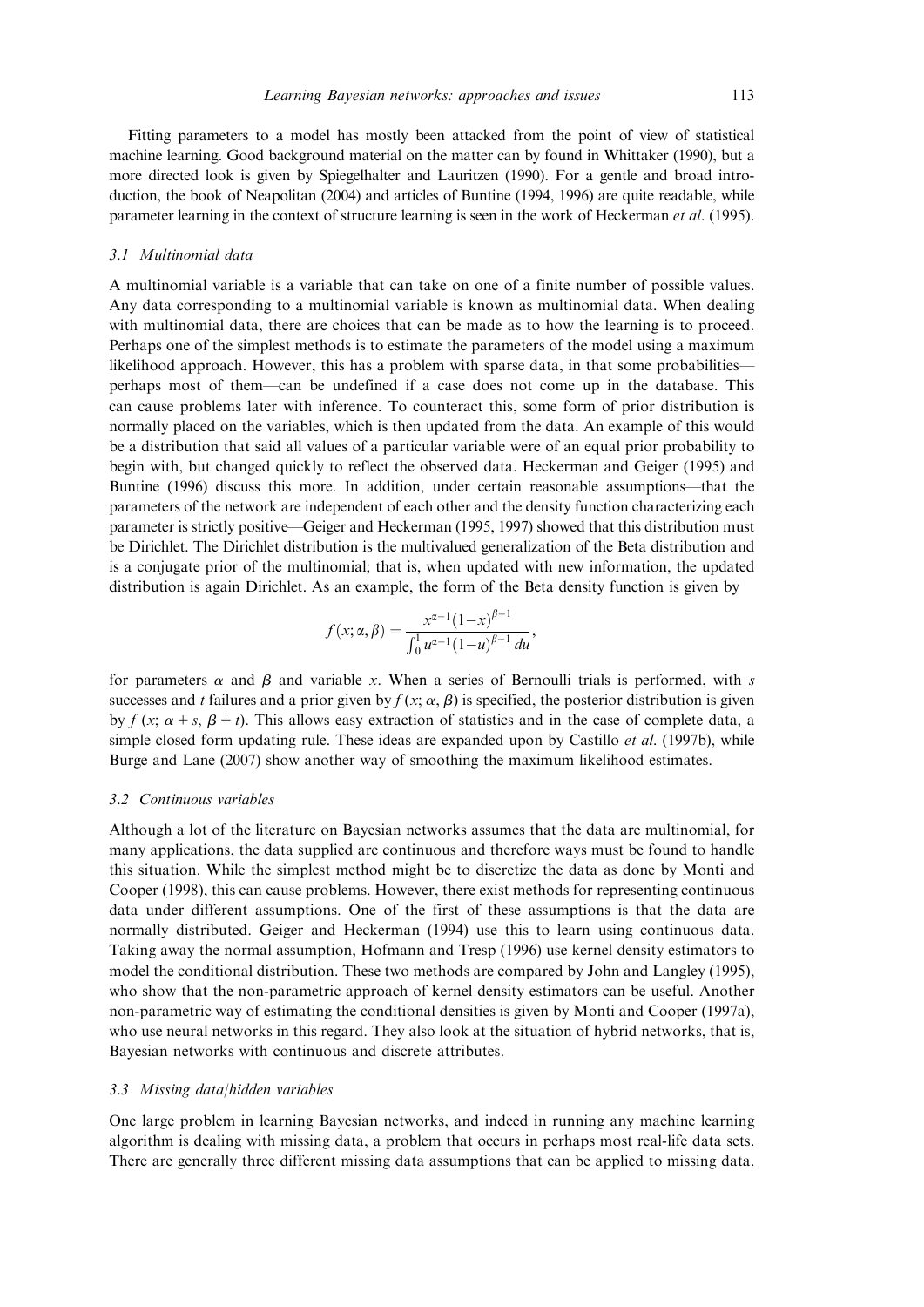Under a missing-completely-at-random (MCAR) assumption, the missing value mechanism depends neither on the observed data nor on the missing data. This means that the data with missing values could simply be discarded. This is an extremely easy situation to implement, but is a bad policy in general, in that some if not most of the data would be unavailable for learning. Under a missing-at-random (MAR) assumption, the missing value mechanism depends on the observed data. This means the missing data can be estimated from the observed data. This is more complicated than the MCAR situation, but all the data get used. Under a missing-not-at-random (MNAR) assumption, the missing value mechanism depends on both the observed and missing data. On account of this, a model of the missing data must be supplied. This is the most complicated situation, as a model may not be readily available, or could even be unknown.

# 3.3.1 Missing at random

One of the most widely used methods of parameter estimation with missing data is the expectation maximization (EM) method of Dempster et al. (1977). This was first applied to learning in Bayesian networks by Lauritzen (1995). The popularity of this model probably stems from the fact that it always converges to a maximum, albeit a local one in multi-modal distributions. Extensions to this algorithm that can make it faster are given by Thiesson (1995), Bauer *et al.* (1997) and Neal and Hinton (1999). Hewawasam and Premaratne (2007) also show how to use EM when learning from data with other types of uncertainty (i.e. not just missing data).

As well as using EM, the gradient of the learning surface can be computed explicitly and a gradient descent applied. Russell *et al.* (1995) and Binder *et al.* (1997) apply this to the learning of parameters with possible hidden variables. They also extend this to the case of continuous nodes and dynamic Bayesian networks. Kwoh and Gillies (1996) apply the same idea, but also describe the technique of inventing hidden nodes to describe dependencies between variables. Bishop *et al.* (1998) discuss learning parameters in a sigmoid network with mixtures and Thiesson (1997) shows an application of these ideas when prior expert information is available.

The methods given above find a local maximum of the distributions. In case a better estimate needs to be found, Monte Carlo methods can help, such as the candidate method as used by Chickering and Heckerman (1997). Other techniques that tend to be used in structure learning might also be able to help; these are described in more detail in Section 4.12.

# 3.3.2 Missing not at random

When the mechanism of the missing data cannot be found from the observed data, it must be specified in some other manner. The Bound and Collapse (BC) method given by Ramoni and Sebastiani (1997a, 1997b) can be useful in this regard. They compare BC to EM and to the Gibbs sampling Monte Carlo method and show that BC can be substantially faster Ramoni and Sebastiani (1999). A method related to BC is the Robust Bayesian Estimator (RBE) of Ramoni and Sebastiani (2001). Here, an assumption on the type of missing data does not need to be made. Instead, probability intervals are calculated that can be used in inference and provide a more robust estimate.

# 3.4 Miscellaneous techniques

This section will show some techniques in learning parameters that look at specific topics.

First, researchers have looked at learning parameters in causal independence models, that is, models where causes can be assumed to be independent from each other, for example, in noisy-OR and noisy-MAX nodes. Meek and Heckerman (1997) show how these types of nodes can be learned using Bayesian methods, while Neal (1992) shows learning noisy-OR and sigmoid models using Gibbs sampling.

The simplest model of a multinomial conditional probability distribution is probably representing it as a table of values. However, other representations may be possible, such as trees, that can model non-interactions between variables at a finer level. For example, Friedman and Goldszmidt (1996b) demonstrate simple algorithms that can learn conditional probability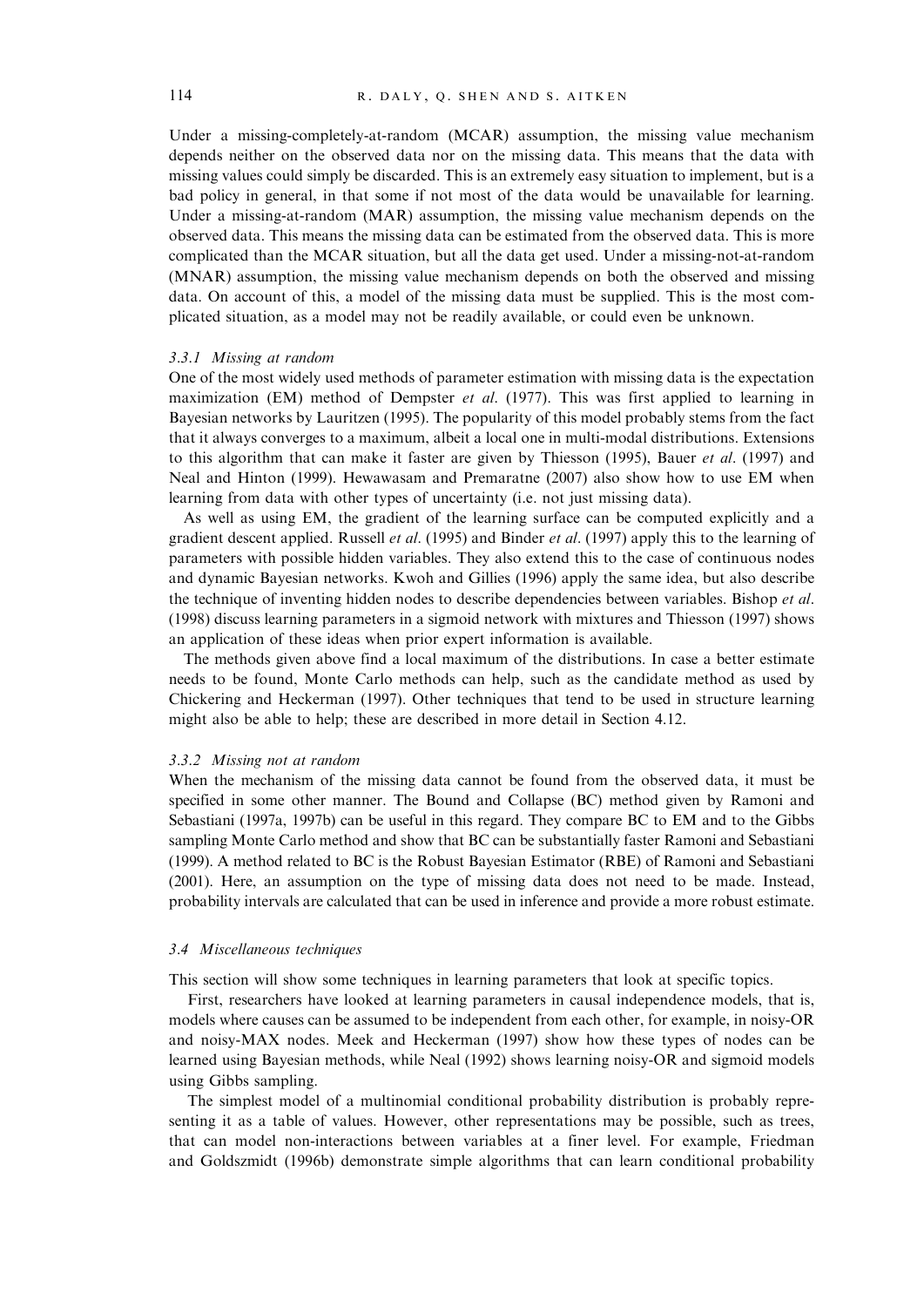distributions as tables or trees, as part of an overall structure learning algorithm. In the same vein, Chickering et al. (1997a, 1997b) show an algorithm that learns decision graphs for the CPDs as well as the network structure and desJardins et al. (2008) also show how to learn tree-structured parameters and structures together.

In regards to learning dynamic Bayesian networks, Ghahramani and Jordan (1997) discuss learning the parameters of a factorial hidden Markov model (and hence a specific type of dynamic Bayesian network). This is generalized to DBNs and an analysis is done over many different specializations of DBNs (Ghahramani, 1998).

Normally, updating parameters in an online setting is not a hard task, but when coupled with structure learning, there can be difficulties in knowing what data to remember. An early look at this problem is given by Buntine (1991), who describes a system of keeping possible parameters for a node in a lattice structure. Bauer et al.  $(1997)$  look at a different problem, with updating parameters in an online setting, assuming missing data.

There has not been much discussion on the use of prior knowledge in learning parameters, so the paper by Feelders and van Straalen (2007) is interesting. It shows how an expert can give an indication of qualitative influence of parent variables on a child and how this can increase the accuracy of parameter estimation.

Finally, the papers below represent some interesting ideas in parameter learning, with possible applications to structure learning. As a prelude to their structure learning method described in Section 4.16, Tong and Koller (2001a) present an application of using active learning to estimate parameters in a Bayesian network. Also in the context of structure learning, Greiner et al. (1997) examine ways of learning CPDs dependant on the queries that will be put to the network.

# 4 Learning Bayesian network structures

Learning the structure of a Bayesian network can be considered a specific example of the general problem of selecting a probabilistic model that explains a given set of data. Although this is a difficult task, it is generally considered an appealing option, as constructing a structure by hand might be hard or even impossible if the dependent variables are not known by domain experts. Because of this problem, a wealth of literature has been produced that seeks to understand and provide methods of learning structure from data.

A fine example of an overview on the area was given by Buntine (1994, 1996), which although slightly dated now, is a good reference in dealing with most of the issues that arise in the area. Heckerman (1995b) gives a more tutorial like introduction to the task, and for a gradual introduction to the area, the recent book by Neapolitan (2004) has a good look at the theory behind a lot of the techniques used. To begin with, this section will start by examining the theory and complexity of learning Bayesian network structures and then move on to how the challenges have been addressed.

# 4.1 Learning theory and learning complexity

There is a lot of theory behind the learning of Bayesian networks, most of which is rooted in statistical concepts and graph theory. Geiger  $et \ al.$  (2001) and Geiger (1998) look at different families of models (of which Bayesian networks are one) in the context of model selection, but a gentler introduction can be found in the pages of the books of Pearl (1988), Jensen and Nielsen (2007), Castillo et al. (1997a) and Cowell et al. (1999). From a more recent perspective, Kočka et al.  $(2001)$  and Castelo and Kočka  $(2003)$  investigate the important role of inclusion in learning Bayesian network structure (i.e. whether the conditional independence statements in one structure are a subset of those in another). And while the theory of learning is important as a basis to why certain techniques are adopted, to many people, the issue of complexity of learning is the most immediately obvious challenge.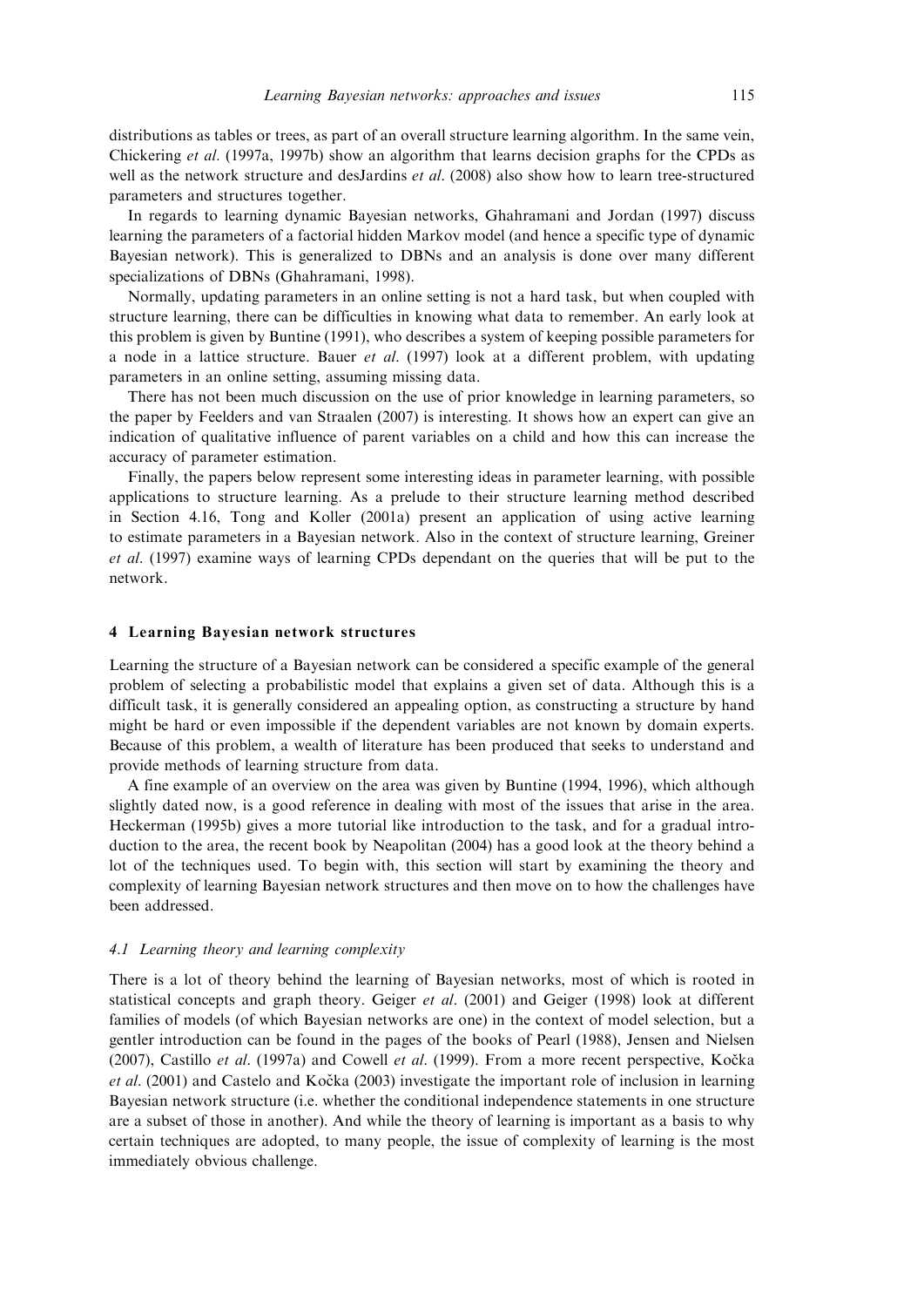# 4.1.1 Complexity

Learning Bayesian network structures has been proven to be NP-hard by Chickering (1996a) and Chickering et al. (2004), while Dasgupta (1997) has looked at the situation where latent variables are and are not allowed. Indeed, a simple look at the number of possible DAGs for a given number of nodes will indicate the problem is hard; for 10 nodes there are  $4.2 \times 10^{18}$  possible DAGs. The properties of the space of DAGs have been explored by Gillispie and Perlman (2001, 2002) who look at equivalence classes of DAGs and Steinsky (2003) who presents an efficient scheme of coding labelled DAGs.

Luckily, from the theoretical standpoint, it is possible to put bounds on various items of interest. For example, Friedman and Yakhini (1996) look at the sample complexity of structure learning and show how many samples are needed to achieve an e-close (in terms of entropy distance) approximation, with confidence probability  $\delta$ . Zuk *et al.* (2006) show how to calculate the number of samples needed to learn the correct structure of a Bayesian network and Ziegler (2008) gives bounds on scores when the in degree of a node is bounded. A recent paper by Elidan and Gould (2008) shows how to learn graphs of a bounded treewidth, with computational complexity polynomial in the size of the graph and treewidth bound.

Despite the complexity results, various techniques have been developed to render the search tractable. The following sections will show these in the context of the three main methods used:

- <sup>&</sup>gt; A score and search approach through the space of Bayesian network structures (Section 4.5);
- <sup>&</sup>gt; A constraint-based approach that uses conditional independencies identified in the data (Section 4.8); and
- <sup>&</sup>gt; A dynamic programming approach (Section 4.11).

Although the classification into three different methods is useful in differentiating their applicability, the boundaries between them are often not as clear as they may seem. For example, the score and search approach and the dynamic programming approach are both similar in that they use scoring functions. Indeed, there is a view by Cowell (2001) that the conditional independence approach is equivalent to minimizing the Kullback–Leibler (KL) divergence (Kullback  $\&$  Leibler, 1951) using the score and search approach.

Although these three approaches will be illustrated, other factors that impact the process will be mentioned. These include: partially observed models, missing data, multi-model techniques, dynamic Bayesian networks, parallel learning, online learning, incorporating prior knowledge into learning, large domains, continuous variables, robustness of learning, tricks to make learning faster and other problems and techniques that could be relevant.

# 4.2 Causal networks

Bayesian networks can have a number of interpretations depending on the use they will be put to and the background of the people constructing them. At its most basic, a Bayesian network is a factorization of a joint probability distribution, with properties that make storage and inference convenient. In this construction, the arcs between nodes characterize the probabilistic dependencies between variables and how the associated conditional probability distributions are combined.

Another view is that a Bayesian network represents causal information, with the arcs representing direct causal influences, such that manipulating a variable at the tail of an arc will cause a change to occur with the variable at the head of the arc in almost all circumstances. This interpretation is more controversial as it goes against the grain of conventional statistical wisdom that says that causality can only be found using manipulation. Although causal Bayesian networks are controversial, they are a tempting objective for a number of reasons. For one, being able to learn a causal network can provide insight into a domain. And from a computational perspective, a causal network allows the effect of interventions and not just observations to be computed. It is worth noting that while Bayesian networks have been seen by many as the best way to represent uncertain causal knowledge, recent work has put forward generalizations of Bayesian networks as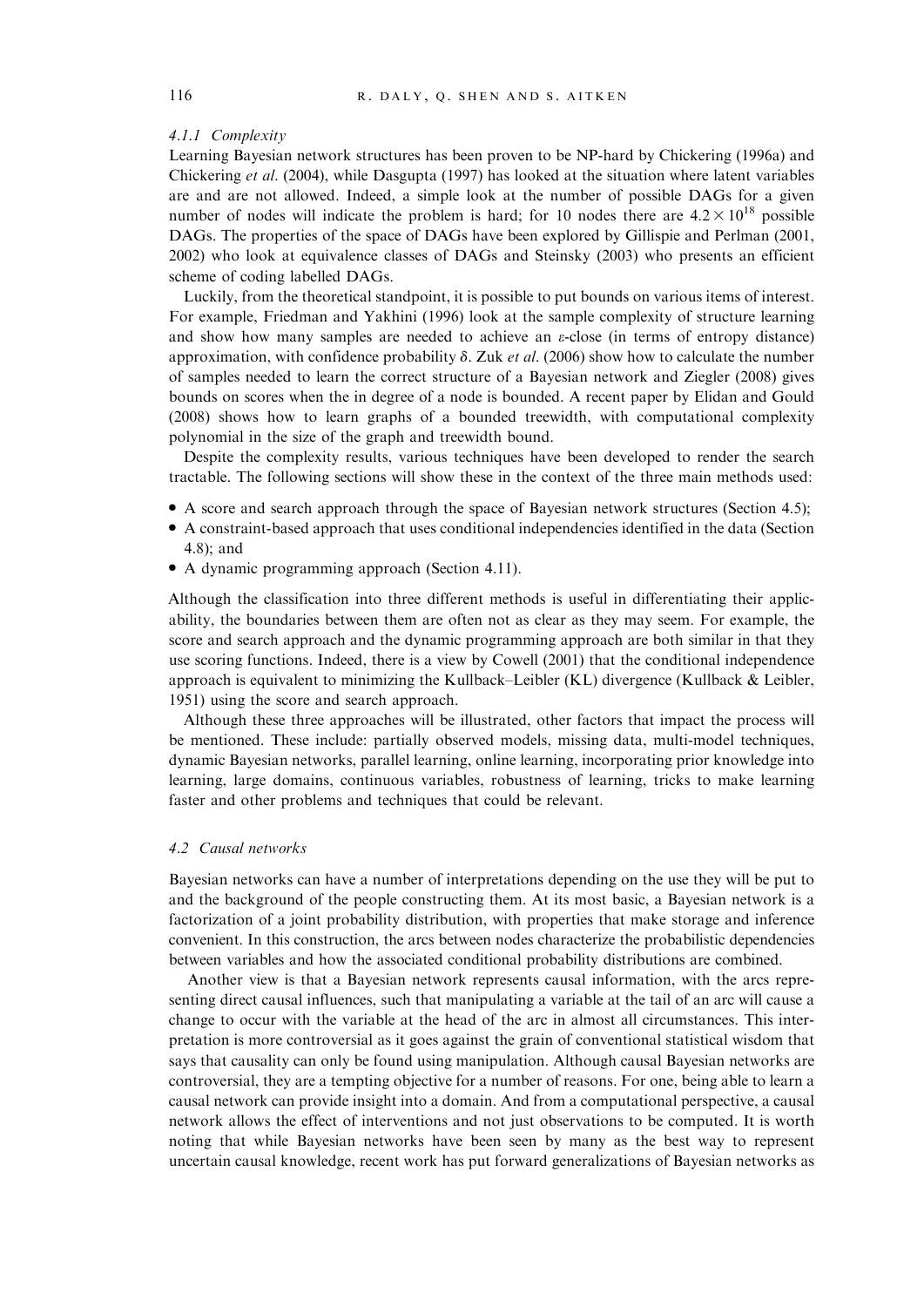being better able to handle the subtle issues of causal reasoning (Richardson & Spirtes, 2002; Zhang, 2008).

There are many pitfalls to be wary of when learning causal networks. These include (but are not limited to), hidden common causes, selection bias and feedback loops. Use of machine learning methods to learn causal Bayesian networks from data means that assumptions are being made (implicit or explicit), such as the causal Markov condition or faithfulness condition (Spirtes et al., 2000), though new research has indicated possible weaker assumptions (Zhang & Spirtes, 2008). There has been much confusion over when utilizing causal networks is applicable (Druzdzel & Simon, 1993). Many studies (probably wrongly) have assumed that Bayesian networks and causal Bayesian networks are equivalent (Acid & de Campos, 1995; Acid *et al.*, 2001); more careful studies set out their assumptions clearly beforehand. Most of the work in learning causal networks has focused on constraint-based algorithms, building on work from Glymour et al. (1986), Spirtes et al. (1989, 1990) and Spirtes and Glymour (1990a, 1991) and also work from Geiger et al. (1990), Pearl and Verma (1991) and Verma and Pearl (1991, 1992). However, there also have been studies on learning causal structures from a score and search perspective, particularly within a Bayesian framework (Heckerman, 1995a, 2007). There have been many works on causal Bayesian networks, but the two most relevant are probably those by Spirtes et al. (2000) and Pearl (2000) who expound their views on the possibilities of the topic. These must be contrasted against the debates of philosophers on the ability of Bayesian networks to capture causal information. Prominent papers in this area include those of Cartwright (2001), exchanges between Hausman and Woodward (1999, 2004) and Cartwright (2002, 2006), and contributions by Williamson (2005) and Steel (2005, 2006).

# 4.3 Trees

One of the first pieces of work on learning structure was by Chow and Liu (1968), who described an algorithm for learning Bayesian networks structured as trees, that is, a structure where each node has either one or zero parents. These are sometimes known as Chow–Liu trees. Their algorithm constructs the optimal second-order approximation to a joint distribution, by finding the maximal spanning tree, where each branch is weighted according to the mutual information between the two variables. This work was built upon by Ku and Kullback (1969) who demonstrate that it is a special case of a more general framework to approximating joint probability distributions.

There has continued to be research on trees as a decomposition of a joint distribution, for example, by Lucas (2002) and Friedman et al. (1997) in the context of classification. Meil and Jaakkola (2006) show how learning tree structures in a fully Bayesian manner can be achieved in polynomial time.

#### 4.4 Polytrees

More general than trees, polytrees are an important class of Bayesian network structure. A polytree is a graph in which there are no loops, irrespective of arc direction. They are important because there exist exact algorithms that can perform inference on the polytree in polynomial time (Kim & Pearl, 1983; Peot & Shachter, 1991).

One of the earliest examples on learning polytrees from data is given by Pearl (1988), following on from work by Rebane and Pearl (1987), which uses Chow and Liu's (1968) system as a subroutine. Dasgupta (1999) gives a good look at the field and mentions the NP-hardness of the problem, while showing a good approximation and de Campos (1998) looks at what properties a dependency model must have in order to be represented by a polytree. Other work on the area includes Geiger et al. (1990), Acid and de Campos (1995), who show an empirical study into approximating general Bayesian networks by polytrees and Huete and de Campos (1993) who look at using conditional independence tests (see Section 4.8) to learn polytrees.

We will now turn our attention to the problem of learning a general Bayesian network structure, that is, a DAG. This has by far received the most attention from the research community and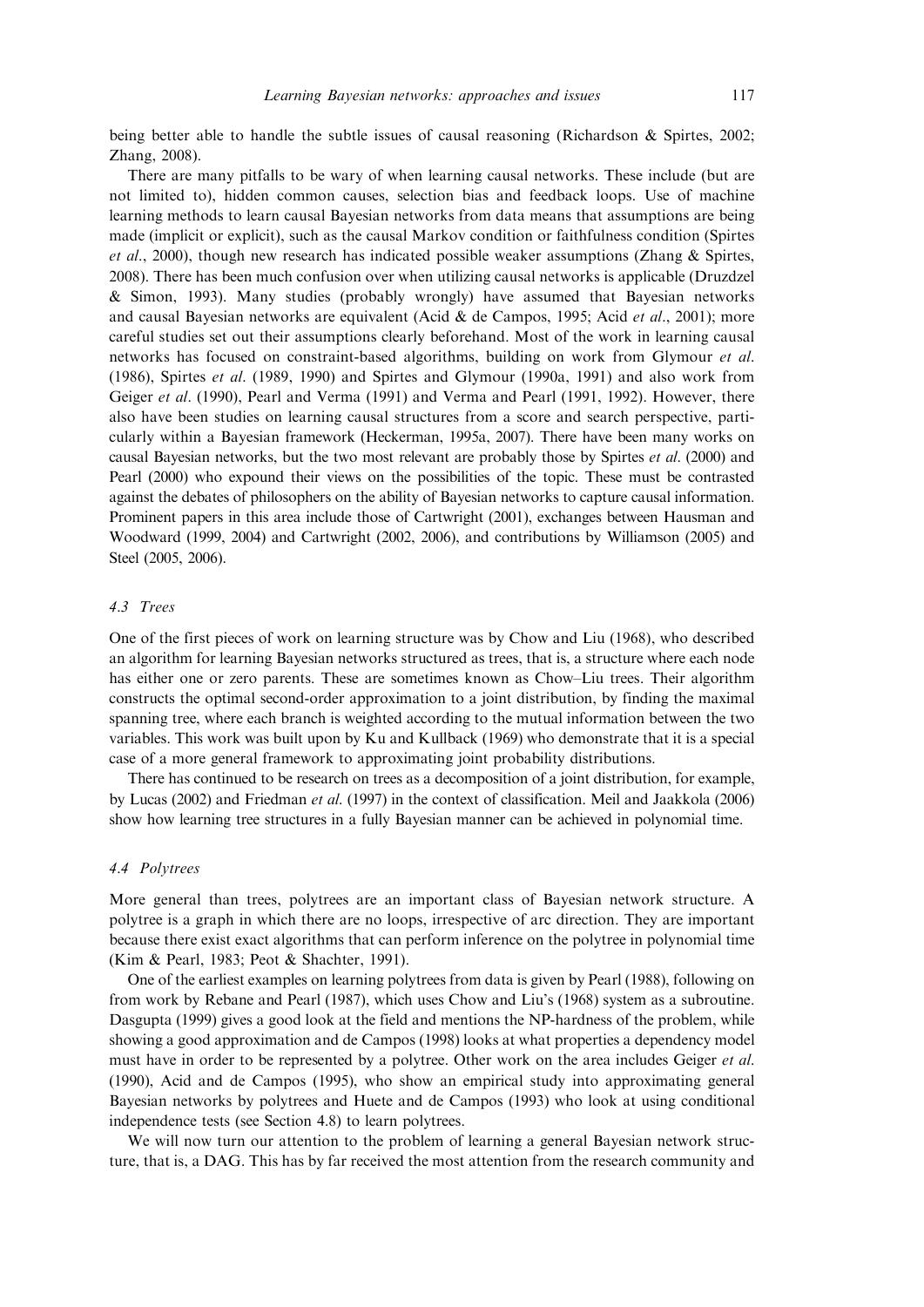correspondingly there are many more publications. In the sections that follow, there will be a classification of the various factors involved, but it is worthwhile to bear in mind that some ideas fall into many different camps.

#### 4.5 Heuristic algorithms

One of the most widely studied ways of learning a Bayesian network structure has been the use of so-called 'score-and-search' techniques. These algorithms comprise of:

- a search space consisting of the various allowable states of the problem, each of which represents a Bayesian network structure;
- <sup>&</sup>gt; a mechanism to encode each of the states;
- <sup>&</sup>gt; a mechanism to move from state to state in the search space; and
- <sup>&</sup>gt; a scoring function to assign a score to a state in the search space, to see how good a match is made with the sample data.

Because of the hardness of the problem, heuristic algorithms are generally used to explore the search space, the most basic of which are greedy searches (GSs). In all these frameworks, it is useful to bear in mind the work of Xiang et al. (1996), who show that single-link search cannot find all models.

# 4.5.1 Greedy search with an ordering on the variables

Some of the earliest work that looked at greedy methods to learn Bayesian network structure was by Herskovits and Cooper (1991) with their Kutató system. However, the seminal paper in this area is by Cooper and Herskovits (1992), which describes the K2 system.<sup>1</sup> This provided a way to construct a Bayesian network structure given a data sample and an ordering of the various variables and used a Bayesian scoring criterion, which has come to be known as the K2 score.

Following on from this, Bouckaert (1993, 1994a) developed his K3 system that, like the K2 system, takes an ordering of variables and a set of data and produces a DAG. Instead of using the K2 score, he uses a scoring criterion based on the minimum description length (MDL) principle (Section 4.7.2). de Santana et al. (2007a) have a procedure that behaves like K2, in that it needs an ordering on the variables and decides whether to add an arc from a possible parent by looking at a regression coefficient. Similar again is the work of Liu et al. (2007b) and Liu and Zhu (2007a, 2007b), which takes an ordering of the variables and treats the problem as a feature selection one.

#### 4.5.2 Greedy search with no ordering on the variables

Other people that used the MDL scoring function were Lam and Bacchus (1993, 1994a) who had a best first search algorithm and a way to incorporate domain knowledge into the problem. Suzuki (1999) also used MDL in conjunction with branch and bound. Branch and bound is a technique that has been used in many AI applications (Miguel & Shen, 2001) and that prunes the search space of definitely worse solutions, using bounds obtained from the current best solution.

One of the most important works on learning structures was by Heckerman *et al.* (1995), who analysed scoring functions from a Bayesian perspective and tested their techniques using a greedy learning algorithm described by Chickering et al. (1996), that added, removed or reversed an arc from the current DAG at each step. Following on from this general technique, various researchers showed methods that seek to make learning faster and more accurate. Chickering *et al.* (1997a, 1997b) show an algorithm that learns decision graphs for the CPDs at each of the nodes as part of structure learning. Steck (2000) has a search technique that alternates between the search space of DAGs and skeletons. Hwang *et al.* (2002) have a method to reduce the search space, while de Campos et al. (2002b) introduce a modified neighbourhood in the space of DAGs that changes the standard reverse operation to help with incorrectly oriented arcs.

<sup>&</sup>lt;sup>1</sup> The name K2 is derived from the Kutató system that preceded it.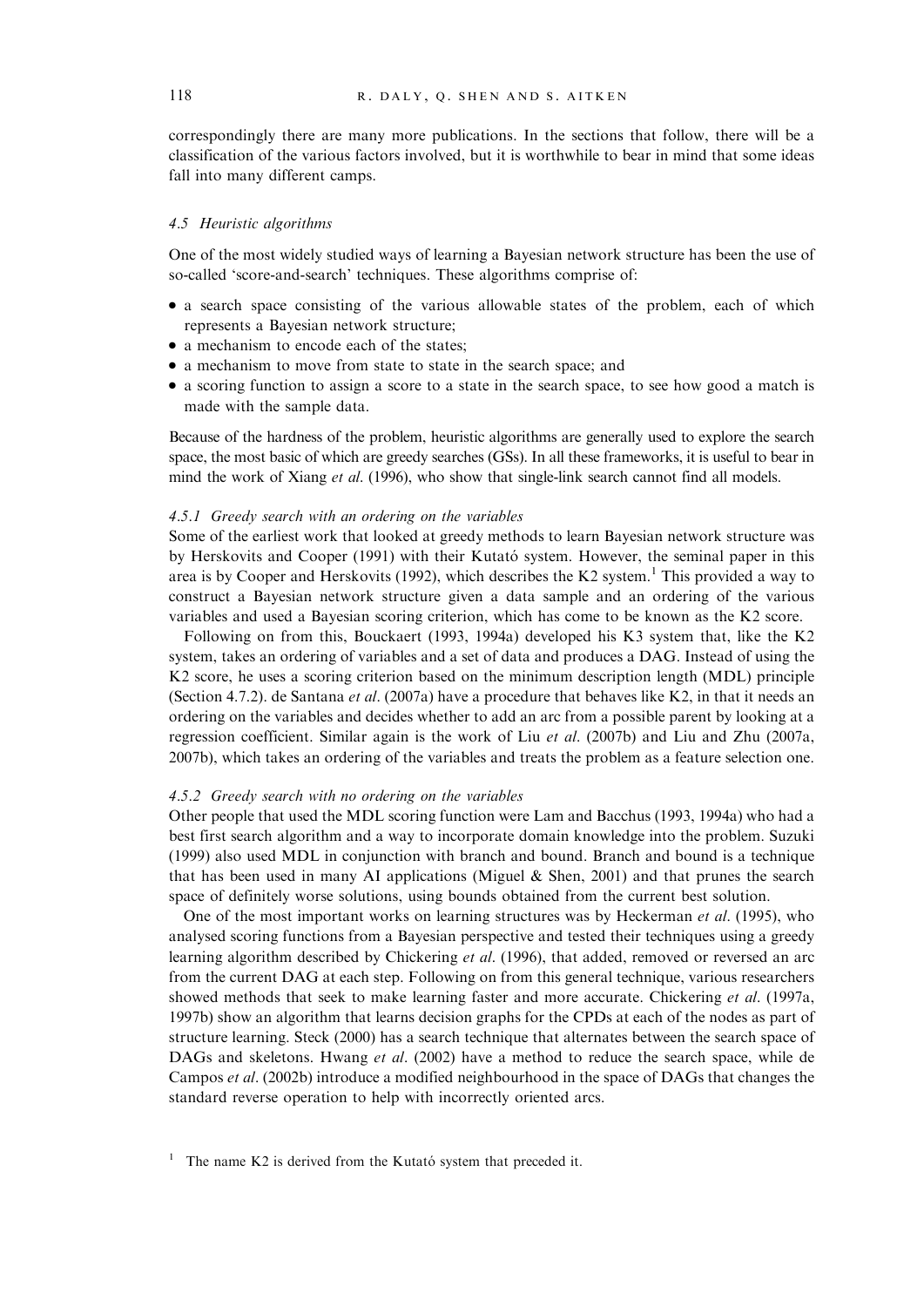# 4.5.3 Genetic and evolutionary algorithms

There has been a tremendous amount of interest in using genetic algorithms (GAs) to learn Bayesian network structures in the recent past. One of the first implementations came from Larrañaga et al. (1996a, 1996b), who used GAs to search over the space of orderings, while using K<sub>2</sub> as a subroutine to score a particular ordering. A closely related approach comes from Hsu et al. (2002), who have the same basic idea, but hold back training data to produce a score for an ordering using importance sampling, while with his K2GA algorithm, Faulkner (2007) again uses a modified K2 as a subroutine for a GA. Finally, de Campos and Huete (2000a) also look at searching over orderings with a GA using conditional independence tests (see Section 4.8) as the basis of the fitness function.

Following on from the work of Larrañaga et al., Wong et al. (1999) introduced their MDL and evolutionary programming (MDLEP) system, which searches over the space of DAGs, mainly by mutating individuals. An interesting hybrid technique that combines a mixed approach of scoreand-search with conditional independence testing and evolutionary programming is given by Wong et al. (2002), with their hybrid evolutionary programming (HEP) system. Following on from their previous work they introduce another system, hybrid evolutionary algorithm (HEA), again based on a hybrid approach (Wong & Leung, 2004). This is extended to deal with missing data in the HEAm system (Guo et al., 2006; Wong & Guo, 2006, 2008).

Myers et al. (1999a, 1999b) compare using an evolutionary algorithm against a Markov-chain Monte Carlo (MCMC) algorithm and also combine them to form the evolutionary MCMC (EMCMC) algorithm. Although this approach is focused on model selection, Wang et al. (2006) look at the problem from the perspective of model averaging with their DBN-EMC system and Kim and Cho (2006) examine using an evolutionary algorithm to simplify an aggregation of Bayesian networks.

Compared to normal Bayesian networks, DBNs normally do not receive as much attention. Tucker and Liu's (1999) and Tucker *et al.* (2001) EP-Seeded-GA algorithm fills this gap with an evolutionary programming approach to learning DBNs with large time lags. A more recent example of this is the genetic algorithm based on greedy search (GA–GS) algorithm of Gao *et al.* (2007).

Hybrid techniques. Many researchers have investigated combining GAs with other techniques from the machine learning library. For example, following on from the online algorithm of Friedman and Goldszmidt (1997), Tian et al. (2001) have a procedure (IEMA) that combines an evolutionary algorithm and the expectation-maximization procedure to learn structure in the context of hidden variables. Blanco et al. (2003) use techniques based on EDAs (estimation of distribution algorithms), which are similar to GAs and compare them to straight GAs. Morales et al. (2004) use a fuzzy system that combines the values of different scoring criteria, while performing a GA search. Finally, Delaplace et al. (2006) showcase a refined GA, which includes tabu search and a dynamic mutation rate.

Representation of solutions. The effective representation of population members and by extension the search space, is a difficult problem that has borne much scrutiny. Most authors define their own representation and concentrate on other matters, but Novobilski (2003) is concerned with the encoding of DAGs. These issues also arise in the works of Cotta and Muruzábal (2002, 2004) and Muruzábal and Cotta (2004), who look at searching through both the space of DAGs and the space of equivalence classes of DAGs. Finally, van Dijk and Thierens (2004) and van Dijk et al. (2003a) look at the encoding of solutions so as to eliminate redundancy in the search space.

## 4.5.4 Simulated annealing

Although implementing a search using simulated annealing (Kirkpatrick et al., 1983) should throw up no conceptual problems as it uses the framework already specified for heuristic search in Section 4.5, there does not seem to be much literature on the effectiveness of this approach. This is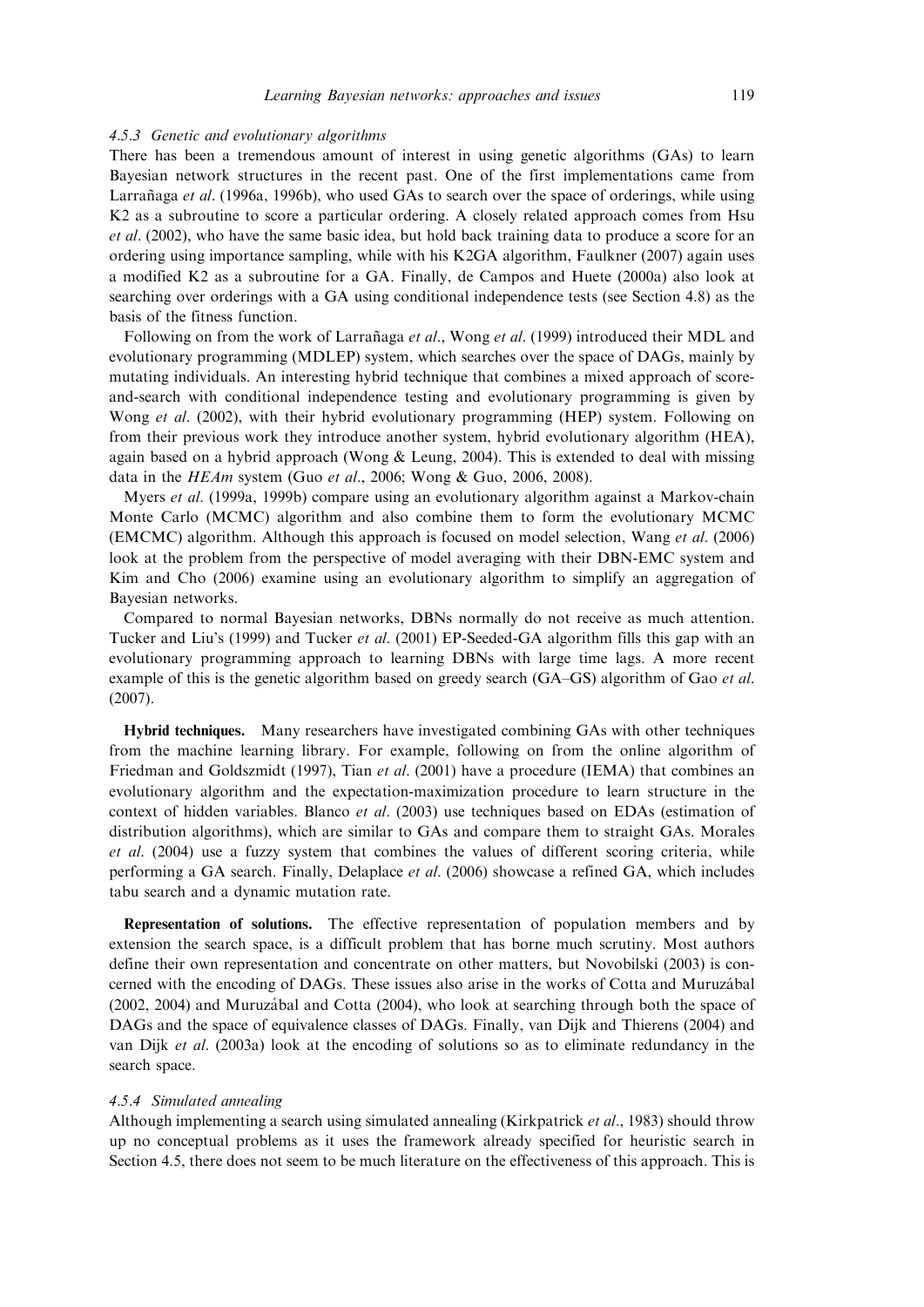surprising, as it is very similar to a GS that does not always select the best neighbouring state. Instead, it picks one at random and moves to it, with probability given by the scoring function of that state and how long many iterations have passed. One such work that does look at this technique is by de Campos and Huete (2000a), who compare genetic algorithms and simulated annealing on a search over orderings.

## 4.5.5 Particle swarm optimization

Quite recently there has been work on applying discrete particle swarm optimization (Kennedy  $\&$ Eberhart, 1995, 1997) to learning Bayesian network structures. Xing-Chen et al. (2007a) and Heng et al. (2006) have applied this in the case of normal Bayesian networks and also in the case of DBNs Xing-Chen et al. (2007b). Other approaches include those by Li et al. (2006), who use a memory binary particle swarm optimization technique and by Sahin and Devasia (2007) who use a distributed particle swarm optimization approach.

## 4.5.6 Other heuristics

There remain many other methods that have been and could be used in learning the structure of a Bayesian network. A selection of these are given here in order to complete this look at the use of heuristics.

Peng and Ding (2003) have an extension of the K2 algorithm, called  $K2+$ , that works locally on each node, eliminating any cycles obtained and repairing damage due to cycle elimination. Recognizing stochasticism as a method to avoid local maxima, de Campos and Puerta (2001) describe a randomized local search called variable neighbourhood search. In addition, de Campos et al. (2002a) apply the ant colony optimization metaheuristic to searching in the space of DAGs and of orderings of nodes de Campos et al. (2002c). This work has been advanced on by Daly and Shen (2009), who describe an ant colony optimization in the space of equivalence classes of DAGs (as explained in Section 4.6). Burge and Lane (2006) describe a method based on aggregation hierarchies, that performs an initial search on composite random variables. This constrains later searches that use atomic random variables.

# 4.6 Searching through the space of equivalence classes

As the structure of a Bayesian network is a DAG, it is natural to use this representation as a state while searching through the space of possible structures. However, it has been noted that certain DAGs are similar in that they capture the same conditional independencies in their structure (Andersson et al., 1997). These Markov equivalent structures have been discussed in Section 1.3. Since the CPDAG structure discussed in that section can represent an equivalence class of DAG structures, it is very useful in representing states of searches. The space of these searches can be known as E-space, as opposed to the B-space of DAG-based search (Chickering, 2002a). More information on these topics can be found in Lauritzen and Wermuth (1989) and Whittaker (1990).

#### 4.6.1 Search procedures

Although the properties of PDAGs have been known for some time before, algorithms that would learn them from data, in a manner similar to score-and-search procedures to find DAGs, would not appear until later. One of the first was by Spirtes and Meek (1995) who describe a two-phase greedy Bayesian pattern search (GBPS) algorithm and then combine it with the independencebased PC algorithm (Spirtes & Glymour, 1990a). This work relies on a procedure to turn a PDAG  $\mathcal P$  into a DAG in the equivalence class represented by  $\mathcal P$  (known as extending  $\mathcal P$ ). Such procedures are described by Meek (1995), Verma and Pearl (1992) and Dor and Tarsi (1992).

Another early work is by Chickering (1996b), who describes a method that uses certain operators to modify a CPDAG  $\mathcal{P}^{\mathcal{C}}$  and then extends  $\mathcal{P}^{\mathcal{C}}$  to  $\mathcal{G}$  to check if the move is valid and to score it. It then turns  $G$  back into a CPDAG and repeats, using a method such as those by Meek (1995) or Chickering (1995).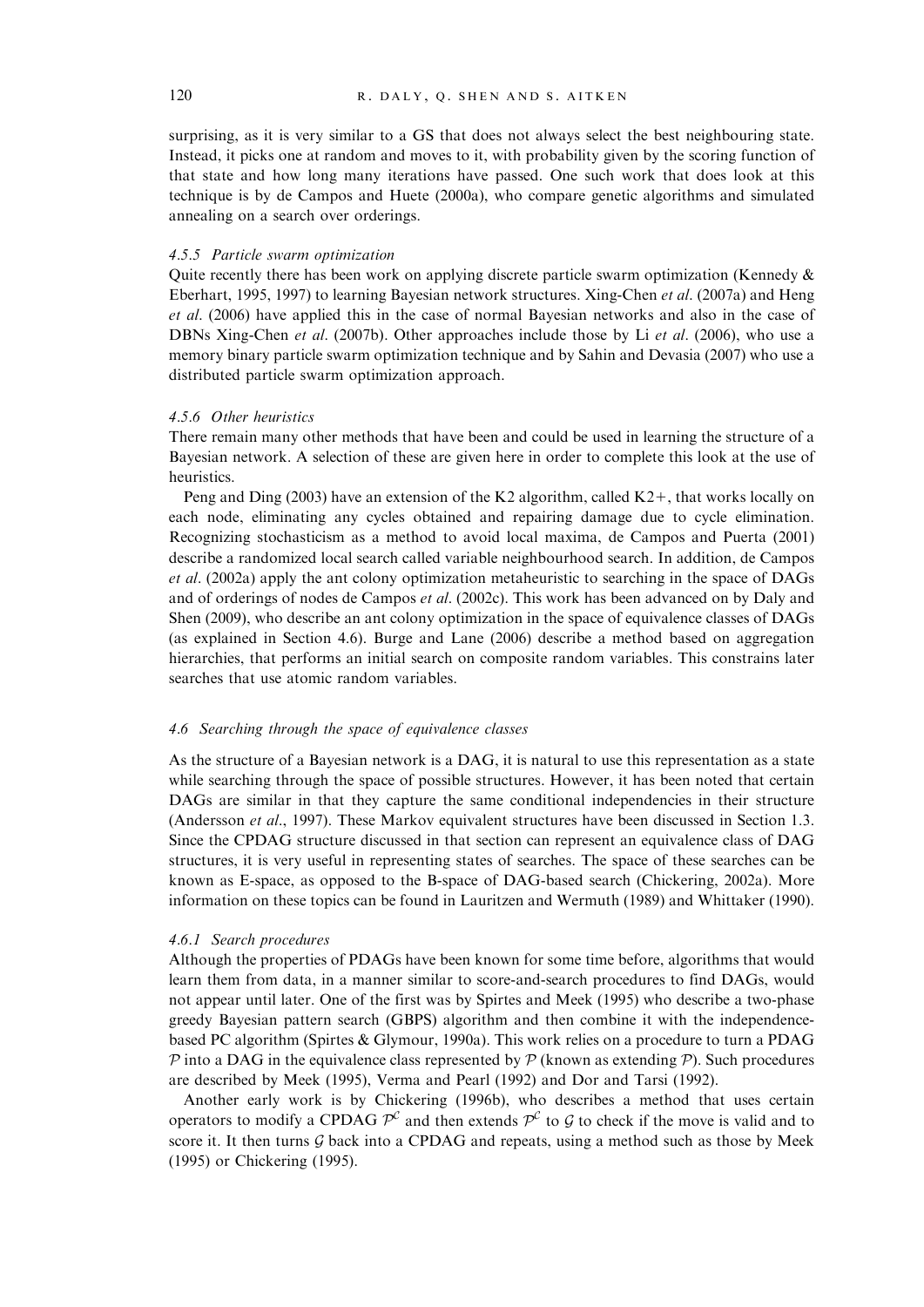A problem with these procedures was that they were often very inefficient, with numerous extensions and multiple scores being required at each move. These problems were addressed by Munteanu and Cau (2000) and Munteanu and Bendou (2001) with their EQ framework, who showed how to locally check if a particular move was valid and if so, what score that would provide. However, the various operators given were shown to be incorrect. Kočka and Castelo (2001) tried to limit the problem inherent with searching in the space of DAGs, by including a procedure that would move between DAGs in the same equivalence class. However, it was the paper by Chickering (2002a) that put a firm foundation on using equivalence classes as states in a search-based procedure. Although similar to the procedure of Munteanu and Bendou (2001), he proved the correctness of the various operators introduced and enabled search in E-space (as explained in Section 4.6) to be competitive with that in B-space. Note that Perlman (2001) and Castelo and Perlman (2002) also did work on this problem.

After this, Chickering (2002b) described another algorithm (designed by Meek (1997)) that searches in E-space. This one, called greedy equivalent search (GES), is a two-phase algorithm that, in the limit of a large sample size, identifies a perfect map of the generative distribution. That is, if the probability distribution implied by the data admits a DAG representation of it, then GES will find the equivalence class of this representation in the limit of a large sample size. This work was expanded on by Chickering and Meek (2002), who provide different optimality guarantees for more realistic assumptions. Nielsen *et al.* (2003) also built on GES by introducing an algorithm called k-greedy equivalence search (KES), which is essentially a randomized version of GES, to help escape local optima in the search space. Quite recently, Borchani *et al.* (2006, 2007, 2008) developed the GES-EM algorithm for utilizing GES with missing data, using the expectation maximization procedure.

Following on from this work, Castelo and Kočka (2003) show a more general way of looking at the search problem and illustrate certain conditions that operators on the search space should obey, to avoid local maxima. They then introduce the hill-climber Monte Carlo algorithm (HCMC) that uses the ideas developed in this paper.

To conclude this section on search algorithms, various hybrid and other methodologies will be mentioned. Acid and de Campos (2003) develop a representation that borders the representational ability of DAGs and CPDAGs. They named these restricted PDAGs (RPDAGs) and present various operators that can be used to manipulate them. Cotta and Muruza´bal (2004) and Muruza´bal and Cotta (2004) present an evolutionary programming approach called EPQ, that uses equivalence classes of structures as its population members. Finally, Jia *et al.* (2007) show a hybrid algorithm that uses both a conditional independence approach and score-and-search to learn an equivalence class.

#### 4.7 Scoring functions

When performing a score-and-search procedure a scoring criterion must be specified that somehow gives a good score when a structure matches the data 'well'—the better the match, the higher the score. Of course, given this ambiguous problem, diverse scoring criteria have been invented that involve various assumptions and different definitions of a better match. Perhaps one of the simplest criterion—the maximum likelihood estimator—will in general return the complete graph, as this is the one with the most parameters. Therefore, most scoring criteria consist of two parts one that rewards a better match of the data to the structure and one that rewards a simpler structure. Examples of these are the Bayesian Dirichlet (BD) criterion, Bayesian information criterion (BIC), Akaike information criterion (AIC), MDL and minimum message length (MML). These and various other criteria will be discussed below.

One of the more desirable properties of a scoring criterion is decomposability, whereby the score of a particular structure can be obtained by the score for each node given its parents. Most of the scoring functions known have this property. Malvestuto (1991) has some early work on this.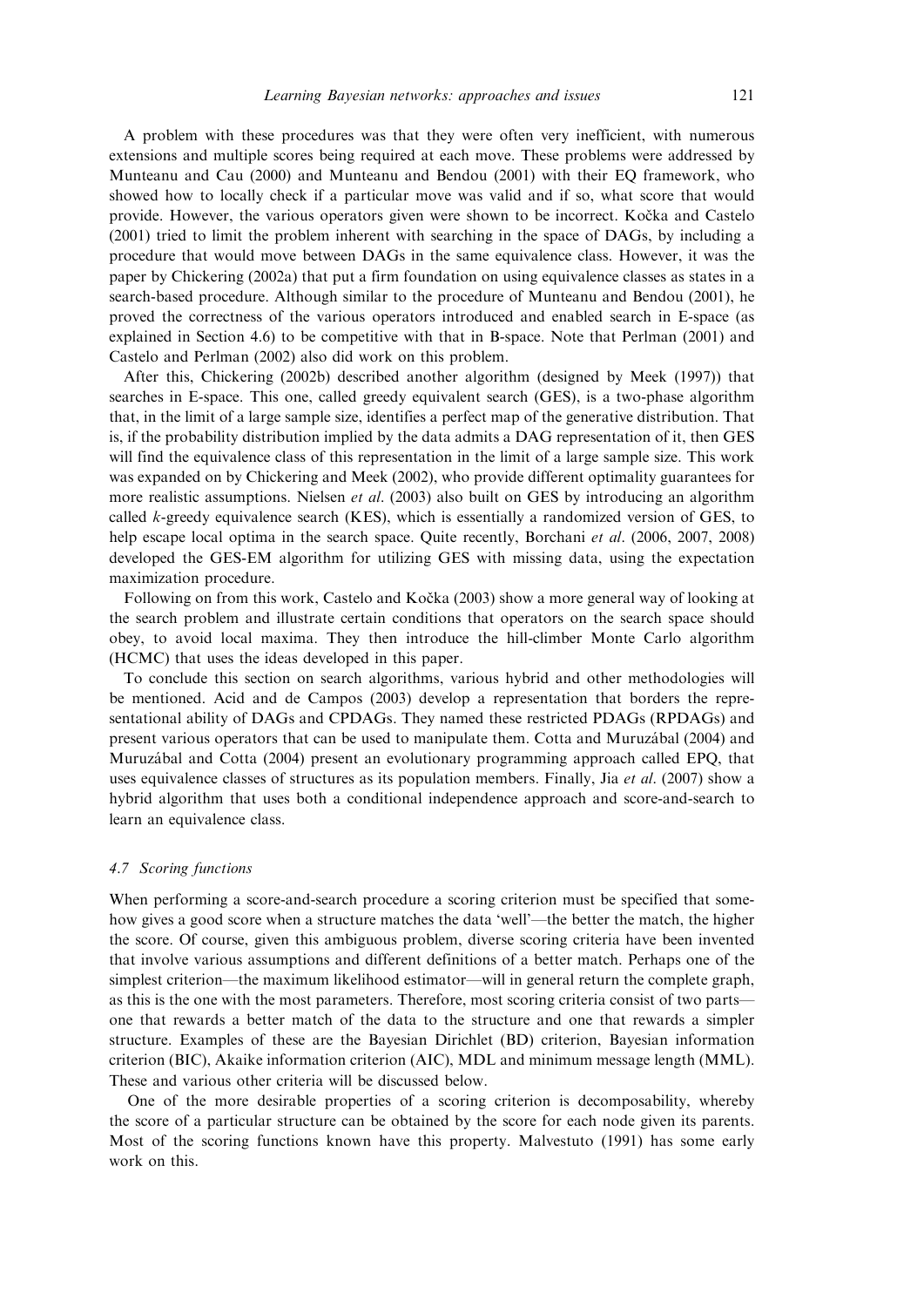A comparison of MDL, BDeu (BD with  $N'_{ijk} = N'/r_iq_i$ ) and K2 (BD with  $N'_{ijk} = 1$ ) is given in Shaughnessy and Livingston (2005). Note that in this paper, they confuse BDeu with K2 and the WEKA Bayesian method with BDeu. Another thorough comparison between the BIC, Cheeseman–Stutz approximation (Cheeseman & Stutz, 1996), Laplace approximation and Gibbs sampling approach was conducted by Chickering and Heckerman (1997). Finally a comparison between the MML and BGE metrics is given by Neil and Korb (1999).

#### 4.7.1 Bayesian Dirichlet scoring functions

One of the first expositions of a Bayesian scoring criterion in learning Bayesian network structure was given by Cooper and Herskovits (1992) as part of their K2 algorithm. As presented by them, the function for a given structure  $B_s$  and data set  $D$  were

$$
P(B_s, D) = P(B_s) \prod_{i=1}^n \prod_{j=1}^{q_i} \frac{(r_i-1)!}{(N_{ij}+r_i-1)!} \prod_{k=1}^{r_i} N_{ijk}!,
$$

where there are *n* variables,  $q_i$  parent configurations of variable *i*,  $r_i$  is the number of values variable *i* can take,  $N_{ijk}$  is the number of times variable, *i* took on value *k* with parent configuration j and  $N_{ij} = \sum_{k=1}^{r_i} N_{ijk}$ . Looking at this equation it can be seen that  $P(B_s)$  is the prior probability of structure  $B_s$  and the rest of the expression is the likelihood of the structure, given the data.

In their paper, Heckerman *et al.* (1995) generalize the above equation and place it on a sound theoretical footing. In their form,

$$
P(B_s, D) = P(B_s) \prod_{i=1}^n \prod_{j=1}^{q_i} \frac{\Gamma(N'_{ij})}{\Gamma(N'_{ij} + N_{ij})} \prod_{k=1}^{r_i} \frac{\Gamma(N'_{ijk} + N_{ijk})}{\Gamma(N'_{ijk})},
$$

where variables have the same meaning as before and  $N'_{ijk}$  are exponents that specify the users prior knowledge about configuration *ijk*; the higher the  $N'_{ijk}$ , the more the user thinks that configuration is likely. Meanwhile,  $N'_{ij} = \sum_{k=1}^{r_i} N'_{ijk}$ . They called this equation the Bayesian Dirichlet or BD metric. It can be noted that  $\Gamma(x) = (x-1)!$  for natural numbers, which immediately shows the similarity to the equation of Cooper and Herskovits (1992). Indeed, with  $N'_{ijk} = 1$ , the formula is exactly the same as the K2 formula. Using an assumption known as likelihood equivalence, which says that equivalent structures receive the same score, they constrain the values that  $N'_{ijk}$  can take on and provide a method to calculate them. With this method, the user provides a prior Bayesian network and an equivalent sample size  $N'$  that says how confident they are in it. With these constraints, the scoring criterion is named BDe (Bayesian Dirichlet with likelihood equivalence). With a further constraint, such that all configurations are as likely as each other,  $N'_{ijk} = N'/r_i q_i$  and the criterion is named BDeu (Bayesian Dirichlet with likelihood equivalence and a uniform joint distribution). It would be well to note that the learned network can be quite sensitive to the N' parameter (Steck & Jaakkola, 2003a; Silander *et al.*, 2007), so recent work on optimizing it is welcome (Steck, 2008).

# 4.7.2 Minimum description length

MDL is a statistical principle, which says that the best hypothesis that describes data, is the one that leads to the largest compression of that data, including the hypothesis (Rissanen, 1978). One of the first people to use the MDL principle in constructing Bayesian networks was Bouckaert (1993, 1994a). Here he provides an explanation and justification of using this measure and shows how it behaves like the K2 criterion for large sample sizes. A more in-depth comparison of the MDL and K2 criterion is given in Bouckaert (1994b).

At around the same time, Suzuki (1993) and Lam and Bacchus (1994a) also made use of the MDL principle and presented a way to incorporate domain knowledge into their algorithm (Lam & Bacchus, 1993). This domain knowledge can come in the form of direct causation information  $(X$  is a direct cause of Y) and a partial ordering of the variables. Suzuki (1999) looks into previous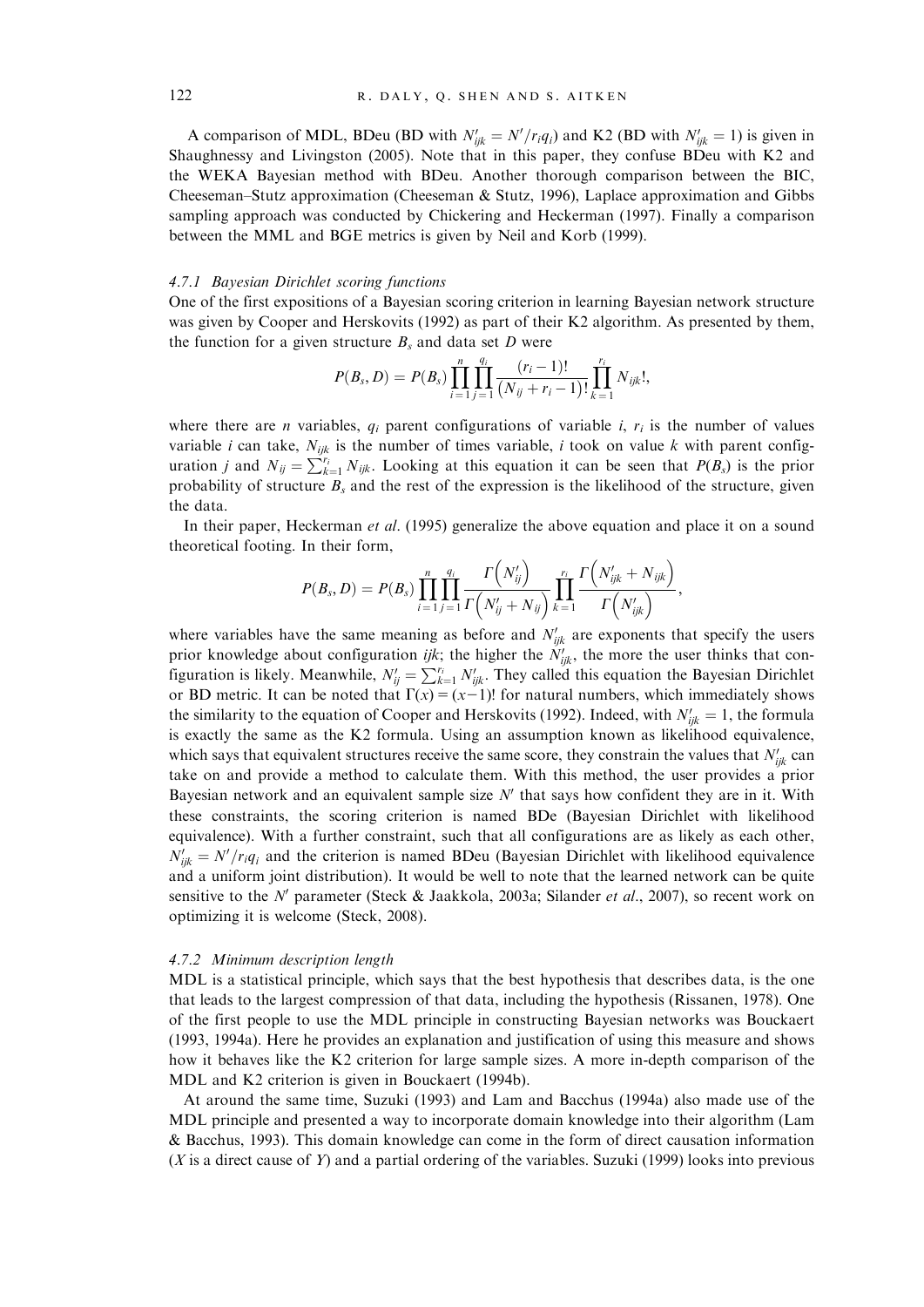work using MDL and presents a branch-and-bound algorithm. Finally, Cruz-Ramifrez et al. (2006) give a comparison of MDL and BIC. In this work BIC is defined as

$$
\text{BIC}(B_s, D) = -\log P(D|\hat{\Theta}, B_s) + \frac{d}{2}\log n,
$$

where  $\hat{\Theta}$  are the maximum likelihood parameters for  $B_s$ , d is the number of free parameters in the model and  $n$  is the sample size. Following this, MDL is defined as

$$
MDL(Bs, D) = -\log P(D|\hat{\Theta}, Bs) + \frac{d}{2} \log n + C_k,
$$

where k is the number of variables,  $C_k = \sum_{i=1}^k (1 + |Pa_{x_i}|) \log k$  and  $|Pa_{x_i}|$  is the size of the parent set of variable  $x_i$ . Hence, according to Cruz-Ramírez et al., MDL is BIC with an extra penalty for model complexity. Note that some authors use the term MDL to mean the formula indicated by BIC above, so care must be taken to see exactly what is being used.

#### 4.7.3 Minimum message length

A newer scoring criterion for Bayesian networks, based on the work of Wallace and Boulton (1968), is one that computes the MML of a structure, its parameters and data (Wallace *et al.*, 1996). This criterion is similar to the MDL one in that it penalizes overly complex models (which will produce a longer message) and rewards goodness of data fit (which will produce a shorter message). However, instead of looking at the problem from a compression point of view, it sees it as the problem of sending the smallest possible message between a transmitter and receiver. It has been used to learn causal models by Neil et al. (1999) and by Wallace and Korb (1999) using their causal minimum message length (CaMML) method, and more recently by Li et al. (2002). An up-to-date look at this method is given by Korb and Nicholson (2004). O'Donnell et al. (2006a) builds on the work of Wallace and Korb (1999) by learning Bayesian networks with many types of local interactions at each node.

#### 4.7.4 Other

Although the scoring criteria given above are the most widely used in the field, researchers have been examining other methods of ranking a structure given some data. For example, Kayaalp and Cooper (2002) introduce a scoring metric called Global Uniform (GU) that is based on a particular form of default parameter prior. They then compare it against the BDeu and K2 scoring criteria. de Campos (2006) presents a scoring method called mutual information tests that has an information theoretic basis and performs well compared to K2, BDeu, BIC and the PC algorithm of Spirtes and Glymour (1990a). Also based on information theory, the work of Herskovits and Cooper (1991) uses a scoring function that calculates the entropy of a particular network, with the network of minimum entropy being the best fit to the data. Their decomposable function is

$$
\sum_{i=1}^{n} \sum_{j=1}^{q_i} P(Pa(x)) \sum_{k=1}^{r_i} P(x|Pa(x)) \ln P(x|Pa(x))
$$

Based upon this they show a method to calculate the best arc to add to the network being generated. Recently, Riggelsen (2008) describes a new Bayesian scoring function that does not make the Dirichlet assumption and attempts to learn both the structure and parameters together.

An interesting approach with similarities to boosting, etc. is that by Elidan *et al.* (2002) who reweighted data, so that the scoring function can change. This can help escape local maxima. Castelo and Perlman (2002) demonstrate a scoring criterion that can be applied directly to equivalence classes of Bayesian network structures, without extending it to DAG form.

# 4.8 Finding structure using conditional independencies

In learning the structure of a Bayesian network from data, there are often said to be two main methods—search through the space of possible structures and using conditional independencies (CIs) obtained from statistical tests on the data. In this section, the latter will be focused on.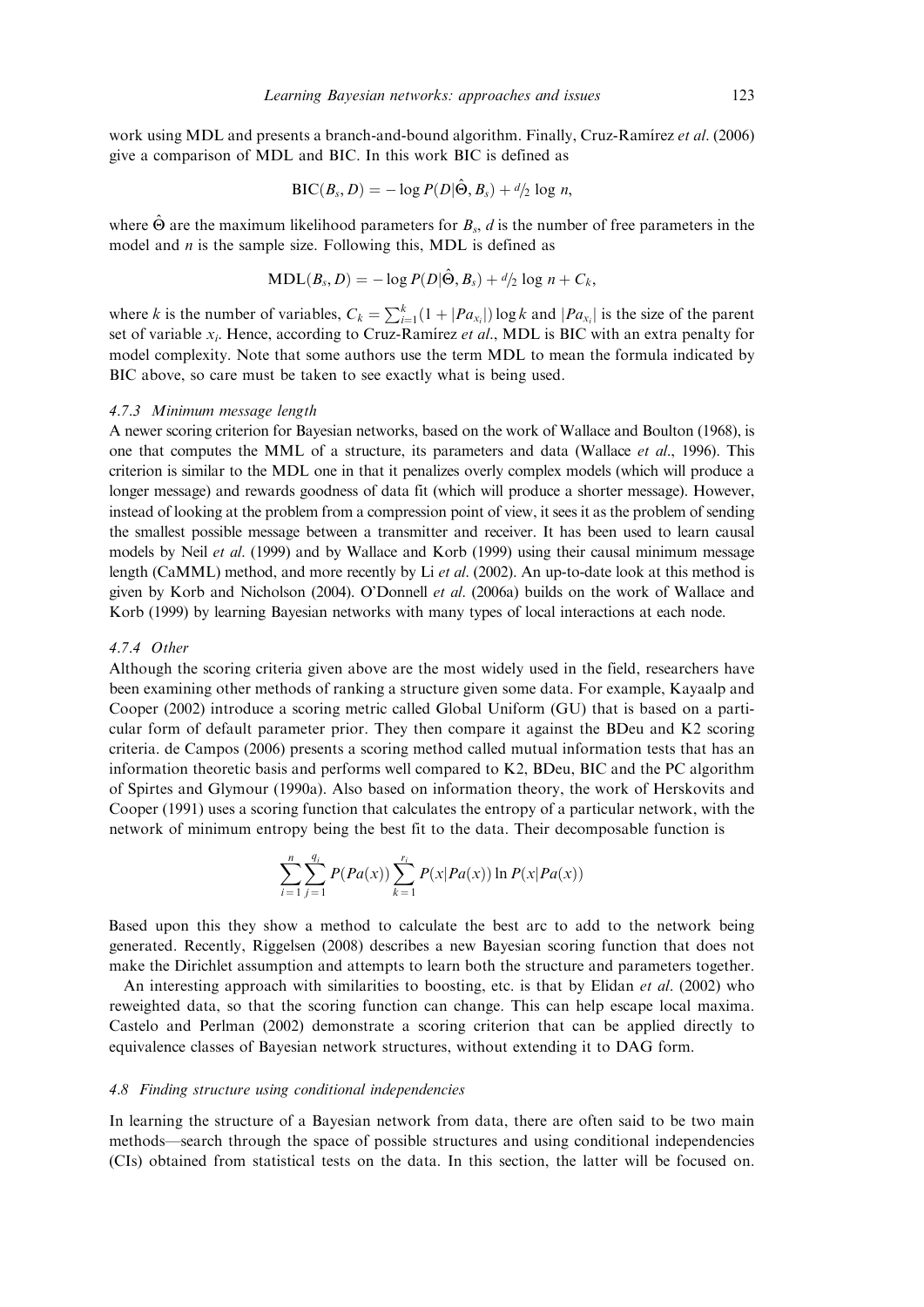However, it is worth noting that Cowell (2001) has drawn parallels between the two techniques, so they might not be as different as they seem at first glance. Perhaps the book for learning using CIs is the one by Spirtes *et al.* (1993, 2000), which contains most of the early theory and results, and looks at the problem from a causal perspective.

Some of the first work on using CIs to obtain structure came from around the early 1990s. Geiger et al. (1990) developed an algorithm to recover polytrees from an oracle, which can say whether two variables are independent given another. At the same time Fung and Crawford (1990) developed the Constructor system that learned Markov networks, that is, undirected graphical models, that encode CIs in a manner similar to Bayesian networks. In this work, they mention using the  $\chi^2$  statistical test to obtain the needed CIs.

One of the first systems that recovered a DAG from independence data was the SGS algorithm by Spirtes et al. (2000). However, this was quite inefficient, as each pair of variables required tests involving every subset of the remaining variables, which is an exponential operation. Therefore, numerous variations on the theme sprung up. Perhaps the best known of these is the PC algorithm by Spirtes and Glymour (1990a), which is faster than SGS, but can produce errors in removing arcs. These arise because PC only tests for d-separation between nodes  $X$  and  $Y$  in a DAG, using subsets of neighbours of  $X$  and  $Y$ . A modification of the PC algorithm that decreases the amount of Causal Inference (CI) tests needed is called  $PC^*$  (Spirtes *et al.*, 2000), and recently, applicability of PC to high-dimensional data is shown by Kalisch and Bühlmann (2007). Also recently, Li and Wang (2009) show how to control the false positive rate while using the PC algorithm.

A variant of the SGS algorithm, proposed by Pearl and Verma (1991) and Verma and Pearl (1991), differs from previous approaches in that it first generates an undirected graph that models dependencies between variables, as opposed to using the complete undirected graph in the SGS and PC manner. This algorithm, called Inductive Causation (IC), also takes into account latent variables, and returns a graph with undirected, unidirected and bidirected arcs. Taking inspiration from the approach of IC in starting with the undirected independence graph, Spirtes *et al.* (2000) proposed changing the PC algorithm to start in the same way. They called this modified algorithm Independence Graph (IG). Again, with an approach based on IC, Verma and Pearl (1992) looked at an algorithm that took a more global view and constructed a DAG, as opposed to the local view of IC.

Following on from the work of Verma and Pearl, Spirtes *et al.* (2000) described two algorithms that took on the idea of identifying latent variables. These were known as the CI and Fast Causal Inference (FCI) algorithms and Spirtes et al. (1995) show how they can also work in the presence of, and identify, selection bias.

After the large body of work produced by Spirtes, Glymour and Scheines, and Verma and Pearl, various other authors examined ways to learn causal explanations of data in the context of DAGs. These are refinements of the more general approaches discussed above and were often developed for simplified situations. Cooper (1997) described an algorithm called Local Causal Discovery (LCD) based on PC and FCI, that while less general in its applicability, runs in polynomial time in the worst case. de Campos (1998) looked at representing CI statements using polytrees and developed algorithms for this purpose. de Campos and Huete (1997) also make a simplifying assumption with their CH1 and CH2 algorithms that can efficiently find simple graphs; that is, DAGs where every pair of nodes with a child are not connected, nor have a common ancestor. Various authors also advanced systems that allow background knowledge to be given. For example, Meek (1995) showed a method for learning a CPDAG using methods inspired by Spirtes *et al.* This was done in the context of background knowledge in the form of mandatory and disallowed causal effects. This paper also has early work on finding DAGs from CPDAGs. Cheng et al. (1997) have a system that takes an ordering of the variables as background knowledge, as do de Campos and Huete (2000b), who describe a method that avoids making many high-order CI tests.

An interesting modification to the standard CI type algorithm is given by Margaritis and Thrun (2000) with their GS algorithm, which shows how to limit the number of CI tests between two nodes by only using nodes in their Markov boundaries, which are calculated beforehand. Another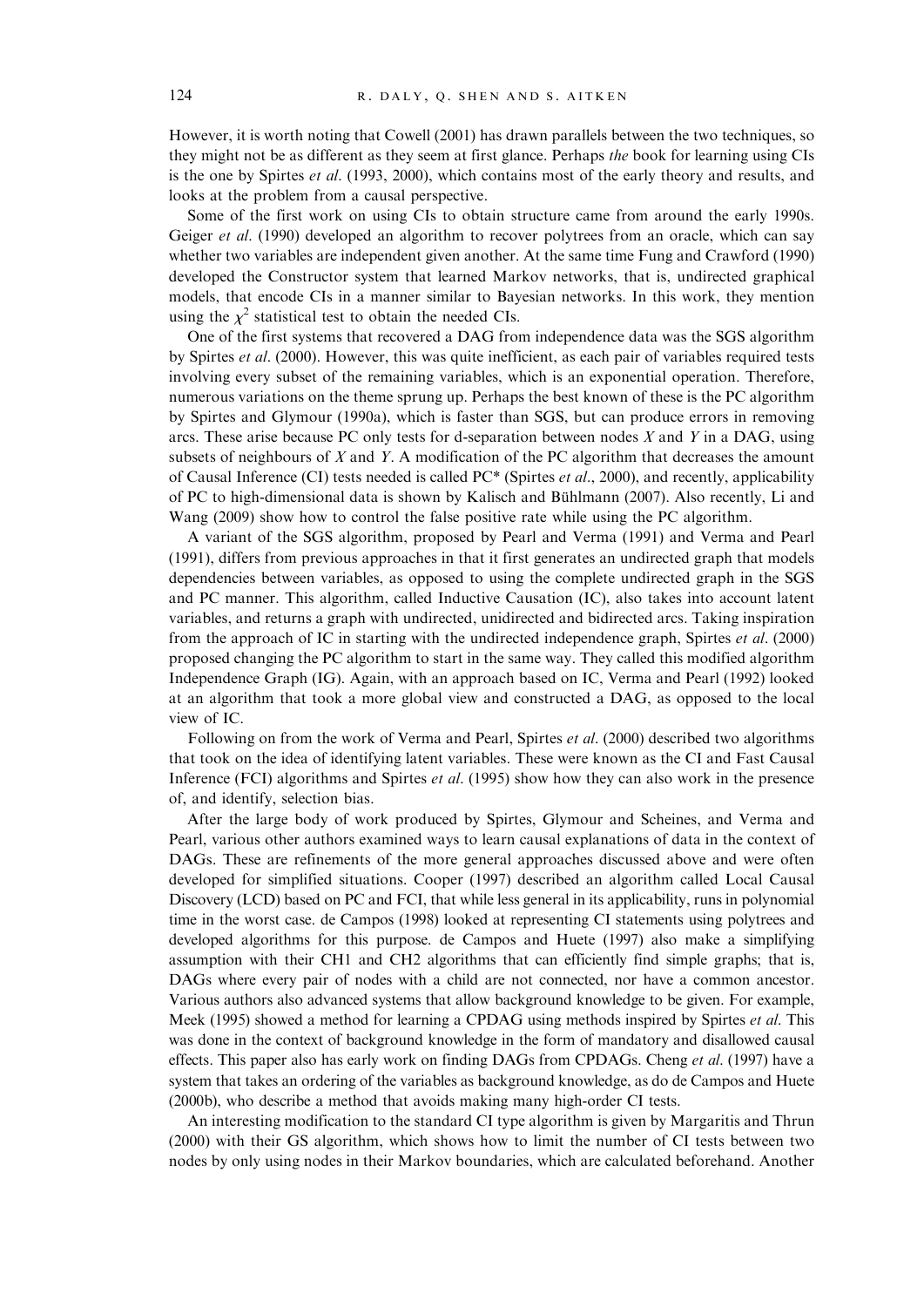interesting approach is that of Cheng et al. (2002) and their three-phase dependency analysis (TPDA), who describe how an *n* variable DAG can be learned in  $O(n^4)$  CI tests. This was also implemented in parallel by Gou et al. (2007). However, TPDA relies on an assumption known as monotone DAG-faithfulness, and it has been shown by Chickering and Meek (2006) to be incompatible with the faithfulness assumption. They show that the optimality guarantee provided by Cheng *et al.* only applies in very specific situations, where there are already faster algorithms.

Some recent work on reducing computation time and errors in reconstructing networks is given by Yehezkel and Lerner (2006). They propose an algorithm known as recursive autonomy identification (RAI), that recursively performs CI tests, edge directions and structure decomposition, with higher order CI tests for smaller structures. Another recursive system is that of Xie and Geng (2008) that splits the variables into two sets recursively, builds a DAG when a set cannot be split anymore and combines these DAGs on returning from a split. More recent work by Bromberg and Margaritis (2009) describes how to use a logical process known as argumentation to resolve inconsistencies that can occur when a small sample size is used.

With all the algorithms given above, access to fast CI tests is crucial. The normal tests used are the  $\chi^2$  and G tests (Spirtes *et al.*, 2000, pp. 93–95), but work has been done on a new test by Dash and Druzdzel (2003). Other results concerning d-separations are given by Acid and de Campos (1996a, 1996b), who use them in their hybrid BENEDICT system (Acid & de Campos, 1996c).

Finally, authors have used CI testing in ways that differ from the approach given above (using the conditional independencies to construct a dependency structure that is necessary in a candidate DAG). Examples of these are de Campos (2006) who uses CI tests in the construction of a scoring function and Schulte et al. (2007) who provide a look at learning BN structures using CI tests in a paradigm that approaches the task using Gold's learning paradigm (Gold, 1967).

# 4.9 Hybrid search strategies

Both the score-and-search and conditional independence testing methods have their advantages. Score-and-search typically works better with less data than CI testing and with probability distributions that admit dense graphs. They also allow probability distributions over models to be easily represented and have better mechanisms for dealing with missing data. However, CI testing methods work well with sparse graphs, are generally quick and have good ways of finding hidden common causes and selection bias.

As both methods have advantages inherit in them, researchers have tried to find ways to use the good points of both in hybrid methods. Below are some of the ideas that researchers have been looking at.

# 4.9.1 Hybrid algorithms

One of the first hybrid algorithms in the area was by Singh and Valtorta (1993, 1995). Here, they construct a total ordering of the variables using CI tests and then use this ordering as input to the K2 algorithm to learn the structure. This approach is followed by Provan and Singh (1996), with their CB system. Although similar to the first work, the later approach employs an initial feature selection phase. Acid and de Campos (1996c, 2001) take a different route, by measuring the difference in independencies between a candidate graph and the data, using the Kullback–Leibler cross-entropy. They named this algorithm BENEDICT, a refinement of which is found in their BENEDICT-dsep system (Acid & De Campos, 2000).

An approach that combines the main features of both techniques is given by the EGS algorithm of Dash and Druzdzel (1999), who use PC to obtain an initial guess of a PDAG, extend it to a DAG and then perform a GS. De Campos et al. (2003) do the opposite with their IMAPR algorithm; they perform an initial GS with random restart and then use CI tests to add and delete arcs from the obtained DAG. Although the work of Friedman et al. (1999c) is slightly similar, it stops short of providing a full structure in the initial phase. Instead, it uses CI to find good candidate parents and hence limit the size of the search in later stages. This algorithm, called SC is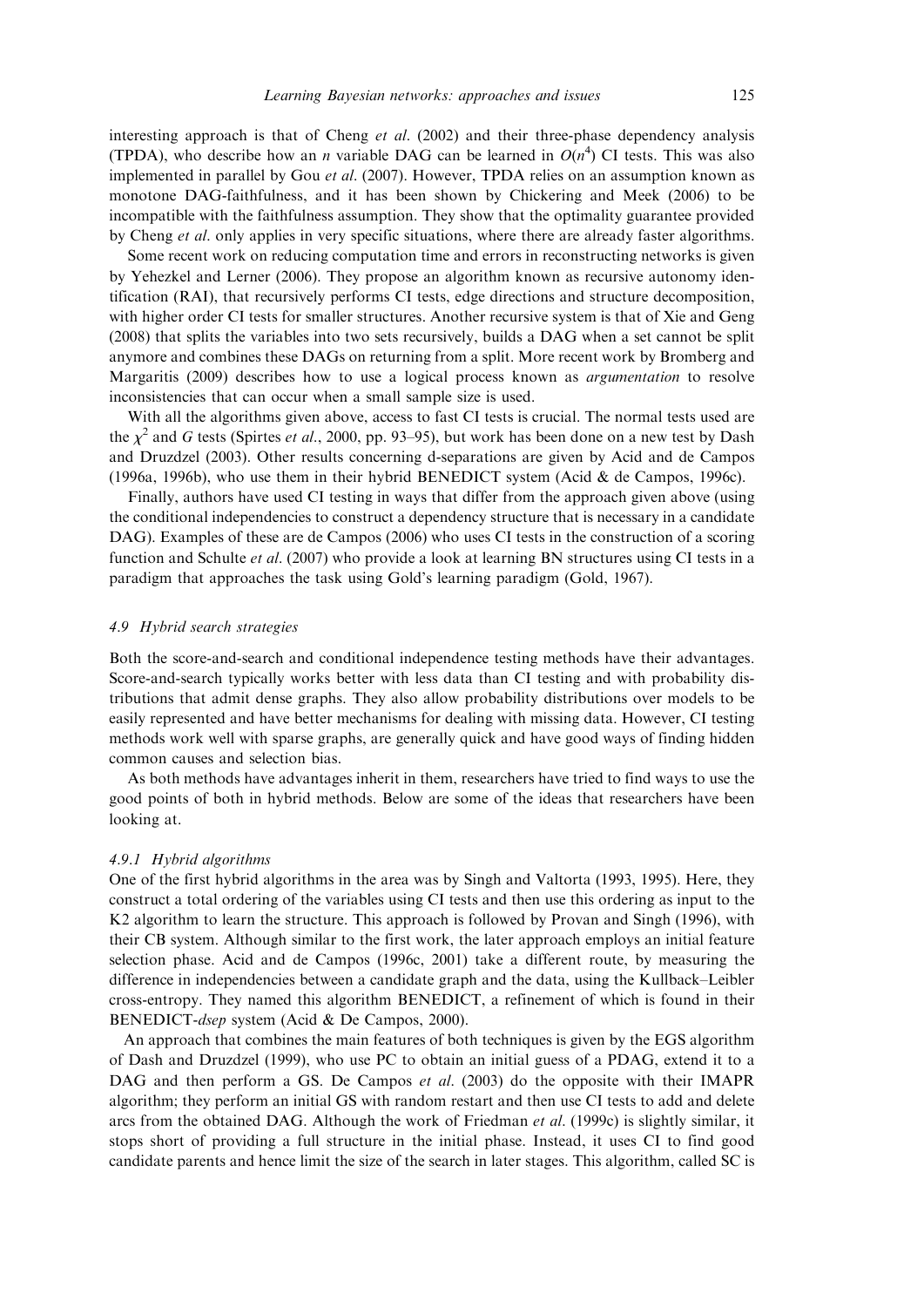very useful in increasing the speed of search procedures, without unduly damaging the score. It has also been built upon by later authors. Brown *et al.* (2004) and Tsamardinos *et al.* (2006) describe the Max-Min Hill-Climbing (MMHC) algorithm that mainly differs from the SC algorithm in the way its candidate parent sets are generated, that is, by the MMPC algorithm (Aliferis  $\&$ Tsamardinos, 2002).

Insofar as their first phase builds a conceptual skeleton upon which arcs are directed, the work of van Dijk et al. (2003b) is quite similar. A polynomial version of the initial phase of MMHC is given by Brown et al. (2005), known as Polynomial Max-Min Skeleton (PMMS), it is compared to TPDA. Like the latter, it relies on assumptions that restrict the structure of networks that can be found. Another algorithm relying on the monotone-DAG-faithfulness assumption and CI testing to generate an initial skeleton is given by Wang et al. (2007). They tested their approach in the regulatory gene domain.

Lately, MMHC has been extended to cope with very large domains (in the order of thousands of variables) by Nägele  $et$  al. (2007). Their approach focuses on learning substructures around each variable. An extension that focuses on equivalence classes of structures is given by Jia *et al.* (2007), who first learn a skeleton of a graph using CI tests and then try to identify all the v-structures.

Other hybrid algorithms can use CI tests to lesser extent. For example, in HEP, discussed in Section 4.5.3, CI tests are used to disallow certain arcs in generated structures (Wong et al., 2002). In HEA (Wong & Leung, 2004), CI tests are used to reduce the size of the search space. Perrier et al. (2008) describe a dynamic programming algorithm (as described in Section 4.11) that constrains possible edges using CI tests. And finally, in the work of Huang et al. (2005), part of the algorithm presented uses CI tests to remove edges from an undirected graph. This graph will later be changed to a directed graph.

# 4.10 Searching over orderings

Score-and-search algorithms for finding Bayesian network structures generally search over the space of DAGs and in some cases, the space of equivalence classes of DAGs. However in some cases, other spaces can be used. One that has received some attention is searching in the space of orderings.

Early papers on this subject were given by Larrañaga *et al.* (1996a) as seen in Section 4.5.3 and by Wallace and Korb (1999) who use an MCMC sampling procedure. Acid et al. (2001) use an approach similar to Singh and Valtorta (1995) as seen in Section 4.9.1, by using CI tests. However, instead of learning a definite ordering, a search is performed to preserve as many of the CIs as possible. Other people who use CI tests to find an ordering are de Campos and Huete (2000a), de Campos et al. (2002c) and Chen et al. (2008). Teyssier and Koller (2005) reported results using a true local search algorithm that proceeded by swapping the position of two adjacent variables in an ordering and performing a GS. To score an ordering they used the work of Friedman and Koller (2000, 2003) who showed how to efficiently score an ordering in closed form, where each node has a bounded number of parents. This paper also showed how to compute the probability of a structural feature given data, and as such is important by itself.

# 4.11 Dynamic programming

Aside from the two major techniques of structure learning that have been discussed, there is a third method that is similar to the score-and-search approach, but does not have the search aspect. These methods use dynamic programming to compute optimal models for a small set of variables and in some cases combine these models. Note that small in this context is in the region of 25–30, whereas with an exhaustive enumeration, it would be impossible to score all models with numbers of variables greater than 6 or 7.

One of the first uses of dynamic programming in this way was by Ott et al. (2004). In this, an algorithm for finding the optimal model is given and its correctness proved. Later, Ott and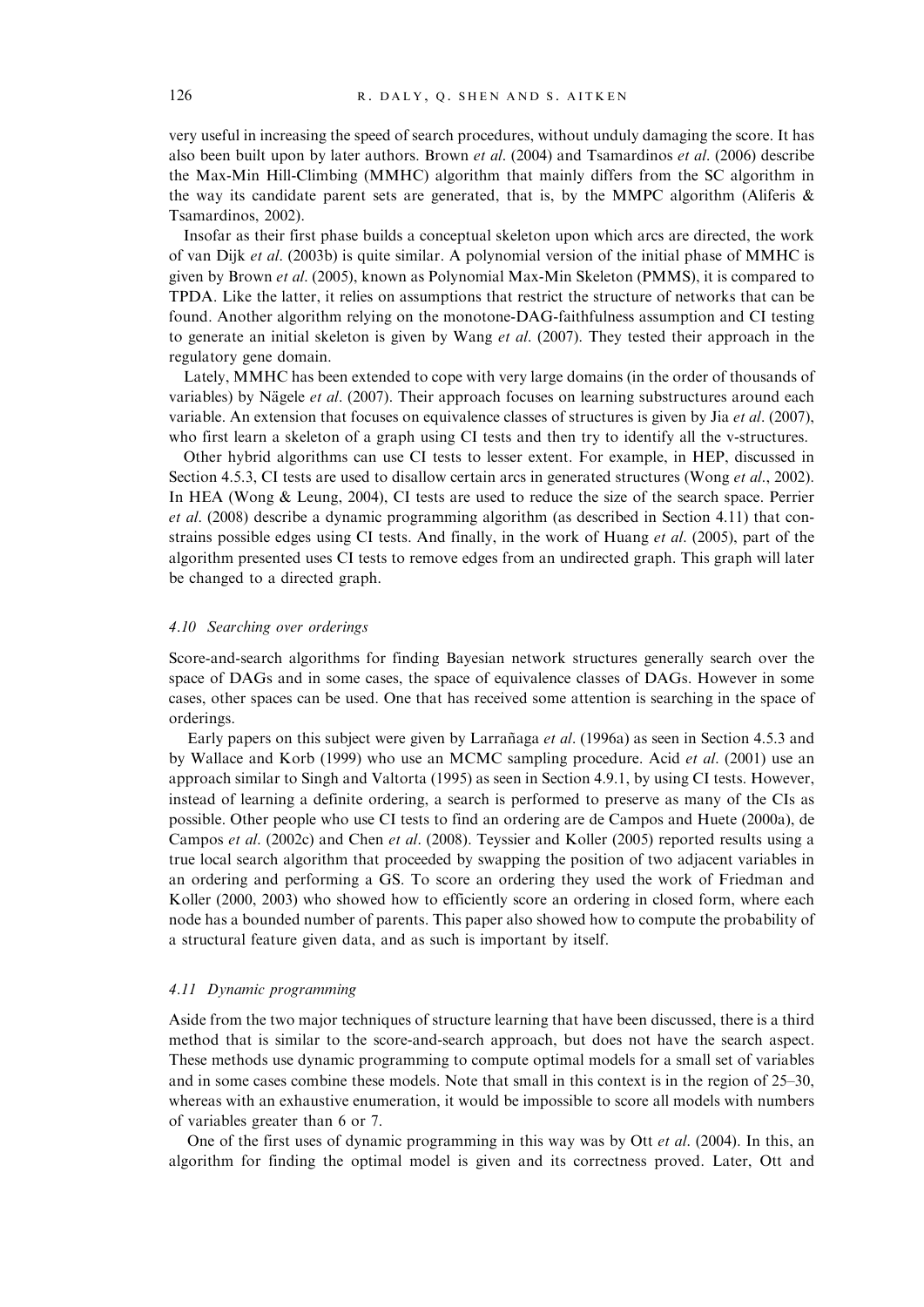Miyano (2003) show the technique can be used for arbitrary sized Bayesian networks by limiting the number of possible parents and by clustering, with possible input by an expert. At around the same time, Koivisto and Sood (2004) came up with a very similar procedure, but with a somewhat more in-depth analysis of the problem. They approached this from the perspective of trying to compute the posterior probability of a subnetwork in the spirit of Friedman and Koller (2000, 2003). Koivisto (2006) expanded on this with a faster method to compute the posterior probability of all edges in  $O(n2^n)$ . Building on the earlier work of Koivisto and Sood (2004), Singh and Moore (2005) introduce a similar method that optimizes a different form of equation, with some advantages and disadvantages. These are, that their algorithm has a simpler structure and less of a memory requirement, but can be slower if there are constraints on the number of allowed incoming arcs to a node. This procedure is again approached in a different manner by Silander and Myllymäki (2006) who present a less complicated algorithm that is feasible for structures of up to 32 variables. As opposed to the methods of Koivisto and Sood, their algorithm is conceptually simpler and scales better. Perrier et al. (2008) describe a hybrid method that constrains the possible arcs allowed by using conditional independence tests to procduce a so-called super structure. Dojer (2006) has a variation that works on single variables and requires prior information so that the acyclicity of a graph does not have to be checked. Finally, Eaton and Murphy (2007b) apply the Koivisto and Sood technique to experimental data with possibly uncertain interventions and also combine the technique with MCMC to solve certain problems with the exact DP method (Eaton & Murphy, 2007a).

# 4.12 Latent variables and partially observed data

Like the parameter learning case, learning Bayesian network structures with missing data significantly complicates matters. This section will investigate methods to learn in these circumstances and also in the circumstance that the data may be partially observed, that is, there may be variables that can help to explain the distribution of observed data, but there is no data for those variables. This can be seen as missing data where all the data are missing for certain variables, that is, that these variables are latent or hidden.

Early work on infering network structure in the presence of latent variables was done by Spirtes, Glymour and Scheines in the context of learning causal networks (Glymour et al., 1986; Spirtes & Glymour, 1990b; Scheines et al., 1991; Spirtes, 1991). One of the earliest papers on handling missing data while learning the structure of Bayesian networks is the work of Cooper and Herskovits (1992), where they also present their K2 algorithm and scoring function. They show how to use the law of total probability to sum over all possible combinations of missing data. However, this is exponential in the number of missing items. This can also be used in the case of hidden variables, where all the data of a variable are assumed missing, but this is of course exponential in the number of data items. There is also the problem of knowing how many hidden variables there might be and what number of values they can take on. Cooper (1995) solves some of these problems by showing a hidden variable method that is polynomial (though perhaps to a high degree) in the number of data cases. He also provides a method of handling multiple hidden variables, though identifying them is still difficult. CI testing methods can play a useful role in this task. An example of this in action is shown in the work of Kwoh and Gillies (1996) who develop a method to add a common hidden parent to two dependent nodes and Sanscartier and Neufeld (2007) who also have a way to identify latent variables from contextspecific independencies.

Though the methods given above are quite general, they are still computationally intensive. Geiger et al. (1996) showed how the BIC scoring function could be used to score structures with missing data and hidden variables. In this, the maximum likelihood parameters can be estimated by using one of the approaches used in parameter learning with missing data, for example, EM or a gradient-based approach. Also showing how the BIC can be used is the work by Chickering and Heckerman (1997) who compare BIC, a Laplace approximation, a Cheeseman–Stutz approximation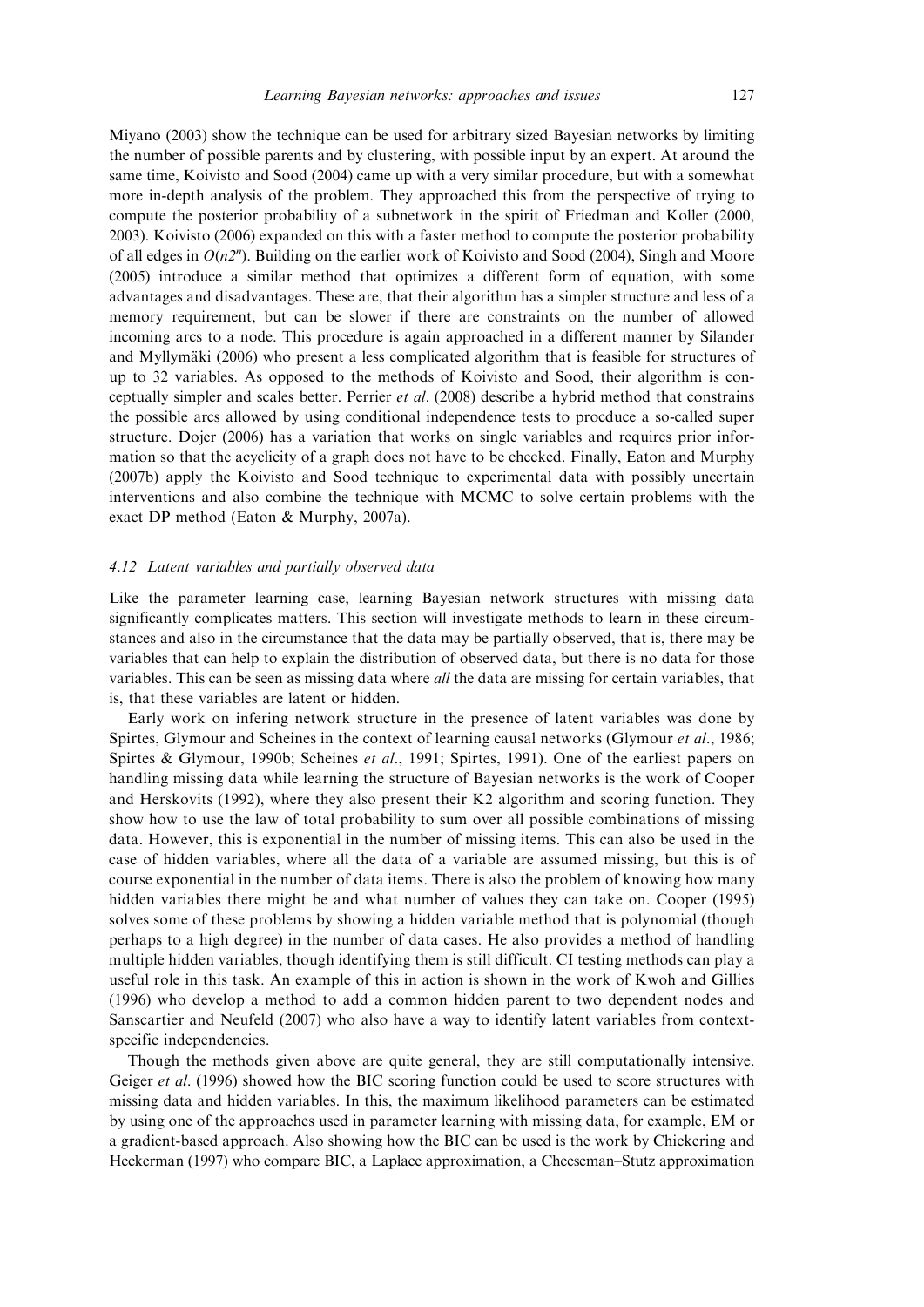and Gibbs sampling in computing the marginal likelihood. Ramoni and Sebastiani (1997a, 1997b) applied the BC method as shown in Section 3.3.2 to learning a structure with data that are missing not at random.

One of the best known algorithms to learn Bayesian network structures in the presence of missing data or hidden variables is the structural EM (SEM) algorithm Friedman (1998). Starting with early work defining the MS-EM and AMS-EM systems, Friedman (1997) then went on to introduce the SEM system Friedman (1998). This interleaved model selection and the EM algorithm, to estimate parameters and was proven to converge to a local maximum. A generalization of this approach was presented by Beal and Ghahramani (2003) who used a variational Bayesian EM algorithm. Proofs on the effectiveness of this procedure have been given by Watanabe *et al.* (2009). The EM method has also been specialized by Friedman *et al.* (1998) and by Boyen *et al.*  $(1999)$  who use it to learn DBNs and by Leray and François  $(2005)$ , who use it in the space of trees with their MWST-EM algorithm, either as a good enough solution or a starting point for a more complex approach. Tian et al. (2001) demonstrate the IEMA system, which uses the SEM framework and evolutionary computation in the context of incremental learning, while Guo *et al.* (2006) also use SEM and an evolutionary computation search instead of a GS. Finally, Borchani et al. (2006) introduce GES-EM, which extends GES (Chickering, 2002b) as shown in Section 4.6.1 to deal with missing data.

Stochastic algorithms. A problem with EM-based methods is that in most cases the maximum found is local. One way around this is to use stochastic procedures, such as hill-climbing with random restarts. A Monte Carlo approach is shown by Chickering and Heckerman (1997). This important paper also shows the effectiveness of large sample approximations, that is, scoring functions that are approximations to the Bayesian score and that converge to it in the limit of a large number of samples. In the context of model averaging, Riggelsen and Feelders (2005) show the  $eMC<sup>4</sup>$  system that can learn with missing data, while Myers *et al.* (1999a, 1999b) show using MCMC and an evolutionary algorithm to avoid the local maxima. An approach that is based on the TPDA algorithm of Cheng et al. (2002) as shown in Section 4.8, is given by Tian et al. (2003) and their EMI system. This is basically the TPDA algorithm augmented to use incomplete data. The EMI method is combined with a score-and-search approach by Tian et al. (2007).

These methods often work well for missing data and are normally easily applicable for hidden variables. However, a hard problem is knowing how many hidden variables to use and their cardinality. One solution to the first problem, already discussed, is to use a CI testing algorithm to suggest likely variables and locations. Another simple solution is to add hidden variables one by one. Elidan et al. (2001) has a more sophisticated approach that looks at cliques in the structure. A solution to the second problem, that of finding the cardinality of hidden variables is looked at by Elidan and Friedman (2001).

# 4.13 Model averaging

Learning Bayesian network structures normally means the selection of a single structure. In itself, this can be a useful procedure, for example, by presenting the DAG to a domain expert to suggest new relationships. Otherwise, parameters can be learned and inference performed. However, a problem with this approach is seen when there is not much data. In this case, no one model rises high above the rest and the selection can be somewhat arbitrary, with a corresponding lack of confidence in the structure. One way around this is to have the learning procedure return multiple models instead of a single one. This could range from a small collection of the most likely to the complete space. These models can then be weighted by their probability when inference is being performed. A good introduction to these ideas, that looks at model averaging in general, can be found in Hoeting et al. (1999).

One of the earliest algorithms used to find Bayesian network structures to average over, was provided by Madigan and Raftery (1994) with their Occam's window principle. This provides a small number of models that are not too similar but have good predictive power. However, the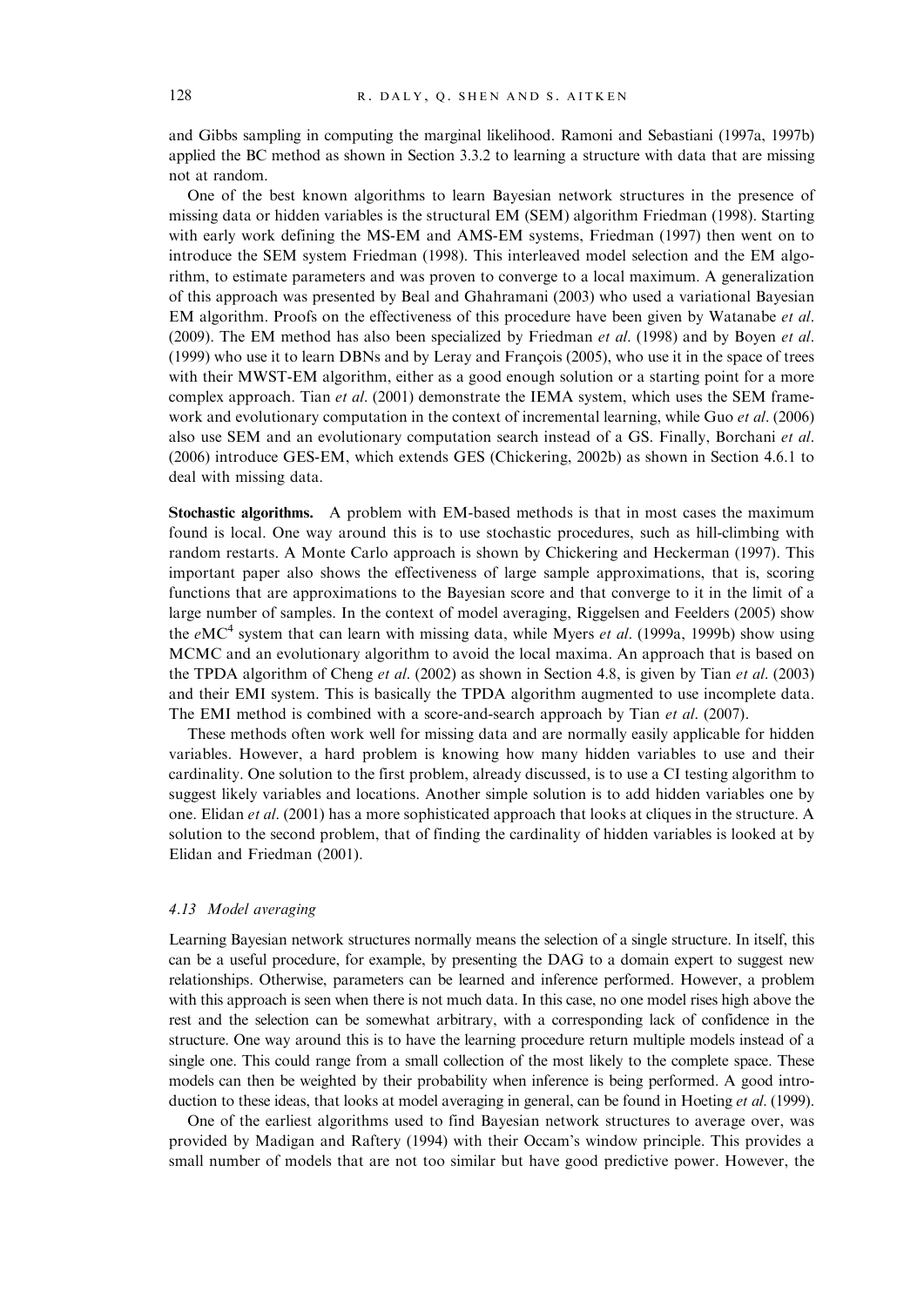main interest in early algorithms focused on a stochastic method devised by Madigan *et al.* (1993), Madigan et al. (1995) to average across models using MCMC model composition ( $MC<sup>3</sup>$ ). This method defines a Markov chain across the space of models and proceeds from model to model, computing the quantity of interest at each step and averaging over the results. These ideas are extended to equivalence classes of DAGs by Madigan et al. (1996). Giudici et al. (1999) provide a more efficient procedure to sample the chain, while Giudici and Castelo (2003) extend  $MC^3$  by using different moves in the state space and provide an analysis of the distribution of various domains. A further improvement on this general scheme is given by the system of Grzegorczyk and Husmeier (2008) that improves the convergence of the classical approach and that of Liang and Zhang (2009) who use a stochastic approximation Monte Carlo (SAMC) method. Riggelsen and Feelders (2005) extend  $MC^3$  to incomplete data with their eMC<sup>4</sup> algorithm and Wang et al. (2006) combine the system with evolutionary computation to average over dynamic Bayesian networks.

As well as  $MC<sup>3</sup>$ -based approaches, other systems have been developed to perform the same task. Thiesson et al. (1998a, 1998b) describe an approach to learning what they call mixtures of Bayesian networks and mixtures of DAGs. Although seemingly oblivious to the work of Madigan et al., their model appears quite similar.

A related approach to Monte Carlo algorithms across the space of DAGs is one of Friedman and Koller (2003). The difference with their work is that they average across the space of orderings of variables. This is possible due to a fast closed form expression for the likelihood of an order that they provide. More recently, Eaton and Murphy (2007a) demonstrate a method that utilizes MCMC and dynamic programming (as in Section 4.11) in model averaging.

In a related task, Dash and Cooper (2004) show a method to average over models quickly and a procedure to find a single network that is equivalent to averaging. In fact this last idea has been implemented by various authors. Kim and Cho (2006) have a method to merge multiple Bayesian networks into a single model using an evolutionary algorithm. Gou et al. (2007) also have a method called parallel TPDA (P-TPDA) that uses TPDA as seen in Section 4.8 in parallel on different data sets and combines the resulting DAGs. Finally, Liu et al. (2007a) learn structures using a CI testing method and then combine the resulting DAGs into a single DAG.

#### 4.14 Dynamic Bayesian networks

The first authors to look at structure learning of DBNs were Friedman *et al.* (1998) who broke the problem down into learning a prior network which provided initial conditions and a transition network which specified how variables behave from state to state. This problem was analysed from the point of view of both complete and incomplete data. A quite in-depth look at various types of DBNs was given by Ghahramani (1998) who look at specializations such as state-space models, hidden Markov models and generalizations such as switching state-space models and factorial hidden Markov models (Ghahramani & Jordan, 1997). Boyen et al. (1999) looked at a way of using SEM in learning DBNs and in particular found a novel approach to detecting hidden variables in dynamic systems. This is done by detecting non-Markovian correlations, that is, correlations between variables that are separated by one or more time steps. Murphy and Mian (1999) show how DBNs subsume many other dynamic models into a general framework and look at the various tasks that need to be done to learn a DBN. And while DBNs are generally constant over time, it is possible to learn DBNs that change as time progresses (Flesch & Lucas, 2007; Robinson & Hartemink, 2009) and indeed learn DBNs from non-temporal data (Lähdesmäki & Shmulevich, 2008).

Although much of the work on static BNs can be applied to DBNs (as when expanded they are static BNs), sometimes there are techniques that can take advantage of DBNs unique structure. Such is the case with Tucker and Liu (1999) and Tucker *et al.* (2001) who show an evolutionary programming approach to learning DBN structure. They also propose using hidden variables to model the change in dependencies over time (Tucker & Liu, 2004). Wang *et al.* (2006) also look at using evolutionary computation in learning DBNs, in this case by incorporating it into an MCMC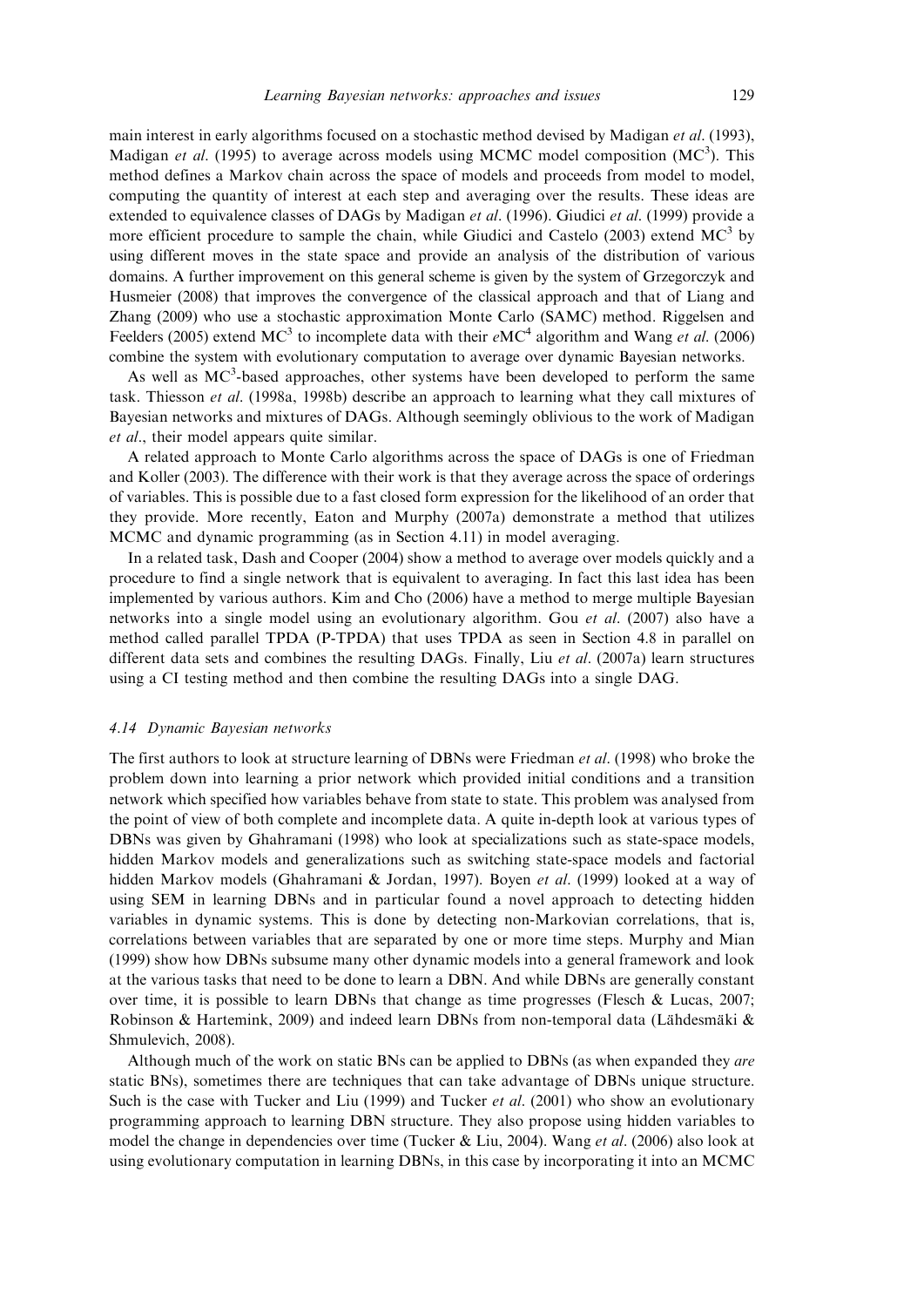framework to average over models. Other authors have proposed using different metaheuristics in learning DBN structure; for example, Xing-Chen *et al.* (2007b) show an implementation of particle swarm optimization for this task and Gao et al. (2007) also use a genetic algorithm. And finally Jonsson and Barto (2007) use active learning, as might be used by agents in a reinforcement learning setting.

## 4.15 Parallel learning

Since learning Bayesian network structures is a computationally hard task, many attempts have been made to speed it up. Most of these have been algorithmically based, but there have been efforts to parallelize the problem so it can be tackled by multiple computing resources. To a large extent, algorithms based on the score-and-search paradigm have, as a bottleneck, finding the sufficient statistics needed. In general, when evaluating different neighbouring states, each of them could be evaluated in parallel, which at a low level means scoring functions can be evaluated in parallel, thereby giving an opportunity for the bottleneck to be alleviated.

Aside from this, there have been some algorithms that have been structured such that parallelism takes a large part in their operation. Xiang and Chu (1999) showcase an algorithm that looks ahead multiple steps, and hence is quite computationally intensive. However, they show how it can be decomposed into separate chunks. Certain computational paradigms such as particle swarm optimization are quite amenable to parallelization as is demonstrated by Sahin and Devasia (2007). Mondragón-Becerra *et al.* (2006) show a fairly simple implementation of the above ideas, but a more interesting application is that by Yu *et al.* (2007), who show a method to parallelize SEM inside the EM part of the algorithm. It does this by performing the E (expectation) step on each sample in parallel. Finally, an application using the CI testing paradigm is given by Gou et al. (2007) who perform TPDA in parallel and combine the results.

# 4.16 Online learning

Generally, learning a Bayesian network operates as a batch process—a block of data are given to an algorithm which learns a structure and the parameters for that structure. However, sometimes data are continuously being supplied to a system, and it could be useful to be able to learn from that. It is normally a fairly easy job to update the parameters of a system, given a single datum. However, in the case of learning structures, it is not as simple. An early paper on refining both structure and parameters was given by Buntine (1991), who assumed an ordering on variables and stored counts on a parent lattice at each node. Lam and Bacchus (1994b) and Lam (1998) have a method to refine the structure of a BN given new data, that can incorporate a trade off between the old network and the new data. It does this by learning a partial network from the new data and uses this to improve the old network. Friedman and Goldszmidt (1997) provide a method that trades off between accuracy and storage, by only storing a certain number of past observations with which to refine the structure. This idea is expanded upon by Tian et al. (2001) in their IEMA system, who examine it in the context of hidden variables and introduce an evolutionary algorithm and EM into the procedure. Tong and Koller (2001b) look at the problem from the perspective of active learning, that is, where a learning system is allowed to intervene in its environment. Lastly, Nielsen and Nielsen (2008) show situations where the distribution to be learned can be assumed to be non-stationary.

# 4.17 Active learning

The theory on learning Bayesian networks is in general founded on the assumption that the data given are observational, that is, that none of the variables have been directly manipulated to be the state that they are in. However, after the work of Cooper and Yoo (1999), it has been possible to integrate experimental data into the learning process. With experimental data it is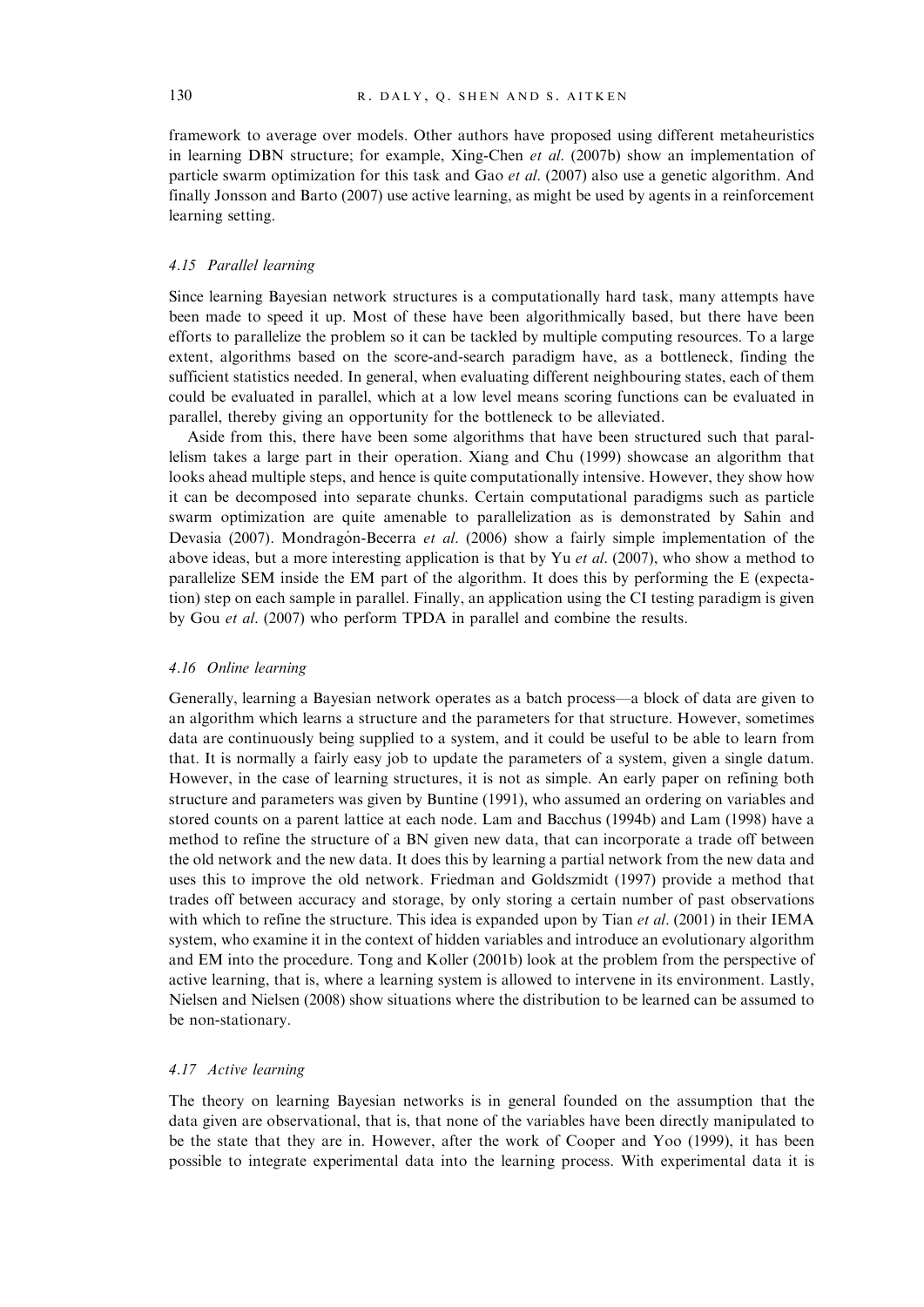possible to have some of the data explicitly set to a certain value. When learning with purely observational data, it is only possible to learn the Markov equivalence class of an underlying model—all Bayesian networks in this class represent the same set of conditional independencies, and hence are indistinguisable from each other with respect to the data (see Section 1.3). When experimental data are included, it is possible to distinguish among the various structures in an equivalence class.

This idea has been used to facilitate the active learning of Bayesian networks. In the active learning framework, the learner is able to intervene and ask for data where particular variables have been manipulated to certain values. Active learning often turns out to be learning the causal structure, with all the controversy this entails. However, this controversy comes from the use of observational data and Korb and Nyberg (2006) show that experimental data can properly select the correct causal model. The earliest work on the subject is by Tong and Koller (2001b) and Murphy (2001), who also give procedures to find the optimal intervention. Following this, Meganck et al. (2006) provide some theoretical work on orienting the edges of a CPDAG learned from observational data, while Steck and Jaakkola (2002) look at active learning in domains with a large number of variables. Borchani et al. (2007) extend their GES-EM algorithm to allow interventional data to be incorporated and He and Geng (2008) also use the same strategy of learning an equivalence class of structures and using experiments to orient the undirected edges. Jonsson and Barto (2007) examine active learning for dynamic Bayesian networks, which is related to active learning for hidden Markov models (Anderson & Moore, 2005). And while theoretical limits on Bayesian network learning algorithms are normally thin on the ground, Eberhardt et al. (2005) give results for the number of experiments necessary and sufficient to learn a structure (which should be compared to the observational results of Zuk et al., 2006).

## 4.18 Incorporating prior knowledge

Allowing an expert to specify knowledge that can be used in a learning system is a fundamental task that can be extremely useful in situations with a low amount of data. However, the learning data and expert knowledge are often in quite different forms and it can be difficult in bringing both together. With Bayesian networks, many types of background knowledge an expert can provide have already been seen in this article. These include an ordering of variables (total or partial), a prior network, prior equivalent sample size, etc. Being able to use these is normally dependent on the algorithm in question, though score-and-search methods that are Bayesian normally require being somehow able to specify a prior distribution as showcased by Heckerman et al. (1995). These can be the forms already seen, or others which will be discussed in the papers looked at below.

One of these forms to specify a prior distribution uses 'imaginary data', elicited from a domain expert as shown by Madigan *et al.* (1994). This makes the expert come up with typical cases and uses this database to update uniform priors to become the priors for the start of learning. Although specifying variable ordering as the prior knowledge in their system, Sarkar and Murthy (1996) also look at other knowledge that can be specified, for example, by declaring variables to be cause or evidence nodes or by explicitly declaring conditional independencies across variables. Declaring a causal ordering on the variables has always been a popular method of constraining the search space and has been used in sucessful systems such as K2 (Cooper & Herskovits, 1992) and that of Cheng et al. (1997). Another prior elicitation method that takes an ordering of variables is that of Castelo and Siebes (2000). However, they also take a subjective probability that consists of the probability of a variable being another variable's parent, for all pairs consistent with the ordering. A discussion of the different types of prior knowledge that may be supplied is given by O'Donnell et al. (2006b), from specifying a full structure to indicating a correlation between nodes. And while most learning incorporating prior knowledge is based on score and search techniques, the papers of de Campos and Huete (2000b) and Meek (1995) examine the task of bringing prior knowledge into conditional independence learning of structures.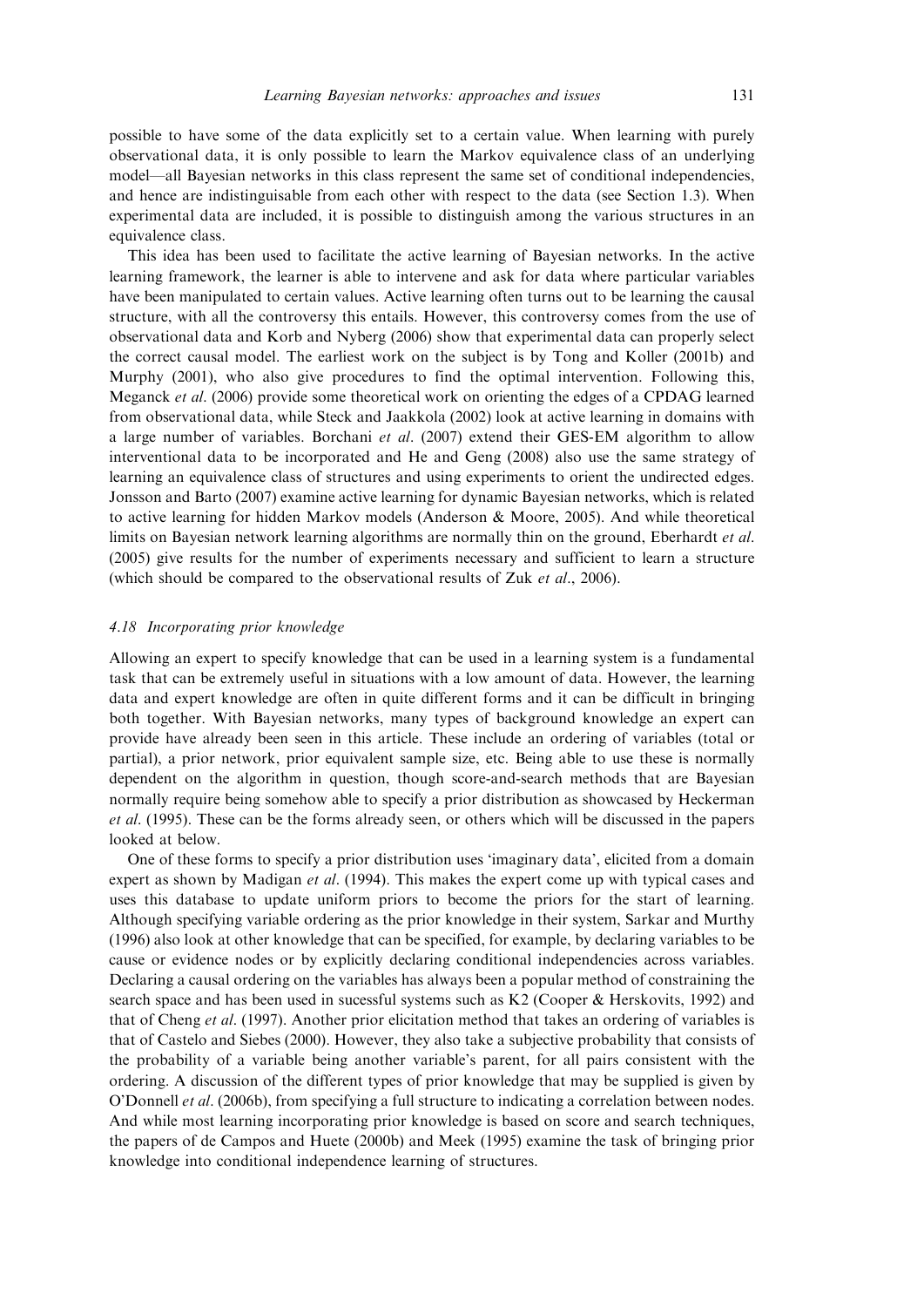However, some of these techniques can be hard or impossible for an expert to specify, for example, a structure over a domain that the expert simply does not know. Mascherini and Stefanini (2007) study this problem and specify a means to extract weak information from an expert, that is, information about parts of the domain, for example, local features, ordering of some variables, degree of connectivity, etc. Lam and Bacchus (1994a) also look at using partial domain knowledge such as direct causal effects and a partial ordering of the variables. Another author who looks to impose local expert knowledge on a model is Thiesson (1997). In this case, the prior information is defined in terms of a much more general class of models than Bayesian networks, recursive exponential models. These can be seen as regular Bayesian networks, where the local distributions are parametrized by members of the exponential family and experts can give information in the form of imprecise probabilities.

It can be difficult to find out the effect the prior information has on learning, so the study by Neil and Korb (1999) is useful in comparing two types of prior knowledge—a uniform prior over all orderings and a uniform prior over all structures with the same arc density. Another study based on three different types of prior information is given by de Campos and Castellano (2007). These types are the existence of edges, absence of edges and ordering of variables. Mansinghka et al. (2006) also look at non-expert supplied priors. With their system, variables are separated into different types or classes and prior probabilities given between the different classes.

# 4.19 Large domains

Traditionally, structure learning algorithms for Bayesian networks had size limits in the hundreds of variables. However, applications such as genomics often have data sets with thousands or more features. Therefore, recent research has looked at ways to handle these very wide sets. It is worth bearing in mind that techniques for parallelization (as seen in Section 4.15) will often help with learning in large domains.

Early systems include the MMPC and MMBN algorithms by Aliferis and Tsamardinos (2002) and Tsamardinos et al. (2003c), that later developed into the MMHC system (Brown et al., 2004; Tsamardinos et al., 2006). This has been tested on domains with tens of thousands of variables. Indeed learning in large domains often boils down to learning of the structure local to a variable and then combining the results (Hwang *et al.*, 2002). Another approach by Goldenberg and Moore (2004) is the SBNS algorithm, that proposes using Frequent Sets and exploiting the local structure of cached sufficient statistics. Nagele *et al.* (2007) have a method similar to MMHC that first learns a skeleton and then the substructures around each variable, with a final combination into a DAG. Finally, large-scale learning in a conditional independence setting has been examined by Kalisch and Bühlmann (2007) who look at the behaviour of the PC algorithm for very high numbers of variables.

#### 4.20 Continuous variables

Most Bayesian network theory is developed for the multinomial case, that is, discrete variables with a bounded cardinality. However, in many applications, data are supplied in continuous form. One way to handle this is discretization, or turning the continuous data into multinomial data. However, the process of discretization can lead to errors, depending on how it was achieved. Therefore, researchers have tried to find ways to learn with continuous variables directly.

Early work on learning with continuous variables was done by Glymour et al. (1987) and Spirtes et al. (1993) in the context of the TETRAD project, using conditional independence tests on partial correlations. Work in the score-and-search paradigm was done by Geiger and Heckerman (1994), who assume the data are drawn from a multinomial Gaussian and develop a scoring criteria for the case of networks with all continuous (known as BGe) and a mixture of continuous and discrete nodes (known as BcGe). Similar work was done by Wallace et al. (1996) who define an MML score on linear Gaussian models and de Santana et al. (2007b) who use a multiple regression framework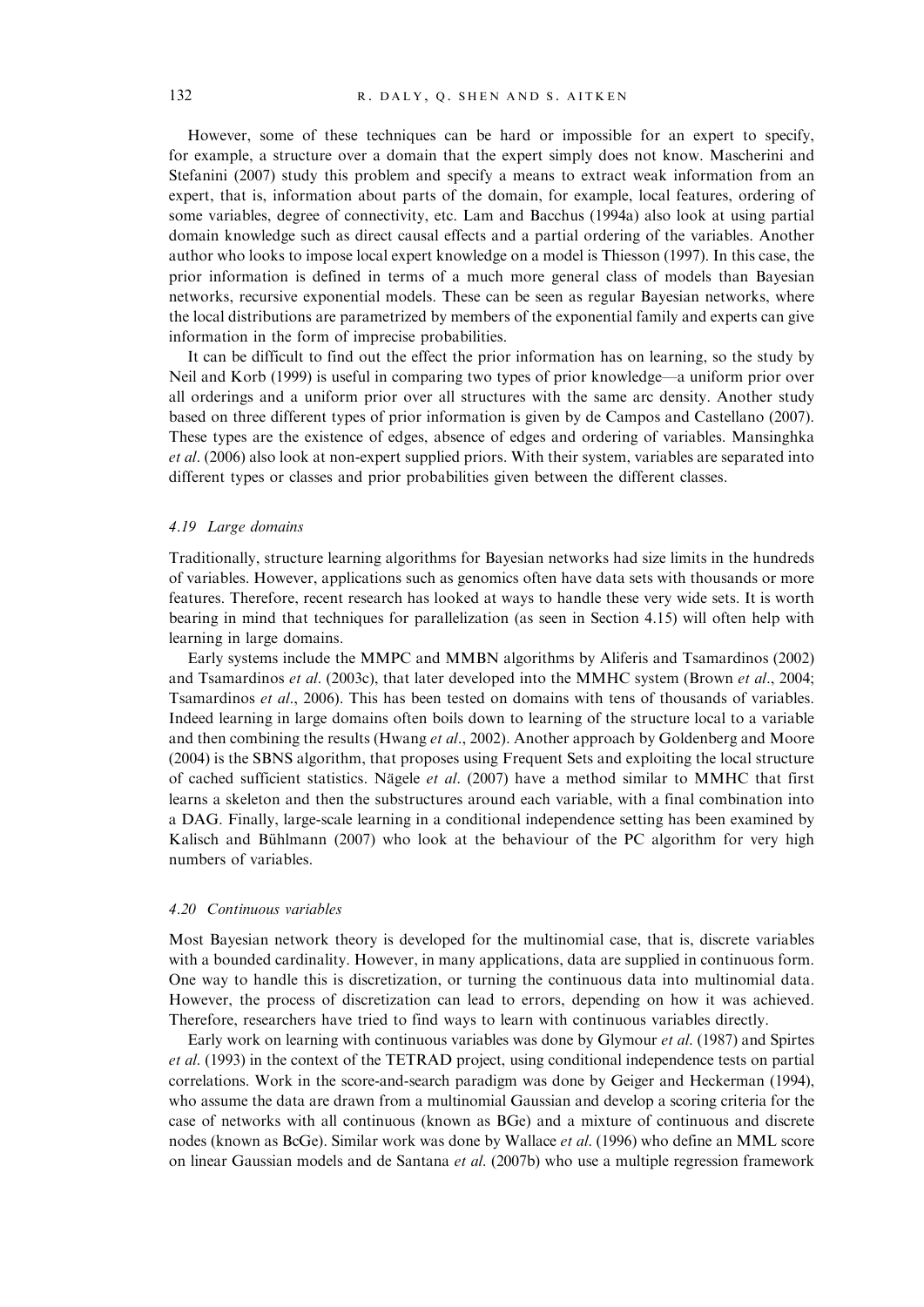for scoring structures. John and Langley (1995) drop the assumption of normality and instead use non-parametric density estimators, specifically Gaussian kernels. The same approach is followed by Hofmann and Tresp (1996). Bach and Jordan (2003) also use kernels, of the Mercer variety. Slightly different is the work of Monti and Cooper (1997a, 1997b), who use neural networks to represent the density function. A different approach, based on the CI testing paradigm is used by Margaritis (2004). In the discrete case, the  $\chi^2$  test is normally used, but this cannot be used for the continuous case. Margaritis develops a non-parametric CI test that does not rely on the variables being distributed according to a given model. This test can be used as input to any of the CI-based algorithms of Section 4.8.1.

## 4.20.1 Discretization

Some authors have proposed a different way of learning with continuous variables, that involves a discretization stage as part of a learning algorithm. Friedman and Goldszmidt (1996a) are one of the first to do this with a modified MDL score that chooses the discretization thresholds. Monti and Cooper (1998) also have a discretization strategy that changes as the learning algorithm progresses. This strategy is based on the Bayesian scoring principle, that depends on the data and the network structure. Steck and Jaakkola (2003b) show that the discretization policy can affect the structure of the graph learned and present a scoring function that efficiently discretizes data, in sequence with learning the structure.

# 4.20.2 Other topics

It is not just model selection that researchers have concentrated on. Giudici and Green (1999) look at using MCMC across the space of structures. Imoto et al. (2002) also include an MCMC simulation of their method, based on non-parametric regression. Finally, Bøttcher (2004) looks at learning conditional Gaussian networks and also DBNs with mixed variables.

# 4.21 Robustness

When the size of the sample is small, small changes to the data can produce large changes to the learned structure. If the Bayesian network is to be used in a production environment, or to provide evidence of a dependency between variables, it is very useful if an idea of the robustness can be found. This can help decide how much confidence to place in the network. Early confidence measuring research by Friedman *et al.* (1999a, 1999b) used the Bootstrap in order to find a degree of reliability of certain features in the learned DAG, for example, the existence of an edge, the Markov blanket of a node or the ordering of variables. As part of their paper, Peng and Ding (2003) look at structure perturbation as a means of assessing network stability. Holness (2007) also examines the confidence in learning structural features, in this case causal associations between variables. Steck and Jaakkola (2003a) look at robustness from a different angle and investigate the sensitivity of the 'equivalent sample size' as used in Bayesian scoring criteria. They show that a small equivalent sample size can surprisingly lead to a strong regularization of the graph structure, that is, the graph structure will be sparse. The work of Silander et al. (2007) is very similar in this regard; they investigate the sensitivity of the learned structure to the value of the 'equivalent sample size'.

# 4.22 Acceleration techniques

Since learning Bayesian network structures is in general a hard problem, various techniques to speed up the computation can help immensely. With the score-and-search paradigm, one of the most valuable techniques is caching the results of scoring criterion applications. Scoring a structure is normally in  $O(mmk)$ , where *n* is the number of variables, *m* is the number of samples,  $r$  is the maximum number of values per variable and  $k$  is the maximum number of possible parents. With caching, this can turn into an operation in  $O(n)$ . Beyond this very simple yet effective technique, there lies some other tricks that can help. Below are just a few examples of these.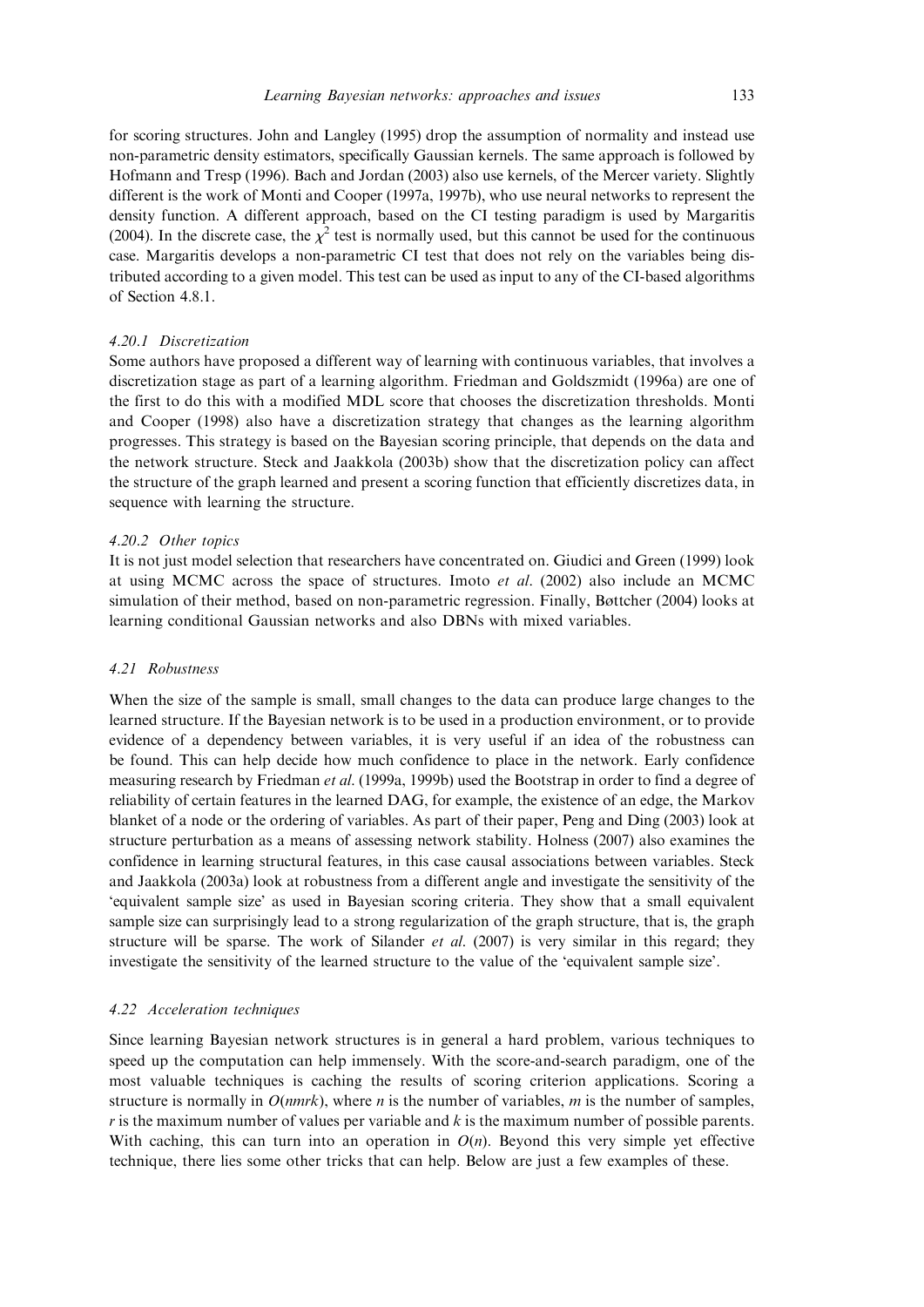One of the fundamental operations of learning with the score-and-search paradigm is extracting counts of data from the data set, that is, finding a contingency table for a certain set of variables. With many variables and a large sample, this can easily become a bottleneck. The AD tree data structure described by Moore and Lee (1998) can help in cases where there are a large number of records. It achieves this by not storing zero counts and other redundant information. Another technique by Friedman and Getoor (1999) helps to constrain the number of sufficient statistics (i.e. counts) that need to be collected by using constraints imposed by the statistics already gathered to guide the learning algorithm. The work of Chickering and Heckerman (1999) shows a method to quickly extract one and two way counts from data that can be either real of expected. They also show an algorithm that quickly performs the E step of the EM algorithm. Another technique to speed up EM using a generalized conjugate gradient method is given by Thiesson (1995). Zhang (1996) shows another modified EM algorithm that works on the principle that some parameters are irrelevant to the probability of seeing a certain datum. Daly *et al.* (2006) discuss some of the computation issues in searching through the space of equivalence classes and propose methods to alleviate them. And finally, Elidan *et al.* (2007) describe a method that speeds up the learning of continuous variable networks, while also suggesting possible hidden variables.

# 4.23 Local feature learning

Local features in a Bayesian network are those parts of a graph that are associated with small numbers of variables. With local learning, local features are learned directly from the data. These can be given as the output or combined in an *ad hoc* manner to produce a structure. This can be useful when there exist a large number of variables. Indeed score-and-search based algorithms could be seen to be based on local learning techniques in that decomposable scoring functions are used to measure changes in parent sets for a particular variable. These local changes are constrained so that valid results of a particular change of parent set are DAGs (Lam & Bacchus, 1993).

Aliferis and Tsamardinos (2002) and Tsamardinos et al. (2003a, 2003b) focus on learning local features of a Bayesian network. In their case, they focus on direct edges to and from a certain variable and the Markov blanket of a certain variable. These are often very useful structures in the learning of complete Bayesian networks. Based on this work is that of Nägele *et al.* (2007), which also learns an undirected structure and then local structures around each variable before combining them together into a single network. A somewhat indirect technique to learning structure is given by Goldenberg and Moore (2004), who show how to use frequent sets learned from data to construct a DAG structure. A common technique with local learning is to learn the parent sets of variables separate from other variables and then combine them together. The structure obtained is almost invariably cyclic and therefore *ad hoc* methods are used to break the cycles that remain. An example of this is, for example, breaking the shortest cycle first (Peng & Ding, 2003). Hwang et al. (2006) showcase a method that learns 'hierarchical Bayesian networks'. With their terminology, a hierarchical Bayesian network is one where the observed nodes are connected via a hierarchy of hidden nodes. Although technically a Bayesian network, it represents knowledge in a very different way than usual. In a sense, there are different levels of connectivity between nodes, with higher levels indicating connections between groups of variables. These type of networks can be learned by first connecting pairs of variables by hidden nodes and connecting these hidden nodes in turn.

Learning local features in Bayesian networks is undoubtably an important technique in largescale learning. Indeed interest in local learning has recently increased to the extent that there have been competitions designed to find the best local causal learners (Guyon *et al.*, 2008).

## 4.24 Causal interaction models and causal independence models

In causal interaction and causal independence models, the requirement of a completely specified conditional probability distribution is relaxed. Instead other representations of the distribution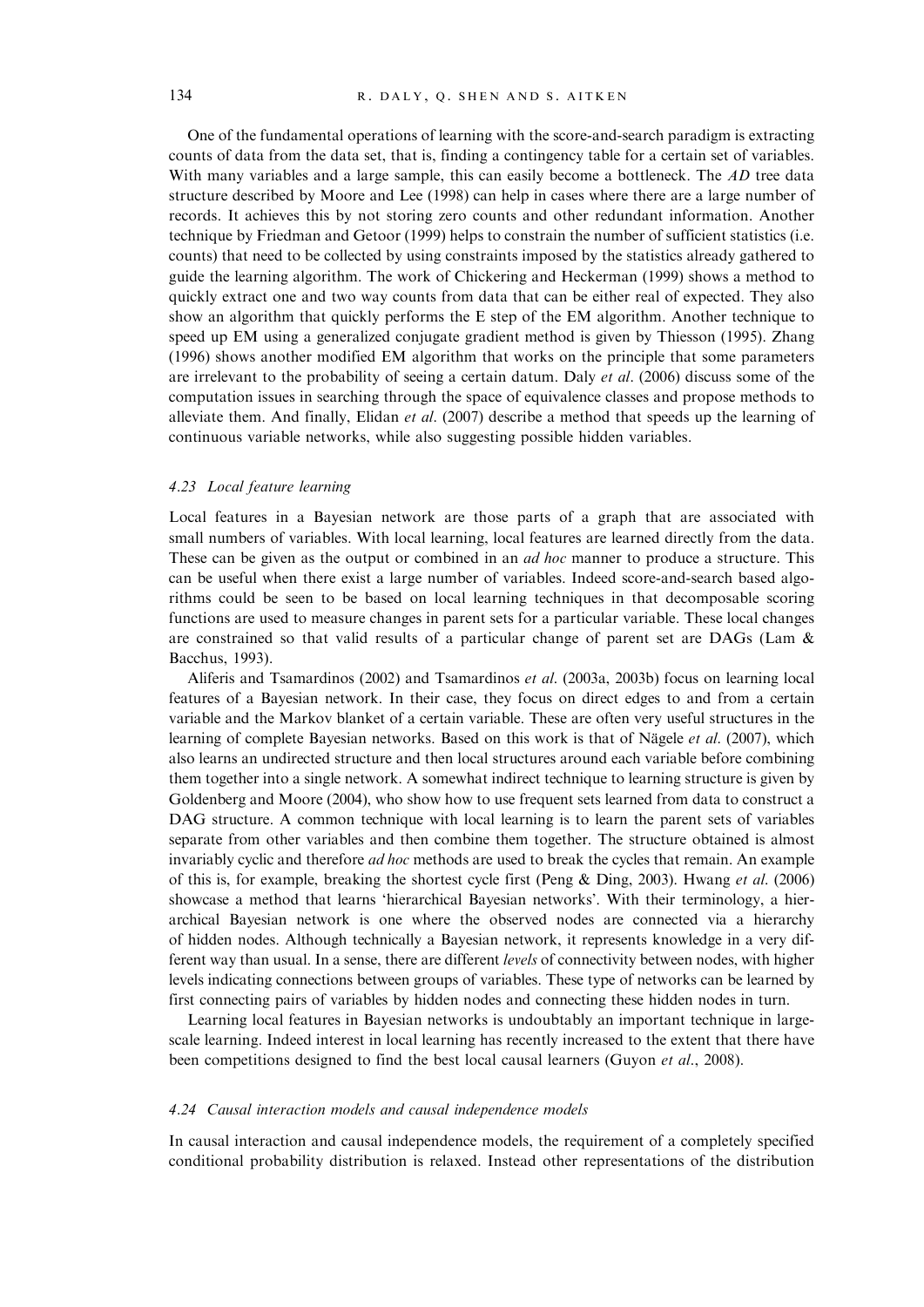are allowed. And while learning the structure of a Bayesian network is a different problem, the section on learning Bayesian network parameters (3.4) has much in common with the following discussion.

Meek and Heckerman (1997) discuss structure and parameter learning of causal independence models, that is, Bayesian network models where causes of an effect are assumed to be independent from each other. These can be important in modelling situations where the assumption is warranted and also because inference can be cheaper. The dominant assumption in the continuous domain are linear models with independent causes (Geiger & Heckerman, 1994; Wallace & Korb, 1999; Li et al., 2002 Wallace & Korb, 1999 Li et al., 2002), though this is gradually changing. Jurgelenaite and Heskes (2008) have done more research on this topic.

A step up from causal independence and a step down from a full multinomial distribution are causal interaction models, where the interactions between the various parents of a variable are modelled by a structured function. Very often these functions are decision trees or decision graphs Chickering et al. (1997a, 1997b), but other representations such as logit models can be used (O'Donnell et al., 2006a).

# 4.25 Miscellaneous techniques

Below are some results by researchers that do not fit neatly into other categories. These are normally ideas that focus on a very particular aspect of the the learning problem.

Operators. Moore and Wong (2003) introduce a new operator, optimal reinsertion that allows sufficient statistics to be calculated quickly.

Hierarchical Bayesian networks. Gyftodimos and Flach (2004) look at learning hierarchical Bayesian networks, that is, Bayesian networks, where each node is itself an aggregation of other nodes. In addition, Burge and Lane (2006) examine learning structure where initial search is performed using aggregations of random variables.

# 5 Comparison of techniques and summary

Given the amount of different techniques that can be used to learn the structure of a Bayesian network, it can be hard to decide which is the best to use in a particular situation. This is not helped by authors failing to give guidelines as to what situations their particular algorithms might be useful in. This section seeks to give a round-up of the various techniques discussed in Section 4 and the circumstances in which they might be used.

The most important piece of information when deciding what method to use in constructing a Bayesian network structure, is probably the use the network will be put to. The main uses of a Bayesian network structure are:

- <sup>&</sup>gt; provide a DAG that a human can use as a model of the (possibly causal) interactions among variables; and
- <sup>&</sup>gt; coupled with parameter learning, provide a model that can be used to perform inference.

Although methods such as scoring structures and using conditional independence tests can both be used for both of these tasks, there seems to be a slight bias in the literature for using the latter in detecting causal relations. This is because CI methods use explicit tests to find these relations; in the case of the scoring methodology, causal semantics are dependent on extra assumptions (Heckerman, 1995a). In addition, the CI methods can help in finding hidden variables and selection bias (Spirtes et al., 1995).

With performing inference, there also seems to be a slight bias towards methods that score structures. The reason for this is that they are based on the prequential prediction principle and naturally fall into a good match for the inference task.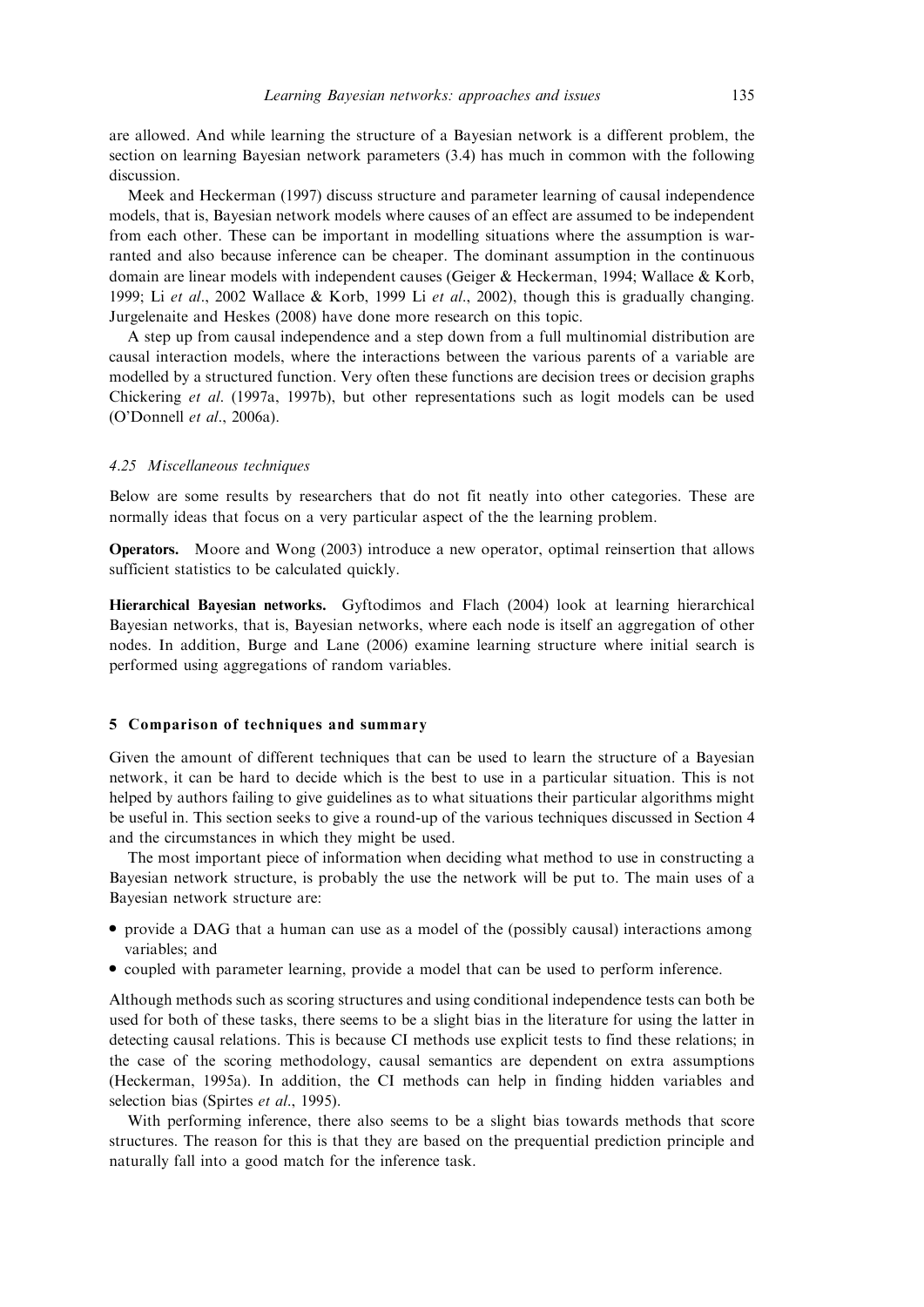# 5.1 Tree and polytrees

Although they cannot represent the full range of conditional independencies as a DAG can, trees and polytrees might be good enough for a particular task. For example, if there is not enough data to support the high-order conditional independencies that can be represented in a graph, then a tree or polytree could be a suitable choice and indeed might not affect the accuracy of the model generated too much (Acid  $\&$  de Campos, 1995). An advantage of trees is that they can be exactly learned in polynomial time (Chow & Liu, 1968); polytrees are still NP-hard to learn, but good approximations are easily found (Dasgupta, 1999). Perhaps the major advantage of trees and polytrees is that exact inference can be performed in polynomial time (Kim & Pearl, 1983). This can be a large advantage if the time needed for inference to be performed is bounded.

#### 5.2 Heuristic search

Some of the most successful strategies for learning Bayesian networks employ heuristic search while scoring network structures. Even simple techniques such as GS can produce network structures that are 'good enough'. And as opposed to methods that use conditional independence testing, they can work better with smaller data sets. Perhaps the main reason to use this technique is that it has received the most attention in the literature and hence is more developed.

The main issues when using heuristic search are the search algorithm, the scoring function and the search space. Obviously, greedy algorithms tend to get trapped in local maxima; global search strategies such as genetic algorithms, simulated annealing, etc. can produce better solutions at the cost of longer running times. Comparisons of Bayesian network learning algorithms have been somewhat lacking, but there have been works by Acid *et al.* (2004), Brown *et al.* (2005), Fu (2005) and Tsamardinos *et al.* (2006) that focus on evaluation of different learning algorithms, or have a large component on the comparison of a proposed algorithm against other techniques.

Deciding on the scoring function to use can be problematic. Bayesian scoring functions such as BDeu produce the best score from the probabilistic sense of anticipating the next datum, but require the specification of priors. However, large sample approximations such as BIC do not require a prior, but can be slightly inaccurate at small sample sizes. Measures such as the Cheeseman–Stutz approximation can help in these situations (Cheeseman & Stutz, 1996), and Shaughnessy and Livingston (2005) provide a comparison of different functions.

There are also tradeoffs on deciding on the search space to use. It can be easier and faster to move through the states in the space of DAGs, but there can be plateau effects on the score function, which can make it hard to get to all possible states. Searching through, for example, the space of equivalence classes of DAGs can avoid this problem, but at the expense of a more complicated implementation and possibly slower running times.

# 5.3 Conditional independencies

As stated at the start of this section, using conditional independency testing as the basis for structure search is often used when trying to detect causal relations between variables. However, there are problems with small sample sizes, missing data and the fact that a single level of significance must be chosen for the statistical testing of conditional independence. A more interesting use of CI testing may be in mixing it with score and search techniques to produce a hybrid solution to learning structures as mentioned in Section 4.9.1. Here, the testing can be used to massively cut down the search space needing to be searched. This can be very useful when faced with a large number of variables.

## 5.4 Dynamic programming

A recent addition to the Bayesian network structure-learning toolbox, dynamic programming has enabled feasible exact learning for moderate numbers of variables (up to about 30). With smaller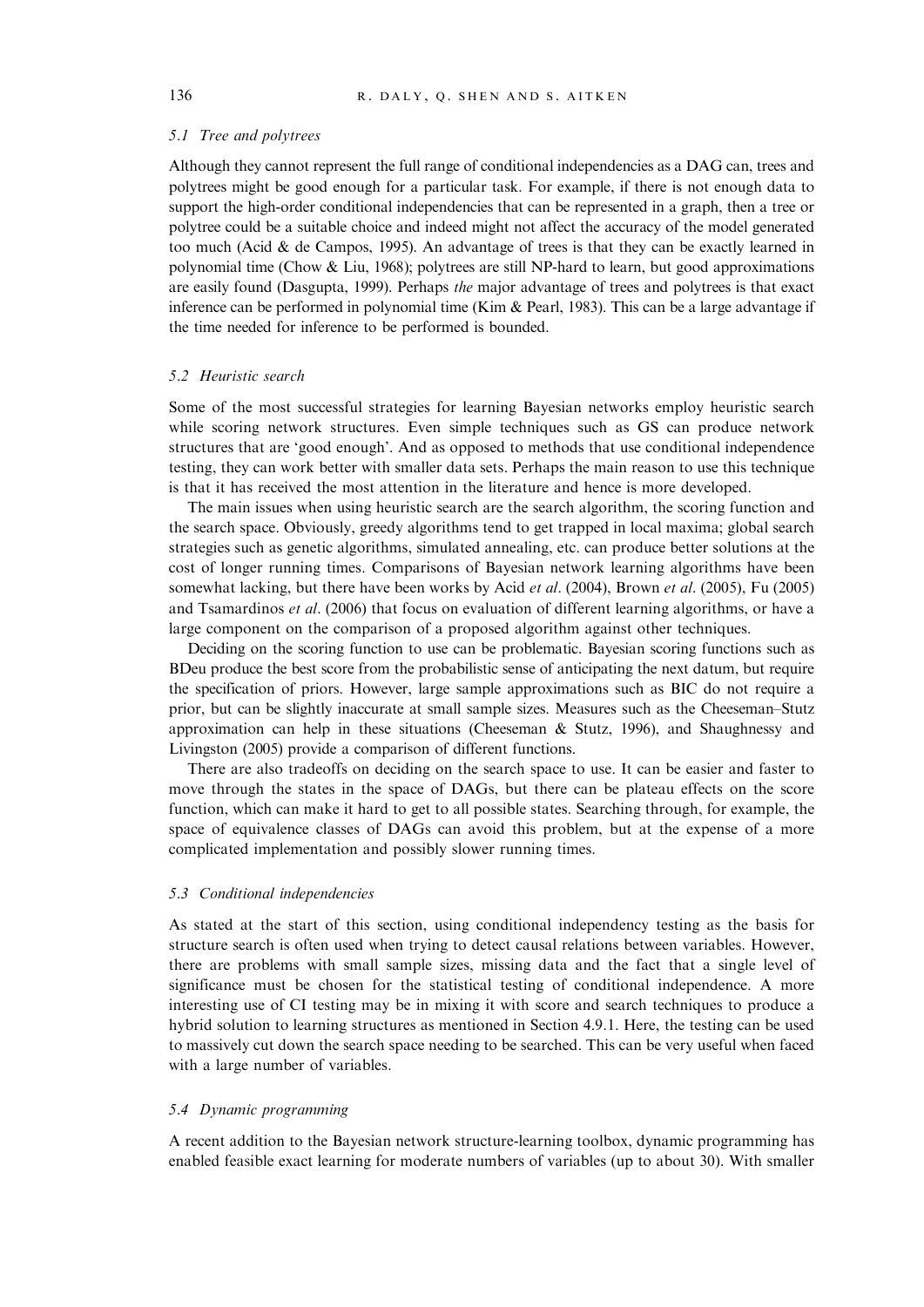numbers of variables this can be predicted to become the method of choice in applications and a means to generate a standard structure to enable comparisons of new techniques. There also exist techniques to scale above 30 variables, by learning parts of the network in clusters—however in this case, the exactness guarantees do not exist.

Perhaps the main problem with these methods is that they require an exponential amount of space for the memoization part of the dynamic programming algorithm.

## 5.5 Summary

In this article, a broad overview of the literature on learning Bayesian network structures has been presented. As a lead up to this, the foundations of Bayesian network theory, along with brief summaries of Bayesian network inference and learning Bayesian network parameters were discussed. In addition, a look at some applications of Bayesian networks and a high level comparison of the different methods of learning Bayesian network structures were noted.

By now, the field of Bayesian networks has reached some maturity, with techniques that can be used in production systems. However, there remain challenges to the field, such as the NPhardness of exact inference and structure learning, and questions as to the suitability of Bayesian networks for causal representation and reasoning. These problems and others will mean that research into Bayesian networks will likely continue for some time.

# Acknowledgements

Qiang Shen's contribution to this work is partly supported by EPSRC EP/D057086. Stuart Aitken is funded by BBSRC grant BB/F015976/1, and by the Centre for Systems Biology at Edinburgh, a Centre for Integrative Systems Biology (CISB) funded by BBSRC and EPSRC, reference BB/ D019621/1.

## References

- Abramson, B. & Finizza, A. 1991. Using belief networks to forecast oil prices. International Journal of Forecasting 7(3), 299–315.
- Abramson, B., Brown, J., Edwards, W., Murphy, A. & Winkler, R. L. 1996. Hailfinder: a Bayesian system for forecasting severe weather. International Journal of Forecasting 12(1), 57–71.
- Acid, S. & de Campos, L. M. 1995. Approximations of causal networks by polytrees: an empirical study. In Advances in Intelligent Computing – IPMU '94, Lecture Notes in Computer Science 945, 149–158. Springer.
- Acid, S. & de Campos, L. M. 1996a. An algorithm for finding minimum d-separating sets in belief networks. In Proceedings of the Twelfth Conference on Uncertainty in Artificial Intelligence (UAI-96), Horvitz, E. & Jensen, F. (eds). Morgan Kaufmann, 3–10.
- Acid, S. & de Campos, L. M. 1996b. An Algorithm for Finding Minimum d-Separating Sets in Belief Networks. Technical report DECSAI-96-02-14, Departamento de Ciencias de la Computación e Inteligencia Artificial, Universidad de Granada.
- Acid, S. & de Campos, L. M. 1996c. BENEDICT: an algorithm for learning probabilistic Bayesian networks. In Proceedings of the Sixth International Conference on Information Processing and Management of Uncertainty in Knowledge-based Systems, Granada, Spain, 979–984.
- Acid, S. & De Campos, L. M. 2000. Learning right sized belief networks by means of a hybrid methodology. In Principles of Data Mining and Knowledge Discovery: 4th European Conference, PKDD 2000, Zighed, D. Komorowski, J. & Zytkow, J. (eds). Lecture Notes in Artificial Intelligence 1910, 309–315, Springer.
- Acid, S. & de Campos, L. M. 2001. A hybrid methodology for learning belief networks: BENEDICT. International Journal of Approximate Reasoning 27(3), 235–262.
- Acid, S. & de Campos, L. M. 2003. Searching for Bayesian network structures in the space of restricted acyclic partially directed graphs. Journal of Artificial Intelligence Research 18, 445–490.
- Acid, S., de Campos, L. M. & Huete, J. F. 2001. The search of causal orderings: a short cut for learning belief networks. In Symbolic and Quantitative Approaches to Reasoning with Uncertainty: Proceedings of the Sixth European Conference, ECSQARU 2001, Lecture Notes in Artificial Intelligence 2143, 216-227. Springer.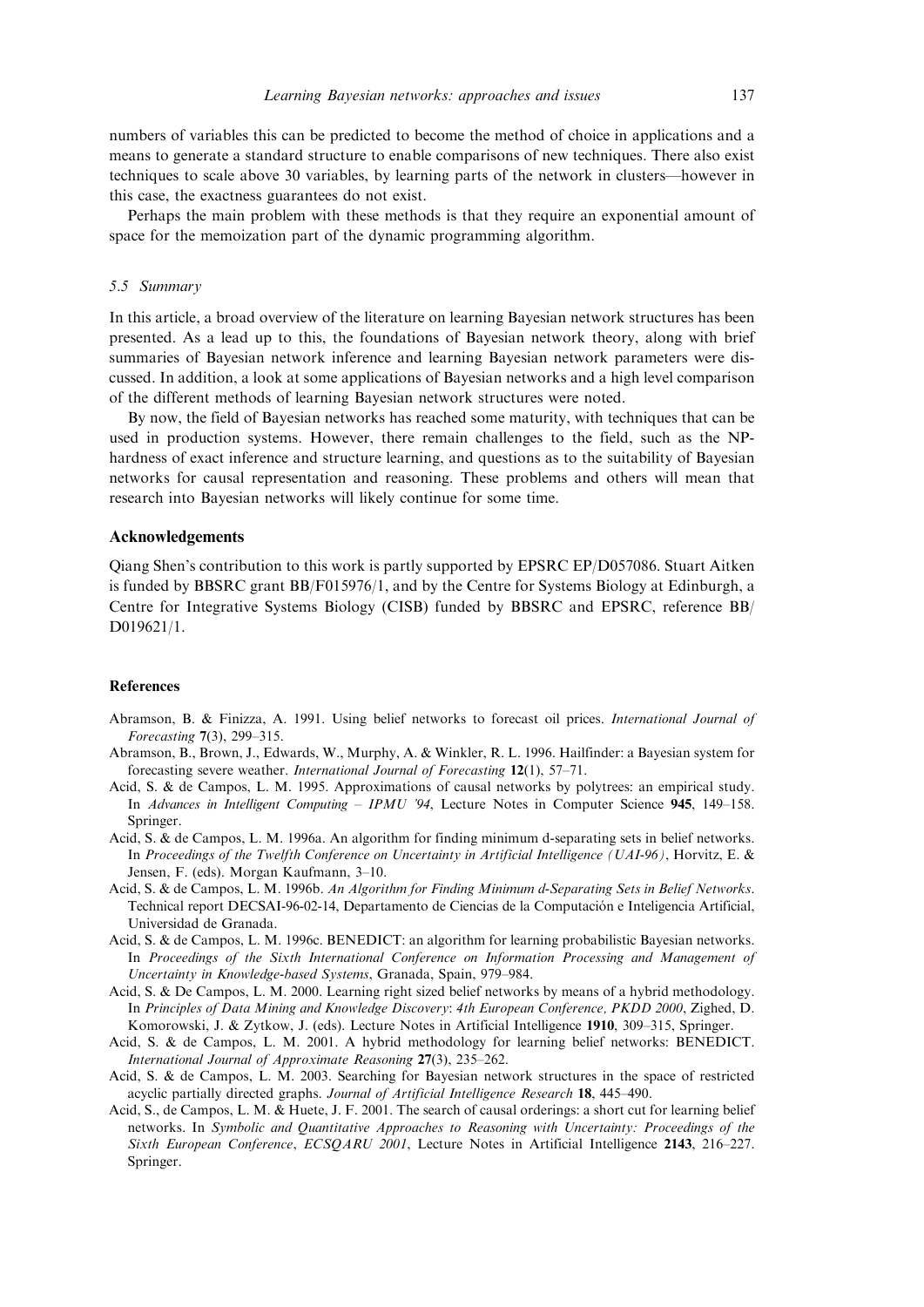- Acid, S., de Campos, L. M., Fernandez-Luna, J. M., Rodriguez, S., Rodriguez, J. M. & Salcedo, J. L. 2004. A comparison of learning algorithms for Bayesian networks: a case study based on data from an emergency medical service. Artificial Intelligence in Medicine 30(3), 215–232.
- Aitken, S., Jirapech-Umpai, T. & Daly, R. 2005. Inferring gene regulatory networks from classified microarray data: initial results. BMC Bioinformatics 6(Suppl. 3), S4.
- Aliferis, C. F. & Tsamardinos, I. 2002. Algorithms for Large-scale Local Causal Discovery and Feature Selection in the Presence of Limited Sample or Large Causal Neighbourhoods. Technical report DSL-02-08, Department of Biomedical Informatics, Vanderbilt University.
- Allen, T. V., Singh, A., Greiner, R. & Hoope, P. 2008. Quantifying the uncertainty of a belief net response: Bayesian error-bars for belief net inference. Artficial Intelligence 172(4–5), 483–513.
- Anderson, B. & Moore, A. 2005. Active learning for hidden Markov models: objective functions and algorithms. In Proceedings of the Twenty-Second International Conference on Machine Learning (ICML 2005), De Raedt, L. & Wrobel, S. (eds). ACM, 9–16.
- Andersson, S. A., Madigan, D. & Perlman, M. D. 1997. A characterization of Markov equivalence classes for acyclic digraphs. The Annals of Statistics 25(2), 505–541.
- Andreassen, S., Jensen, F. V., Andersen, S. K., Falck, B., Kjrul, U., Woldbye, M., Srensen, A. R., Rosenfalck, A. & Jensen, F. 1989. MUNIN–an expert EMG assistant. In Computer-aided Electromyography and Expert Systems, Desmedt, J. (ed.). Elsevier, 255–277.
- Bach, F. R. & Jordan, M. I. 2003. Learning graphical models with Mercer kernels. In Advances in Neural Information Processing Systems 15 (NIPS\*2002), Becker, S., Thrun, S. & Obermayer, K. (eds). The MIT Press, 1009–1016.
- Bauer, E., Koller, D. & Singer, Y. 1997. Update rules for parameter estimation in Bayesian networks. In Proceedings of the Thirteenth Annual Conference on Uncertainty in Artificial Intelligence (UAI-97), Geiger, D. & Shenoy, P. P. (eds). Morgan Kaufmann, 3–13.
- Beal, M. J. & Ghahramani, Z. 2003. The variational Bayesian EM algorithm for incomplete data: with application to scoring graphical model structures. In Bayesian Statistics 7: Proceedings of the Seventh Valencia International Meeting, Bernardo, J. M., Bayarri, M. J., Berger, J. O., Dawid, A. P., Heckerman, D., Smith, A. F. M. & West, M. (eds). Oxford University Press, 453–464.
- Becker, A. & Geiger, D. 1994. Approximation algorithms for the loop cutset problem. In *Proceedings of the* Tenth Conference on Uncertainty in Artificial Intelligence (UAI-94), de Mantaras, R. L. & Poole, D. (eds). Morgan Kaufmann, 60–68.
- Becker, A. & Geiger, D. 1996a. Optimization of Pearl's method of conditioning and greedy-like approximation algorithms for the vertex feedback set problem. Artificial Intelligence 83(1), 167–188.
- Becker, A. & Geiger, D. 1996b. A sufficiently fast algorithm for finding close to optimal junction trees. In Proceedings of the Twelfth Conference on Uncertainty in Artificial Intelligence (UAI-96), Horvitz, E. & Jensen, F. (eds). Morgan Kaufmann, 81–89.
- Becker, A. & Geiger, D. 2001. A sufficiently fast algorithm for finding close to optimal clique trees. Artificial Intelligence 125(1–2), 3–17.
- Beinlich, I., Suermondt, H., Chavez, R. & Cooper, G. 1989. The ALARM monitoring system: a case study with two probabilistic inference techniques for belief networks. In *Proceedings of the Second European* Conference on Artificial Intelligence in Medicine (AIME 89), Lecture Notes in Medical Informatics 38, 247–256, Springer.
- Binder, J., Koller, D., Russell, S. & Kanazawa, K. 1997. Adaptive probabilistic networks with hidden variables. Machine Learning 29(2–3), 213–244.
- Bishop, C., Lawrence, N., Jaakkola, T. & Jordan, M. 1998. Approximating posterior distributions in belief networks using mixtures. In Advances in Neural Information Processing Systems 10 (NIPS\*1997), Jordan, M. I., Kearns, M, J. & Solla, S. A. (eds). The MIT Press, 416–422.
- Blanco, R., Inza, I. & Larrañaga, P. 2003. Learning Bayesian networks in the space of structures by estimation of distribution algorithms. *International Journal of Intelligent Systems* 18(2), 205–220.
- Borchani, H., Amor, N. B. & Mellouli, K. 2006. Learning Bayesian network equivalence classes from incomplete data. In Proceedings of the Ninth International Conference on Discovery Science, Lecture Notes in Artificial Intelligence 4265, 291–295, Springer.
- Borchani, H., Chaouachi, M. & Amor, N. B. 2007. Learning causal Bayesian networks from incomplete observational data and interventions. In Proceedings of the Ninth European Conference on Symbolic and Quantitative Approaches to Reasoning with Uncertainty (ECSQARU 2007), Mellouli, K. (ed.). Lecture Notes in Artificial Intelligence 4724, 17–29, Springer.
- Borchani, H., Amor, N. B. & Khalfallah, F. 2008. Learning and evaluating bayesian network equivalence classes from incomplete data. International Journal of Pattern Recognition and Artificial Intelligence 22(2), 253–278.
- Bøttcher, S. G. 2004. Learning Bayesian Networks with Mixed Variables. PhD thesis, Department of Mathematical Sciences, Aalborg University.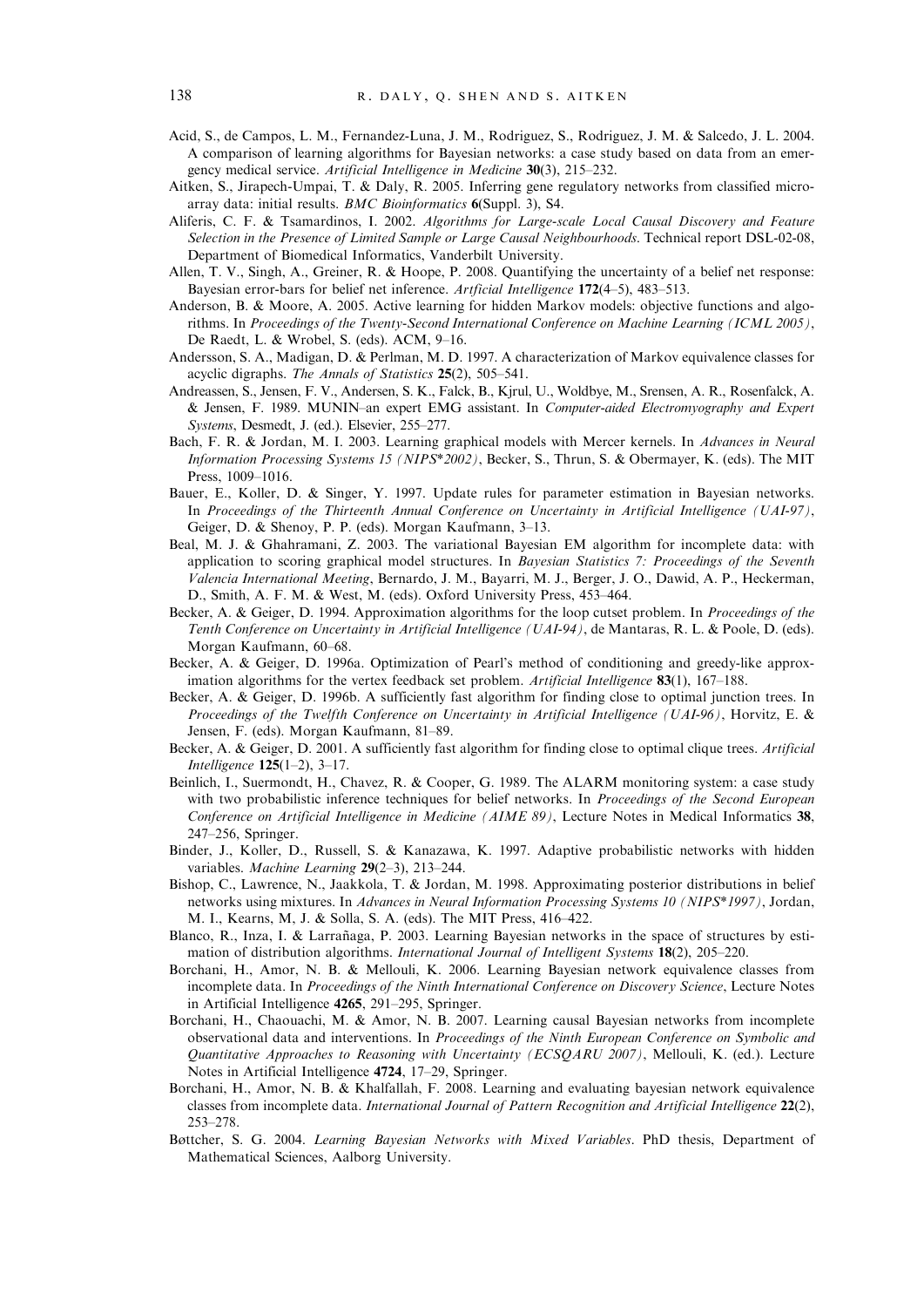- Bouckaert, R. R. 1993. Probabilistic network construction using the minimum description length principle. In Symbolic and Quantitative Approaches to Reasoning and Uncertainty: European Conference ECSQARU '93, Lecture Notes in Computer Science 747, 41–48, Springer.
- Bouckaert, R. R. 1994a. Probabilistic Network Construction Using the Minimum Description Length Principle. Technical report RUU-CS-94-27, Department of Computer Science, Utrecht University.
- Bouckaert, R. R. 1994b. Properties of Measures for Bayesian Belief Network Learning. Technical report UU-CS-1994-35, Department of Information and Computing Sciences, Utrecht University.
- Bouckaert, R. R. 1994c. A Stratified Simulation Scheme for Inference in Bayesian Belief Networks. Technical report UU-CS-1994-16, Department of Computer Science, Utrecht University.
- Bouckaert, R. R., Castillo, E. & Gutiérrez, J. M. 1996. A modified simulation scheme for inference in Bayesian networks. International Journal of Approximate Reasoning 14(1), 55–80.
- Boutilier, C., Friedman, N., Goldszmidt, M. & Koller, D. 1996. Context-specific independence in Bayesian networks. In Proceedings of the Twelfth Conference on Uncertainty in Artificial Intelligence (UAI-96), Horvitz, E. & Jensen, F. (eds). Morgan Kaufmann, 115–123.
- Boyen, X. & Koller, D. 1998. Tractable inference for complex stochastic processes. In Proceedings of the Fourteenth Conference on Uncertainty in Artificial Intelligence (UAI-98), Cooper, G. F. & Moral, S. (eds). Morgan Kaufmann, 33–42.
- Boyen, X., Friedman, N. & Koller, D. 1999. Discovering the hidden structure of complex dynamic systems. In Proceedings of the Fifteenth Conference on Uncertainty in Artificial Intelligence (UAI-99), Prade, H. & Laskey, K. (eds). Morgan Kaufmann, 91–100.
- Breese, J. S. & Horvitz, E. 1991. Ideal reformulation of belief networks. In Uncertainty in Artificial Intelligence 6, Bonissone, P., Henrion, M., Kanal, L. & Lemmer, J. (eds). North-Holland, 129–144.
- Bromberg, F. & Margaritis, D. 2009. Improving the reliability of causal discovery from small data sets using argumentation. Journal of Machine Learning Research 10, 301–340.
- Brown, L. E., Tsamardinos, I. & Aliferis, C. F. 2004. A novel algorithm for scalable and accurate Bayesian network learning. In Proceedings of the Eleventh World Congress on Medical Informatics (MEDINFO) Fieschi, M., Coiera, E. & Li, Y. J. (eds). 1, IOS Press, 711–715.
- Brown, L. E., Tsamardinos, I. & Aliferis, C. F. 2005. A comparison of novel and state-of-the-art polynomial Bayesian network learning algorithms. In Proceedings of the Twentieth National Conference On Artificial Intelligence, Veloso, M. M. & Kambhampati, S. (eds). 2, AAAI Press, 739–745.
- Buntine, W. 1991. Theory refinement on Bayesian networks. In Proceedings of the Seventh Annual Conference on Uncertainty in Artificial Intelligence (UAI '91), Ambrosio, B. D. & Smets, P. (eds). Morgan Kaufmann, 52–60.
- Buntine, W. L. 1994. Operations for learning with graphical models. Journal of Artificial Intelligence Research 2, 159–225.
- Buntine, W. 1996. A guide to the literature on learning probabilistic networks from data. IEEE Transactions on Knowledge and Data Engineering 8(2), 195–210.
- Burge, J. & Lane, T. 2006. Improving Bayesian network structure search with random variable aggregation hierarchies. In Proceedings of the Seventeenth European Conference on Machine Learning (ECML 2006), Lecture Notes in Artificial Intelligence 4212, 66–77. Springer.
- Burge, J. & Lane, T. 2007. Shrinkage estimator for Bayesian network parameters. In Proceedings of the Eighteenth European Conference on Machine Learning (EMCL 2007), Kok, J. N., Koronacki, J., de Mantaras, R. L., Matwin, S., Mladenič, D. & Skowron, A. (eds). Lecture Notes in Artificial Intelligence 4701, 67–78. Springer.
- Butz, C., Hua, S., Chen, J. & Yao, H. 2009. A simple graphical approach for understanding probabilistic inference in Bayesian networks. Information Sciences 179(6), 699–716.
- Cano, J. E., Hernández, L. D. & Moral, S. 1996. Importance sampling algorithms for the propagation of probabilities in belief networks. International Journal of Approximate Reasoning 15(1), 77–92.
- Cartwright, N. 2001. What is wrong with Bayes nets? The Monist 84(2), 242–264.
- Cartwright, N. 2002. Against modularity, the causal Markov condition, and any link between the two: comments on Hausman and Woodward. The British Journal for the Philosophy of Science 53(3), 411–453.
- Cartwright, N. 2006. From metaphysics to method: comments on manipulability and the causal Markov condition. The British Journal for the Philosophy of Science 57(1), 197-218.
- Castelo, R. & Kočka, T. 2003. On inclusion-driven learning of Bayesian networks. Journal of Machine Learning Research 4, 527–574.
- Castelo, R. & Perlman, M. D. 2002. Learning essential graph Markov models from data. In Proceedings of the First European Workshop on Probabilistic Graphical Models (PGM 2002), Gámez, J. A. & Salmerón, A. (eds). Cuenca, Spain, 17–24.
- Castelo, R. & Siebes, A. 2000. Priors on network structures. Biasing the search for Bayesian networks. International Journal of Approximate Reasoning 24(1), 39–57.
- Castillo, E., Gutiérrez, J. M. & Hadi, A. S. 1995. Parametric structure of probabilities in Bayesian networks. In Proceedings of the European Conference on Symbolic and Quantitative Approaches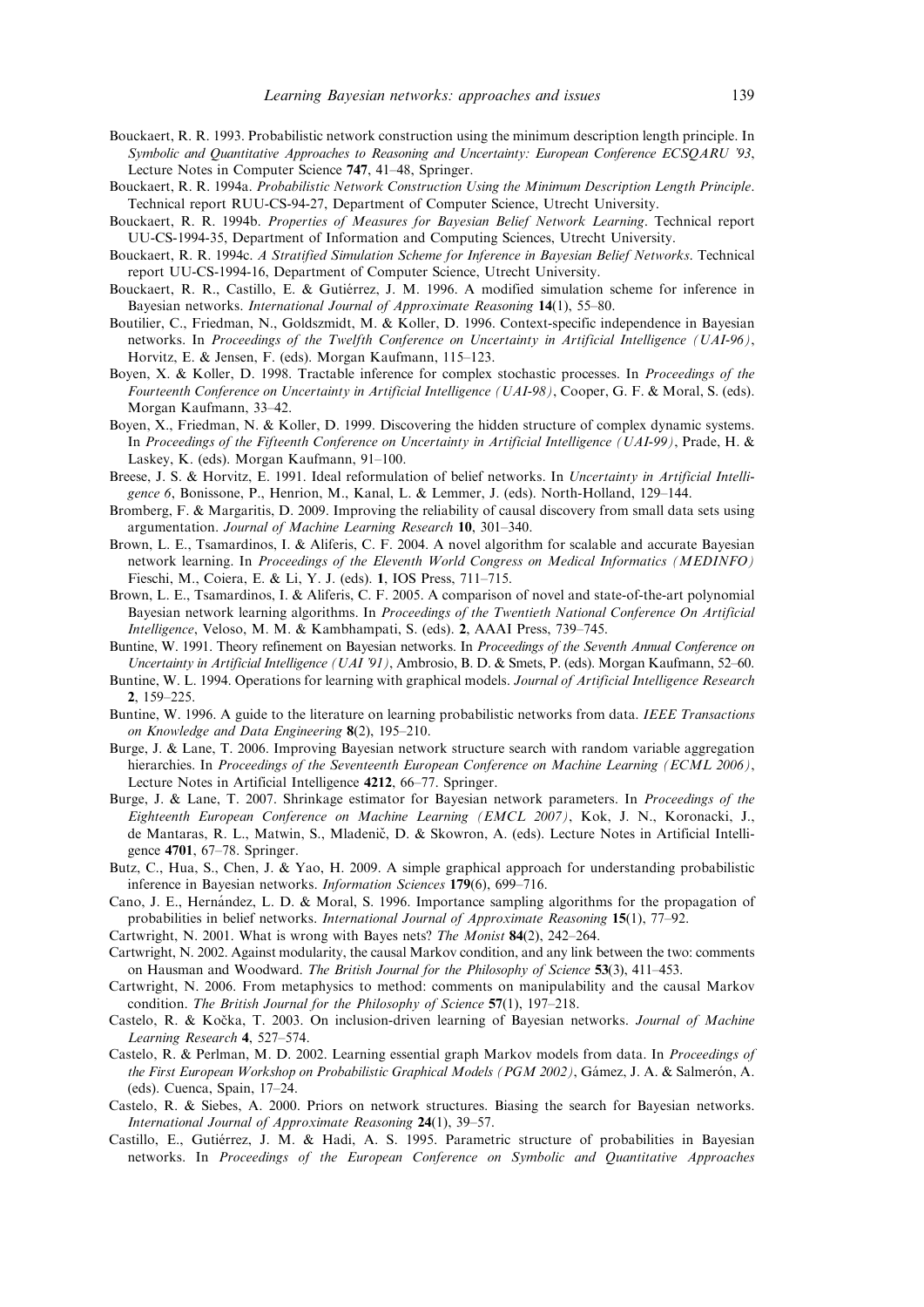to Reasoning and Uncertainty (ECSQARU '95), Lecture Notes in Artificial Intelligence 946, 89-98. Springer.

- Castillo, E., Gutiérrez, J. M. & Hadi, A. S. 1996. A new method for efficient symbolic propagation in discrete bayesian networks. Networks 28(1), 31–43.
- Castillo, E., Gutiérrez, J. M. & Hadi, A. S. 1997a. Expert Systems and Probabilistic Network Models. Monographs in Computer Science, Springer.
- Castillo, E., Hadi, A. S. & Solares, C. 1997b. Learning and updating of uncertainty in Dirichlet models. Machine Learning 26(1), 43–63.
- Chang, K.-C. & Fung, R. 1995. Symbolic probabilistic inference with both discrete and continuous variables. IEEE Transactions on Systems, Man and Cybernetics 25(6), 910–916.
- Chavez, R. M. & Cooper, G. F. 1990. An empirical evaluation of a randomized algorithm for probabilistic inference. In Uncertainty in Artificial Intelligence 5, Henrion, M., Shachter, R., Kanal, L. & Lemmer, J. (eds). North-Holland, 191–208.
- Chavira, M. & Darwiche, A. 2007. Compiling Bayesian networks using variable elimination. In Proceedings of the Twentieth International Joint Conference on Artificial Intelligence, Veloso, M. M. (ed.). Morgan Kaufmann, 2443–2449.
- Cheeseman, P. & Stutz, J. 1996. Bayesian classification (AutoClass): theory and results. In Advances in Knowledge Discovery and Data Mining, Fayyad, U. M., Piatetsky-Shapiro, G., Smyth, P. & Uthurusamy, R. (eds). AAAI Press, 153–180.
- Chen, X.-W., Anantha, G. & Lin, X. 2008. Improving Bayesian network structure learning with mutual information-based node ordering in the K2 algorithm. IEEE Transactions on Knowledge and Data Engineering 20(5), 628–640.
- Cheng, J. & Druzdzel, M. J. 2000. AIS-BN: an adaptive importance sampling algorithm for evidential reasoning in large Bayesian networks. Journal of Artificial Intelligence Research 13, 155–188.
- Cheng, J. & Druzdzel, M. 2001. Confidence inference in Bayesian networks. In Proceedings of the Seventeenth Conference on Uncertainty in Artificial Intelligence (UAI-01), Breese, J. & Koller, D. (eds). Morgan Kaufmann, 75–82.
- Cheng, J. & Greiner, R. 1999. Comparing Bayesian network classifiers. In Proceedings of the Fifteenth Conference on Uncertainty in Artificial Intelligence (UAI-99), Prade, H. & Laskey, K. (eds). Morgan Kaufmann, 101–108.
- Cheng, J., Bell, D. A. & Liu, W. 1997. An algorithm for Bayesian belief network construction from data. In Proceedings of the Sixth International Workshop on Artificial Intelligence and Statistics, Smyth, P. & Madigan, D. (eds). Fort Lauderdale, USA, 83–90.
- Cheng, J., Greiner, R., Kelly, J., Bell, D. & Liu, W. 2002. Learning Bayesian networks from data: an information-theory based approach. Artificial Intelligence 137(1–2), 43–90.
- Chickering, D. M. 1995. A transformational characterization of equivalent Bayesian network structures. In Proceedings of the Eleventh Conference on Uncertainty in Artificial Intelligence (UAI-95), Besnard, P. & Hanks, S. (eds). Morgan Kaufmann, 87–98.
- Chickering, D. M. 1996a. Learning Bayesian networks is NP-complete. In Learning from Data: Artificial Intelligence and Statistics V, Fisher, D. & Lenz, H.-J. (eds). Lecture Notes in Statistics 112, 121–130. Springer.
- Chickering, D. M. 1996b. Learning equivalence classes of Bayesian network structures. In Proceedings of the Twelfth Conference on Uncertainty in Artificial Intelligence (UAI-96), Horvitz, E. & Jensen, F. (eds). Morgan Kaufmann, 150–157.
- Chickering, D. M. 2002a. Learning equivalence classes of Bayesian-network structures. Journal of Machine Learning Research 2, 445–498.
- Chickering, D. M. 2002b. Optimal structure identification with greedy search. Journal of Machine Learning Research 3, 507–554.
- Chickering, D. M. & Heckerman, D. 1997. Efficient approximations for the marginal likelihood of Bayesian networks with hidden variables. Machine Learning 29(2–3), 181–212.
- Chickering, D. M. & Heckerman, D. 1999. Fast learning from sparse data. In Proceedings of the Fifteenth Annual Conference on Uncertainty in Artificial Intelligence (UAI-99), Morgan Kaufmann, 109–115.
- Chickering, D. M. & Meek, C. 2002. Finding optimal Bayesian networks. In Proceedings of the Eighteenth Conference on Uncertainty in Artificial Intelligence (UAI-02), Darwiche, A. & Friedman, N. (eds). Morgan Kaufmann, 94–102.
- Chickering, D. M. & Meek, C. 2006. On the incompatibility of faithfulness and monotone DAG faithfulness. Artificial Intelligence 170(8–9), 653–666.
- Chickering, D. M., Geiger, D. & Heckerman, D. 1996. Learning Bayesian networks: search methods and experimental results. In Learning from Data: Artificial Intelligence and Statistics V, Fisher, D. & Lenz, H.-J. (eds). Lecture Notes in Statistics 112, 112–128. Springer.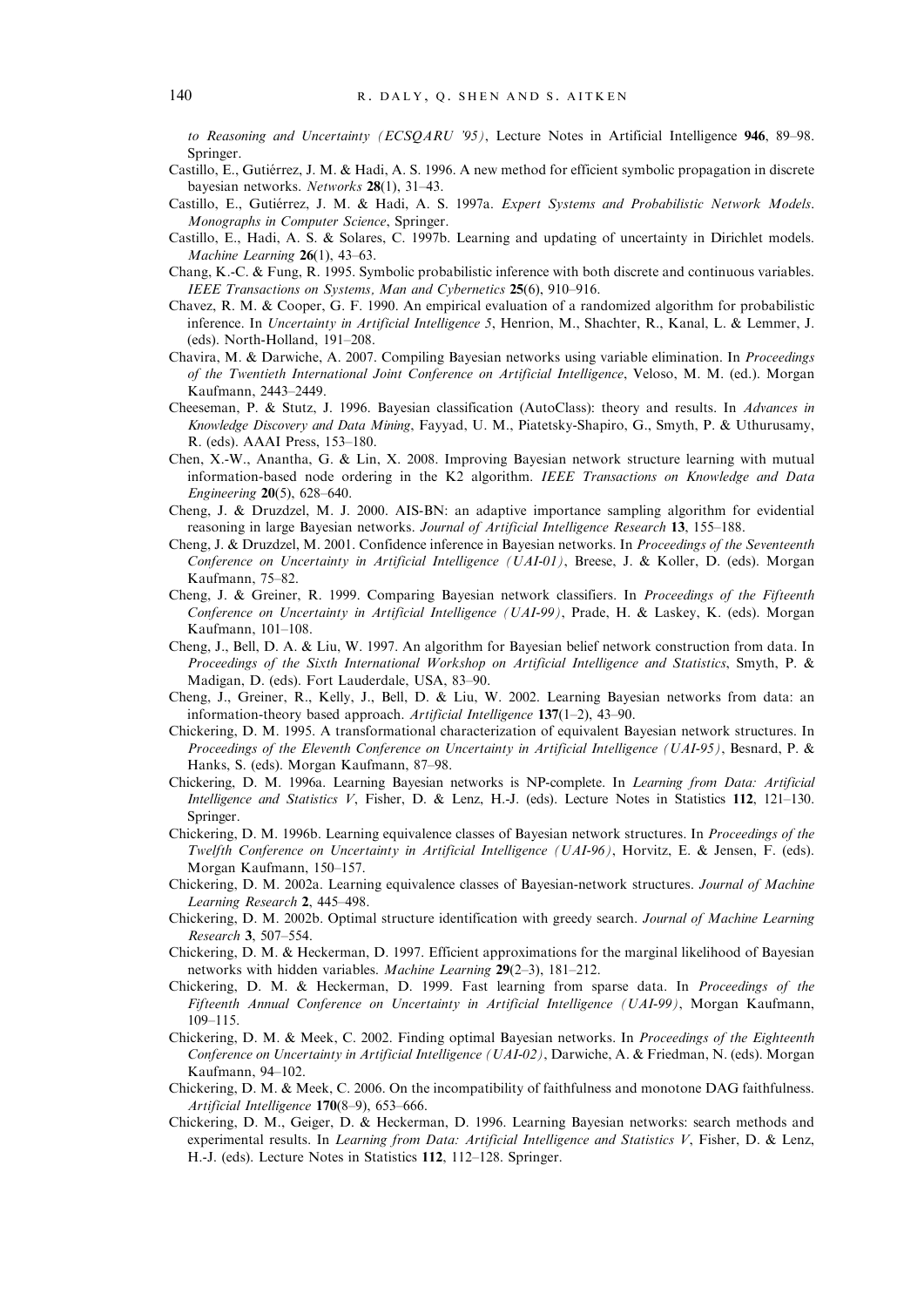- Chickering, D. M., Heckerman, D. & Meek, C. 1997a. A Bayesian approach to learning Bayesian networks with local structure. In Proceedings of the Thirteenth Annual Conference on Uncertainty in Artificial Intelligence (UAI-97). Morgan Kaufmann, 80–89.
- Chickering, D. M., Heckerman, D. & Meek, C. 1997b. A Bayesian Approach to Learning Bayesian Networks with Local Structure. Technical report MSR-TR-97-07, Microsoft Research.
- Chickering, D. M., Heckerman, D. & Meek, C. 2004. Large-sample learning of Bayesian networks is NP-hard. Journal of Machine Learning Research 5, 1287–1330.
- Chow, C. K. & Liu, C. N. 1968. Approximating discrete probability distributions with dependence trees. IEEE Transactions on Information Theory 14(3), 462-467.
- Cooper, G. F. 1990. The computational complexity of probabilistic inference using Bayesian belief networks. Artificial Intelligence 42(2–3), 393–405.
- Cooper, G. F. 1995. A Bayesian method for learning belief networks that contain hidden variables. Journal of Intelligent Information Systems 4(1), 71–88.
- Cooper, G. F. 1997. A simple constraint-based algorithm for efficiently mining observational databases for causal relationships. Data Mining and Knowledge Discovery 1(2), 203–224.
- Cooper, G. F. & Herskovits, E. 1992. A Bayesian method for the induction of probabilistic networks from data. Machine Learning 9(4), 309–347.
- Cooper, G. F. & Yoo, C. 1999. Causal discovery from a mixture of experimental and observational data. In Proceedings of the Fifteenth Conference on Uncertainty in Artificial Intelligence (UAI-99), Prade, H. & Laskey, K. (eds). Morgan Kaufmann, 116–125.
- Correa, E. S., Freitas, A. A. & Johnson, C. G. 2007. Particle swarm and Bayesian networks applied to attribute selection for protein functional classification. In Proceedings of the Genetic and Evolutionary Computation Conference, Lipson, H. (ed.). ACM, 2651–2658.
- Cotta, C. & Muruzábal, J. 2002. Towards a more efficient evolutionary induction of Bayesian networks. In Proceedings of the Seventh International Conference on Parallel Problem Solving from Nature (PPSN VII), Lecture Notes in Computer Science 2439, 730–739. Springer.
- Cotta, C. & Muruzábal, J. 2004. On the learning of Bayesian network graph structures via evolutionary programming. In Proceedings of the Second European Workshop on Probabilistic Graphical Models, Lucas, P. (ed.). Leiden, Netherlands, 65–72.
- Cousins, S. B., Chena, W. & Frisse, M. E. 1993. A tutorial introduction to stochastic simulation algorithms for belief networks. Artificial Intelligence in Medicine 5(4), 315–340.
- Cowell, R. 2001. Conditions under which conditional independence and scoring methods lead to identical selection of Bayesian network models. In Proceedings of the Seventeenth Conference on Uncertainty in Artificial Intelligence (UAI-01), Breese, J. & Koller, D. (eds). Morgan Kaufmann, 91–97.
- Cowell, R. G., Dawid, A. P., Lauritzen, S. L. & Spiegelhalter, D. J. 1999. Probabilistic Networks and Expert Systems. Statistics for Engineering and Information Science, Springer.
- Cruz-Ramı´rez, N., Acosta-Mesa, H.-G., Barrientos-Martnez, R.-E. & Nava-Ferna´ndez, L.-A. 2006. How good are the Bayesian information criterion and the minimum description length principle for selection? A Bayesian network analysis. In Proceedings of the Fifth Mexican International Conference on Artificial Intelligence (MICAI 2006), Lecture Notes in Artificial Intelligence 4293, 494–504. Springer.
- Dagum, P. & Horvitz, E. 1993. A Bayesian analysis of simulation algorithms for inference in belief networks. Networks 23(5), 499–516.
- Dagum, P. & Luby, M. 1993. Approximating probabilistic inference in Bayesian belief networks is NP-hard. Artificial Intelligence 60(1), 141–154.
- Dagum, P. & Luby, M. 1997. An optimal approximation algorithm for Bayesian inference. Artificial Intelligence  $93(1-2)$ , 1-27.
- Dagum, P., Galper, A. & Horvitz, E. 1992. Dynamic network models for forecasting. In Proceedings of the Eighth Conference on Uncertainty in Artificial Intelligence (UAI-92), Dubois, D., Wellman, M. P., D'Ambrosio, B. & Smets, P. (eds). Morgan Kaufmann, 41–48.
- Daly, R. & Shen, Q. 2009. Learning Bayesian network equivalence classes with ant colony optimization. Journal of Artificial Intelligence Research 35, 391–447.
- Daly, R., Shen, Q & Aitken, S. 2006. Speeding up the learning of equivalence classes of Bayesian network structures. In Proceedings of the Tenth IASTED International Conference on Artificial Intelligence and Soft Computing, del Pobil, A. P. (ed.). ACTA Press, 34–39.
- Darwiche, A. 1995. Conditioning methods for exact and approximate inference in causal networks. In Proceedings of the Eleventh Conference on Uncertainty in Artificial Intelligence (UAI-95), Besnard, P. & Hanks, S. (eds). Morgan Kaufmann, 99–107.
- Darwiche, A. 1998. Dynamic jointrees. In Proceedings of the Fourteenth Conference on Uncertainty in Artificial Intelligence (UAI-98), Cooper G. F. & Moral S. (eds). Morgan Kaufmann, 97–104.
- Darwiche, A. 2001a. Decomposable negation normal form. Journal of the ACM 48(4), 608–647.
- Darwiche, A. 2001b. Recursive conditioning. Artificial Intelligence  $126(1-2)$ , 5–41.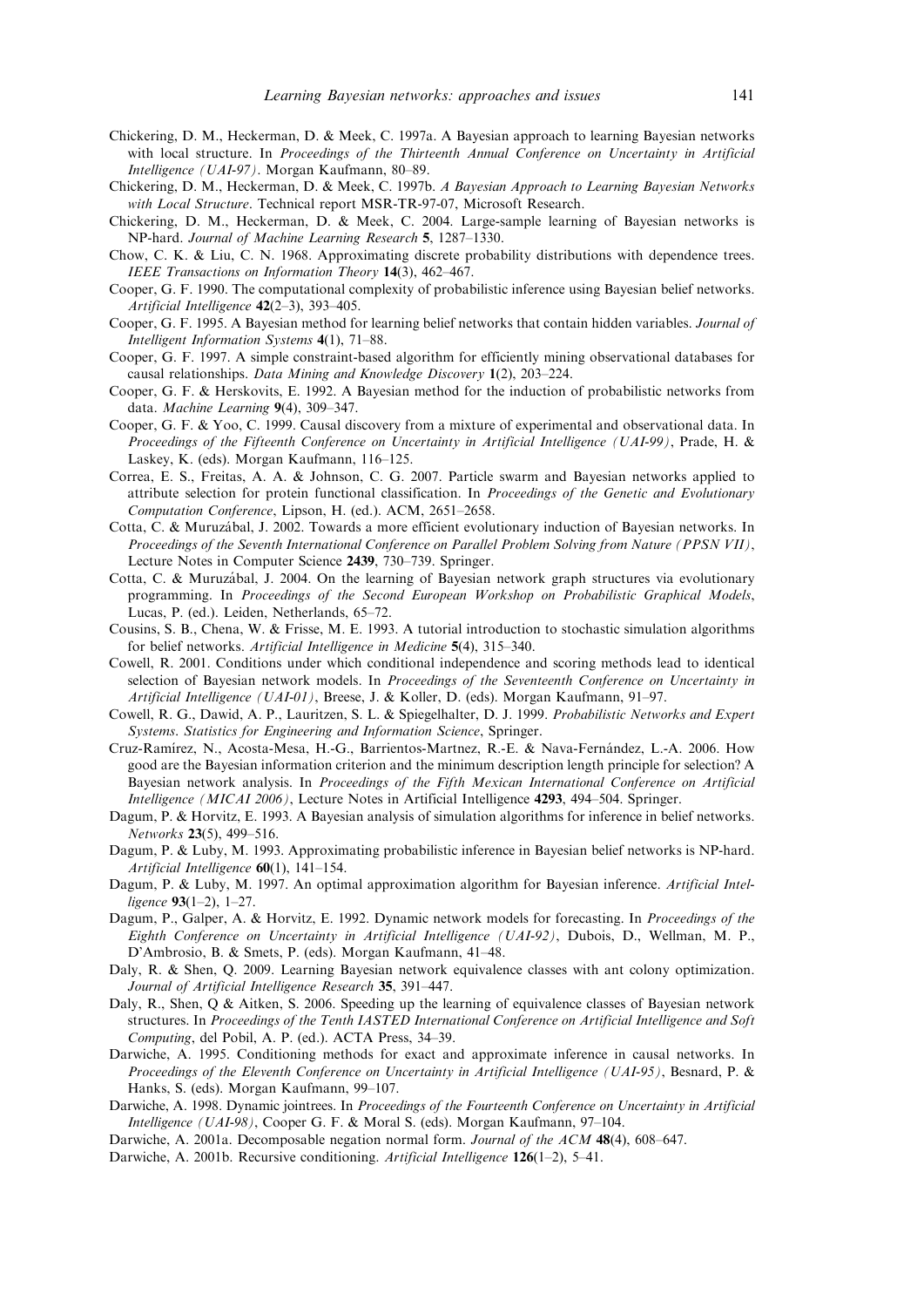- Darwiche, A. 2002. A logical approach to factoring belief networks. In Proceedings of the Eight International Conference on Principles of Knowledge Representation and Reasoning (KR-02), Fensel, D., Giunchiglia, F., McGuinness, D. L. & Williams, M.-A. (eds). Morgan Kaufmann, 409–420.
- Darwiche, A. 2003. A differential approach to inference in Bayesian networks. Journal of the ACM 50(3), 280–305.
- Darwiche, A. 2009. Modeling and Reasoning with Bayesian Networks, Cambridge University Press.
- Dasgupta, S. 1997. The sample complexity of learning fixed-structure Bayesian networks. Machine Learning  $29(2-3)$ , 165-180.
- Dasgupta, S. 1999. Learning polytrees. In Proceedings of the Fifteenth Conference on Uncertainty in Artificial Intelligence (UAI-99), Prade, H. & Laskey, K. (eds). Morgan Kaufmann, 134–141.
- Dash, D. & Cooper, G. F. 2004. Model averaging for prediction with discrete Bayesian networks. Journal of Machine Learning Research 5, 1177–1203.
- Dash, D. & Druzdzel, M. J. 1999. A hybrid anytime algorithm for the construction of causal models from sparse data. In Proceedings of the Fifteenth Conference on Uncertainty in Artificial Intelligence (UAI-99), Prade, H., Laskey, K. (eds). Morgan Kaufmann, 142–149.
- Dash, D. & Druzdzel, M. 2003. A robust independence test for constraint-based learning of causal structure. In Proceedings of the Ninteenth Conference on Uncertainty in Artificial Intelligence, Meek, C. & Kjærulff, U. (eds). Morgan Kaufmann, 167–174.
- de Campos, L. M. 2006. A scoring function for learning bayesian networks based on mutual information and conditional independence tests. Journal of Machine Learning Research 7, 2149–2187.
- de Campos, L. M. 1998. Independency relationships and learning algorithms for singly connected networks. Journal of Experimental & Theoretical Artificial Intelligence 10(4), 511–549.
- de Campos, L. M. & Castellano, J. G. 2007. Bayesian network learning algorithms using structural restrictions. International Journal of Approximate Reasoning 45(2), 233–254.
- de Campos, L. M. & Huete, J. F. 1997. On the use of independence relationships for learning simplified belief networks. International Journal of Intelligent Systems 12(7), 495–522.
- de Campos, L. M. & Huete, J. F. 2000a. Approximating causal orderings for Bayesian networks using genetic algorithms and simulated annealing. In Proceedings of the Eight Conference on Information Processing and Management of Uncertainty in Knowledge-Based Systems, Madrid, Spain, 333–340.
- de Campos, L. M. & Huete, J. F. 2000b. A new approach for learning belief networks using independence criteria. International Journal of Approximate Reasoning 24(1), 11–37.
- de Campos, L. M. & Puerta, J.M. 2001. Stochastic local and distributed search algorithms for learning belief networks. In Proceedings of the Third International Symposium on Adaptive Systems: Evolutionary Computation and Probabilistic Graphical Models, Ochoa, A., Mühlenbein, H., English, T. & Larrañaga, P. (eds). ICIMAF, 109–115.
- de Campos, L. M., Fernández-Luna, J. M., Gámez, J. A. & Puerta, J. M. 2002a. Ant colony optimization for learning Bayesian networks. *International Journal of Approximate Reasoning* 31(3), 291–311.
- de Campos, L. M., Fernández-Luna, J. M. & Puerta, J. M. 2002b. Local search methods for learning Bayesian networks using a modified neighborhood in the space of DAGs. In Advances in Artificial Intelligence: Proceedings of the Eight Ibero-American Conference on AI (IBERAMIA 2002), Lecture Notes in Artificial Intelligence 2527, 182–192. Springer.
- de Campos, L. M., Gámez, J. A. & Puerta, J. M. 2002c. Learning Bayesian networks by ant colony optimisation: searching in two different spaces. Mathware & Soft Computing 9(3), 251-268.
- de Campos, L. M., Fernández-Luna, J. M. & Puerta, J. M. 2003. An iterated local search algorithm for learning Bayesian networks with restarts based on conditional independence tests. International Journal of Intelligent Systems 18(2), 221–235.
- de Santana, A. L., Frances, C. R., Rocha, C. A., Carvalho, S. V., Vijaykumar, N. L., Rego, L. P. & Costa, J. C. 2007a. Strategies for improving the modeling and interpretability of Bayesian networks. Data and Knowledge Engineering 63(1), 91–107.
- de Santana, A. L., Francês, C. R. L. & Costa, J. C. W. 2007b. Algorithm for graphical Bayesian modeling based on multiple regressions. In Proceedings of the Sixth Mexican International Conference on Artificial Intelligence (MICAI 2007), Gelbukh, A. & Morales, A. F. K. (eds). Lecture Notes in Artificial Intelligence 4827, 496–506. Springer.
- Dean, T. & Kanazawa, K. 1989. A model for reasoning about persistence and causation. Computational Intelligence 5(2), 142–150.
- Delaplace, A., Brouard, T. & Cardot, H. 2006. Two evolutionary methods for learning Bayesian network structures. In Proceedings of the International Conference on Computational Intelligence and Security, Wang, Y., Cheung, Y.-M. & Liu, H. (eds). 1, 137–142. IEEE.
- Dempster, A. P., Laird, N. M. & Rubin, D. B. 1977. Maximum likelihood from incomplete data via the EM algorithm. Journal of the Royal Statistical Socitety. Series B (Methodological) 39(1), 1–38.
- desJardins, M., Rathod, P. & Getoor, L. 2008. Learning structured Bayesian networks: combining abstraction hierarchies and tree-structured conditional probability tables. Computational Intelligence 24(1), 1–22.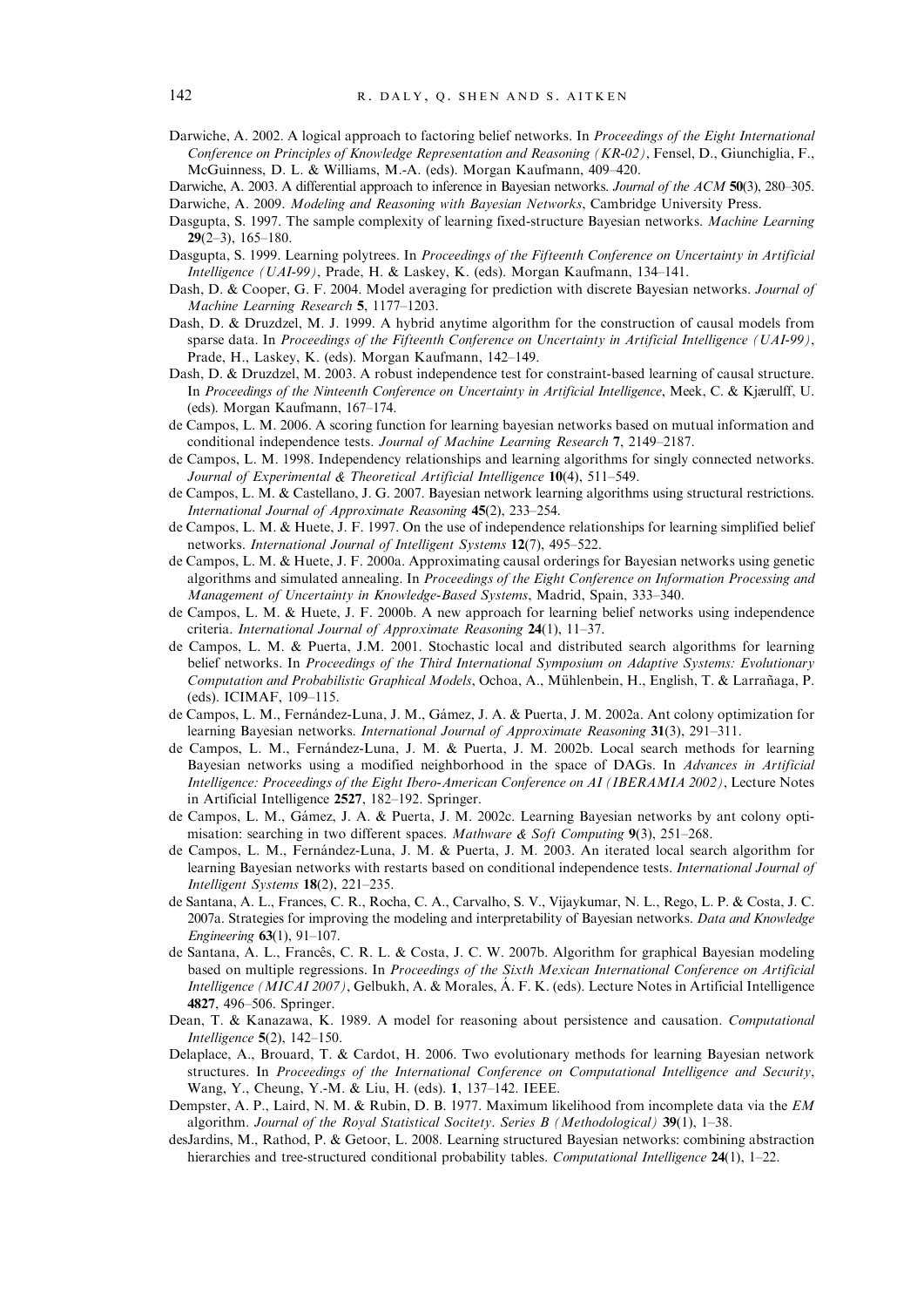Diez, F. J. 1996. Local conditioning in Bayesian networks. Artificial Intelligence  $87(1-2)$ , 1–20.

- Díez, F. J. & Mira, J. 1994. Distributed inference in Bayesian networks. Cybernetics and Systems 25(1), 39–61.
- Dojer, N. 2006. Learning Bayesian networks does not have to be NP-hard. In *Proceedings of the Thirty-First* International Symposium on Mathematical Foundations of Computer Science, Lecture Notes in Computer Science 4162, 305–314. Springer.
- Dor, D. & Tarsi, M. 1992. A Simple Algorithm to Construct a Consistent Extension of a Partially Oriented Graph. Technical report R-185, Cognitive Systems Laboratory, Department of Computer Science, UCLA.
- Draper, D. & Hanks, S. 1994. Localized partial evaluation of belief networks. In *Proceedings of the Tenth* Conference on Uncertainty in Artificial Intelligence (UAI-94), de Mantaras, R. L. & Poole, D. (eds). Morgan Kaufmann, 170–177.
- Druzdzel, M. J. 1994. Some properties of joint probability distributions. In Proceedings of the Tenth Conference on Uncertainty in Artificial Intelligence (UAI-94), de Mantaras, R. L. & Poole, D. (eds). Morgan Kaufmann, 187–194.
- Druzdzel, M. J. 1996. Qualitative verbal explanations in Bayesian belief networks. Artificial Intelligence and Simulation of Behaviour Quarterly 94, 43–54.
- Druzdzel, M. J. & Simon, H. A. 1993. Causality in Bayesian belief networks. In Proceedings of the Ninth Conference on Uncertainty in Artificial Intelligence (UAI-93), Heckerman, D. & Mamdani, A. (eds). Morgan Kaufmann, 3–11.
- Eaton, D. & Murphy, K. 2007a. Bayesian structure learning using dynamic programming and MCMC. In Proceedings of the Twenty-third Annual Conference on Uncertainty in Artificial Intelligence (UAI-07), Parr, R. & van der Gaag, L. (eds). AUAI Press, 101–108.
- Eaton, D. & Murphy, K. 2007b. Exact Bayesian structure learning from uncertain interventions. In Proceedings of the Eleventh International Conference on Artificial Intelligence and Statistics 2, Journal of Machine Learning Research: Workshop and Conference Proceedings, Meila, M. & Shen, X. (eds). JMLR, 107–114.
- Eberhardt, F., Glymour, C. & Scheines, R. 2005. On the number of experiments sufficient and in the worst case necessary to identify all causal relations among N variables. In Proceedings of the Twenty-first Conference on Uncertainty in Artificial Intelligence (UAI-05), Bacchus, F. & Jaakkola, T. (eds). AUAI Press, 178–184.
- Elidan, G. & Friedman, N. 2001. Learning the dimensionality of hidden variables. In Proceedings of the Seventeenth Conference on Uncertainty in Artificial Intelligence (UAI-01), Breese, J. & Koller, D. (eds). Morgan Kaufmann, 144–151.
- Elidan, G. & Gould, S. 2008. Learning bounded treewidth Bayesian networks. Journal of Machine Learning Research 9, 2699–2731.
- Elidan, G., Lotner, N., Friedman, N. & Koller, D. 2001. Discovering hidden variables: a structure-based approach. In Advances in Neural Information Processing Systems 13, Leen, T. K., Dietterich, T. G. & Tresp, V. (eds). MIT Press, 479–485.
- Elidan, G., Ninio, M., Friedman, N. & Schuurmans, D. 2002. Data perturbation for escaping local maxima in learning. In Proceedings of the Eighteenth National Conference on Artificial Intelligence (AAAI-02), Dechter, R., Kearns, M. & Sutton, R. (eds). AAAI Press, 132–139.
- Elidan, G., Nachman, I. & Friedman, N. 2007. ''Ideal parent'' structure learning for continuous variable Bayesian networks. Journal of Machine Learning Research 8, 1799–1833.
- Faulkner, E. 2007. K2GA: heuristically guided evolution of Bayesian network structures from data. In Proceedings of the IEEE Symposium on Computational Intelligence and Data Mining (CIDM 2007), IEEE, 18–25. doi: 10.1109/CIDM.2007.368847.
- Feelders, A. & van Straalen, R. 2007. Parameter learning for Bayesian networks with strict qualitative influences. In Advances in Intelligent Data Analysis VII: Proceedings of the Seventh International Symposium on Intelligent Data Analysis (IDA 2007), Berthold, M. R., Shawe-Taylor, J. & Lavrač, N. (eds). Lecture Notes in Computer Science 4723, 48–58. Springer.
- Flesch, I. & Lucas, P. 2007. Independence decomposition in dynamic Bayesian networks. In Proceedings of the Ninth European Conference on Symbolic and Quantitative Approaches to Reasoning with Uncertainty (ECS-QARU 2007), Mellouli, K. (ed.). Lecture Notes in Artificial Intelligence 4724 560–571. Springer.
- Forbes, J., Huang, T., Kanazawa, K. & Russell, S. 1995. The BATmobile: towards a Bayesian automated taxi. In Proceedings of the Fourteenth International Joint Conference on Artificial Intelligence (IJCAI 95), Mellish, C. S. (ed.). Morgan Kaufmann, 1878–1885.
- Friedman, N. 1997. Learning belief networks in the presence of missing values and hidden variables. In Proceedings of the Fourteenth International Conference on Machine Learning (ICML '97), Fisher, O. H. (ed.). Morgan Kaufmann, 125–133.
- Friedman, N. 1998. The Bayesian structural EM algorithm. In Proceedings of the Fourteenth Conference on Uncertainty in Artificial Intelligence (UAI-98), Cooper, G. F. & Moral, S. (eds). Morgan Kaufmann, 129–138.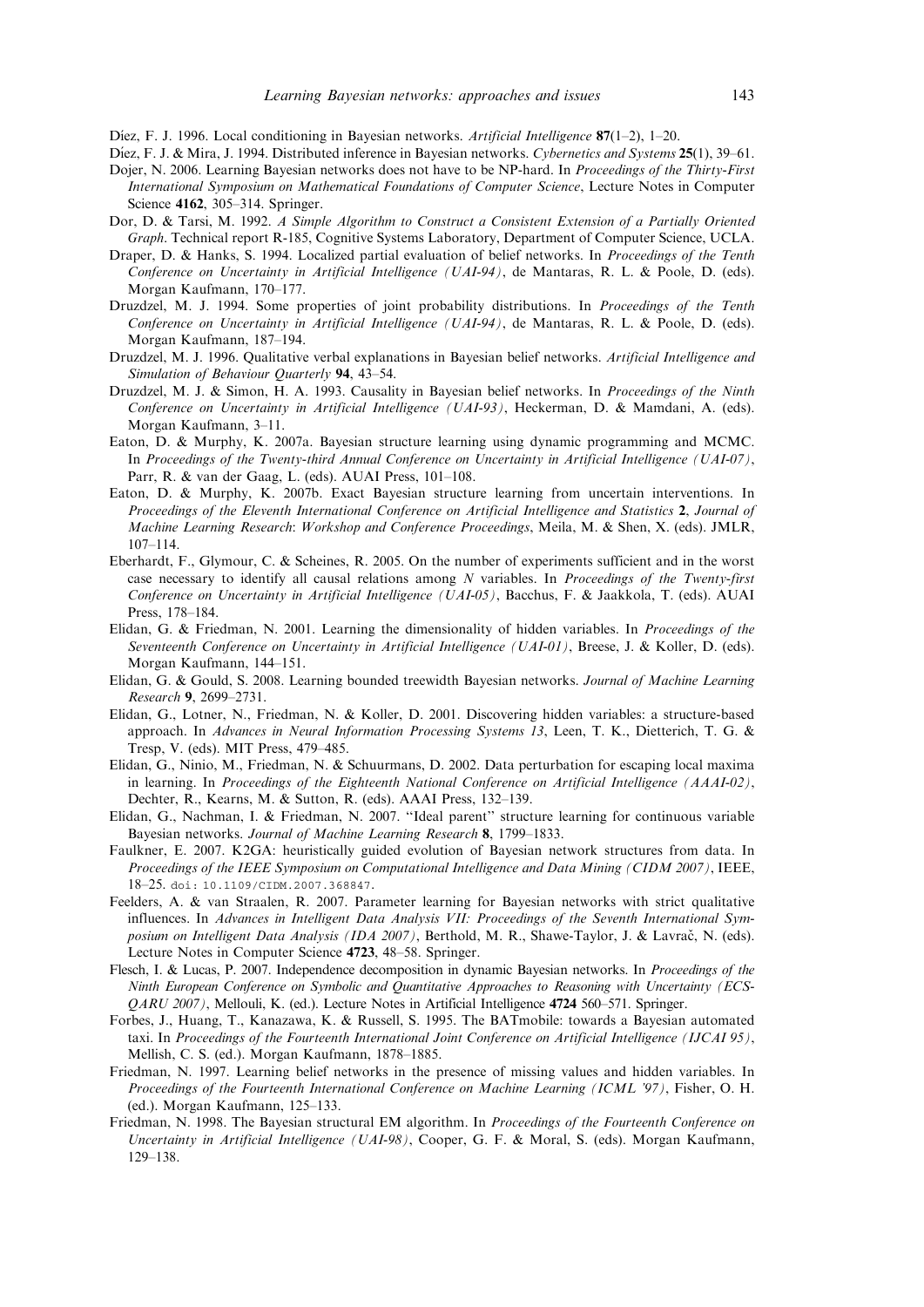- Friedman, N. 2004. Inferring cellular networks using probabilistic graphical models. Science 303(5679), 799–805.
- Friedman, N. & Getoor, L. 1999. Efficient learning using constrained sufficient statistics. In Proceedings of the Seventh International Workshop on Artificial Intelligence and Statistics, Heckerman, D. & Whittaker, J. (eds). Morgan Kaufmann.
- Friedman, N. & Goldszmidt, M. 1996a. Discretizing continuous attributes while learning Bayesian networks. In Proceedings of the Thirteenth International Conference on Machine Learning (ICML '96), Saitta, L. (ed.). Morgan Kaufmann, 157–165.
- Friedman, N. & Goldszmidt, M. 1996b. Learning Bayesian networks with local structure. In Proceedings of the Twelfth Conference on Uncertainty in Artificial Intelligence (UAI-96), Horvitz, E. & Jensen, F. (eds). Morgan Kaufmann, 252–262.
- Friedman, N. & Goldszmidt, M. 1997. Sequential update of Bayesian network structure. In *Proceedings of the* Thirteenth Conference on Uncertainty in Artificial Intelligence (UAI-97), Geiger, D. & Shenoy, P. P. (eds). Morgan Kaufmann, 165–174.
- Friedman, N. & Koller, D. 2000. Being Bayesian about network structure. In Proceedings of the Sixteenth Conference on Uncertainty in Artificial Intelligence (UAI-00), Boutilier, C. & Goldszmidt, M. (eds). Morgan Kaufmann, 201–210.
- Friedman, N. & Koller, D. 2003. Being Bayesian about network structure. A Bayesian approach to structure discovery in Bayesian networks. Machine Learning 50(1–2), 95–125.
- Friedman, N. & Yakhini, Z. 1996. On the sample complexity of learning Bayesian networks. In Proceedings of the Twelfth Conference on Uncertainty in Artificial Intelligence (UAI-96), Horvitz, E. & Jensen, F. (eds). Morgan Kaufmann, 274–282.
- Friedman, N., Geiger, D. & Goldszmidt, M. 1997. Bayesian network classifiers. Machine Learning 29(2–3), 131–163.
- Friedman, N., Murphy, K. & Russell, S. 1998. Learning the structure of dynamic probabilistic networks. In Proceedings of the Fourteenth Conference on Uncertainty in Artificial Intelligence (UAI-98), Cooper, G. F. & Moral, S. (eds). Morgan Kaufmann, 139–148.
- Friedman, N., Goldszmidt, M. & Wyner, A. 1999a. On the application of the Bootstrap for computing confidence measures on features of induced Bayesian networks. In Proceedings of the Seventh International Workshop on Artificial Intelligence and Statistics, Heckerman, D. & Whittaker, J. (eds). Morgan Kaufmann, 197–202.
- Friedman, N., Goldszmidt, M. & Wyner, A. 1999b. Data analysis with Bayesian networks: a bootstrap approach. In Proceedings of the Fifteenth Conference on Uncertainty in Artificial Intelligence (UAI-99), Prade, H. & Laskey, K. (eds). Morgan Kaufmann, 196–205.
- Friedman, N., Nachman, I. & Pe'er, D. 1999c. Learning Bayesian network structure from massive datasets: the "Sparse Candidate" algorithm. In Proceedings of the Fifteenth Conference on Uncertainty in Artificial Intelligence (UAI-99), Prade, H. & Laskey, K. (eds). Morgan Kaufmann, 206–215.
- Friedman, N., Linial, M., Nachman, I. & Pe'er, D. 2000. Using Bayesian networks to analyze expression data. Journal of Computational Biology 7(3/4), 601-620.
- Fu, L. D. 2005. A Comparison of State-of-the-Art Algorithms for Learning Bayesian Network Structure from Continuous Data. Master's thesis, Vanderbilt University.
- Fung, R. M. & Chang, K.-C. 1990. Weighing and integrating evidence for stochastic simulation in Bayesian networks. In Uncertainty in Artificial Intelligence 5, Henrion, M., Shachter, R., Kanal, L. & Lemmer, J. (eds). North-Holland, 209–219.
- Fung, R. M. & Crawford, S. L. 1990. Constructor: a system for the induction of probabilistic models. In Proceedings of the Eighth National Conference on Artificial Intelligence 2, AAAI Press, 762–769.
- Gámez, J. A. & Puerta, J. M. 2002. Searching for the best elimination sequence in Bayesian networks by using ant colony optimization. Pattern Recognition Letters 23(1–3), 261–277.
- Gao, S., Xiao, Q., Pan, Q. & Li, Q. 2007. Learning dynamic Bayesian networks structure based on Bayesian optimization algorithm. In Advances in Neural Networks: Proceedings of the Fourth International Symposium on Neural Networks (ISNN 2007), Lecture Notes in Computer Science Part II 4492, 424–431. Springer.
- Geiger, D. 1998. Graphical models and exponential families. In Proceedings of the Fourteenth Conference on Uncertainty in Artificial Intelligence (UAI-98), Cooper, G. F. & Moral, S. (eds). Morgan Kaufmann, 156–165.
- Geiger, D. & Heckerman, D. 1994. Learning Gaussian Networks. Technical report MSR-TR-94-10, Microsoft Research.
- Geiger, D. & Heckerman, D. 1995. A characterization of the Dirichlet distribution with application to learning Bayesian networks. In Proceedings of the Eleventh Conference on Uncertainty in Artificial Intelligence (UAI-95), Besnard, P. & Hanks, S. (eds). Morgan Kaufmann, 196-207.
- Geiger, D. & Heckerman, D. 1997. A characterization of the Dirichlet distribution through global and local parameter independence. The Annals of Statistics 25(3), 1344–1369.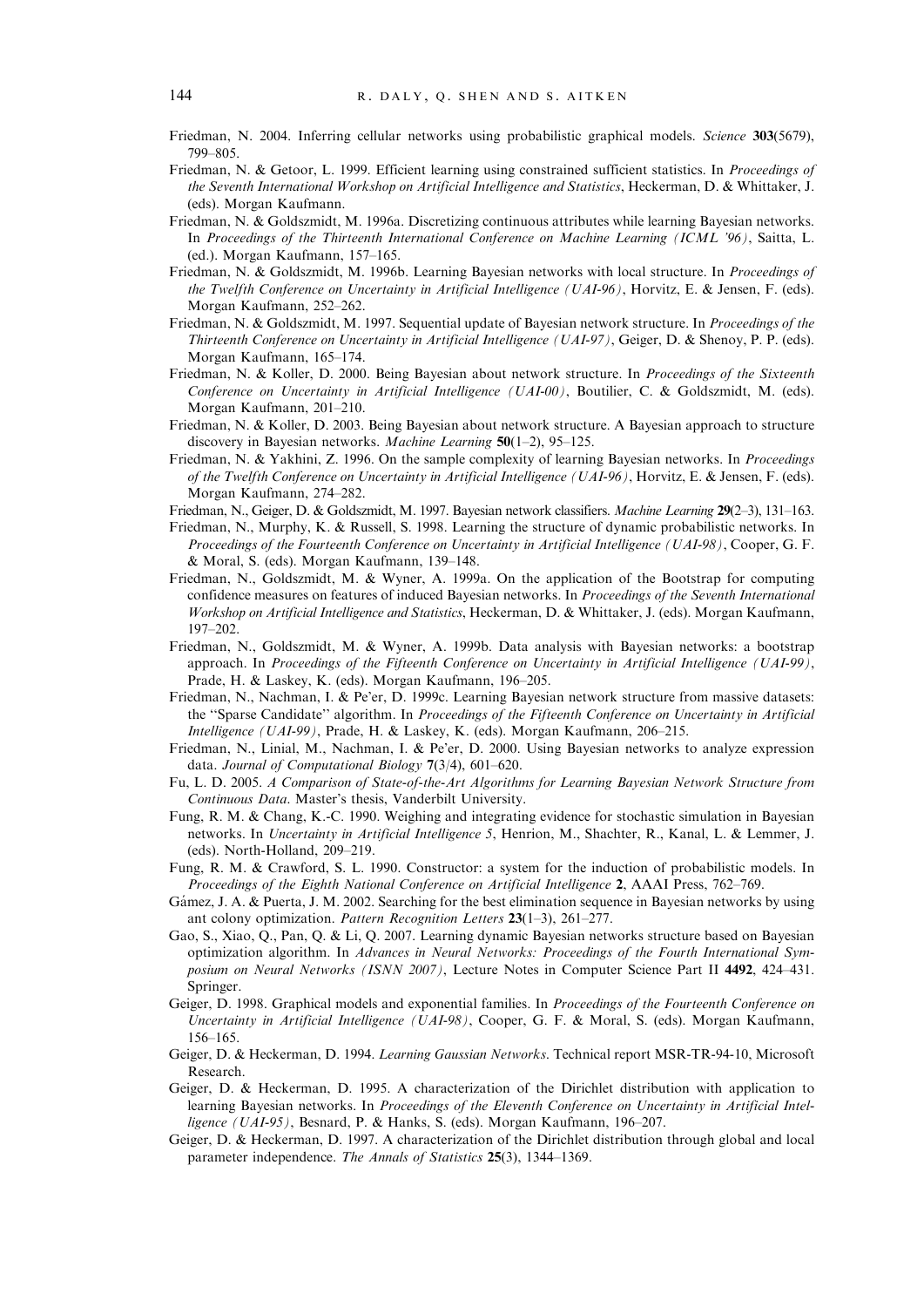- Geiger, D., Paz, A. & Pearl, J. 1990. Learning causal trees from dependence information. In Proceedings of the Eighth National Conference on Artificial Intelligence (AAAI 1990), AAAI Press, 770–776.
- Geiger, D., Heckerman, D. & Meek, C. 1996. Asymptotic model selection for directed networks with hidden variables. In Proceedings of the Twelfth Conference on Uncertainty in Artificial Intelligence (UAI-96), Horvitz, E. & Jensen, F. (eds). Morgan Kaufmann, 283–290.
- Geiger, D., Heckerman, D., King, H. & Meek, C. 2001. Stratified exponential families: graphical models and model selection. The Annals of Statistics 29(2), 505–529.
- Ghahramani, Z. 1998. Learning dynamic Bayesian networks. In Adaptive Processing of Sequences and Data
- Structures, Giles, C. L. & Gori, M. (eds). Lecture Notes in Artificial Intelligence 1387, 168–197. Springer. Ghahramani, Z. & Jordan, M. I. 1997. Factorial hidden Markov models. Machine Learning 29(2-3), 245–273.
- Gillispie, S. & Perlman, M. D. 2001. Enumerating Markov equivalence classes of acyclic digraph models. In Proceedings of the Seventeenth Conference on Uncertainty in Artificial Intelligence (UAI-01), Breese, J. & Koller, D. (eds). Morgan Kaufmann, 171–177.
- Gillispie, S. B. & Perlman, M. D. 2002. The size distribution for Markov equivalence classes of acyclic digraph models. Artificial Intelligence 141(1–2), 137–155.
- Giudici, P. & Castelo, R. 2003. Improving Markov chain Monte Carlo model search for data mining. Machine Learning 50(1–2), 127–158.
- Giudici, P. & Green, P. J. 1999. Decomposable graphical Gaussian model determination. Biometrika 86(4), 785–801.
- Giudici, P., Green, P. & Tarantola, C. 1999. Efficient model determination for discrete graphical models. Discussion paper 99-93, Department of Statistics, Athens University of Economics and Business.
- Glymour, C. & Cooper, G. F., (eds). 1999. Computation, Causation, & Discovery. The MIT Press.
- Glymour, C., Scheines, R., Spirtes, P. & Kelly, K. 1986. Discovering Causal Structure: Artifical Intelligence, Philosophy of Science and Statistical Modeling. Report CMU-PHIL-1, Department of Philosophy, Carnegie Mellon University.
- Glymour, C., Scheines, R., Spirtes, P. & Kelly, K. 1987. Discovering Causal Structure: Artificial Intelligence, Philosophy of Science, and Statistical Modeling. Academic Press.
- Gold, E. M. 1967. Language identification in the limit. *Information and Control* 10(5), 447–474.
- Goldenberg, A. & Moore, A. 2004. Tractable learning of large Bayes net structures from sparse data. In Proceedings of the Twenty-first International Conference on Machine Learning (ICML 2004), Carla E. Brodley (ed.). ACM, 44–51.
- Gou, K. X., Jun, G. X. & Zhao, Z. 2007. Learning Bayesian network structure from distributed homogeneous data. In Proceedings of the Eighth ACIS International Conference on Software Engineering, Artificial Intelligence, Networking, and Parallel/Distributed Computing (SNPD 2007) 3, Wenying Feng & Feng Gao (eds). IEEE, 250–254.
- Greiner, R., Grove, A. & Schuurmans, D. 1997. Learning Bayesian nets that perform well. In Proceedings of the Thirteenth Conference on Uncertainty in Artificial Intelligence (UAI-97), Geiger, D. & Shenoy, P. P. (eds). Morgan Kaufmann, 198–207.
- Grzegorczyk, M. & Husmeier, D. 2008. Improving the structure MCMC sampler for Bayesian networks by introducing a new edge reversal move. Machine Learning 71(2–3), 265–305.
- Guo, H. & Hsu, W. 2002. A survey of algorithms for real-time Bayesian network inference. In Papers from the AAAI Workshop on Real-Time Decision Support and Diagnosis Systems, Guo, H., Horvitz, E., Hsu, W. H. & Santos, E. Jr (eds). AAAI Press, 1–12.
- Guo, Y.-Y., Wong, M.-L. & Cai, Z.-H. 2006. A novel hybrid evolutionary algorithm for learning Bayesian networks from incomplete data. In Proceedings of the IEEE Congress on Evolutionary Computation (CEC 2006), 916–923.
- Guyon, I., Aliferis, C., Cooper, G., Elisseeff, A., Pellet, J.-P., Spirtes, P. & Statnikov, A. 2008. Design and analysis of the causation and prediction challenge. In Causation and Prediction Challenge (WCCI 2008), Lawrence, N. (ed.). 3, JMLR Workshop and Conference Proceedings, Journal of Machine Learning Research, 1–33.
- Gyftodimos, E. & Flach, P. A. 2004. Hierarchical Bayesian networks: an approach to classification and learning for structured data. In Methods and Applications of Artificial Intelligence: Proceedings of the Third Hellenic Conference on AI (SETN 2004), Lecture Notes in Artificial Intelligence 3025, 291–300. Springer.
- Hausman, D. M. & Woodward, J. 1999. Independence, invariance and the causal markov condition. The British Journal for the Philosophy of Science 50(4), 521–583.
- Hausman, D. M. & Woodward, J. 2004. Modularity and the causal Markov condition: a restatement. The British Journal for the Philosophy of Science 55(1), 147–161.
- He, Y.-B. & Geng, Z. 2008. Active learning of causal networks with intervention experiments and optimal designs. Journal of Machine Learning Research 9, 2523–2547.
- Heckerman, D. 1995a. A Bayesian Approach to Learning Causal Networks. Technical report MSR-TR-95-04, Microsoft Research.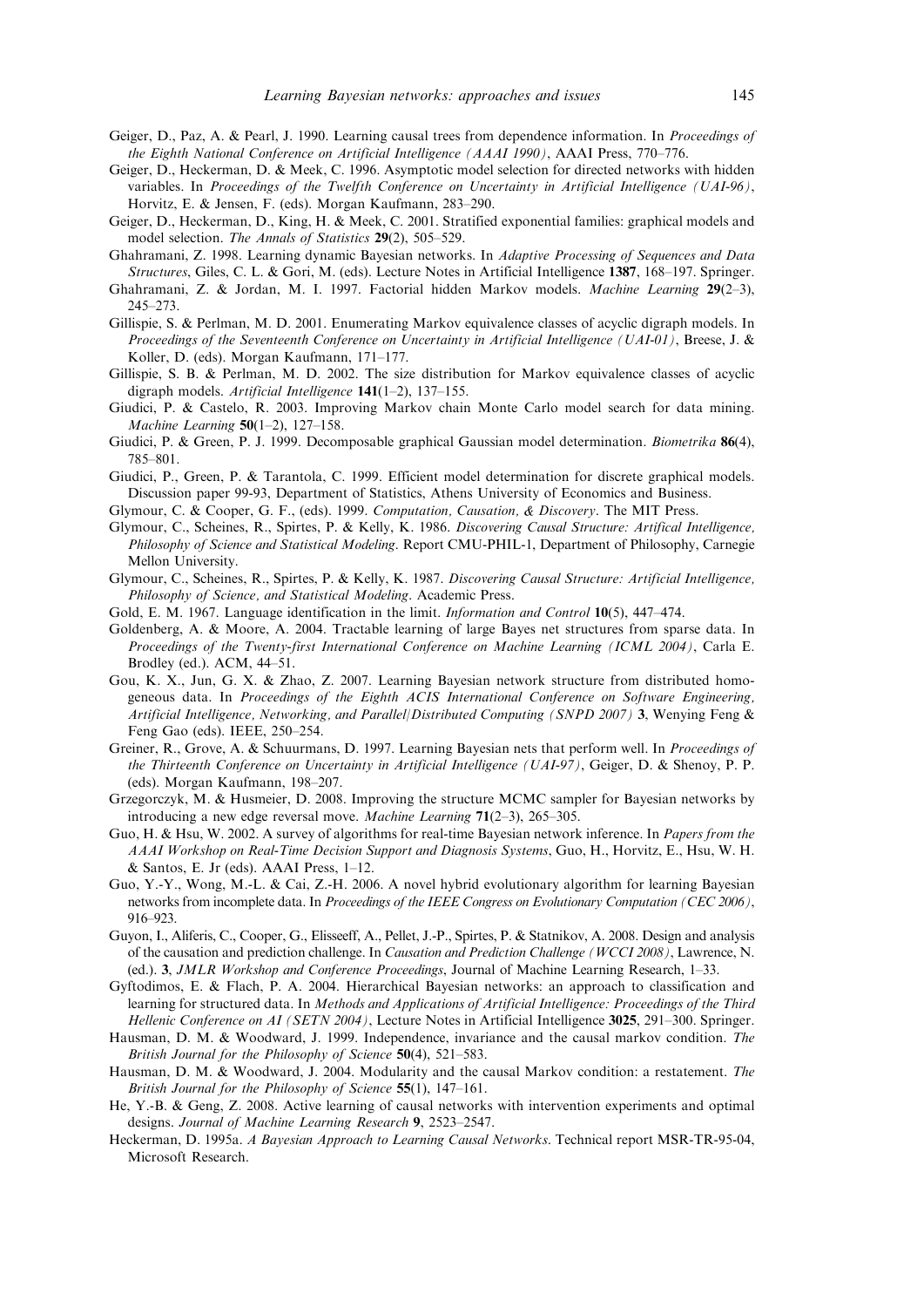- Heckerman, D. 1995b. A Tutorial on Learning with Bayesian Networks. Technical report MSR-TR-95-06, Microsoft Research.
- Heckerman, D. 2007. A Bayesian approach to learning causal networks. In Advances in Decision Analysis: from Foundations to Applications, Edwards, W. & Miles R. F. Jr (eds). Chapter 11, Cambridge University Press, 202–220.
- Heckerman, D. & Breese, J. S. 1996. Causal independence for probability assessment and inference using Bayesian networks. IEEE Transactions on Systems, Man, and Cybernetics–Part A 26(6), 826–831.
- Heckerman, D. & Geiger, D. 1995. Likelihoods and Parameter Priors for Bayesian Networks. Technical report MSR-TR-95-54, Microsoft Research.
- Heckerman, D. E., Horvitz, E. J. & Nathwani, B. N. 1992. Toward normative expert systems: part I. The Pathfinder project. Methods of Information in Medicine 31(2), 90-105.
- Heckerman, D., Geiger, D. & Chickering, D. M. 1995. Learning Bayesian networks: the combination of knowledge and statistical data. Machine Learning 20(3), 197–243.
- Heng, X.-C., Qin, Z., Wang, X.-H. & Shao, L.-P. 2006. Research on learning Bayesian networks by particle swarm optimization. Information Technology Journal 5(3), 540–545.
- Henrion, M. 1988. Propagating uncertainty in Bayesian networks by probabilistic logic sampling. In Uncertainty in Artificial Intelligence 2, Lemmer, J. F, & Kanal, L. N. (eds). North-Holland, 149–163.
- Hernández, L. D., Moral, S. & Salmerón, A. 1998. A Monte Carlo algorithm for probabilistic propagation in belief networks based on importance sampling and stratified simulation techniques. International Journal of Approximate Reasoning 18(1–2), 53–91.
- Herskovits, E. & Cooper, G. 1991. Kutató: an entropy-driven system for construction of probabilistic expert systems from data. In Uncertainty in Artificial Intelligence 6, Bonissone, P., Henrion, M., Kanal, L. & Lemmer, J. (eds). North-Holland, 54–62.
- Hewawasam, R. & Premaratne, K. 2007. Learning Bayesian network parameters from imperfect data: Enhancements to the EM algorithm. In: Intelligent Computing: Theory and Applications V, Proceedings of SPIE, Priddy, K. E. & Ertin, E. (eds). 6560, SPIE, 65600E-1–65600E-10. doi: 10.1117/12.719290.
- Hoeting, J. A., Madigan, D., Raftery, A. E. & Volinsky, C. T. 1999. Bayesian model averaging: a tutorial. Statistical Science 14(4), 382–417.
- Hofmann, R. & Tresp, V. 1996. Discovering structure in continuous variables using Bayesian networks. In Advances in Neural Information Processing Systems 8 (NIPS\*1995), Touretzky, D. S., Mozer, M. C. & Hasselmo, M. E. (eds). The MIT Press, 500–506.
- Holness, G. F. 2007. A direct measure for the efficacy of Bayesian network structures learned from data. In Proceedings of the Fifth International Conference on Machine Learning and Data Mining in Pattern Recognition (MLDM 2007), Lecture Notes in Artificial Intelligence 4571, 601–615. Springer.
- Hsu, W. H., Guo, H., Perry, B. B. & Stilson, J. A. 2002. A permutation genetic algorithm for variable ordering in learning Bayesian networks from data. In Proceedings of the Genetic and Evolutionary Computation Conference (GECCO 2002), Langdon, W. B. et al. (eds). Morgan Kaufmann, 383–390.
- Huang, C. & Darwiche, A. 1996. Inference in belief networks: a procedural guide. International Journal of Approximate Reasoning 15(3), 225–263.
- Huang, K. & Henrion, M. 1996. Efficient search-based inference for noisy-OR belief networks: TopEpsilon. In Proceedings of the Twelfth Conference on Uncertainty in Artificial Intelligence (UAI-96), Horvitz, E.  $\&$ Jensen, F. (eds). Morgan Kaufmann, 325–331.
- Huang, Y. & Valtorta, M. 2006. Identifiability in causal Bayesian networks: a sound and complete algorithm. In Proceedings of the Twenty-First National Conference on Artificial Intelligence (AAAI-06) 2, AAAI Press, 1149–1154.
- Huang, J., Pan, H. & Wan, Y. 2005. An algorithm for cooperative learning of Bayesian network structure from data. In Proceedings of the Eight International Conference on Computer Supported Cooperative Work in Design (CSCWD 2004), Lecture Notes in Computer Science 3168, 86–94. Springer.
- Huete, J. F. & de Campos, L. M. 1993. Learning causal polytrees. In *Proceedings of the European Conference* on Symbolic and Quantitative Approaches to Reasoning and Uncertainty (ECSQARU '93), Clarke, M., Kruse, R. & Moral, S. (eds). Lecture Notes in Computer Science 747, 180–185. Springer.
- Husmeier, D. 2003. Sensitivity and specificity of inferring genetic regulatory interactions from microarray experiments with dynamic Bayesian networks. Bioinformatics 19(17), 2271–2282.
- Hwang, K.-B., Lee, J. W., Chung, S.-W. & Zhang, B.-T. 2002. Construction of large-scale bayesian networks by local to global search. In Trends in Artificial Intelligence: Proceedings of the Seventh Pacific Rim International Conference on Artificial Intelligence (PRICAI 2002), Lecture Notes in Artificial Intelligence 2417, 375–384. Springer.
- Hwang, K.-B., Kim, B.-H. & Zhang, B.-T. 2006. Learning hierarchical Bayesian networks for large-scale data analysis. In Proceedings of the Thirteenth International Conference on Neural Information Processing (ICONIP 2006), Lecture Notes in Computer Science 4232, 670–679. Springer.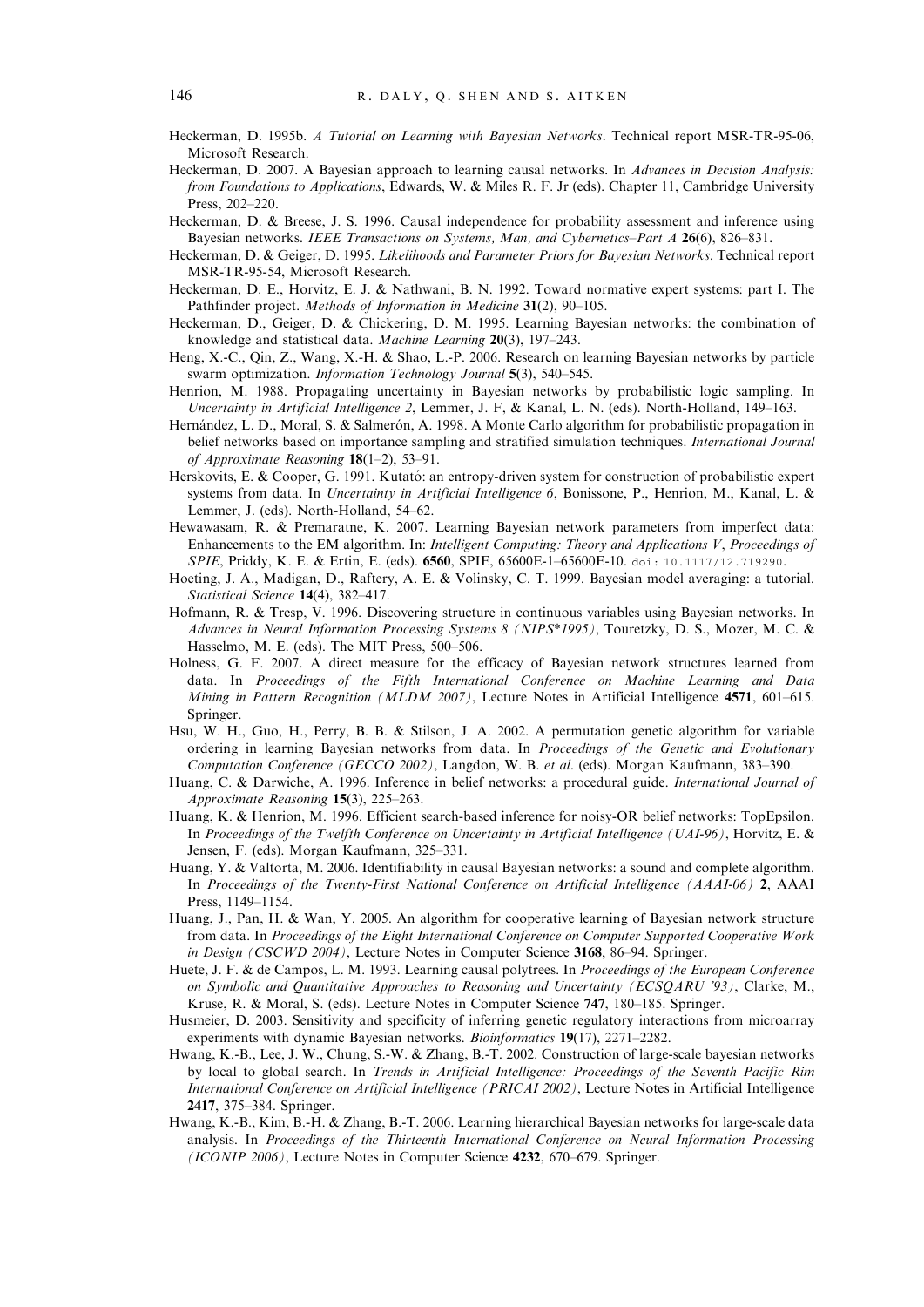- Imoto, S., Goto, T. & Miyano, S. 2002. Estimation of genetic networks and functional structures between genes by using Bayesian networks and nonparametric regression. In Proceedings of the Seventh Pacific Symposium on Biocomputing, Altman, R. B., Dunker, A. K., Hunter, L. & Klein, T. E. (eds). World Scientific, 175–186.
- Jaakkola, T. S. & Jordan, M. I. 1996. Computing upper and lower bounds on likelihoods in intractable networks. A.I. Memo 1571, Artficial Intelligence Lab, Massachusetts Institute of Technology.
- Jaakkola, T. S. & Jordan, M. I. 1997. Recursive algorithms for approximating probabilities in graphical models. In Advances in Neural Information Processing Systems 9 (NIPS\*1996), Mozer, M., Jordan, M. I. & Petsche, T. (eds). The MIT Press, 487–493.
- Jaakkola, T. S. & Jordan, M. I. 1999a. Improving the mean field approximation via the use of mixture distributions. In Learning in Graphical Models, Jordan, M. I. (ed.). MIT Press, 163–174.
- Jaakkola, T. S. & Jordan, M. I. 1999b. Variational probabilistic inference and the QMR-DT network. Journal of Artificial Intelligence Research 10, 291–322.
- Jensen, F. V. & Jensen, F. 1994. Optimal junction trees. In Proceedings of the Tenth Conference on Uncertainty in Artificial Intelligence (UAI-94), de Mantaras, R. L. & Poole, D. (eds). Morgan Kaufmann, 360–366.
- Jensen, F. V. & Nielsen, T. D. 2007. Bayesian networks and decision graphs. Information Science and Statistics, 2nd edn. Springer.
- Jensen, F. V., Lauritzen, S. L. & Olesen, K. G. 1990a. Bayesian updating in causal probabilistic networks by local computations. Computational Statistics Quarterly 4, 269–282.
- Jensen, F. V., Olesen, K. G. & Andersen, S. K. 1990b. An algebra of Bayesian belief universes for knowledgebased systems. Networks 20(5), 637–659.
- Jia, H., Liu, D., Chen, J. & Liu, X. 2007. A hybrid approach for learning Markov equivalence classes of Bayesian network. In Proceedings of the Second International Conference on Knowledge Science, Engineering and Management (KSEM 2007), Lecture Notes in Artificial Intelligence 4798, 611–616. Springer.
- Jitnah, N. & Nicholson, A. E. 1999. Arc weights for approximate evaluation of dynamic belief networks. In Proceedings of the Twelfth Australian Joint Conference on Artificial Intelligence (AI'99), Foo, N. (ed.). Lecture Notes in Artificial Intelligence 1747, 393–404. Springer.
- John, G. & Langley, P. 1995. Estimating continuous distributions in Bayesian classifiers. In Proceedings of the Eleventh Conference on Uncertainty in Artificial Intelligence (UAI-95), Besnard, P. & Hanks, S. (eds). Morgan Kaufmann, 338–345.
- Jonsson, A. & Barto, A. 2007. Active learning of dynamic Bayesian networks in Markov decision processes. In Proceedings of the Seventh International Symposium on Abstraction, Reformulation, and Approximation (SARA 2007), Lecture Notes in Artificial Intelligence 4612, 273–284. Springer.
- Jordan, M. I., Ghahramani, Z., Jaakkola, T. S. & Saul, L. K. 1999. An introduction to variational methods for graphical models. Machine Learning 37(2), 183–233.
- Jurgelenaite, R. & Heskes, T. 2008. Learning symmetric causal independence models. Machine Learning 71(2–3), 133–153.
- Kalisch, M. & Bühlmann, P. 2007. Estimating high-dimensional directed acyclic graphs with the PC-algorithm. Journal of Machine Learning Research 8, 613–636.
- Kanazawa, K., Koller, D. & Russell, S. 1995. Stochastic simulation algorithms for dynamic probabilistic networks. In Proceedings of the Eleventh Conference on Uncertainty in Artificial Intelligence (UAI-95), Besnard, P. & Hanks, S. (eds). Morgan Kaufmann, 346–351.
- Kayaalp, M. & Cooper, G. F. 2002. A Bayesian network scoring metric that is based on globally uniform parameter priors. In Proceedings of the Eighteenth Conference on Uncertainty in Artificial Intelligence (UAI-02), Darwiche, A. & Friedman, N. (eds). Morgan Kaufmann, 251–258.
- Kennedy, J. & Eberhart, R. 1995. Particle swarm optimization. In Proceedings of the IEEE International Conference on Neural Networks 4, IEEE, 1942-1948. doi: 10.1109/ICNN.1995.488968.
- Kennedy, J. & Eberhart, R. C. 1997. A discrete binary version of the particle swarm optimization algorithm. In Proceedings of the IEEE International Conference on Systems, Man and Cybernetics 5, IEEE, 4104–4108. doi: 10.1109/ICSMC.1997.637339.
- Kennett, R. J., Korb, K. B. & Nicholson, A. E. 2001. Seabreeze prediction using Bayesian networks. In Proceedings of the Fifth Pacific-Asia Conference on Advances in Knowledge Discovery and Data Mining (PAKDD 2001), Lecture Notes in Artificial Intelligence 2035, 148–153. Springer.
- Kim, J. H. & Pearl, J. 1983. A computational model for causal and diagnostic reasoning in inference systems. In Proceedings of the Eighth International Joint Conference on Artificial Intelligence (IJCAI 83), Bundy, A. (ed.). William Kaufmann, 190–193.
- Kim, K.-J. & Cho, S.-B. 2006. Evolutionary aggregation and refinement of Bayesian networks. In Proceedings of the IEEE Congress on Evolutionary Computation (CEC 2006), IEEE, 1513–1520. doi: 10.1109/ CEC.2006.1688488.
- Kirkpatrick, S., Gelatt, C. D. Jr & Vecchi, M. P. 1983. Optimization by simulated annealing. Science 220(4598), 671–680.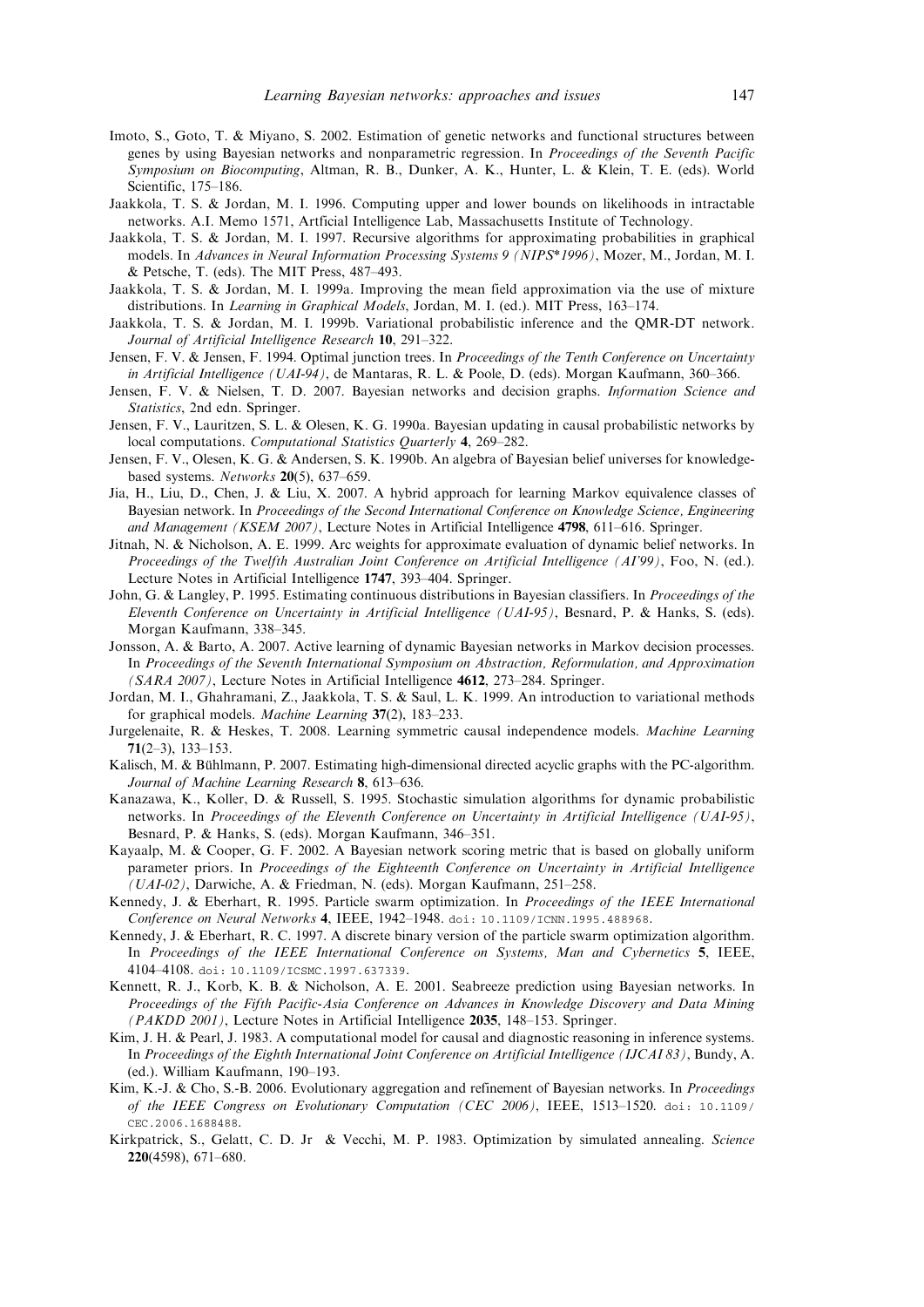- Kjærulff, U. 1992a. A computational scheme for reasoning in dynamic probabilistic networks. In Proceedings of the Eighth Conference on Uncertainty in Artificial Intelligence (UAI-92), Dubois, D., Wellman, M. P., D'Ambrosio, B. & Smets, P. (eds). Morgan Kaufmann, 121–129.
- Kjærulff, U. 1992b. Optimal decomposition of probabilistic networks by simulated annealing. Statistics and Computing 2(1), 7–17.
- Kjærulff, U. 1993. Approximation of Bayesian Networks Through Edge Removals. Technical report IR-93- 2007, Department of Mathematics and Computer Science, Aalborg University.
- Kjærulff, U. 1994. Reduction of computational complexity in Bayesian networks through removal of weak dependences. In Proceedings of the Tenth Conference on Uncertainty in Artificial Intelligence (UAI-94), de Mantaras, R. L. & Poole, D. (eds). Morgan Kaufmann, 374–382.
- Kjærulff, U. 1997. Nested junction trees. In Proceedings of the Thirteenth Conference on Uncertainty in Artificial Intelligence (UAI-97), Geiger, D. & Shenoy, P. P. (eds). Morgan Kaufmann, 294–301.
- Kjaerulff, U. B. & Madsen, A. L. 2008. Bayesian networks and influence diagrams: a guide to construction and analysis. Information Science and Statistics, Jordan, M., Kleinberg, J. & Schölkopf, B. (eds). Springer.
- Kočka, T. & Castelo, R. 2001. Improved learning of Bayesian networks. In *Proceedings of the Seventeenth* Conference on Uncertainty in Artificial Intelligence (UAI-01), Breese, J. & Koller, D. (eds). Morgan Kaufmann, 269–276.
- Kočka, T., Bouckaert, R.R. & Studený, M. 2001. On the Inclusion Problem. Research report 2010, Institute of Information Theory and Automation, Prague.
- Koivisto, M. 2006. Advances in exact Bayesian structure discovery in Bayesian networks. In Proceedings of the Twenty-second Annual Conference on Uncertainty in Artificial Intelligence (UAI-06), Dechter, R. & Richardson, T. (eds). AUAI Press, 241–248.
- Koivisto, M. & Sood, K. 2004. Exact Bayesian structure discovery in Bayesian networks. Journal of Machine Learning Research 5, 549–573.
- Korb, K. B. & Nicholson, A. E. 2004. Bayesian Artificial Intelligence. Series in Computer Science and Data Analysis, Chapman & Hall/CRC.
- Korb, K. B. & Nyberg, E. 2006. The power of intervention. Minds and Machines 16(3), 289–302.
- Ku, H. H. & Kullback, S. 1969. Approximating discrete probability distributions. IEEE Transactions on Information Theory  $15(4)$ ,  $444-447$ .
- Kullback, S. & Leibler, R. A. 1951. On information and sufficiency. The Annals of Mathematical Statistics 22(1), 79–86.
- Kwoh, C. K. & Gillies, D. F. 1996. Using hidden nodes in Bayesian networks. Artificial Intelligence 88(1-2), 1–38.
- Lähdesmäki, H. & Shmulevich, I. 2008. Learning the structure of dynamic Bayesian networks from time series and steady state measurements. *Machine Learning* 71(2–3), 185–217.
- Lam, W. 1998. Bayesian network refinement via machine learning approach. Transactions on Pattern Analysis and Machine Intelligence 20(3), 240–251.
- Lam, W. & Bacchus, F. 1993. Using causal information and local measures to learn Bayesian networks. In Proceedings of the Ninth Conference on Uncertainty in Artificial Intelligence (UAI-93), Heckerman, D. & Mamdani, A. (eds). Morgan Kaufmann, 243–250.
- Lam, W. & Bacchus, F. 1994a. Learning Bayesian belief networks: an approach based on the MDL principle. Computational Intelligence 10(3), 269–293.
- Lam, W. & Bacchus, F. 1994b. Using new data to refine a Bayesian network. In Proceedings of the Tenth Conference on Uncertainty in Artificial Intelligence (UAI-94), de Mantaras, R. L. & Poole, D. (eds). Morgan Kaufmann, 383–390.
- Larrañaga, P., Kuijpers, C. M. H., Murga, R. H. & Yurramendi, Y. 1996a. Learning Bayesian network structures by searching for the best ordering with genetic algorithms. IEEE Transactions on Systems, Man and Cybernetics--- $Part A 26(4)$ , 487-493.
- Larrañaga, P., Poza, M., Yurramendi, Y., Murga, R. H. & Kuijpers, C. M. H. 1996b. Structure learning of Bayesian networks by genetic algorithms: a performance analysis of control parameters. Transactions on Pattern Analysis and Machine Intelligence 18(9), 912–926.
- Lauritzen, S. L. 1995. The EM algorithm for graphical association models with missing data. Computational Statistics & Data Analysis 19(2), 191-201.
- Lauritzen, S. L. & Spiegelhalter, D. J. 1988. Local computations with probabilities on graphical structures and their application to expert systems. Journal of the Royal Statistical Society. Series B (Methodological) 50(2), 157–224.
- Lauritzen, S. L. & Wermuth, N. 1989. Graphical models for associations between variables, some of which are qualitative and some quantitative. The Annals of Statistics 17(1), 31–57.
- Leray, P. & François, O. 2005. Bayesian network structural learning and incomplete data. In Proceedings of the International and Interdisciplinary Conference on Adaptive Knowledge Representation and Reasoning  $(AKRR 2005)$ , Honkela, T., Könöner, V., Pöllä, M. & Simula, O. (eds). Espoo, Finland, 33–40.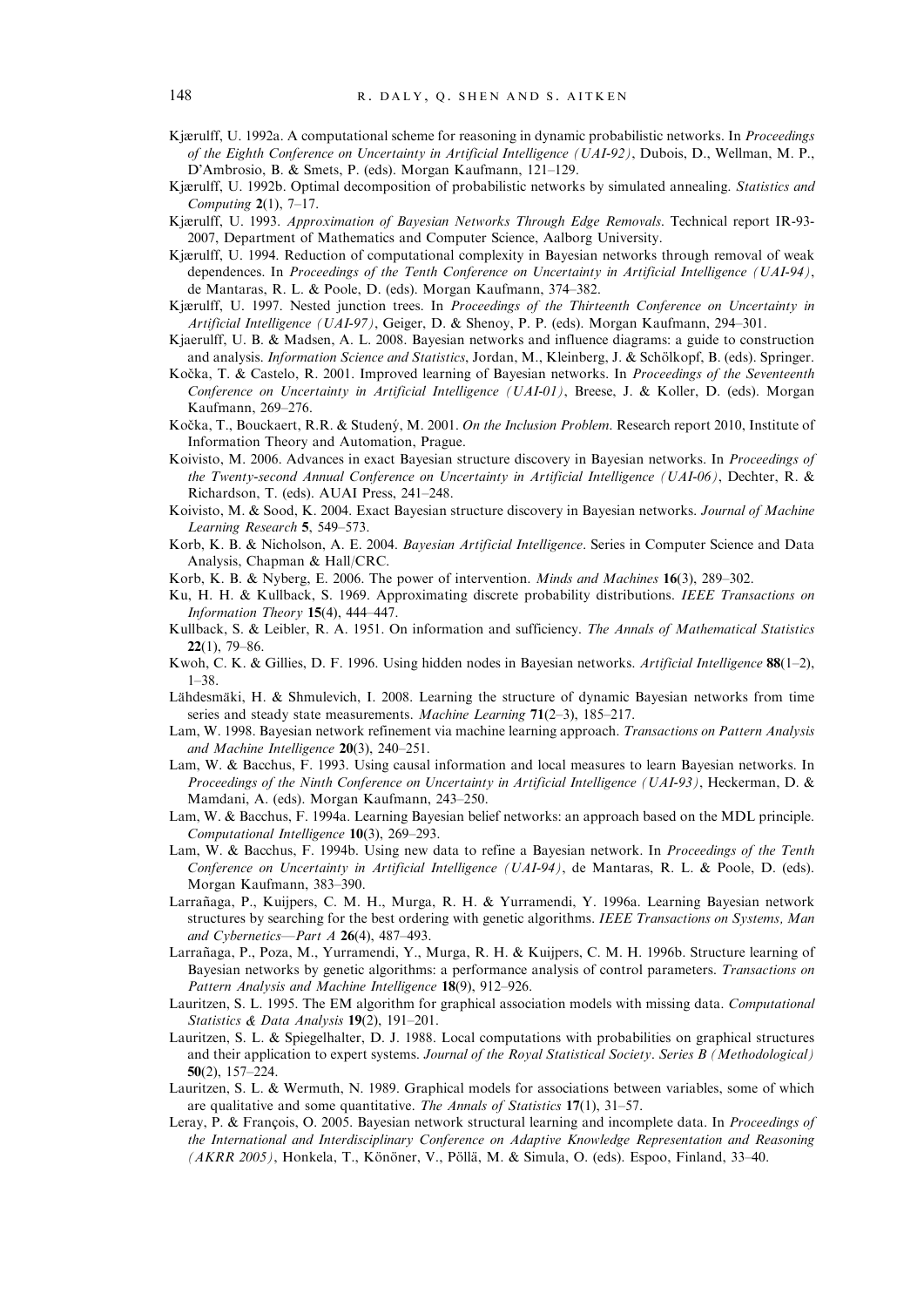- Li, Z. & D'Ambrosio, B. 1994. Efficient inference in Bayes networks as a combinatorial optimization problem. International Journal of Approximate Reasoning 11(1), 55–81.
- Li, J. & Wang, Z. J. 2009. Controlling the false discovery rate of the association/causality structure learned with the PC algorithm. *Journal of Machine Learning Research* 10, 475–514.
- Li, X.-L., Wang, S.-C. & He, X.-D. 2006. Learning Bayesian networks structures based on memory binary particle swarm optimization. In Proceedings of the Sixth International Conference on Simulated Evolution and Learning (SEAL 2006), Lecture Notes in Computer Science 4247, 568–574. Springer.
- Li, G., Dai, H. & Tu, Y. 2002. Linear causal model discovery using the MML criterion. In Proceedings of the IEEE International Conference on Data Mining (ICDM 2002), Kumar, V., Tsumoto, S., Zhong, N., Yu, P. S. & Wu, X. (eds). IEEE, 274–281. doi: 10.1109/ICDM.2002.1183913.
- Liang, F. & Zhang, J. 2009. Learning Bayesian networks for discrete data. Computational Statistics & Data Analysis 53(4), 865–876.
- Lin, Y. & Druzdzel, M. J. 1999. Stochastic sampling and search in belief updating algorithms for very large Bayesian networks. In Working Notes of the AAAI Spring Symposium on Search Techniques for Problem Solving under Uncertainty and Incomplete Information, Zhang, W. & Koenig, S. (eds). AAAI Press, 77–82.
- Liu, F. & Zhu, Q. 2007a. The max-relevance and min-redundancy greedy Bayesian network learning algorithm. In Bio-inspired Modeling of Cognitive Tasks: Proceedings of the Second International Work-Conference on the Interplay between Natural and Artificial Computation (IWINAC 2007), Lecture Notes in Computer Science 4527, 346–356. Springer, Part I.
- Liu, F. & Zhu, Q. 2007b. Max-relevance and min-redundancy greedy Bayesian network learning on high dimensional data. In Proceedings of the Third International Conference on Natural Computation (ICNC 2007), Lei, J., Yoo, J. & Zhang, Q. (eds). 1, IEEE, 217–221.
- Liu, F., Tian, F. & Zhu, Q. 2007a. Bayesian network structure ensemble learning. In Proceedings of the Third International Conference on Advanced Data Mining and Applications (ADMA 2007), Lecture Notes in Artificial Intelligence 4632, 454–465. Springer.
- Liu, F., Tian, F. & Zhu, Q. 2007b. An improved greedy Bayesian network learning algorithm on limited data. In Proceedings of the Seventeenth International Conference on Artificial Neural Networks (ICANN 2007), Lecture Notes in Computer Science 4668, 49–57. Springer, Part I.
- Lucas, P. 2002. Restricted Bayesian network structure learning. In Proceedings of the First European Workshop on Probabilistic Graphical Models (PGM 2002), Gámez J. A. & Salmeron A. (eds). 117-126.
- Lucas, P. J. F., van der Gaag, L. C. & Abu-Hanna, A. 2004. Bayesian networks in biomedicine and healthcare. Artificial Intelligence in Medicine 30(3), 201–214.
- Madigan, D. & Raftery, A. E. 1994. Model selection and accounting for model uncertainty in graphical models using Occam's window. Journal of the American Statistical Association 89(428), 1535–1546.
- Madigan, D., Raftery, A. E., York, J. C., Bradshaw, J. M. & Almond, R. G. 1993. Strategies for graphical model selection. In Proceedings of the Fourth International Workshop on Artificial Intelligence and Statistics, Cheeseman, P. & Oldford, R. W. (eds). Fort Lauderdale, USA, 331–336.
- Madigan, D., Gavrin, J. & Raftery, A. E. 1994. Enhancing the Predictive Performance of Bayesian Graphical Models. Technical report 270, Department of Statistics, University of Washington.
- Madigan, D., York, J. & Allard, D. 1995. Bayesian graphical models for discrete data. International Statistical Review 63(2), 215–232.
- Madigan, D., Andersson, S. A., Perlman, M. D. & Volinsky, C. T. 1996. Bayesian model averaging and model selection for Markov equivalence classes of acyclic digraphs. Communications in Statistics—Theory and Methods 25(11), 2493–2519.
- Madigan, D., Mosurski, K. & Almond, R. G. 1997. Graphical explanation in belief networks. Journal of Computational and Graphical Statistics 6(2), 160–181.
- Malvestuto, F. 1991. Approximating discrete probability distributions with decomposable models. Systems, Man and Cybernetics, IEEE Transactions on 21(5), 1287-1294.
- Mansinghka, V., Kemp, C., Griffiths, T. & Tenenbaum, J. 2006. Structured priors for structure learning. In Proceedings of the Twenty-Second Annual Conference on Uncertainty in Artificial Intelligence (UAI-06), Dechter, R. & Richardson, T. (eds). AUAI Press, 324–331.
- Margaritis, D. 2004. Distribution-free Learning of Graphical Model Structure in Continuous Domains. Technical report TR-ISU-CS-04-06, Department of Computer Science, Iowa State University.
- Margaritis, D. & Thrun, V. 2000. Bayesian network induction via local neighborhoods. In Advances in Neural Information Processing Systems 12 (NIPS\*1999), Solla, S. A., Leen, T. K. & Müller, K.-R. (eds). The MIT Press, 505–511.
- Mascherini, M. & Stefanini, F. M. 2007. Using weak prior information on structures to learn bayesian networks. In Proceedings of the Eleventh International Conference on Knowledge-based Intelligent Information and Engineering Systems (KES 2007), Lecture Notes in Artificial Intelligence **4692**, 413–420. Springer, Part I.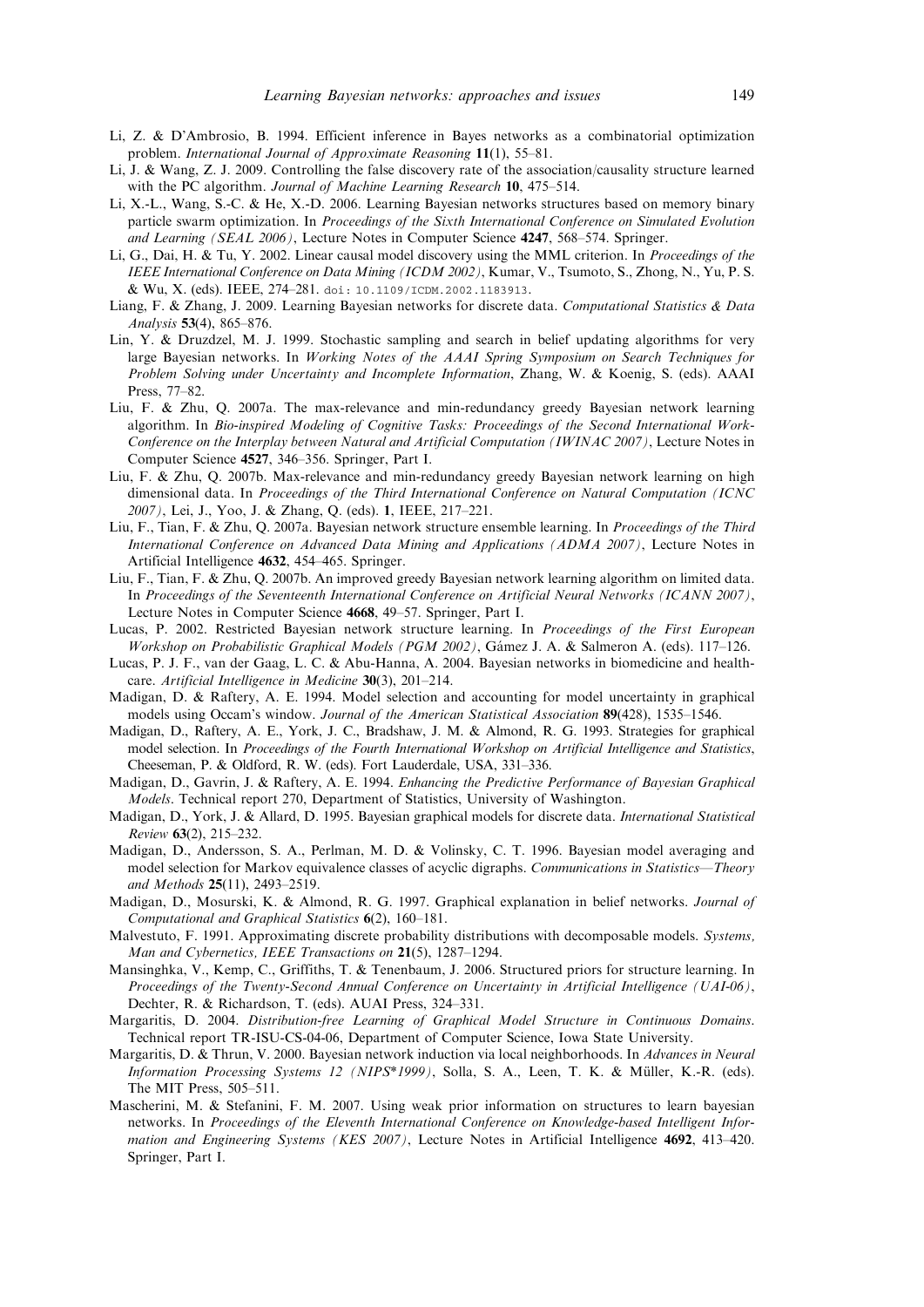- Meek, C. 1995. Causal inference and causal explanation with background knowledge. In *Proceedings of the* Eleventh Conference on Uncertainty in Artificial Intelligence (UAI-95), Besnard, P. & Hanks, S. (eds). Morgan Kaufmann, 403–410.
- Meek, C. 1997. Graphical Models: Selecting Causal and Statistical Models. PhD thesis, Department of Philosophy, Carnegie Mellon University, Pittsburgh, PA.
- Meek, C. & Heckerman, D. 1997. Structure and parameter learning for causal independence and causal interaction models. In Proceedings of the Thirteenth Conference on Uncertainty in Artificial Intelligence  $(UAI-97)$ , Geiger, D. & Shenoy, P. P. (eds). Morgan Kaufmann, 366–375.
- Meganck, S., Leray, P. & Manderick, B. 2006. Learning causal Bayesian networks from observations and experiments: a decision theoretic approach. In Proceedings of the Third International Conference on Modeling Decisions for Artificial Intelligence (MDAI 2006), Lecture Notes in Computer Science 3885, 58–69. Springer.
- Meilă, M. & Jaakkola, T. 2006. Tractable Bayesian learning of tree belief networks. Statistics and Computing 16(1), 77–92.
- Middleton, B., Shwe, M., Heckerman, D., Henrion, M., Horvitz, E., Lehmann, H. & Cooper, G. 1991. Probabilistic diagnosis using a reformulation of the INTERNIST-1/QMR knowledge base: II. Evaluation of diagnostic performance. Methods of Information in Medicine 30(4), 256–267.
- Miguel, I. & Shen, Q. 2001. Solution techniques for constraint satisfaction problems: advanced approaches. Artificial Intelligence Review 15(4), 269–293.
- Mondragón-Becerra, R., Cruz-Ramírez, N., Garcia-López, D.A., Gutiérrez-Fragoso, K., Luna-Ramrez, W.A., Ortiz-Hernández, G. & Piña-Garca, C.A. 2006. Automatic construction of bayesian network structures by means of a concurrent search mechanism. In Proceedings of the Fifth Mexican International Conference on Artificial Intelligence (MICAI 2006), Lecture Notes in Artificial Intelligence 4293, 652–662. Springer.
- Monti, S. & Cooper, G. F. 1996. Bounded recursive decomposition: a search-based method for beliefnetwork inference under limited resources. International Journal of Approximate Reasoning 15(1), 49–75.
- Monti, S. & Cooper, G.F. 1997a. Learning Bayesian belief networks with neural network estimators. In Advances in Neural Information Processing Systems 9 (NIPS\*1996), Mozer, M., Jordan, M. I. & Petsche, T. (eds). The MIT Press, 578–584.
- Monti, S. & Cooper, G. F. 1997b. Learning Hybrid Bayesian Networks from Data. Technical report ISSP-97-01, Intelligent Systems Program, University of Pittsburgh.
- Monti, S. & Cooper, G. F. 1998. A multivariate discretization method for learning Bayesian networks from mixed data. In Proceedings of the Fourteenth Conference on Uncertainty in Artificial Intelligence (UAI-98), Cooper, G. F. & Moral, S. (eds). Morgan Kaufmann, 404–413.
- Moore, A. & Lee, M. S. 1998. Cached sufficient statistics for efficient machine learning with large datasets. Journal of Artificial Intelligence Research 8, 67–91.
- Moore, A. & Wong, W.-K. 2003. Optimal reinsertion: a new search operator for accelerated and more accurate Bayesian network structure learning. In Proceedings of the Twentieth International Conference on Machine Learning, Fawcett, T. & Mishra, N. (eds). AAAI Press, 552–559.
- Morales, M. M., Domínguez, R. G., Ramírez, N. C., Hernández, A. G. & Andrade, J. L. J. 2004. A method based on genetic algorithms and fuzzy logic to induce Bayesian networks. In Proceedings of the Fifth Mexican International Conference in Computer Science (ENC '04), Baeza-Yates, R., Marroquin, J. L. & Chávez, E. (eds). IEEE Computer Society, 176-180.
- Munteanu, P. & Bendou, M. 2001. The EQ framework for learning equivalence classes of Bayesian networks. In Proceedings of the 2001 IEEE International Conference on Data Mining, Cercone, N., Lin, T. Y. & Wu, X. (eds). IEEE Computer Society, 417–424.
- Munteanu, P. & Cau, D. 2000. Efficient score-based learning of equivalence classes of Bayesian networks. In Proceedings of the Fourth European Conference on the Principles of Data Mining and Knowledge Discovery (PKDD 2000), Zighed, D. A., Komorowski, H. J. & Zytkow, J. M. (eds). Lecture Notes in Computer Science 1910, 96–105. Springer.
- Murphy, K. P. 2001. Active Learning of Causal Bayes Net Structure. Technical report, Department of Computer Science, University of California, Berkeley.
- Murphy, K. P. & Mian, S. 1999. Modelling Gene Expression Data Using Dynamic Bayesian Networks. Technical report, Computer Science Division, University of California, Berkeley.
- Murphy, K. P., Weiss, Y. & Jordan, M. I. 1999. Loopy belief propagation for approximate inference: an empirical study. In Proceedings of the Fifteenth Conference on Uncertainty in Artificial Intelligence (UAI-99), Prade, H. & Laskey, K. (eds). Morgan Kaufmann, 467–475.
- Muruza´bal, J. & Cotta, C. 2004. A primer on the evolution of equivalence classes of Bayesian-network structures. In Proceedings of the 8th International Conference on Parallel Problem Solving from Nature-PPSN VIII, Yao, X., Burke, E., Lozano, J. A., Smith, J., Merelo-Guervós, J. J., Bullinaria, J. A., Rowe, J., Tiňo, P., Kabán, A. & Schwefel, H.-P. (eds). Lecture Notes in Computer Science 3242, 612–621. Springer.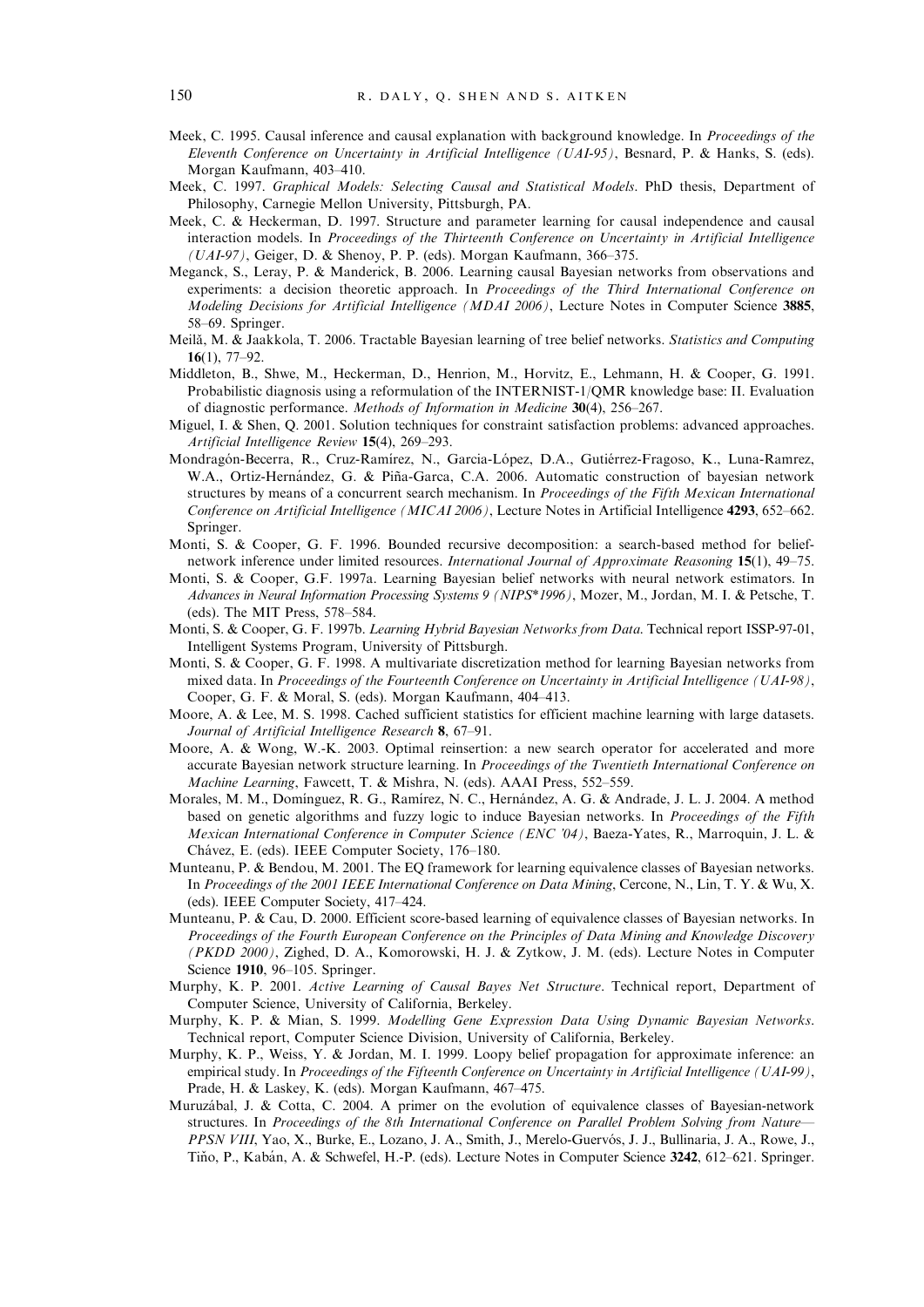- Myers, J. W., Laskey, K. B. & DeJong, K. A. 1999a. Learning Bayesian networks from incomplete data using evolutionary algorithms. In Proceedings of the Genetic and Evolutionary Computation Conference, Banzhaf, W., Daida, J., Eiben, A. E., Garzon, M. H., Honavar, V., Jakiela, M. & Smith, R. E. (eds). 1, Morgan Kaufmann, 458–465.
- Myers, J. W., Laskey, K. B. & Levitt, T. S. 1999b. Learning Bayesian networks from incomplete data with stochastic search algorithms. In Proceedings of the Fifteenth Conference on Uncertainty in Artificial Intelligence (UAI-99), Prade, H. & Laskey, K. (eds). Morgan Kaufmann, 476–484.
- Nägele, A., Dejori, M. & Stetter, M. 2007. Bayesian substructure learning—approximate learning of very large network structures. In Proceedings of the Eighteenth European Conference on Machine Learning (ECML 2007), Lecture Notes in Artificial Intelligence 4701, 238–249. Springer.
- Neal, R. M. 1992. Connectionist learning of belief networks. Artificial Intelligence 56(1), 71–113.
- Neal, R. M. & Hinton, G. E. 1999. A view of the EM algorithm that justifies incremental, sparse, and other variants. In Learning in Graphical Models, Jordan, M. I. (ed.). MIT Press.
- Neapolitan, R. E. 2004. Learning Bayesian Networks. Series in Artificial Intelligence. Prentice Hall.
- Neil, J. R. & Korb, K. B. 1999. The evolution of causal models: a comparison of Bayesian metrics and structure priors. In Proceedings of the Third Pacific-Asia Conference on Methodologies for Knowledge Discovery and Data Mining (PAKDD '99), Lecture Notes in Artificial Intelligence 1574, 432-437. Springer.
- Neil, J., Wallace, C. & Korb, K. 1999. Learning Bayesian networks with restricted causal interactions. In Proceedings of the Fifteenth Conference on Uncertainty in Artificial Intelligence (UAI-99), Prade, H. & Laskey, K. (eds). Morgan Kaufmann, 486–493.
- Nielsen, S. H. & Nielsen, T. D. 2008. Adapting Bayes network structures to non-stationary domains. International Journal of Approximate Reasoning 49(2), 379–397.
- Nielsen, J. D., Kočka, T. & Peña, J. 2003. On local optima in learning Bayesian networks. In *Proceedings of* the Ninteenth Conference on Uncertainty in Artificial Intelligence, Meek, C. & Kjærulff, U. (eds). Morgan Kaufmann, 435–444.
- Novobilski, A. J. 2003. The random selection and manipulation of legally encoded Bayesian networks in genetic algorithms. In Proceedings of the First International Conference on Artificial Intelligence (IC-AI '03), Arabnia, H. R., Joshua, R. & Mun, Y. (eds). 1, CSREA Press, 438–443.
- O'Donnell, R. T., Allison, L. & Korb, K. B. 2006a. Learning hybrid Bayesian networks by MML. In Advances in Artificial Intelligence: Proceedings of the Ninteenth Australian Joint Conference on Artificial Intelligence (AI 2006), Lecture Notes in Artificial Intelligence 4304, 192–203. Springer.
- O'Donnell, R. T., Nicholson, A. E., Han, B., Korb, K. B., Alam, M. J. & Hope, L. R. 2006b. Causal discovery with prior information. In Proceedings of the Ninteenth Australian Joint Conference on Artificial Intelligence (AI 2006), Lecture Notes in Artificial Intelligence 4304, 1162–1167. Springer.
- Ott, S. & Miyano, S. 2003. Finding optimal gene networks using biological constraints. Genome Informatics 14, 124–133.
- Ott, S., Imoto, S. & Miyano, S. 2004. Finding optimal models for small gene networks. In Proceedings of the Ninth Pacific Symposium on Biocomputing, Altman, R. B., Dunker, A. K., Hunter, L., Jung, T. A. & Klein, T. E. (eds). World Scientific, 557–567.
- Pakzad, P. & Anantharam, V. 2002. Belief propagation and statistical physics. In Proceedings of the 2002 Conference on Information Sciences and Systems, Princeton University, USA.
- Park, J. D. & Darwiche, A. 2004. A differential semantics for jointree algorithms. Artificial Intelligence 156(2), 197–216.
- Pearl, J. 1982. Reverend Bayes on inference engines: a distributed hierarchical approach. In Proceedings of the Second National Conference on Artificial Intelligence, Waltz, D. L. (ed.). The AAAI Press, 133–136.
- Pearl, J. 1986a. A constraint—propagation approach to probabilistic reasoning. In Uncertainty in Artificial Intelligence, Kanal, L. N. & Lemmer, J. F. (eds). North-Holland, 357–369.
- Pearl, J. 1986b. Fusion, propagation, and structuring in belief networks. Artificial Intelligence 29(3), 241–288. Pearl, J. 1987. Evidential reasoning using stochastic simulation of causal models. Artificial Intelligence 32(2), 245–257.
- Pearl, J 1988. Probabilistic Reasoning in Intelligent Systems: Networks of Plausible Inference. Series in Representation and Reasoning, Morgan Kaufmann.
- Pearl, J. 2000. Causality. Cambridge University Press.
- Pearl, J. & Verma, T. S. 1991. A theory of inferred causation. In Proceedings of the Second International Conference on Principles of Knowledge Representation and Reasoning, Allen, J. F., Fikes, R. & Sandewall, E. (eds). San Mateo, California: Morgan Kaufmann, 441–452.
- Peng, H. & Ding, C. 2003. Structure search and stability enhancement of Bayesian networks. In Proceedings of the Third IEEE International Conference on Data Mining (ICDM 2003), Wu, X., Tuzhilin, A. & Shavlik, J. (eds). IEEE Computer Society, 621–624. doi: 10.1109/ICDM.2003.1250992.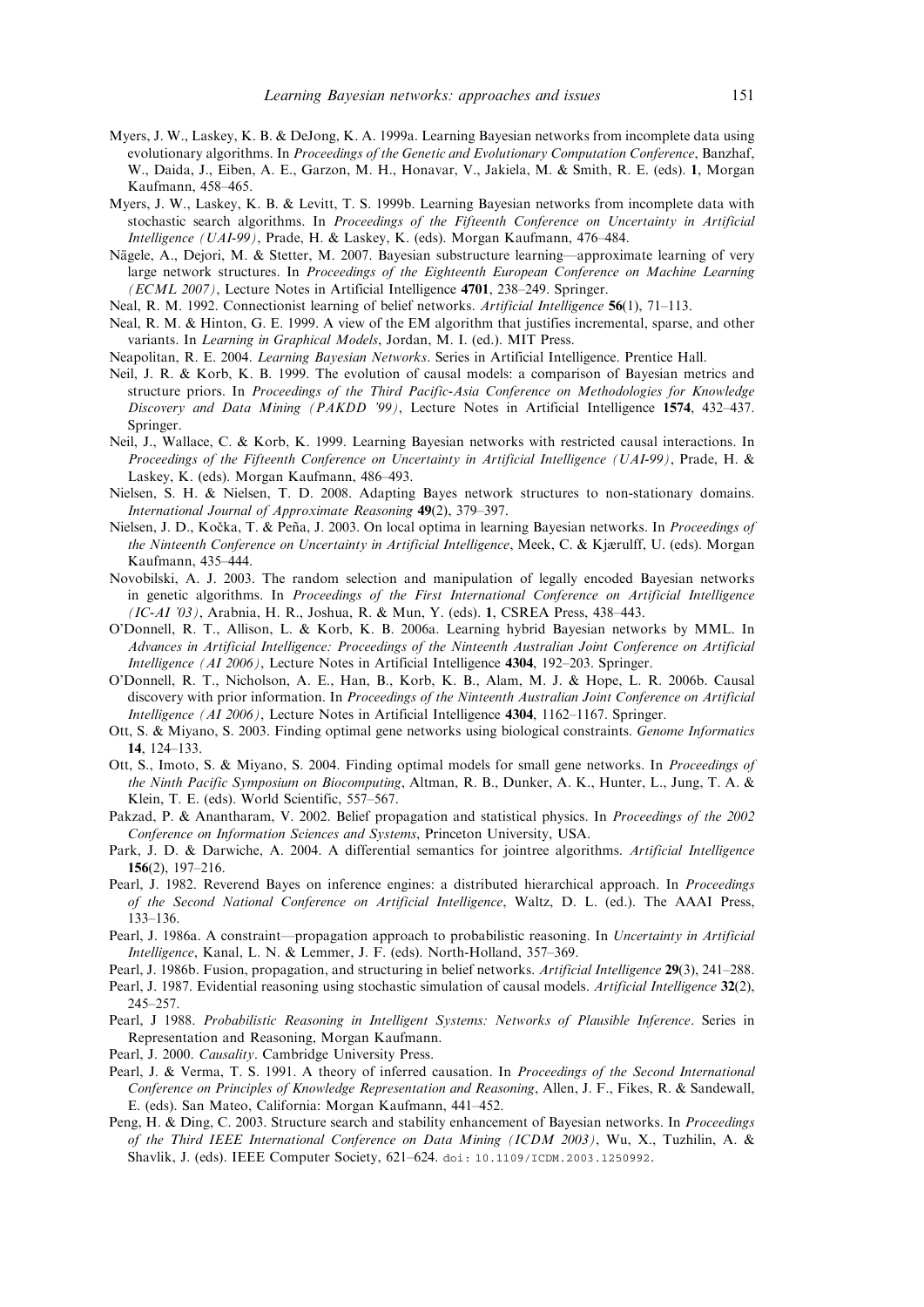- Peot, M. A. & Shachter, R. D. 1991. Fusion and propagation with multiple observations in belief networks. Artificial Intelligence 48(3), 299–318.
- Perlman, M. D. 2001. Graphical Model Search Via Essential Graphs. Technical report 367, Department of Statistics, University of Washington.
- Perrier, E., Imoto, S. & Miyano, S. 2008. Finding optimal Bayesian network given a super-structure. Journal of Machine Learning Research 9, 2251–2286.
- Poole, D. 1993a. Average-case analysis of a search algorithm for estimating prior and posterior probabilities in Bayesian networks with extreme probabilities. In *Proceedings of the Thirteenth International Joint* Conference on Artificial Intelligence (IJCAI 93), Bajcsy, R. (ed.). Morgan Kaufmann, 606–612.
- Poole, D. 1993b. The use of conflicts in searching Bayesian networks. In *Proceedings of the Ninth Conference* on Uncertainty in Artificial Intelligence (UAI-93), Heckerman, D. & Mamdani, A. (eds). Morgan Kaufmann, 359–367.
- Poole, D. 1996. Probabilistic conflicts in a search algorithm for estimating posterior probabilities in Bayesian networks. Artificial Intelligence 88(1–2), 69–100.
- Poole, D. 1997. Probabilistic partial evaluation: exploiting rule structure in probabilistic inference. In Proceedings of the Fifteenth International Joint Conference on Artificial Intelligence (IJCAI 97), Pollack, M. E. (ed.). Morgan Kaufmann, 1284–1291.
- Poole, D. 1998. Context-specific approximation in probabilistic inference. In Proceedings of the Fourteenth Conference on Uncertainty in Artificial Intelligence (UAI-98), Cooper, G. F. & Moral, S. (eds). Morgan Kaufmann, 447–454.
- Poole, D. & Zhang, N. L. 2003. Exploiting contextual independence in probabilistic inference. Journal of Artificial Intelligence Research 18, 263–313.
- Pourret, O., Naïm, P. & Marcot, B. (eds). 2008. Bayesian Networks: A Practical Guide to Applications. Statistics in Practice, Wiley.
- Pradhan, M. & Dagum, P. 1996. Optimal Monte-Carlo estimation of belief network inference. In Proceedings of the Twelfth Conference on Uncertainty in Artificial Intelligence (UAI-96), Horvitz, E. & Jensen, F. (eds). Morgan Kaufmann, 446–453.
- Provan, G. M. & Singh, M. 1996. Learning Bayesian networks using feature selection. In Learning from Data: Artificial Intelligence and Statistics V, Fisher, D. & Lenz, H.-J. (eds). Lecture Notes in Statistics 112, 450–456. Springer.
- Ramoni, M. & Sebastiani, P. 1997a. Learning Bayesian Networks from Incomplete Databases. Technical report KMI-TR-43, Knowledge Media Institute, The Open University.
- Ramoni, M. & Sebastiani, P. 1997b. The use of exogenous knowledge to learn Bayesian networks from incomplete databases. In Proceedings of the Second International Symposium on Advances in Intelligent Data Analysis, Reasoning about Data (IDA '97), Lecture Notes in Computer Science 1280, 537–548. Springer.
- Ramoni, M. & Sebastiani, P. 1999. Learning conditional probabilities from incomplete databases: an experimental comparison. In Proceedings of the Seventh International Workshop on Artificial Intelligence and Statistics, Heckerman, D. & Whittaker, J. (eds). Morgan Kaufmann.
- Ramoni, M. & Sebastiani, P. 2001. Robust learning with missing data. Machine Learning 45(2), 147–170.
- Rebane, G. & Pearl, J. 1987. The recovery of causal poly-trees from statistical data. In Uncertainty in Artificial Intelligence 3, Kanal, L. N., Levitt, T. S. & Lemmer, J. F. (eds). North-Holland, 175–182.
- Richardson, T. & Spirtes, P. 2002. Ancestral graph Markov models. The Annals of Statistics 30(4), 962–1030. Riggelsen, C. 2008. Learning Bayesian networks: a MAP criterion for joint selection of model structure and parameter. In Proceedings of the Eighth IEEE International Conference on Data Mining (ICDM '08),
- Giannotti, F., Gunopulos, D., Turini, F., Zaniolo, C., Ramakrishnan, N. & Wu, X. (eds). IEEE, 522–529. Riggelsen, C. & Feelders, A. 2005. Learning Bayesian network models from incomplete data using importance sampling. In Proceedings of the Tenth International Workshop on Artificial Intelligence and Statistics, Cowell, R. G. & Ghahramani, Z. (eds). Society for Artificial Intelligence and Statistics, 301–308.
- Rissanen, J. 1978. Modeling by shortest data description. Automatica 14(5), 465–471.
- Robinson, J. W. & Hartemink, A. J. 2009. Non-stationary dynamic Bayesian networks. In Advances in Neural Information Processing Systems 21 (NIPS\*2008), Koller, D., Schuurmans, D., Bengio, Y. & Bottou, L. (eds). The MIT Press, 1369–1376.
- Russell, S. J., Binder, J., Koller, D. & Kanazawa, K. 1995. Local learning in probabilistic networks with hidden variables. In Proceedings of the Fourteenth International Joint Conference on Artificial Intelligence (IJCAI 95), Mellish, C. S. (ed.). 2, Morgan Kaufmann, 1146–1152.
- Sahin, F. & Devasia, A. 2007. Distributed particle swarm optimization for structural Bayesian network learning. In Swarm Intelligence: Focus on Ant and Particle Swarm Optimization, Chan, F. T. S. & Tiwari, M. K. (eds). chapter 27, I-Tech Education and Publishing, Vienna, Austria, 505–532.
- Sanscartier, M. J. & Neufeld, E. 2007. Identifying hidden variables from context-specific independencies. In Proceedings of the Twentieth International Florida Artificial Intelligence Research Society Conference (FLAIRS 2007), Wilson, D. C. & Sutcliffe, G. C. J. (eds). AAAI Press, 472–477.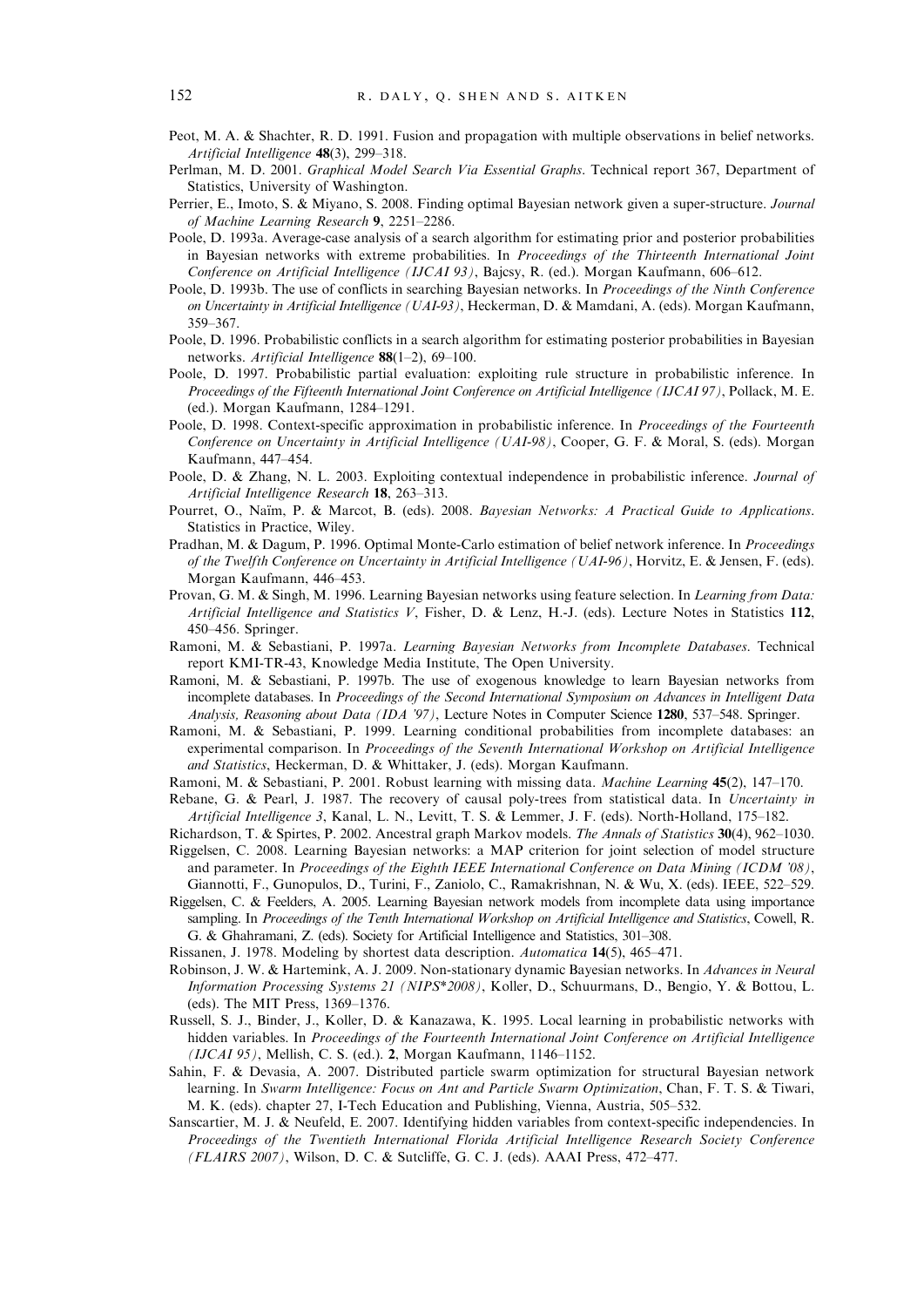- Santos, E. Jr & Shimony, S. E. 1998. Deterministic approximation of marginal probabilities in Bayes nets. IEEE Transactions on Systems, Man, and Cybernetics–Part A 28(4), 377–393.
- Santos, E. Jr, Shimony, S. E. & Williams, E. 1996. Sample-and-accumulate algorithms for belief updating in Bayes networks. In Proceedings of the Twelfth Conference on Uncertainty in Artificial Intelligence (UAI-96), Horvitz, E. & Jensen, F. (eds). Morgan Kaufmann, 477–484.
- Santos, E. Jr, Shimony, S. E. & Williams, E. 1997. Hybrid algorithms for approximate belief updating in Bayes nets. International Journal of Approximate Reasoning 17(2–3), 191–216.
- Sarkar, S. & Murthy, I. 1996. Constructing efficient belief network structures with expert provided information. IEEE Transactions on Knowledge and Data Engineering 8(1), 134–143.
- Scheines, R., Spries, P. & Glymour, C. 1991. Building Latent Variable Models. Technical report CMU-PHIL-19, Department of Philosophy, Carnegie Mellon University.
- Schmidt, T. & Shenoy, P. P. 1998. Some improvements to the Shenoy-Shafer and Hugin architectures for computing marginals. Artificial Intelligence 102(2), 323–333.
- Schulte, O., Luo, W. & Greiner, R. 2007. Mind change optimal learning of Bayes net structure. In Learning Theory: Proceedings of the Twentieth Annual Conference on Learning Theory (COLT 2007), Lecture Notes in Artificial Intelligence 4539, 187–202. Springer.
- Shachter, R. D. 1986a. Evaluating influence diagrams. Operations Research 34(6), 871–882.
- Shachter, R. D. 1986b. Intelligent probabilistic inference. In Uncertainty in Artificial Intelligence, Kanal, L. N. & Lemmer, J. F. (eds). North-Holland, 371–382.
- Shachter, R. D. 1988. Probabilistic inference and influence diagrams. Operations Research 36(4), 589–604.
- Shachter, R. & Peot, M. 1990. Simulation approaches to general probabilistic inference on belief networks. In Uncertainty in Artificial Intelligence 5, Henrion, M., Shachter, R., Kanal, L. & Lemmer, J. (eds). North-Holland, 221–234.
- Shachter, R., Andersen, S. & Szolovits, P. 1994. Global conditioning for probabilistic inference in belief networks. In Proceedings of the Tenth Conference on Uncertainty in Artificial Intelligence (UAI-94), de Mantaras, R. L. & Poole, D. (eds). Morgan Kaufmann, 514–522.
- Shafer, G. R. & Shenoy, P. P. 1990. Probability propagation. Annals of Mathematics and Artificial Intelligence 2(1–4), 327–351.
- Shaughnessy, P. & Livingston, G. 2005. Evaluating the Causal Explanatory Value of Bayesian Network Structure Learning Algorithms. Research paper 2005-013, Department of Computer Science, University of Massachusetts Lowell.
- Shenoy, P. P. 1997. Binary join trees for computing marginals in the Shenoy-Shafer architecture. International Journal of Approximate Reasoning 17(2–3), 239–263.
- Shenoy, P. P. & Shafer, G. 1990. Axioms for probability and belief-function propagation. In Readings in Uncertain Reasoning, Shafer, G. & Pearl, J. (eds). chapter 7, Morgan Kaufmann, 575–610.
- Shimony, S. E. & Santos, E. Jr 1996. Exploiting case-based independence for approximating marginal probabilities. International Journal of Approximate Reasoning 14(1), 25–54.
- Shwe, M. & Cooper, G. 1991. An empirical analysis of likelihood-weighting simulation on a large, multiply connected medical belief network. Computers and Biomedical Research 24(5), 453–475.
- Shwe, M., Middleton, B., Heckerman, D., Henrion, M., Horvitz, E., Lehmann, H. & Cooper, G. 1991. Probabilistic diagnosis using a reformulation of the INTERNIST-1/QMR knowledge base: I. The probabilistic model and inference algorithms. Methods of Information in Medicine 30(4), 241–255.
- Silander, T. & Myllymäki, P. 2006. A simple approach for finding the globally optimal Bayesian network structure. In Proceedings of the Twenty-second Annual Conference on Uncertainty in Artificial Intelligence  $(UAI-06)$ , Dechter, R. & Richardson, T. (eds). AUAI Press, 445–452.
- Silander, T., Kontkanen, P. & Myllymaki, P. 2007. On sensitivity of the MAP Bayesian network structure to the equivalent sample size parameter. In *Proceedings of the Twenty-third Conference on Uncertainty in* Artificial Intelligence (UAI-07), AUAI Press, 360–367.
- Singh, A. P. & Moore, A. W. 2005. Finding Optimal Bayesian Networks by Dynamic Programming. Technical report CMU-CALD-05-106, School of Computer Science, Carnegie Mellon University.
- Singh, M. & Valtorta, M. 1993. An algorithm for the construction of Bayesian network structures from data. In Proceedings of the Ninth Conference on Uncertainty in Artificial Intelligence (UAI-93), Heckerman, D. & Mamdani, A. (eds). Morgan Kaufmann, 259–265.
- Singh, M. & Valtorta, M. 1995. Construction of Bayesian network structures from data: a brief survey and an efficient algorithm. International Journal of Approximate Reasoning  $12(2)$ , 111–131.
- Smyth, P. 1997. Belief networks, hidden Markov models, and Markov random fields: a unifying view. Pattern Recognition Letters 18(11–13), 1261–1268.
- Spiegelhalter, D. J. 1986. Probabilistic reasoning in predictive expert systems. In Uncertainty in Artificial Intelligence, Kanal, L. N. & Lemmer, J. F. (eds). North-Holland, 47–67.
- Spiegelhalter, D. J. & Lauritzen, S. L. 1990. Sequential updating of conditional probabilities on directed graphical structures. Networks 20(5), 579–605.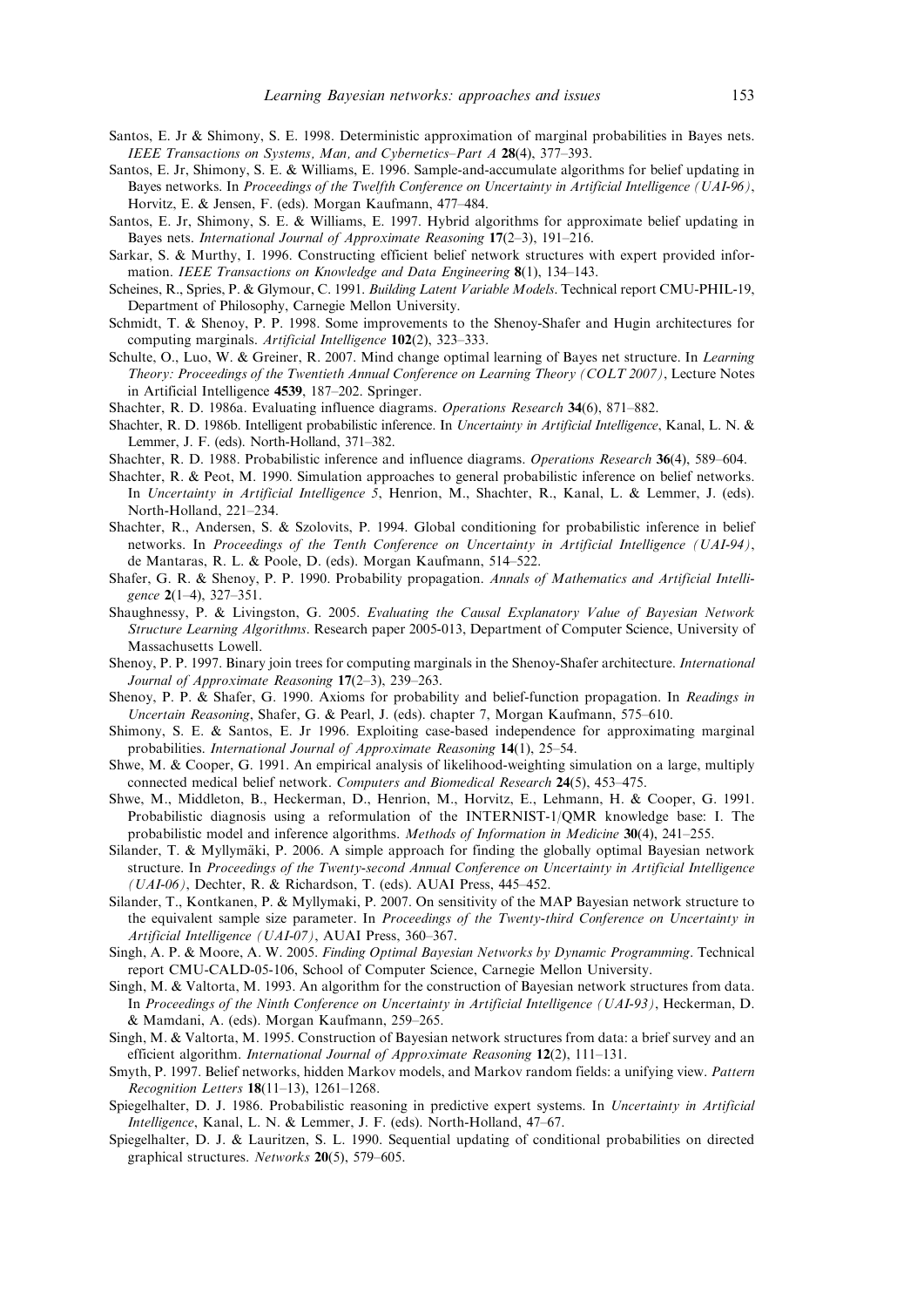- Spirtes, P. 1991. Detecting causal relations in the presence of unmeasured variables. In Proceedings of the Seventh Annual Conference on Uncertainty in Artificial Intelligence (UAI-91), Morgan Kaufmann, San Mateo, CA, 392–397.
- Spirtes, P. & Glymour, C. 1990a. An Algorithm for Fast Recovery of Sparse Causal Graphs. Report CMU-PHIL-15, Department of Philosophy, Carnegie Mellon University.
- Spirtes, P. & Glymour, C. 1990b. Casual Structure among Measured Variables Preserved with Unmeasured Variables. Report CMU-PHIL-14, Department of Philosophy, Carnegie Mellon University.
- Spirtes, P. & Glymour, C. 1991. An algorithm for fast recovery of sparse causal graphs. Social Science Computer Review 90(1), 62–72.
- Spirtes, P. & Meek, C. 1995. Learning Bayesian networks with discrete variables from data. In Proceedings of First International Conference on Knowledge Discovery and Data Mining, Fayyad, U. M. & Uthurusamy, R. (eds). AAAI Press, 294–299.
- Spirtes, P., Glymour, C. & Scheines, R. 1989. Causality from Probability. Report CMU-PHIL-12, Department of Philosophy, Carnegie Mellon University.
- Spirtes, P., Glymour, C. & Scheines, R. 1990. From probability to causality. *Philosophical Studies* 64(1), 1–36.
- Spirtes, P., Glymour, C. & Scheines, R. 1993. Causation, Prediction and Search, Lecture Notes in Statistics, 1st edn. 81, Springer.
- Spirtes, P., Meek, C. & Richardson, T. 1995. Causal inference in the presence of latent variables and selection bias. In Proceedings of the Eleventh Conference on Uncertainty in Artificial Intelligence (UAI-95), Besnard, P. & Hanks, S. (eds). Morgan Kaufmann, 499–506.
- Spirtes, P., Glymour, C. & Scheines, R. 2000. Causation, Prediction, and Search. Adaptive Computation and Machine Learning, 2nd edn. The MIT Press.
- Srinivas, S. 1993. A generalization of the noisy-or model. In Proceedings of the Ninth Conference on Uncertainty in Artificial Intelligence (UAI-93), Heckerman, D. & Mamdani, A. (eds). Morgan Kaufmann, 208–218.
- Steck, H. 2000. On the use of skeletons when learning in Bayesian networks. In Proceedings of the Sixteenth Conference on Uncertainty in Artificial Intelligence (UAI-00), Boutilier, C. & Goldszmidt, M. (eds). Morgan Kaufmann, 558–565.
- Steck, H. 2008. Learning the Bayesian network structure: Dirichlet prior vs data. In Proceedings of the Twenty-fourth Conference on Uncertainty in Artificial Intelligence (UAI-08), McAllester, D. A. & Myllymäki, P. (eds). AUAI Press, 511-518.
- Steck, H. & Jaakkola, T. S. 2002. Unsupervised active learning in large domains. In Proceedings of the Eighteenth Conference on Uncertainty in Artificial Intelligence (UAI-02), Darwiche, A. & Friedman, N. (eds). Morgan Kaufmann, 469–476.
- Steck, H. & Jaakkola, T. S. 2003a. On the Dirichlet prior and Bayesian regularization. In Advances in Neural Information Processing Systems 15 (NIPS\*2002), Becker, S., Thrun, S. & Obermayer, K. (eds). The MIT Press, 697–704.
- Steck, H. & Jaakkola, T. S. 2003b. (Semi-)predictive discretization during model selection. AI Memo 2003-002, Artificial Intelligence Laboratory, Massachusetts Institute of Technology.
- Steel, D. 2005. Indeterminism and the causal Markov condition. The British Journal for the Philosophy of Science **56**(1), 3–26.
- Steel, D. 2006. Comment on Hausman & Woodward on the causal Markov condition. The British Journal for the Philosophy of Science  $57(1)$ , 219-231.
- Steinsky, B. 2003. Efficient coding of labeled directed acyclic graphs. Soft Computing 7(5), 350–356.
- Suermondt, H. J. & Cooper, G. F. 1988. Updating Probabilities in Multiply-Connected Belief Networks. Technical report SMI-88-0207, Medical Computer Science Group, Stanford University.
- Suermondt, H. J. & Cooper, G. F. 1990. Probabilistic inference in multiply connected belief networks using loop cutsets. International Journal of Approximate Reasoning 4(4), 283-306.
- Suermondt, H. J. & Cooper, G. F. 1991. Initialization for the method of conditioning in Bayesian belief networks. Artificial Intelligence 50(1), 83–94.
- Suzuki, J. 1993. A construction of Bayesian networks from databases based on an MDL principle. In Proceedings of the Ninth Conference on Uncertainty in Artificial Intelligence (UAI-93), Heckerman, D. & Mamdani, A. (eds). Morgan Kaufmann, 266–273.
- Suzuki, J. 1999. Learning Bayesian belief networks based on the MDL principle: an efficient algorithm using the branch and bound technique. IEICE Transactions on Information and Systems E82-D(2), 356-367.
- Teyssier, M. & Koller, D. 2005. Ordering-based search: a simple and effective algorithm for learning Bayesian networks. In Proceedings of the Twenty-first Conference on Uncertainty in Artificial Intelligence (UAI-05), Bacchus, F. & Jaakkola, T. (eds). AUAI Press, 584–590.
- Thiesson, B. 1995. Accelerated quantification of Bayesian networks with incomplete data. In Proceedings of the First International Conference on Knowledge Discovery and Data Mining (KDD-95), Fayyad, U. M. & Uthurusamy, R. (eds). AAAI Press, 306–311.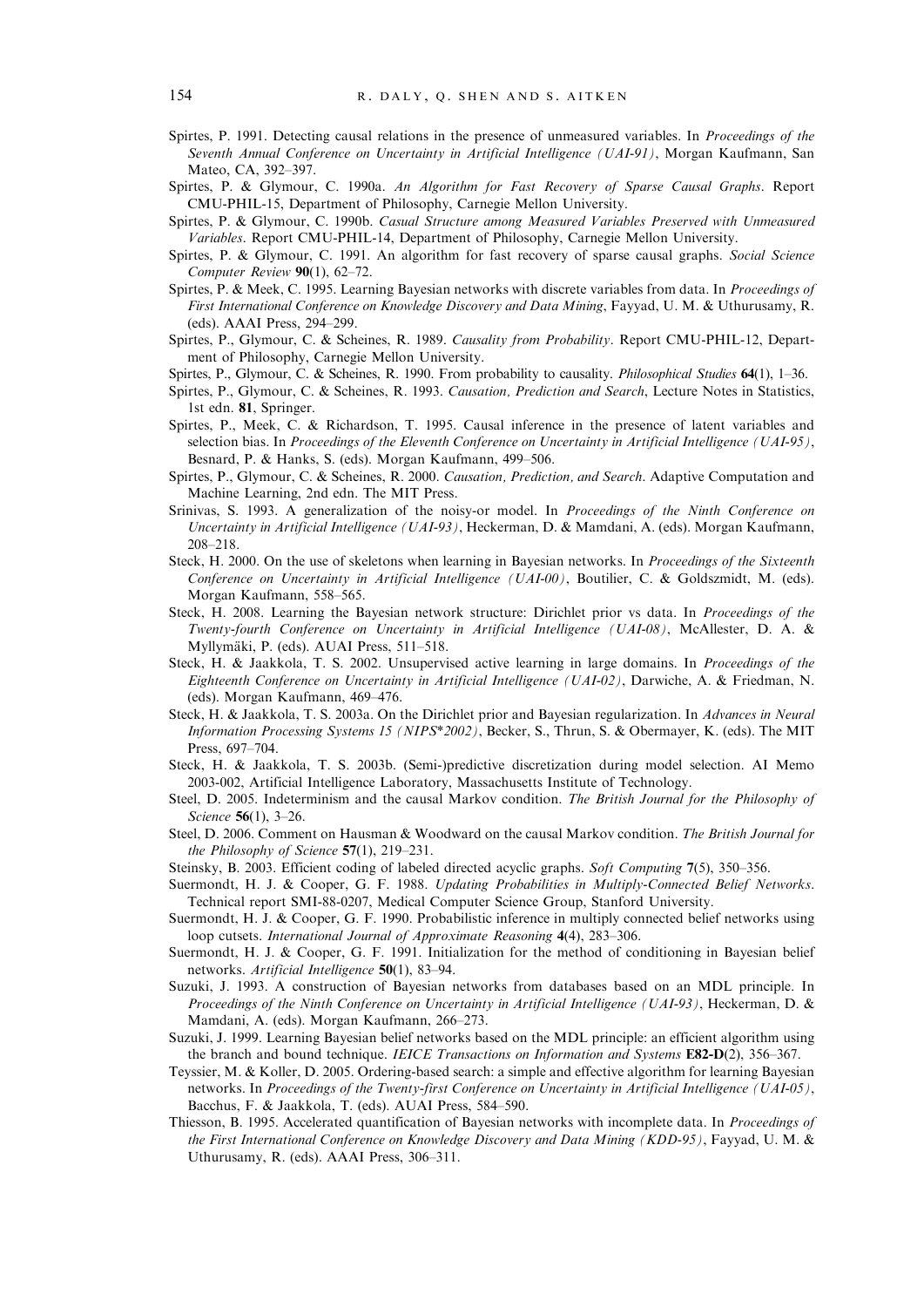- Thiesson, B. 1997. Score and information for recursive exponential models with incomplete data. In Proceedings of the Thirteenth Conference on Uncertainty in Artificial Intelligence (UAI-97), Geiger, D. & Shenoy, P. P. (eds). Morgan Kaufmann, 453–463.
- Thiesson, B., Meek, C., Chickering, D. M. & Heckerman, D. 1998a. Learning Mixtures of Bayesian Networks. Technical report MSR-TR-97-30, Microsoft Research.
- Thiesson, B., Meek, C., Chickering, D. M. & Heckerman, D. 1998b. Learning Mixtures of DAG Models. Technical report MSR-TR-97-30, Microsoft Research.
- Tian, F., Zhang, H., Lu, Y. & Shi, C. 2001. Incremental learning of Bayesian networks with hidden variables. In Proceedings of the 2001 IEEE International Conference on Data Mining (ICDM 2001), Cercone, C., Lin, T. Y. & Wu, X. (eds). IEEE Computer Society, 651–652. doi: 10.1109/ICDM.2001.989594.
- Tian, F., Zhang, H. & Lu, Y. 2003. Learning Bayesian networks from incomplete data based on EMI method. In Proceedings of the Third IEEE Conference on Data Mining (ICDM 2003), Wu, X., Tuzhilin, A. & Shavlik, J. (eds). IEEE Computer Society, 323–330. doi: 10.1109/ICDM.2003.1250936.
- Tian, F., Li, H., Wang, Z. & Yu, J. 2007. Learning Bayesian networks based on a mutual information scoring function and EMI method. In Advances in Neural Networks: Proceedings of the Fourth International Symposium on Neural Networks (ISNN 2007), Lecture Notes in Computer Science 4492, 414-423. Springer, Part II.
- Tong, S. & Koller, D. 2001a. Active learning for parameter estimation in Bayesian networks. In Advances in Neural Information Processing Systems 13 (NIPS\*2000), Leen, T. K., Dietterich, T. G. & Tresp, V. (eds). MIT Press, 647–653.
- Tong, S. & Koller, D. 2001b. Active learning for structure in Bayesian networks. In Proceedings of the Seventeenth International Joint Conference on Artificial Intelligence (IJCAI 01), Nebel, B. (ed.). Morgan Kaufmann, 863–869.
- Tsamardinos, I., Aliferis, C. F. & Statnikov, A. 2003a. Algorithms for large scale Markov blanket discovery. In Proceedings of the Sixteenth International FLAIRS Conference, Russell, I. & Haller, S. M. (eds). AAAI Press, 376–381.
- Tsamardinos, I., Aliferis, C. F. & Statnikov, A. 2003b. Time and sample efficient discovery of Markov blankets and direct causal relations. In Proceedings of the Ninth ACM SIGKDD International Conference on Knowledge Discovery and Data Mining (KDD '03), Getoor, L., Senator, T. E., Domingos, P. & Faloutsos, C. (eds). ACM, 673–678.
- Tsamardinos, I., Aliferis, C. F., Statnikov, A. & Brown, L. E. 2003c. Scaling-up Bayesian Network Learning to Thousands of Variables Using Local Learning Techniques. Technical report DSL-03-02, Department of Biomedical Informatics, Vanderbilt University, Nashville, Tennessee.
- Tsamardinos, I., Brown, L. E. & Aliferis, C. F. 2006. The max-min hill-climbing Bayesian network structure learning algorithm. Machine Learning 65(1), 31–78.
- Tucker, A. & Liu, X. 2004. Learning dynamic Bayesian networks from multivariate time series with changing dependencies. In Advances in Intelligent Data Analysis V: Proceedings of the Fifth International Symposium on Intelligent Data Analysis (IDA 2003), Lecture Notes in Computer Science 2810, 100–110. Springer.
- Tucker, A. & Liu, X. 1999. Extending evolutionary programming methods to the learning of dynamic Bayesian networks. In Proceedings of the Genetic and Evolutionary Computation Conference, Banzhaf, W., Daida, J., Eiben, A. E., Garzon, M. H., Honavar, V., Jakiela, M. & Smith, R. E. (eds). 1, Morgan Kaufmann, 923–929.
- Tucker, A., Liu, X. & Ogden-Swift, A. 2001. Evolutionary learning of dynamic probabilistic models with large time lags. International Journal of Intelligent Systems 16(5), 621–646.
- Valtorta, M. & Huang, Y. 2008. Identifiability in causal Bayesian networks: a gentle introduction. Cybernetics and Systems 39(4), 425–442.
- van Dijk, S. & Thierens, D. 2004. On the use of a non-redundant encoding for learning Bayesian networks from data with a GA. In Proceedings of the Eight International Conference on Parallel Problem Solving from Nature (PPSN VIII), Yao, X. et al., (eds). Lecture Notes in Computer Science 3242, 141–150. Springer.
- van Dijk, S., Thierens, D. & van der Gaag, L. C. 2003a. Building a GA from design principles for learning Bayesian networks. In Proceedings of the Genetic and Evolutionary Computation Conference, Lecture Notes in Computer Science 2723, 886–897. Springer, Part I.
- van Dijk, S., van der Gaag, L. C. & Thierens, D. 2003b. A skeleton-based approach to learning Bayesian networks from data. In Proceedings of the Seventh European Conference on Principles and Practice of Knowledge Discovery in Databases (PKDD 2003), Lavrač, N., Gamberger, D., Todorovski, L. & Blockeel, H. (eds). Lecture Notes in Artificial Intelligence 2838, 132–143. Springer.
- van Engelen, R. A. 1997. Approximating Bayesian belief networks by arc removal. IEEE Transactions on Pattern Analysis and Machine Intelligence 19(8), 916–920.
- Verma, T. & Pearl, J. 1991. Equivalence and synthesis of causal models. In Uncertainty in Artificial Intelligence 6, Bonissone, P., Henrion, M., Kanal, L. & Lemmer, J. (eds). North-Holland, 255–268.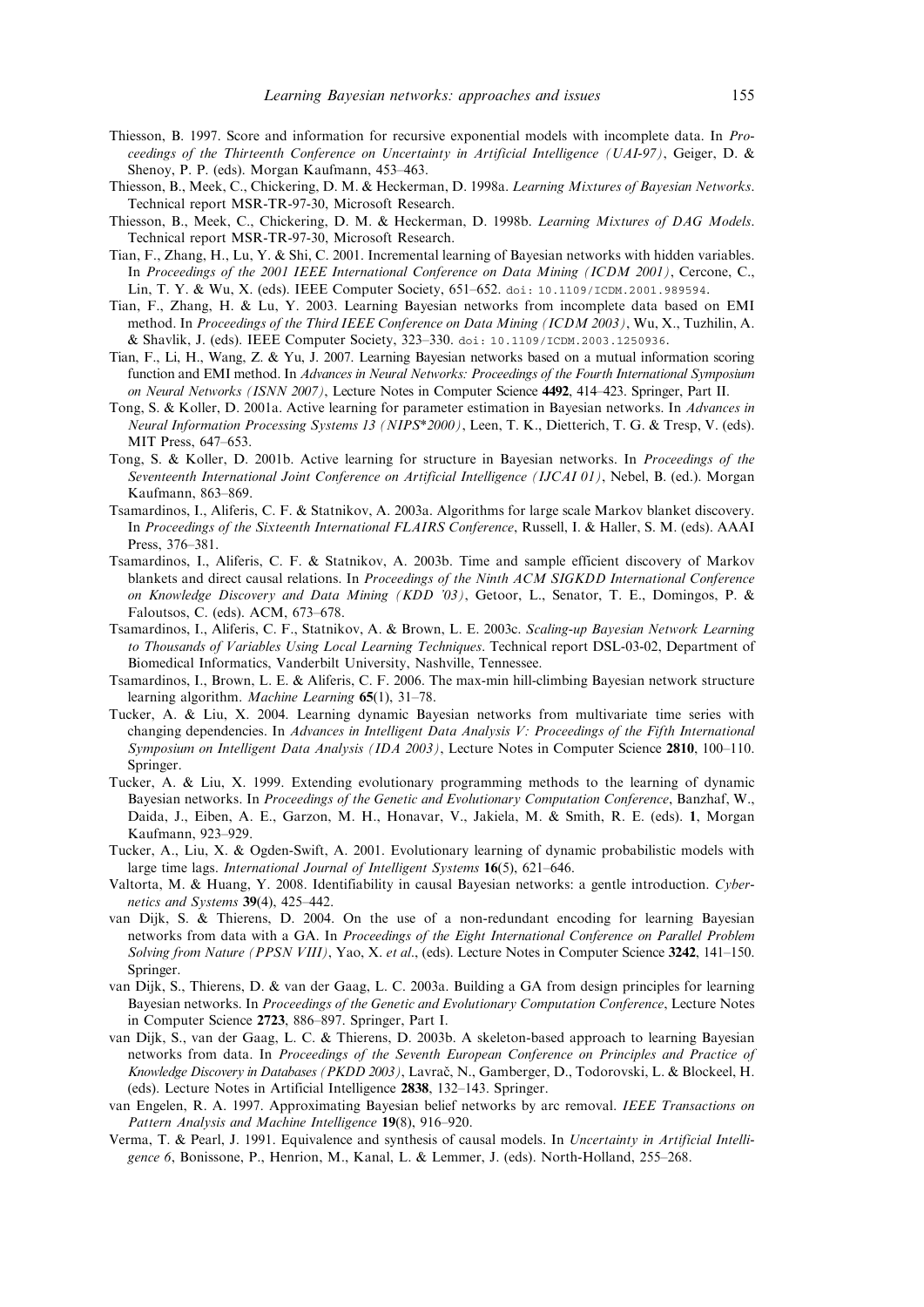- Verma, T. & Pearl, J. 1992. An algorithm for deciding if a set of observed independencies has a causal explanation. In Proceedings of the Eighth Conference on Uncertainty in Artificial Intelligence (UAI-92), Dubois, D., Wellman, M. P., D'Ambrosio, B. & Smets, P. (eds). Morgan Kaufmann, 323–330.
- Wallace, C. S. & Boulton, D. M. 1968. An information measure for classification. The Computer Journal 11(2), 185–194.
- Wallace, C. S. & Korb, K. B. 1999. Learning linear causal models by MML sampling. In Causal Models and Intelligent Data Management, Gammerman, A. (ed.). Springer, 89–111.
- Wallace, C. S., Korb, K. B. & Dai, H. 1996. Causal discovery via MML. In Proceedings of the Thirteenth International Conference on Machine Learning (ICML '96), Saitta, L. (ed.). Morgan Kaufmann, 516–524.
- Wang, H., Yu, K. & Yao, H. 2006. Learning dynamic Bayesian networks using evolutionary MCMC. In Proceedings of the International Conference on Computational Intelligence and Security, Wang, Y., Cheang, Y. & Liu, H. (eds). 1, IEEE, 45–50.
- Wang, M., Chen, Z. & Cloutier, S. 2007. A hybrid Bayesian network learning method for constructing gene networks. Computational Biology and Chemistry 31(5–6), 361–372.
- Watanabe, K., Shiga, M. & Watanabe, S. 2009. Upper bound for variational free energy of Bayesian networks. Machine Learning 75(2), 199–215.
- Weiss, Y. 2000. Correctness of local probability propagation in graphical models with loops. Neural Computation 12(1), 1–41.
- Wellman, M. P. & Liu, C.-L. 1994. State-space abstraction for anytime evaluation of probabilistic networks. In Proceedings of the Tenth Conference on Uncertainty in Artificial Intelligence (UAI-94), de Mantaras, R. L. & Poole, D. (eds). Morgan Kaufmann, 567–574.
- Whittaker, J. 1990. Graphical Models in Applied Multivariate Statistics. Wiley.
- Williamson, J. 2005. Bayesian Nets and Causality. Oxford University Press.
- Wong, M. L. & Guo, Y. Y. 2006. Discover Bayesian networks from incomplete data using a hybrid evolutionary algorithm. In *Proceedings of the Sixth International Conference on Data Mining (ICDM '06*), Clifton, C. W., Zhong, N., Liu, J., Wah, B. W. & Wu, X. (eds). IEEE, 1146–1150.
- Wong, M. L. & Guo, Y. Y. 2008. Learning Bayesian networks from incomplete databases using a novel evolutionary algorithm. Decision Support Systems 45(2), 368-383.
- Wong, M. L. & Leung, K. S. 2004. An efficient data mining method for learning Bayesian networks using an evolutionary algorithm-based hybrid approach. IEEE Transactions on Evolutionary Computation 8(4), 378–404.
- Wong, M. L., Lam, W. & Leung, K. S. 1999. Using evolutionary programming and minimum description length principle for data mining of Bayesian networks. IEEE Transactions on Pattern Analysis and Machine Intelligence 21(2), 174-178.
- Wong, M. L., Lee, S. Y. & Leung, K. S. 2002. A hybrid approach to discover Bayesian networks from databases using evolutionary programming. In *Proceedings of the 2002 IEEE International Conference on* Data Mining (ICDM 2002), Kumar, V., Tsumoto, S., Zhong, N., Yu, P. S. & Wu, X. (eds). IEEE Computer Society, 498–505. doi: 10.1109/ICDM.2002.1183994.
- Xiang, Y. & Chu, T. 1999. Parallel learning of belief networks in large and difficult domains. Data Mining and Knowledge Discovery 3(3), 315–339.
- Xiang, Y., Wong, S. K. M. & Cercone, N. 1996. Critical remarks on single link search in learning belief networks. In Proceedings of the Twelfth Conference on Uncertainty in Artificial Intelligence (UAI-96), Horvitz, E. & Jensen, F. (eds). Morgan Kaufmann, 564–571.
- Xie, X. & Geng, Z. 2008. A recursive method for structural learning of directed acyclic graphs. Journal of Machine Learning Research 9, 459–483.
- Xing-Chen, H., Lei, Q. Z. T. & Li-Ping, S. 2007a. Learning Bayesian network structures with discrete particle swarm optimization algorithm. In Proceedings of the IEEE Symposium on Foundations of Computational Intelligence (FOCI 2007), Mendel, J. M., Omori, T. & Yao, X. (eds). IEEE, 47–52. doi: 10.1109/ FOCI.2007.372146.
- Xing-Chen, H., Zheng, Q., Lei, T. & Li-Ping, S. 2007b. Research on structure learning of dynamic Bayesian networks by particle swarm optimization. In Proceedings of the IEEE Symposium on Artificial Life (ALIFE '07), IEEE, 85–91.
- Yedidia, J. S., Freeman, W. T. & Weiss, Y. 2001. Generalized belief propagation. In Advances in Neural Information Processing Systems 13 (NIPS\*2000), Leen, T. K., Dietterich, T. G. & Tresp, V. (eds). MIT Press, 689–695.
- Yehezkel, R. & Lerner, B. 2006. Bayesian network structure learning by recursive autonomy identification. In Proceedings of the Joint IAPR International Workshops on Structural, Syntactic, and Statistical Pattern Recognition (SSPR 2006 and SPR 2006), Lecture Notes in Computer Science 4109, 154–162. Springer.
- Yu, K., Wang, H. & Wu, X. 2007. A parallel algorithm for learning Bayesian networks. In *Proceedings of the* Eleventh Pacific-Asia Conference on Advances in Knowledge Discovery and Data Mining (PAKDD 2007), Lecture Notes in Artificial Intelligence 4426, 1055–1063. Springer.